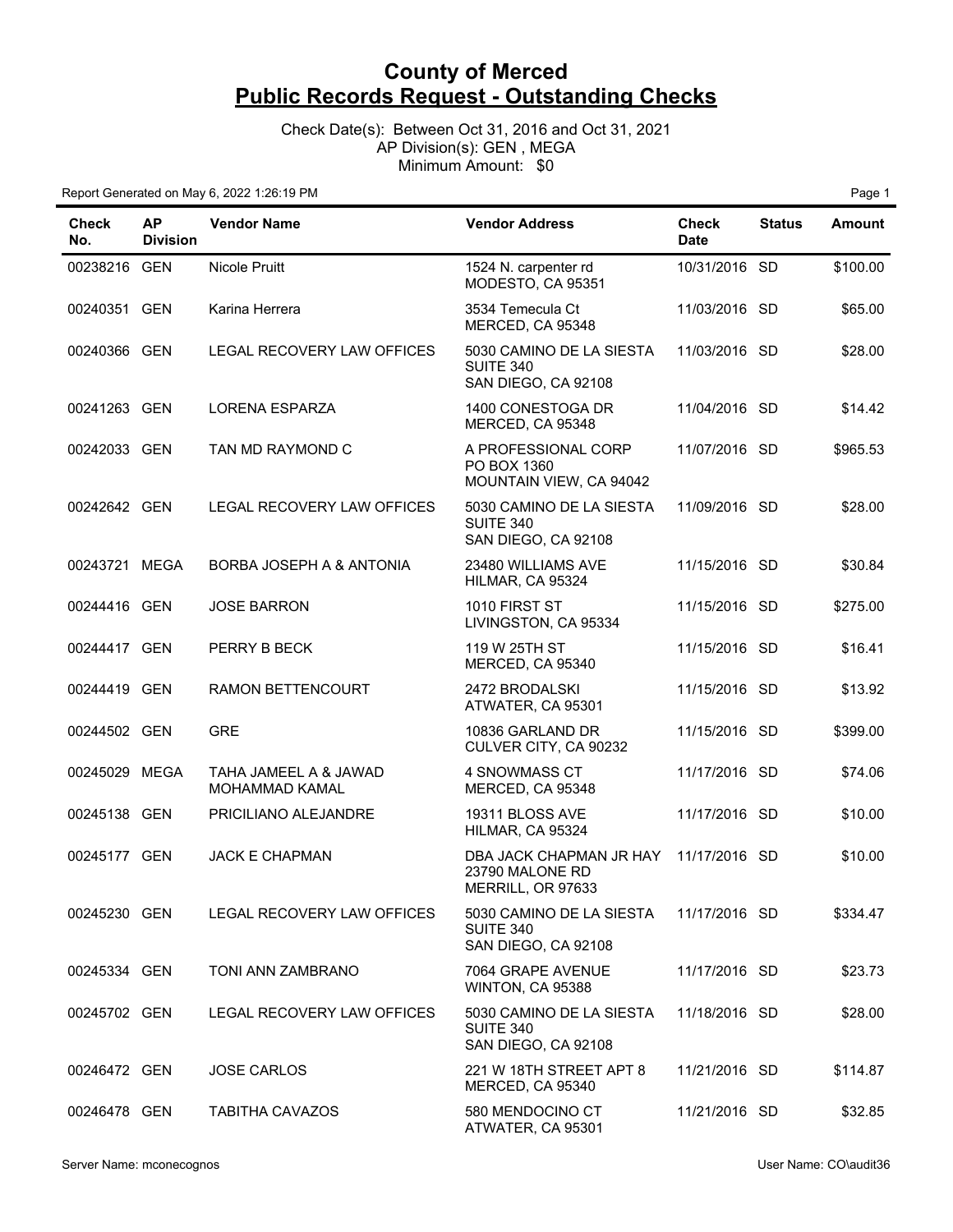Check Date(s): Between Oct 31, 2016 and Oct 31, 2021 AP Division(s): GEN , MEGA Minimum Amount: \$0

| <b>Check</b><br>No. | <b>AP</b><br><b>Division</b> | <b>Vendor Name</b>                        | <b>Vendor Address</b>                                                       | <b>Check</b><br><b>Date</b> | <b>Status</b> | Amount   |
|---------------------|------------------------------|-------------------------------------------|-----------------------------------------------------------------------------|-----------------------------|---------------|----------|
| 00246481 GEN        |                              | <b>MARIA CEBALLOS</b>                     | 497 CONNIE CT<br>MERCED, CA 95340                                           | 11/21/2016 SD               |               | \$50.00  |
| 00246508 GEN        |                              | <b>COZELLE FOSTER</b>                     | 974 D STREET APT E<br>MERCED, CA 95341                                      | 11/21/2016 SD               |               | \$16.41  |
| 00246533 GEN        |                              | ROBERT HERNANDEZ                          | 1156 W 19TH STREET<br>MERCED, CA 95340                                      | 11/21/2016 SD               |               | \$82.82  |
| 00247473 GEN        |                              | FELIPE BARRIOS SOLE PROP                  | DBA BONTANICA SANTO<br><b>TORIBIO</b><br>7554 RACHEL CT<br>WINTON, CA 95388 | 11/22/2016 SD               |               | \$66.17  |
| 00247475 GEN        |                              | FIDELITY NATIONAL TITLE<br><b>COMPANY</b> | 155 W EL PORTAL DRIVE<br>SUITE B<br>MERCED, CA 95340                        | 11/22/2016 SD               |               | \$60.02  |
| 00247546 GEN        |                              | ROBERT J LOPEZ                            | 1685 ELLEN AVE APT E<br>MERCED, CA 95341                                    | 11/22/2016 SD               |               | \$40.00  |
| 00247719 GEN        |                              | <b>ANTHONY WILLIAMS</b>                   | 1309 FAIRWAY DR<br>ATWATER, CA 95301                                        | 11/22/2016 SD               |               | \$10.00  |
| 00251974 GEN        |                              | <b>XIOMARA MCLEAN</b>                     | 819 W SANTA FE AVE, A<br>MERCED, CA 95340                                   | 11/28/2016 SD               |               | \$20.00  |
| 00252489 GEN        |                              | <b>BRAD PARKINSON</b>                     | 1045 RAMBLER RD<br>MERCED, CA 95348                                         | 11/29/2016 SD               |               | \$114.87 |
| 00252505 GEN        |                              | <b>BIANCA RABADAN</b>                     | 1085 IDAHO DR<br>MERCED, CA 95340                                           | 11/29/2016 SD               |               | \$263.33 |
| 00253006 GEN        |                              | <b>CARL MCREE</b>                         | 2929 OLEANDER<br>MERCED, CA 95340                                           | 11/30/2016 SD               |               | \$14.00  |
| 00253009 GEN        |                              | <b>VALERIE MEDINA</b>                     | 240 S PARSONS<br>MERCED, CA 95340                                           | 11/30/2016 SD               |               | \$422.00 |
| 00253012 GEN        |                              | <b>DIVINE MENDOSA</b>                     | 1302 REDWOOD AVE<br>ATWATER, CA 95301                                       | 11/30/2016 SD               |               | \$250.56 |
| 00253041 GEN        |                              | <b>ROBERT ROBBINS</b>                     | 828 W 25TH ST<br>MERCED, CA 95340                                           | 11/30/2016 SD               |               | \$13.92  |
| 00253045 GEN        |                              | <b>FREDERICK R ROUTT</b>                  | 1463 W 25TH ST<br>MERCED, CA 95348                                          | 11/30/2016 SD               |               | \$37.00  |
| 00253067 GEN        |                              | <b>DELIA SUBIA</b>                        | 619 WIDGEN COURT<br>LOS BANOS, CA 93635                                     | 11/30/2016 SD               |               | \$13.92  |
| 00253081 GEN        |                              | <b>ANTOINE TURNER</b>                     | 2884 NASHUA<br>ATWATER, CA 95301                                            | 11/30/2016 SD               |               | \$164.25 |
| 00253084 GEN        |                              | REYNA VALDEZ GONZALEZ                     | 1921 CANAL STREET<br>MERCED, CA 95340                                       | 11/30/2016 SD               |               | \$27.84  |
| 00253092 GEN        |                              | <b>SEAN WELDON</b>                        | 3522 SANTIAGO CT<br>MERCED, CA 95348                                        | 11/30/2016 SD               |               | \$60.00  |
| 00253220 GEN        |                              | LEGAL RECOVERY LAW OFFICES                | PO BOX 84060<br>SAN DIEGO, CA 92138-4060                                    | 12/01/2016 SD               |               | \$56.00  |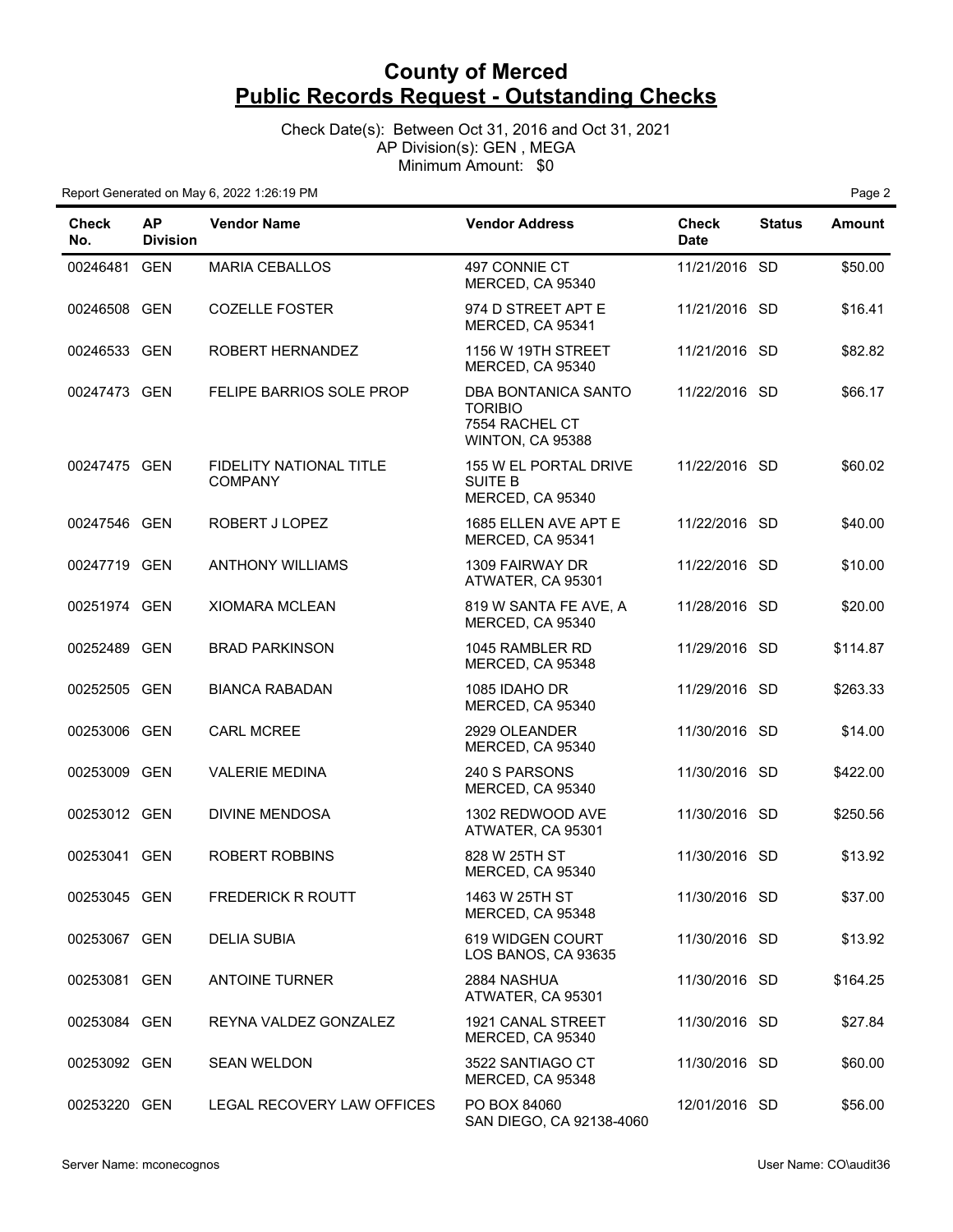Check Date(s): Between Oct 31, 2016 and Oct 31, 2021 AP Division(s): GEN , MEGA Minimum Amount: \$0

| <b>Check</b><br>No. | <b>AP</b><br><b>Division</b> | <b>Vendor Name</b>                              | <b>Vendor Address</b>                                               | <b>Check</b><br><b>Date</b> | <b>Status</b> | <b>Amount</b> |
|---------------------|------------------------------|-------------------------------------------------|---------------------------------------------------------------------|-----------------------------|---------------|---------------|
| 00254662 GEN        |                              | <b>NELSON &amp; KENNARD</b>                     | PO BOX 13807<br>SACRAMENTO, CA 95853                                | 12/02/2016 SD               |               | \$274.72      |
| 00256775 MEGA       |                              | <b>BUNTYN CLAUDIA L</b>                         | 2151 MERIDIAN DR<br>WOODBURN, OR 97071                              | 12/07/2016 SD               |               | \$118.08      |
| 00256781 MEGA       |                              | FISHER HENRY & INEZ ESTATE OF                   | C/O TIMOTHY FISHER<br><b>118 SWEETWATER AVE</b><br>MERCED, CA 95341 | 12/07/2016 SD               |               | \$184.08      |
| 00256799 MEGA       |                              | <b>STOUT EVELYN P</b>                           | 2040 EDWARDS AVE<br>MERCED, CA 95340                                | 12/07/2016 SD               |               | \$295.26      |
| 00256911 GEN        |                              | LEGAL RECOVERY LAW OFFICES                      | PO BOX 84060<br>SAN DIEGO, CA 92138-4060                            | 12/07/2016 SD               |               | \$28.00       |
| 00258340 MEGA       |                              | SANCHEZ ROBERT E                                | 935 W SANTA FE AVE<br>MERCED, CA 95340                              | 12/13/2016 SD               |               | \$153.37      |
| 00260707 GEN        |                              | LEGAL RECOVERY LAW OFFICES                      | PO BOX 84060<br>SAN DIEGO, CA 92138-4060                            | 12/16/2016 SD               |               | \$334.47      |
| 00261092 MEGA       |                              | SMITH GARY S & JUDITH J<br><b>TRUSTEES</b>      | 3304 E NORTH BEAR CREEK<br>DR.<br>MERCED, CA 95340                  | 12/19/2016 SD               |               | \$158.60      |
| 00265813 GEN        |                              | LEGAL RECOVERY LAW OFFICES                      | PO BOX 84060<br>SAN DIEGO, CA 92138-4060                            | 12/23/2016 SD               |               | \$28.00       |
| 00266126 MEGA       |                              | MAGNESON CHARLES W & SALLY S<br><b>TRUSTEES</b> | <b>PO BOX 250</b><br>CRESSEY, CA 95312                              | 12/27/2016 SD               |               | \$33.48       |
| 00266137 MEGA       |                              | PHAM CUONG                                      | 4221 LASALLE DR<br>MERCED, CA 95348                                 | 12/27/2016 SD               |               | \$56.44       |
| 00266679 GEN        |                              | <b>ALEX MCCABE</b>                              | 1440 MAIN ST<br>LIVINGSTON, CA 95334                                | 12/28/2016 SD               |               | \$100.00      |
| 00267693 GEN        |                              | LEGAL RECOVERY LAW OFFICES                      | PO BOX 84060<br>SAN DIEGO, CA 92138-4060                            | 12/30/2016 SD               |               | \$28.00       |
| 00269339 GEN        |                              | ALBERTO GERONIMO                                | PO BOX 381<br>SOUTH DOS PALOS, CA<br>93665                          | 01/05/2017 SD               |               | \$0.59        |
| 00270342 GEN        |                              | LEGAL RECOVERY LAW OFFICES                      | PO BOX 84060<br>SAN DIEGO, CA 92138-4060                            | 01/06/2017 SD               |               | \$28.00       |
| 00271476 GEN        |                              | FIRST AMERICAN TITLE COMPANY                    | 17 W ALEXANDER AVE<br>MERCED, CA 95348                              | 01/11/2017 SD               |               | \$19.42       |
| 00271491 GEN        |                              | MODESTO GONZALES                                | <b>205 S SUN</b><br>SANTA NELLA, CA 95322                           | 01/11/2017 SD               |               | \$18.02       |
| 00271836 GEN        |                              | LEGAL RECOVERY LAW OFFICES                      | PO BOX 84060<br>SAN DIEGO, CA 92138-4060                            | 01/12/2017 SD               |               | \$28.00       |
| 00272716 GEN        |                              | <b>SALDANA ENRIQUE</b>                          | 24 W SWALLOW STREET<br>MERCED, CA 95341                             | 01/13/2017 SD               |               | \$9.71        |
| 00273312 GEN        |                              | DOMS ELECTRIC MOTOR SHOP                        | 551 S HWY 59<br>MERCED, CA 95340                                    | 01/17/2017 SD               |               | \$381.59      |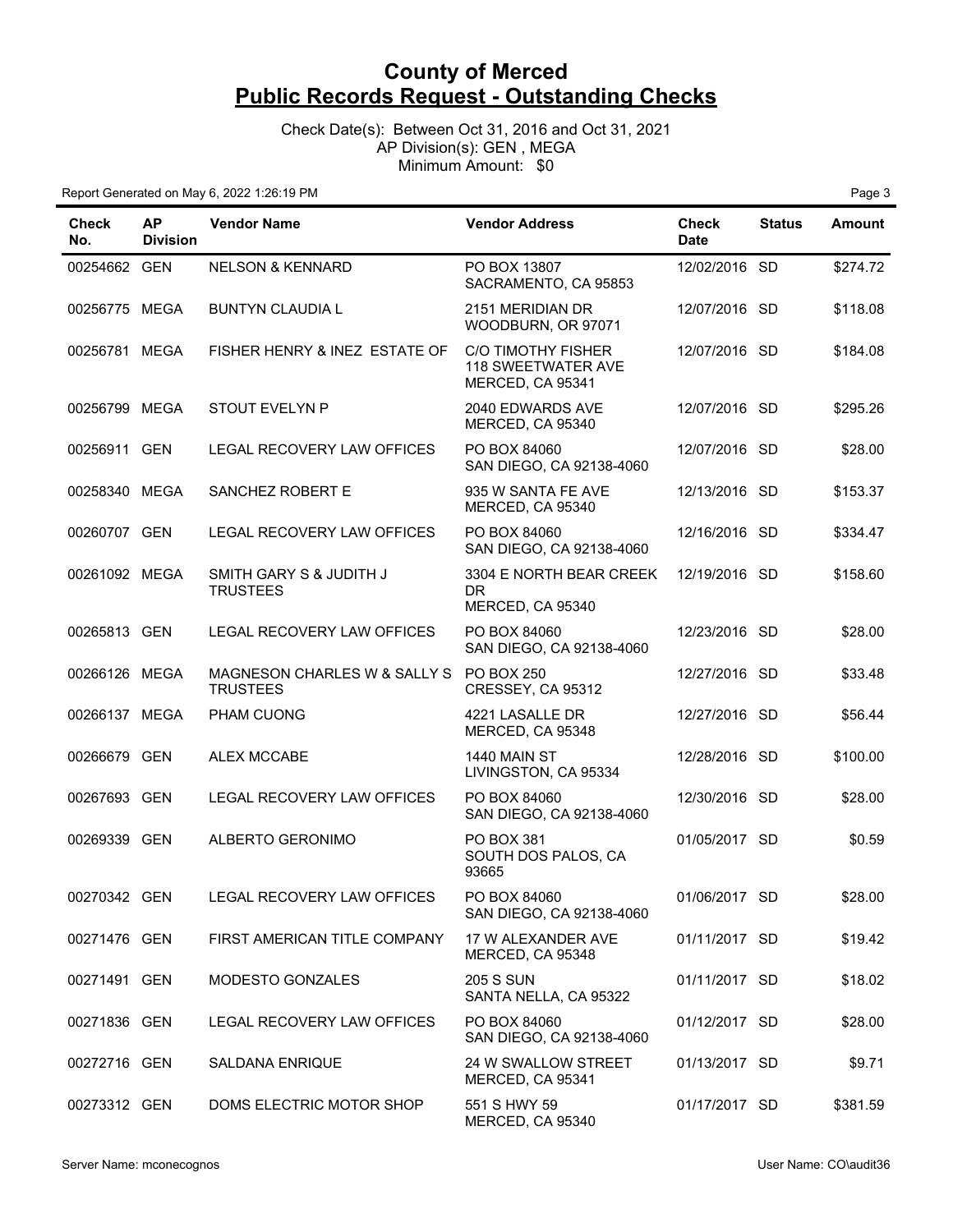Check Date(s): Between Oct 31, 2016 and Oct 31, 2021 AP Division(s): GEN , MEGA Minimum Amount: \$0

| <b>Check</b><br>No. | <b>AP</b><br><b>Division</b> | <b>Vendor Name</b>                              | <b>Vendor Address</b>                                                    | <b>Check</b><br><b>Date</b> | <b>Status</b> | <b>Amount</b> |
|---------------------|------------------------------|-------------------------------------------------|--------------------------------------------------------------------------|-----------------------------|---------------|---------------|
| 00275440 GEN        |                              | DONALD C SKINNER                                | 1269 W I ST<br>LOS BANOS, CA 93635                                       | 01/24/2017 SD               |               | \$200.00      |
| 00279234 GEN        |                              | <b>LILIANA PONCE</b>                            | <b>40 FAIRVIEW AVE</b><br>GUSTINE, CA 95322                              | 01/26/2017 SD               |               | \$45.00       |
| 00280034 GEN        |                              | <b>JENNIFER MEDEIROS</b>                        | <b>1862 FOXTAIL CT</b><br>ATWATER, CA 95301                              | 01/27/2017 SD               |               | \$88.50       |
| 00280604 GEN        |                              | LEGAL RECOVERY LAW OFFICES                      | PO BOX 84060<br>SAN DIEGO, CA 92138-4060                                 | 01/30/2017 SD               |               | \$28.00       |
| 00280994 MEGA       |                              | <b>BURROW LINDA</b>                             | 145 SEVILLE CT<br>ATWATER, CA 95301                                      | 01/31/2017 SD               |               | \$35.29       |
| 00280999 MEGA       |                              | <b>GUTIERREZ JOHN</b>                           | 1500 H ST<br>MODESTO, CA 95354                                           | 01/31/2017 SD               |               | \$58.23       |
| 00282906 MEGA       |                              | DELTE PHILLIP J & JANIE G                       | P O BOX 638<br>WINTON, CA 95388                                          | 02/03/2017 SD               |               | \$157.52      |
| 00282912 MEGA       |                              | <b>DUONG HAI</b>                                | 1660 E SOUTH BEAR CREEK<br>DR.<br>MERCED, CA 95340                       | 02/03/2017 SD               |               | \$296.32      |
| 00282942 MEGA       |                              | <b>LEON CRISTOBAL</b>                           | 1260 APPLEGATE RD<br>ATWATER, CA 95301                                   | 02/03/2017 SD               |               | \$21.24       |
| 00282965 MEGA       |                              | MRO INVESTMENTS INC                             | 7388 N REMINGTON AVE STE 02/03/2017 SD<br>101<br><b>FRESNO, CA 93711</b> |                             |               | \$167.10      |
| 00283018 MEGA       |                              | TOWNSEND M SUE & CHARLES K                      | <b>1324 CHUKAR ST</b><br>LOS BANOS, CA 93635                             | 02/03/2017 SD               |               | \$118.50      |
| 00284199 MEGA       |                              | CK PRECISION HANDYMAN<br><b>SERVICE</b>         | 2842 GAVILAN CT<br>SAN JOSE, CA 95148                                    | 02/08/2017 SD               |               | \$47.67       |
| 00286368 GEN        |                              | LEGAL RECOVERY LAW OFFICES                      | PO BOX 84060<br>SAN DIEGO, CA 92138-4060                                 | 02/14/2017 SD               |               | \$28.00       |
| 00286419 GEN        |                              | RAMADA WORLDWIDE                                | 1901 W OLYMPIC BLVD<br>LOS ANGELES, CA 90006                             | 02/14/2017 SD               |               | \$642.18      |
| 00287362 GEN        |                              | LEGAL RECOVERY LAW OFFICES                      | PO BOX 84060<br>SAN DIEGO, CA 92138-4060                                 | 02/16/2017 SD               |               | \$28.00       |
| 00287874 MEGA       |                              | <b>CORREIA PATRICIA E HAY</b><br><b>TRUSTEE</b> | PO BOX 1336<br>MERCED, CA 95341                                          | 02/17/2017 SD               |               | \$47.32       |
| 00288596 GEN        |                              | ADAM COOK                                       | 514 LONGWOOD PLACE<br>VACAVILLE, CA 95688                                | 02/21/2017 SD               |               | \$69.75       |
| 00288621 GEN        |                              | LEGAL RECOVERY LAW OFFICES                      | PO BOX 84060<br>SAN DIEGO, CA 92138-4060                                 | 02/21/2017 SD               |               | \$28.00       |
| 00288695 GEN        |                              | <b>JENNIFER MEDEIROS</b>                        | 1862 FOXTAIL CT<br>ATWATER, CA 95301                                     | 02/21/2017 SD               |               | \$39.00       |
| 00292493 GEN        |                              | STEPHEN W OR LINA S CARTER                      | 1509 S 6TH ST<br>LOS BANOS, CA 93635                                     | 02/23/2017 SD               |               | \$20.00       |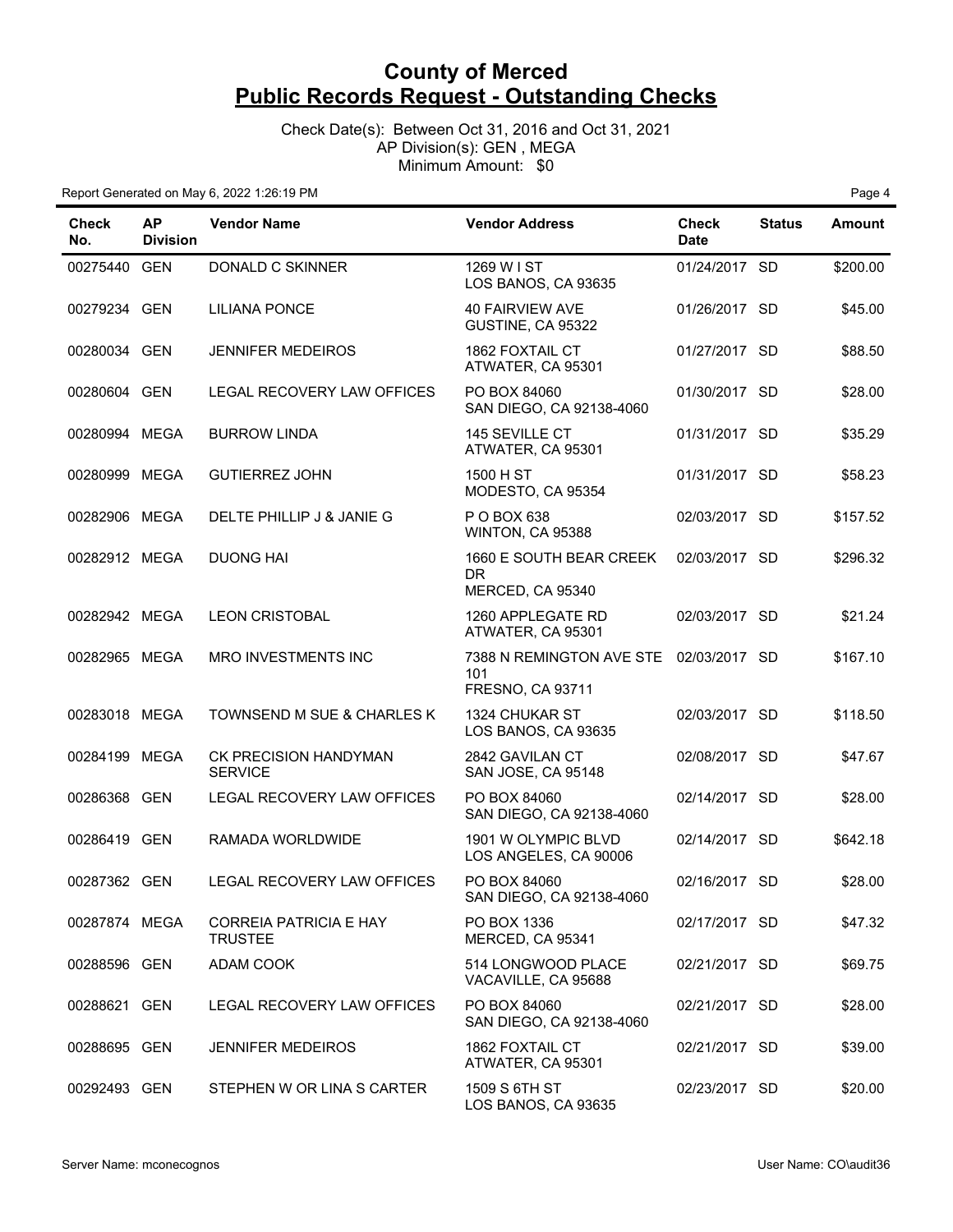Check Date(s): Between Oct 31, 2016 and Oct 31, 2021 AP Division(s): GEN , MEGA Minimum Amount: \$0

| <b>Check</b><br>No. | <b>AP</b><br><b>Division</b> | <b>Vendor Name</b>                           | <b>Vendor Address</b>                                                 | <b>Check</b><br><b>Date</b> | <b>Status</b> | <b>Amount</b> |
|---------------------|------------------------------|----------------------------------------------|-----------------------------------------------------------------------|-----------------------------|---------------|---------------|
| 00292505 GEN        |                              | COMMONWEALTH LAND TITLE INS<br>CO            | 9095 RIO SAN DIEGO DR STE 02/23/2017 SD<br>400<br>SAN DIEGO, CA 92108 |                             |               | \$30.00       |
| 00292507 GEN        |                              | COPELAND-LUCAS MILDRED ANN                   | 2500 N STATE HIGHWAY 59<br>#53<br>MERCED, CA 95340                    | 02/23/2017 SD               |               | \$16.09       |
| 00292546 GEN        |                              | DANIEL E AND CATHERINE V<br><b>HARDY</b>     | 1864 VASSAR CT<br>LOS BANOS, CA 93635                                 | 02/23/2017 SD               |               | \$19.04       |
| 00292547 GEN        |                              | <b>JOYCE K HARRY</b>                         | 9915 PALM STREET<br><b>DELHI, CA 95315</b>                            | 02/23/2017 SD               |               | \$19.58       |
| 00293107 MEGA       |                              | BETSCHART DAVID L & CYNTHIA L                | 12242 ATWATER JORDAN RD<br>LIVINGSTON, CA 95334                       | 02/24/2017 SD               |               | \$167.28      |
| 00294250 GEN        |                              | LEGAL RECOVERY LAW OFFICES                   | PO BOX 84060<br>SAN DIEGO, CA 92138-4060                              | 02/27/2017 SD               |               | \$28.00       |
| 00294340 GEN        |                              | <b>VERNON H WARNKE</b>                       | 5655 CELESTIAL DR<br>ATWATER, CA 95301                                | 02/27/2017 SD               |               | \$132.00      |
| 00294375 MEGA       |                              | FIRST AMERICAN TITLE COMPANY                 | 17 W. ALEXANDER AVENUE<br>MERCED, CA 95348                            | 02/28/2017 SD               |               | \$634.74      |
| 00294977 GEN        |                              | RONALD W CARTER                              | 5673 ELLIOTT AVE<br>MERCED, CA 95340                                  | 03/01/2017 SD               |               | \$17.07       |
| 00294999 GEN        |                              | FIRST AMERICAN TITLE COMPANY                 | 17 W ALEXANDER AVE<br>MERCED, CA 95348                                | 03/01/2017 SD               |               | \$71.14       |
| 00295000 GEN        |                              | FIRST AMERICAN TITLE COMPANY                 | 17 W ALEXANDER AVE<br>MERCED, CA 95348                                | 03/01/2017 SD               |               | \$619.83      |
| 00295004 GEN        |                              | <b>JOSE GARCIA</b>                           | 1859 COLLEGE GREENS DR<br>LOS BANOS, CA 93635                         | 03/01/2017 SD               |               | \$39.91       |
| 00295032 GEN        |                              | BRENDALY E AND SALVADOR<br><b>NAVARRETTE</b> | 5700 KETTLE ROCK DR<br>ATWATER, CA 95301                              | 03/01/2017 SD               |               | \$1,096.81    |
| 00295050 GEN        |                              | <b>GALLI ROSE</b>                            | 1520 ALBERTA ST<br>LOS BANOS, CA 93635                                | 03/01/2017 SD               |               | \$48.10       |
| 00295886 GEN        |                              | ARMANDO LOPE                                 | 3330 M ST APT 8<br>MERCED, CA 95348                                   | 03/02/2017 SD               |               | \$171.00      |
| 00295887 GEN        |                              | <b>MARIA LOPEZ</b>                           | 1544 RONNIE CT<br>MERCED, CA 95341                                    | 03/02/2017 SD               |               | \$10.28       |
| 00296300 GEN        |                              | LEGAL RECOVERY LAW OFFICES                   | PO BOX 84060<br>SAN DIEGO, CA 92138-4060                              | 03/03/2017 SD               |               | \$28.00       |
| 00297637 MEGA       |                              | ALL AMERICAN LABOR SERVICE<br><b>INC</b>     | 8828 GLOBE AVE<br>DOS PALOS, CA 93620                                 | 03/07/2017 SD               |               | \$56.40       |
| 00297638 MEGA       |                              | ALL AMERICAN LABOR SERVICE<br><b>INC</b>     | 8828 GLOBE AVE<br>DOS PALOS, CA 93620                                 | 03/07/2017 SD               |               | \$184.54      |
| 00297643 MEGA       |                              | DAVALOS MARTHA PATRICIA<br><b>LOPEZ</b>      | 9590 SHAFFER RD<br>WINTON, CA 95388                                   | 03/07/2017 SD               |               | \$349.08      |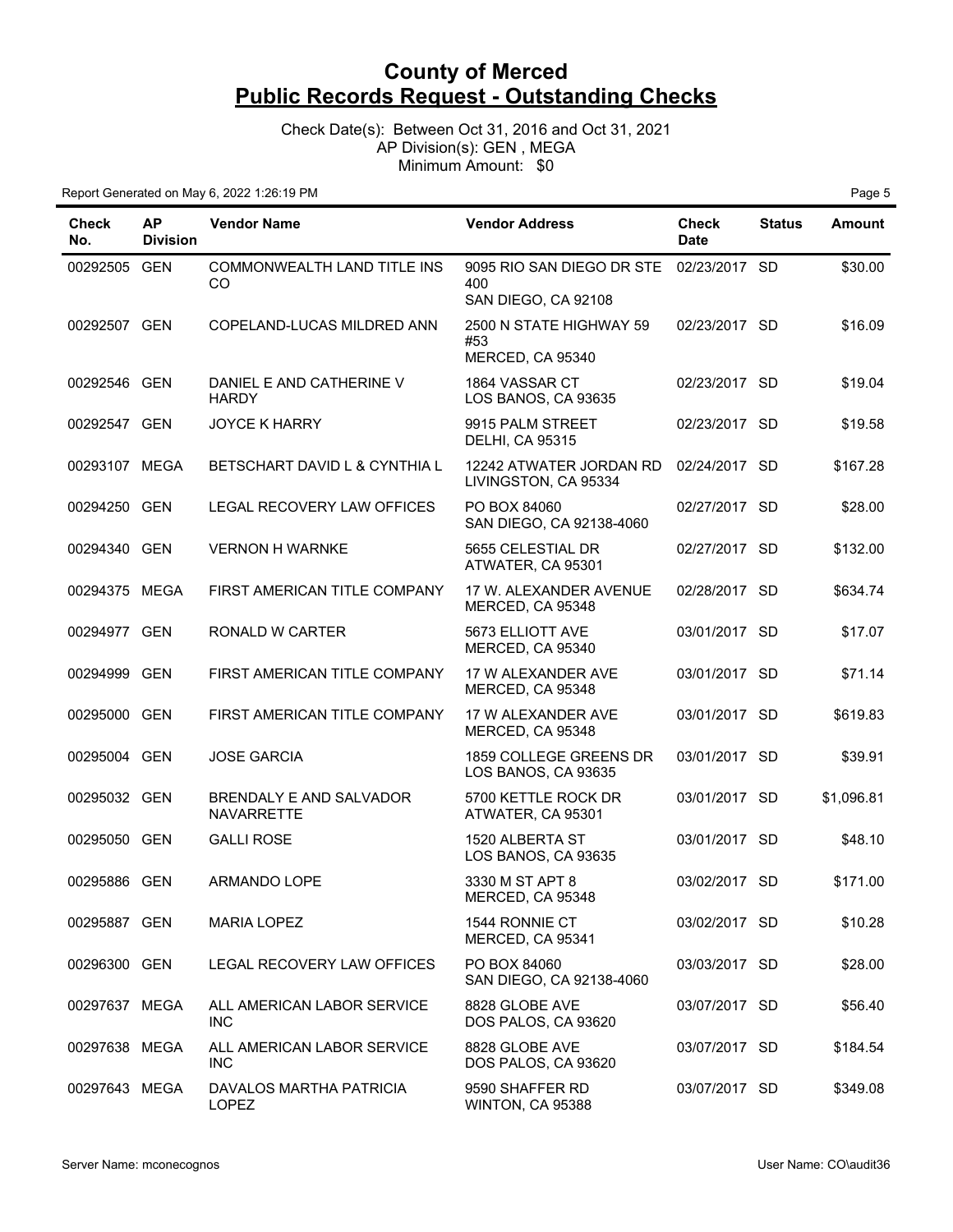Check Date(s): Between Oct 31, 2016 and Oct 31, 2021 AP Division(s): GEN , MEGA Minimum Amount: \$0

| <b>Check</b><br>No. | <b>AP</b><br><b>Division</b> | <b>Vendor Name</b>                                          | <b>Vendor Address</b>                                                             | <b>Check</b><br><b>Date</b> | <b>Status</b> | <b>Amount</b> |
|---------------------|------------------------------|-------------------------------------------------------------|-----------------------------------------------------------------------------------|-----------------------------|---------------|---------------|
| 00297646 MEGA       |                              | <b>GAESTEL BETTE C TRUSTEE</b>                              | 3141 E SOUTH BEAR CREEK<br><b>DR</b><br>MERCED, CA 95340                          | 03/07/2017 SD               |               | \$396.96      |
| 00297650 MEGA       |                              | HERRERA AGRUELIANO                                          | 2508 N MYRTLE<br>MERCED, CA 95340                                                 | 03/07/2017 SD               |               | \$69.62       |
| 00297666 MEGA       |                              | SOARES LUCAS CARDOSO &<br>RICARDINA MACHADO                 | 567 8TH ST<br>LOS BANOS, CA 93635                                                 | 03/07/2017 SD               |               | \$320.26      |
| 00298244 GEN        |                              | NORTH AMERICAN TITLE<br><b>COMPANY INC</b>                  | 1550 FULKERTH RD<br>TURLOCK, CA 95380                                             | 03/07/2017 SD               |               | \$24.76       |
| 00298297 GEN        |                              | <b>SAMUEL GARCIA</b>                                        | 7166 N BROOKDALE DR<br><b>FRESNO, CA 93722</b>                                    | 03/07/2017 SD               |               | \$60.00       |
| 00299930 GEN        |                              | <b>ALEX MCCABE</b>                                          | 1440 MAIN ST<br>LIVINGSTON, CA 95334                                              | 03/10/2017 SD               |               | \$150.00      |
| 00300597 GEN        |                              | <b>SANDRA BRASIL</b>                                        | 5406 CLAYTON AVE<br>TURLOCK, CA 95380                                             | 03/13/2017 SD               |               | \$18.50       |
| 00302059 GEN        |                              | <b>COURTENEY A MARSHALL</b>                                 | 1978 LAKEWOOD DR APT A<br>SAN JOSE, CA 95132                                      | 03/16/2017 SD               |               | \$61.50       |
| 00302741 GEN        |                              | EDWARDO VALENCIA                                            | 915 HILLTOP AVE<br>LIVINGSTON, CA 95334                                           | 03/17/2017 SD               |               | \$61.50       |
| 00303138 GEN        |                              | DPG SCHMIDT TRUST                                           | 9000 MT ROSE HIGHWAY<br><b>RENO, NV 89511</b>                                     | 03/20/2017 SD               |               | \$974.44      |
| 00303144 GEN        |                              | FIRST AMERICAN TITLE COMPANY                                | 711 E CANAL DR STE A<br>TURLOCK, CA 95380                                         | 03/20/2017 SD               |               | \$20.00       |
| 00303155 GEN        |                              | GUALCO YVONNE OR FRANK AND<br>SMILANICH BARBARA             | 19746 AMERICAN AVE<br>HILMAR, CA 95324                                            | 03/20/2017 SD               |               | \$47.16       |
| 00303681 GEN        |                              | LEGAL RECOVERY LAW OFFICES                                  | PO BOX 84060<br>SAN DIEGO, CA 92138-4060                                          | 03/21/2017 SD               |               | \$68.00       |
| 00303738 GEN        |                              | CHRISTOPHER HABERMAN                                        | 2180 CHELSEA PLACE<br>TURLOCK, CA 95380                                           | 03/21/2017 SD               |               | \$117.75      |
| 00309414 GEN        |                              | FIDELITY NATIONAL TITLE<br><b>COMPANY</b>                   | 155 W EL PORTAL DRIVE<br><b>SUITE B</b><br>MERCED, CA 95340                       | 03/29/2017 SD               |               | \$60.00       |
| 00309508 MEGA       |                              | AVILA JOE V ESTATE OF                                       | C/O MARIA DOTSON<br>2043 JUSTICE CT<br>TURLOCK, CA 95382                          | 03/30/2017 SD               |               | \$38.32       |
| 00309515 MEGA       |                              | <b>BOUNLANGSY THOMAS S &amp;</b><br>SISOUVANTHONG BOUAALONE | 4047 TOULON CT<br>MERCED, CA 95348                                                | 03/30/2017 SD               |               | \$27.86       |
| 00309559 MEGA       |                              | <b>REINERO PHILIP</b>                                       | <b>DBA REINEROS TROPHY</b><br><b>ROOM</b><br>636 WEST MAIN ST<br>MERCED, CA 95340 | 03/30/2017 SD               |               | \$49.20       |
| 00311841 GEN        |                              | LEGAL RECOVERY LAW OFFICES                                  | PO BOX 84060<br>SAN DIEGO, CA 92138-4060                                          | 04/04/2017 SD               |               | \$68.00       |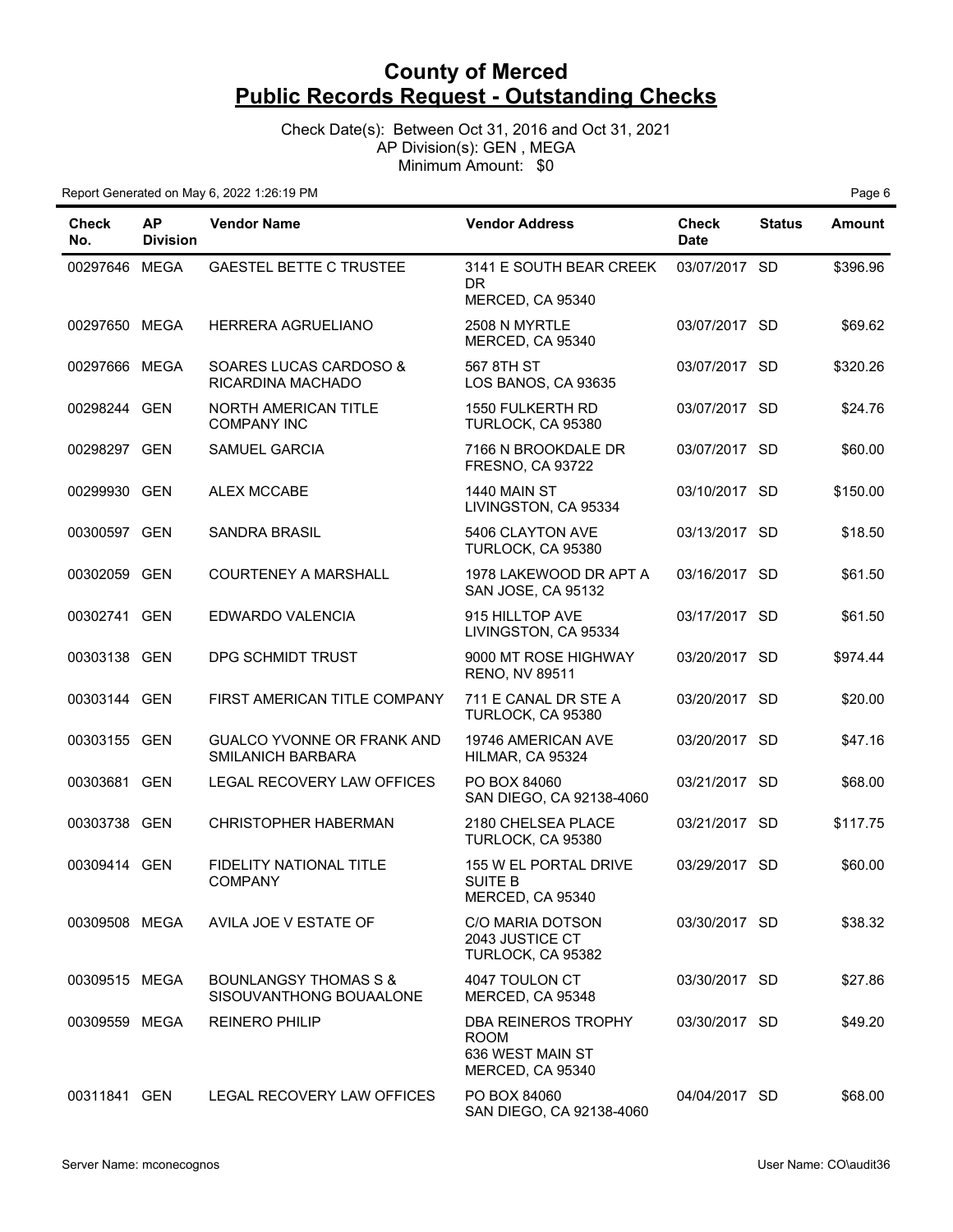#### Check Date(s): Between Oct 31, 2016 and Oct 31, 2021 AP Division(s): GEN , MEGA Minimum Amount: \$0

| <b>Check</b><br>No. | <b>AP</b><br><b>Division</b> | <b>Vendor Name</b>                                            | <b>Vendor Address</b>                                                                      | <b>Check</b><br><b>Date</b> | <b>Status</b> | <b>Amount</b> |
|---------------------|------------------------------|---------------------------------------------------------------|--------------------------------------------------------------------------------------------|-----------------------------|---------------|---------------|
| 00312517 GEN        |                              | <b>VERNON H WARNKE</b>                                        | 5655 CELESTIAL DR<br>ATWATER, CA 95301                                                     | 04/05/2017 SD               |               | \$250.00      |
| 00316065 GEN        |                              | <b>MARK HENDRICKSON</b>                                       | 2016 OAK GROVE WAY<br>ATWATER, CA 95301                                                    | 04/13/2017 SD               |               | \$6.50        |
| 00316859 GEN        |                              | ANNA DAVIS                                                    | PEACE & GRACE<br><b>INSURANCE SERVICES</b><br>1210 THIRD ST<br>ATWATER, CA 95301           | 04/14/2017 SD               |               | \$228.00      |
| 00317284 MEGA       |                              | <b>CERVANTES MONTES JOSE &amp;</b><br><b>EMMA DECERVANTES</b> | 429 S STATE HIGHWAY 59<br>MERCED, CA 95340                                                 | 04/17/2017 SD               |               | \$160.20      |
| 00317428 GEN        |                              | AARON ROSENBERG                                               | 1222 BRIGHTDAY DR<br>MERCED, CA 95348                                                      | 04/17/2017 SD               |               | \$123.00      |
| 00317906 GEN        |                              | LEGAL RECOVERY LAW OFFICES                                    | PO BOX 84060<br>SAN DIEGO, CA 92138-4060                                                   | 04/19/2017 SD               |               | \$68.00       |
| 00318291 GEN        |                              | MICHAEL BLATHERS                                              | 1727 W SHAW AVE #A<br><b>FRESNO, CA 93703</b>                                              | 04/20/2017 SD               |               | \$14.27       |
| 00322738 GEN        |                              | <b>Rick Mesa</b>                                              | 19360 Bradbury<br>TURLOCK, CA 95380                                                        | 04/25/2017 SD               |               | \$20.00       |
| 00324465 GEN        |                              | LEGAL RECOVERY LAW OFFICES                                    | PO BOX 84060<br>SAN DIEGO, CA 92138-4060                                                   | 04/28/2017 SD               |               | \$68.00       |
| 00325747 GEN        |                              | AARON M BAKER                                                 | 3731 ITHACA CT<br>MERCED, CA 95348                                                         | 05/02/2017 SD               |               | \$48.00       |
| 00325758 GEN        |                              | <b>GERI BROWN</b>                                             | 1942 FALLBROOK CT<br>MERCED, CA 95340                                                      | 05/02/2017 SD               |               | \$60.00       |
| 00325774 GEN        |                              | CHICAGO TITLE                                                 | 18525 SUTTER BLVD STE 100<br>MORGAN HILL, CA 95037                                         | 05/02/2017 SD               |               | \$6.00        |
| 00325786 GEN        |                              | DR DONALD GUMM D.C                                            | 755 E YOSEMITE AVE STE B1<br>MERCED, CA 95340                                              | 05/02/2017 SD               |               | \$48.00       |
| 00325797 GEN        |                              | <b>ELIAS FIGUEROA</b>                                         | DBA VANESSAS ICE CREAM<br>7738 WALNUT AVE<br>WINTON, CA 95388                              | 05/02/2017 SD               |               | \$48.00       |
| 00325834 GEN        |                              | KELLY MCNEIL AND CRAIG<br><b>WINCHELL</b>                     | 797 HONEY GROVE LN<br>NIPOMO, CA 93444                                                     | 05/02/2017 SD               |               | \$48.00       |
| 00325837 GEN        |                              | <b>LARKS REALTY INC</b>                                       | 530 W 21ST ST<br>MERCED, CA 95340                                                          | 05/02/2017 SD               |               | \$108.00      |
| 00325838 GEN        |                              | LAUNDRALAND                                                   | PO BOX 1072<br>WINTON, CA 95388                                                            | 05/02/2017 SD               |               | \$108.00      |
| 00325910 GEN        |                              | <b>FRANK SHOUSE</b>                                           | <b>DBA CEN CAL SMALL</b><br><b>ENGINE AND MARINE</b><br>1785 E 21ST ST<br>MERCED, CA 95340 | 05/02/2017 SD               |               | \$20.00       |
| 00325920 GEN        |                              | STOREY J S JT                                                 | DBA MERCED CUSTOM<br><b>MOTORCYCLES</b><br>1815 E 21ST ST                                  | 05/02/2017 SD               |               | \$88.00       |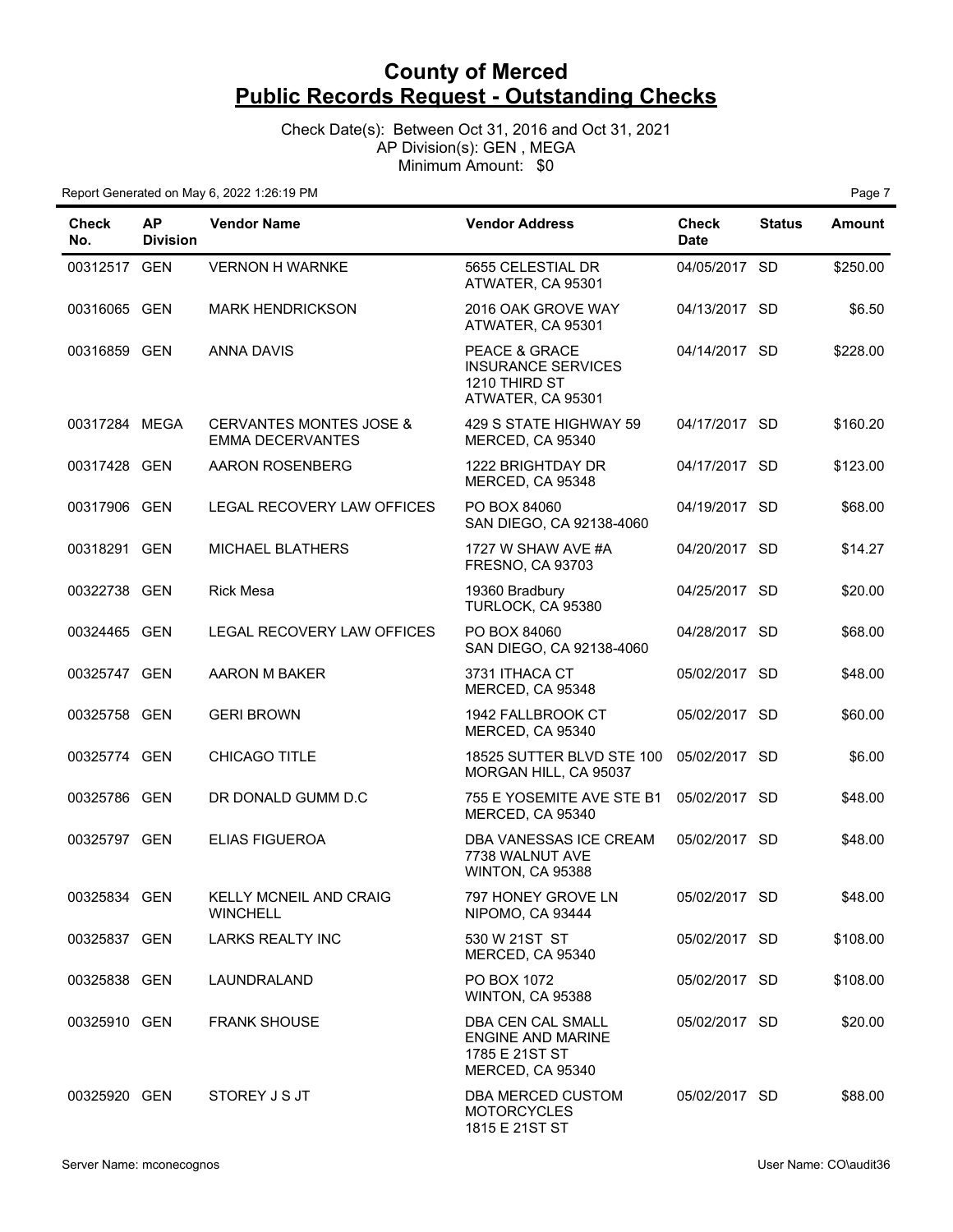Check Date(s): Between Oct 31, 2016 and Oct 31, 2021 AP Division(s): GEN , MEGA Minimum Amount: \$0

| Check<br>No.  | <b>AP</b><br><b>Division</b> | <b>Vendor Name</b>                                  | <b>Vendor Address</b>                                          | Check<br><b>Date</b> | <b>Status</b> | <b>Amount</b> |
|---------------|------------------------------|-----------------------------------------------------|----------------------------------------------------------------|----------------------|---------------|---------------|
|               |                              |                                                     | MERCED, CA 95340                                               |                      |               |               |
| 00325921 GEN  |                              | STOTT D.                                            | 2021 EDMUND LANE<br>MERCED, CA 95340                           | 05/02/2017 SD        |               | \$54.00       |
| 00326241 GEN  |                              | <b>SHIRELLE KING</b>                                | 1495 BREZZEWAY CT<br>MERCED, CA 95340                          | 05/03/2017 SD        |               | \$110.38      |
| 00326403 MEGA |                              | ZAMBRANO RAFAEL & SANCHEZ<br>MARIA ROSARIO ZAMBRANO | 2850 BLACK PINE WAY<br>LIVINGSTON, CA 95334                    | 05/04/2017 SD        |               | \$18.94       |
| 00328730 GEN  |                              | <b>JOEL BW DAFFRON</b>                              | 1408 PENNY WAY<br>MADERA, CA 93637                             | 05/05/2017 SD        |               | \$92.25       |
| 00332143 GEN  |                              | LAW OFFICE OF KATHERINE KANE                        | 1009 WILSHIRE BLVD STE<br>220<br>SANTA MONICA, CA 90401        | 05/16/2017 SD        |               | \$60.00       |
| 00332146 GEN  |                              | LEGAL RECOVERY LAW OFFICES                          | PO BOX 84060<br>SAN DIEGO, CA 92138-4060                       | 05/16/2017 SD        |               | \$68.00       |
| 00332147 GEN  |                              | LOBEL FINANCIAL CORPORATION                         | PO BOX 3000<br>ANAHEIM, CA 92803                               | 05/16/2017 SD        |               | \$1,242.11    |
| 00332501 GEN  |                              | <b>HAI DUONG</b>                                    | 31264 N 133RD LN<br>PEORIA, AZ 85383-7907                      | 05/17/2017 SD        |               | \$153.76      |
| 00332502 GEN  |                              | <b>HAI DUONG</b>                                    | 31264 N 133RD LN<br>PEORIA, AZ 85383-7907                      | 05/17/2017 SD        |               | \$23.31       |
| 00332522 GEN  |                              | Megan Hemme                                         | 1025 W Yosemite Ave Apt 5<br>MERCED, CA 95348                  | 05/17/2017 SD        |               | \$125.00      |
| 00332674 GEN  |                              | SATVEER SOHAL                                       | 1947 GIBBS AVE<br>ATWATER, CA 95301                            | 05/17/2017 SD        |               | \$59.25       |
| 00333673 GEN  |                              | ABRAHAM FAMILY JOINT VENTURE                        | 11466 PEACH AVE<br>LIVINGSTON, CA 95334                        | 05/19/2017 SD        |               | \$20.00       |
| 00333719 GEN  |                              | <b>JOSE DIAZ</b>                                    | DBA DIAZ DECORATIONS<br>7589 JONES RD<br>WINTON, CA 95388      | 05/19/2017 SD        |               | \$47.31       |
| 00333724 GEN  |                              | DEBI ANN AND WILLIAM DURNELL                        | 1301 BROOKDALE DR<br>MERCED, CA 95340                          | 05/19/2017 SD        |               | \$20.00       |
| 00333725 GEN  |                              | DEBI ANN AND WILLIAM DURNELL                        | 1301 BROOKDALE DR<br>MERCED, CA 95340                          | 05/19/2017 SD        |               | \$20.00       |
| 00333726 GEN  |                              | EAGLE VISTA EQUITIES LLC                            | 2015 MANHATTAN BEACH<br><b>BLVD</b><br>REDONDO BEACH, CA 90278 | 05/19/2017 SD        |               | \$68.00       |
| 00333779 GEN  |                              | MARIE D MORAN DDS INC                               | 113 W EL PORTAL DR SUITE<br>B<br>MERCED, CA 95348              | 05/19/2017 SD        |               | \$20.00       |
| 00333784 GEN  |                              | TIM AND VICKIE MCDOUGAL, CHRIS                      | PO BOX 3156<br>YUBA CITY, CA 95992                             | 05/19/2017 SD        |               | \$48.00       |
| 00333785 GEN  |                              | TIM AND VICKIE MCDOUGAL, CHRIS PO BOX 3156          | YUBA CITY, CA 95992                                            | 05/19/2017 SD        |               | \$48.00       |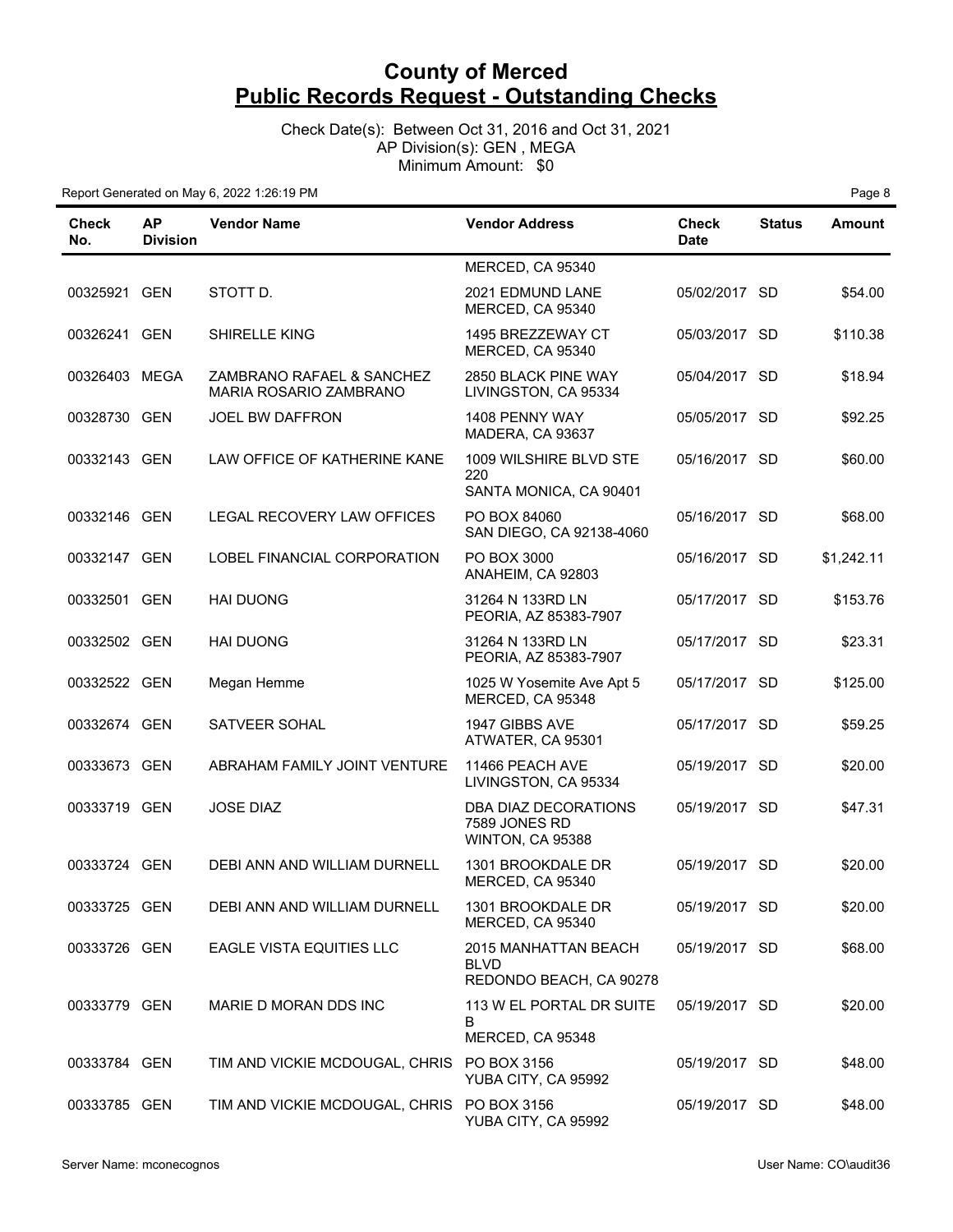Check Date(s): Between Oct 31, 2016 and Oct 31, 2021 AP Division(s): GEN , MEGA Minimum Amount: \$0

| <b>Check</b><br>No. | <b>AP</b><br><b>Division</b> | <b>Vendor Name</b>                               | <b>Vendor Address</b>                                                 | <b>Check</b><br><b>Date</b> | <b>Status</b> | <b>Amount</b> |
|---------------------|------------------------------|--------------------------------------------------|-----------------------------------------------------------------------|-----------------------------|---------------|---------------|
| 00333806 GEN        |                              | NEW MERCED ROOFING CO                            | 830 W 15TH ST<br>MERCED, CA 95340                                     | 05/19/2017 SD               |               | \$48.00       |
| 00333807 GEN        |                              | <b>YU NING</b>                                   | 26541 AGOURA DR<br>CALABASAS, CA 91302                                | 05/19/2017 SD               |               | \$20.00       |
| 00334283 GEN        |                              | <b>VISION SERVICE PLAN</b>                       | 3333 QUALITY DR<br>RANCHO CORDOVA, CA<br>95670                        | 05/22/2017 SD               |               | \$291.60      |
| 00334336 GEN        |                              | DEBI ANN AND WILLIAM DURNELL                     | 1301 BROOKDALE DR<br>MERCED, CA 95340                                 | 05/22/2017 SD               |               | \$20.00       |
| 00334337 GEN        |                              | <b>MICHAEL EGLI</b>                              | 21820 AUGUST AVE<br>HILMAR, CA 95324                                  | 05/22/2017 SD               |               | \$20.00       |
| 00334352 GEN        |                              | LUIS AND MARIA GONDINEZ                          | 1529 TANNER RD SPC 36<br>LOS BANOS, CA 93635                          | 05/22/2017 SD               |               | \$6.00        |
| 00334382 GEN        |                              | SANTIAGO MARTINEZ                                | 2755 ATWATER BLVD SPC H<br>ATWATER, CA 95301                          | 05/22/2017 SD               |               | \$68.00       |
| 00334404 GEN        |                              | <b>JESUS A MUNOZ</b>                             | 1900 ASHBY RD SPC 43<br>MERCED, CA 95348                              | 05/22/2017 SD               |               | \$26.00       |
| 00334405 GEN        |                              | <b>JOSE MUNOZ</b>                                | 5200 CREST RD SPC 81<br>ATWATER, CA 95301                             | 05/22/2017 SD               |               | \$20.00       |
| 00334406 GEN        |                              | <b>BARBARA L MUSTAIN</b>                         | PO BOX 561<br>COLOMA, CA 95613                                        | 05/22/2017 SD               |               | \$26.00       |
| 00334450 GEN        |                              | <b>BULMARO VALENCIA</b>                          | 2809 BUHACH RD SPC 14<br>ATWATER, CA 95301                            | 05/22/2017 SD               |               | \$6.00        |
| 00334452 GEN        |                              | TONY W VANDENBERG                                | PO BOX 2462<br>LOS BANOS, CA 93635                                    | 05/22/2017 SD               |               | \$68.00       |
| 00334465 GEN        |                              | RALPH R AND COLLEEN R ZARATE                     | <b>C/O KAREN HOOFARD</b><br>2900 MUIR ST SPC 114<br>ATWATER, CA 95301 | 05/22/2017 SD               |               | \$20.00       |
| 00336328 MEGA       |                              | PORTUGUESE ASSEMBLY OF GOD                       | P O BOX 3417<br>TURLOCK, CA 95381                                     | 05/25/2017 SD               |               | \$305.17      |
| 00340401 GEN        |                              | 1-5 CITY LLC                                     | 7700 COLLEGE TOWN DRIVE<br><b>STE 215</b><br>SACRAMENTO, CA 95826     | 06/01/2017 SD               |               | \$48.00       |
| 00340411 GEN        |                              | AMRO DENTAL CORPORATION                          | 498 RICE CT<br>MERCED, CA 95348                                       | 06/01/2017 SD               |               | \$343.65      |
| 00340421 GEN        |                              | <b>GARRET BOWE</b>                               | 29411 HWY 145<br>MADERA, CA 93636                                     | 06/01/2017 SD               |               | \$100.00      |
| 00340465 GEN        |                              | <b>FIDELITY NATIONAL TITLE</b><br><b>COMPANY</b> | 155 W EL PORTAL DRIVE<br><b>SUITE B</b><br>MERCED, CA 95340           | 06/01/2017 SD               |               | \$6.00        |
| 00340466 GEN        |                              | <b>FIDELITY NATIONAL TITLE</b><br><b>COMPANY</b> | 155 W EL PORTAL DRIVE<br><b>SUITE B</b><br>MERCED, CA 95340           | 06/01/2017 SD               |               | \$12.00       |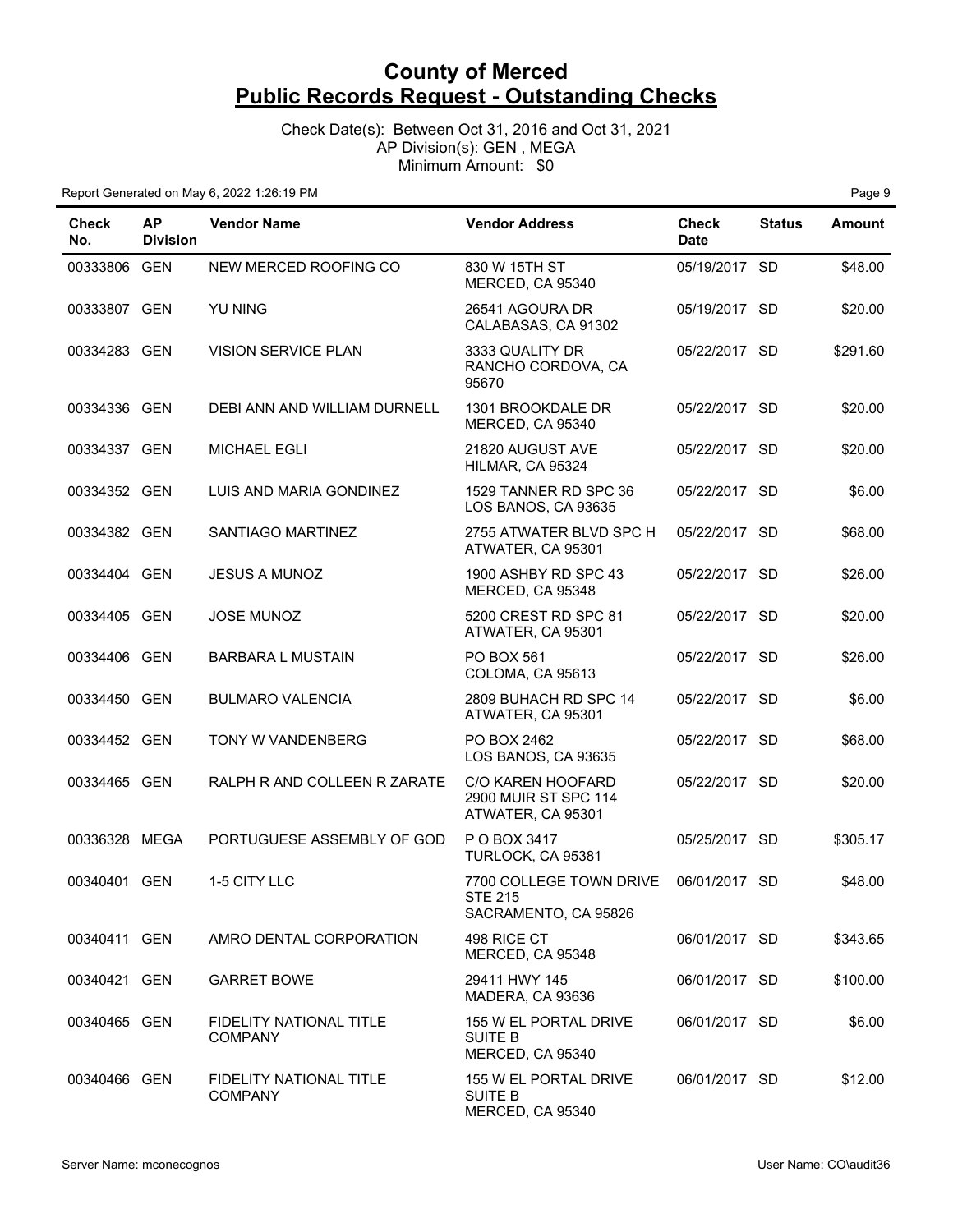Check Date(s): Between Oct 31, 2016 and Oct 31, 2021 AP Division(s): GEN , MEGA Minimum Amount: \$0

| Check<br>No.  | <b>AP</b><br><b>Division</b> | <b>Vendor Name</b>                              | <b>Vendor Address</b>                                                              | <b>Check</b><br><b>Date</b> | <b>Status</b> | <b>Amount</b> |
|---------------|------------------------------|-------------------------------------------------|------------------------------------------------------------------------------------|-----------------------------|---------------|---------------|
| 00340549 GEN  |                              | KATHY ANNE MILLER                               | 20371 AVE 22 1/2<br>DOS PALOS, CA 93620                                            | 06/01/2017 SD               |               | \$89.93       |
| 00340573 GEN  |                              | PAULA C PERRY                                   | 625 SAN DIEGO CT<br>MERCED, CA 95348                                               | 06/01/2017 SD               |               | \$20.00       |
| 00344162 MEGA |                              | ESPINDOLA MARIO & MARTHA A                      | 900 MISTY HARBOR DR<br>LIVINGSTON, CA 95334                                        | 06/07/2017 SD               |               | \$31.32       |
| 00344183 MEGA |                              | MENDENHALL DANIEL J & JANET A<br><b>TRUSTEE</b> | 9605 EUCALYPTUS AVE<br>WINTON, CA 95388                                            | 06/07/2017 SD               |               | \$14.52       |
| 00344184 MEGA |                              | MENDENHALL DANIEL J & JANET A<br><b>TRUSTEE</b> | 9605 EUCALYPTUS AVE<br>WINTON, CA 95388                                            | 06/07/2017 SD               |               | \$35.90       |
| 00344201 MEGA |                              | <b>SILVA NORMAN</b>                             | 990 KNIEBES RD<br>GUSTINE, CA 95322                                                | 06/07/2017 SD               |               | \$107.80      |
| 00344204 MEGA |                              | VALERIO STEVEN C & MARTILLA<br><b>MARY JO</b>   | 3206 HILL LAKE DR<br>MEMPHIS, TN 38135                                             | 06/07/2017 SD               |               | \$41.82       |
| 00344307 GEN  |                              | AARON ROSENBERG                                 | 1222 BRIGHTDAY DR<br>MERCED, CA 95348                                              | 06/07/2017 SD               |               | \$41.00       |
| 00345951 GEN  |                              | <b>DENISE DURAN</b>                             | 2290 LOPES AVE<br>MERCED, CA 95341                                                 | 06/13/2017 SD               |               | \$11.00       |
| 00349262 GEN  |                              | WILLIAM R AND NANCY ARNOLD,<br><b>CRAIG</b>     | 6127 PEACE CT<br>WINTON, CA 95388                                                  | 06/22/2017 SD               |               | \$68.00       |
| 00349279 GEN  |                              | JOSIE C AND MIKE BIDEGARY                       | 8282 MURRAY AVE UNIT 64<br><b>GILROY, CA 95020</b>                                 | 06/22/2017 SD               |               | \$294.06      |
| 00349300 GEN  |                              | ROBERT ALLEN CHARLTON                           | 2321 HONEY RUN RD SPC 47<br>CHICO, CA 95928                                        | 06/22/2017 SD               |               | \$193.20      |
| 00349302 GEN  |                              | <b>TONY D CHAVEZ</b>                            | 696 KENSINGTON CIR<br>LOS BANOS, CA 93635                                          | 06/22/2017 SD               |               | \$6.00        |
| 00349307 GEN  |                              | <b>THOMAS M CLIMER</b>                          | DBA CENTRAL CALIFORNIA<br><b>REFRIGERATION</b><br>PO BOX 97<br>DOS PALOS, CA 93620 | 06/22/2017 SD               |               | \$20.00       |
| 00349310 GEN  |                              | SALVADOR CONTRERAS                              | 12603 S. SANTA FE GRADE<br>RD.<br>LOS BANOS, CA 93635                              | 06/22/2017 SD               |               | \$20.03       |
| 00349344 GEN  |                              | DANIEL J AND HEATHER A GARCIA                   | 3538 SARASOTA AVE<br>MERCED, CA 95348                                              | 06/22/2017 SD               |               | \$20.00       |
| 00349362 GEN  |                              | <b>MARY M TRUSTEE IMBERI</b>                    | 3230 LEAF DR<br>MERCED, CA 95340                                                   | 06/22/2017 SD               |               | \$2,619.07    |
| 00349377 GEN  |                              | <b>JUSTIN LOWEN</b>                             | 5966 W SHAW AVE<br>WINTON, CA 95388                                                | 06/22/2017 SD               |               | \$48.00       |
| 00349379 GEN  |                              | LYTLE MYRA R AND JAMES<br><b>EDWARD</b>         | 2641 SNOW GOOSE DR<br>LOS BANOS, CA 93635                                          | 06/22/2017 SD               |               | \$6.00        |
| 00349383 GEN  |                              | ALBERT FRANK AND TORY GENE<br><b>MARCON</b>     | 2731 YOSEMITE CT<br>ATWATER, CA 95301                                              | 06/22/2017 SD               |               | \$20.00       |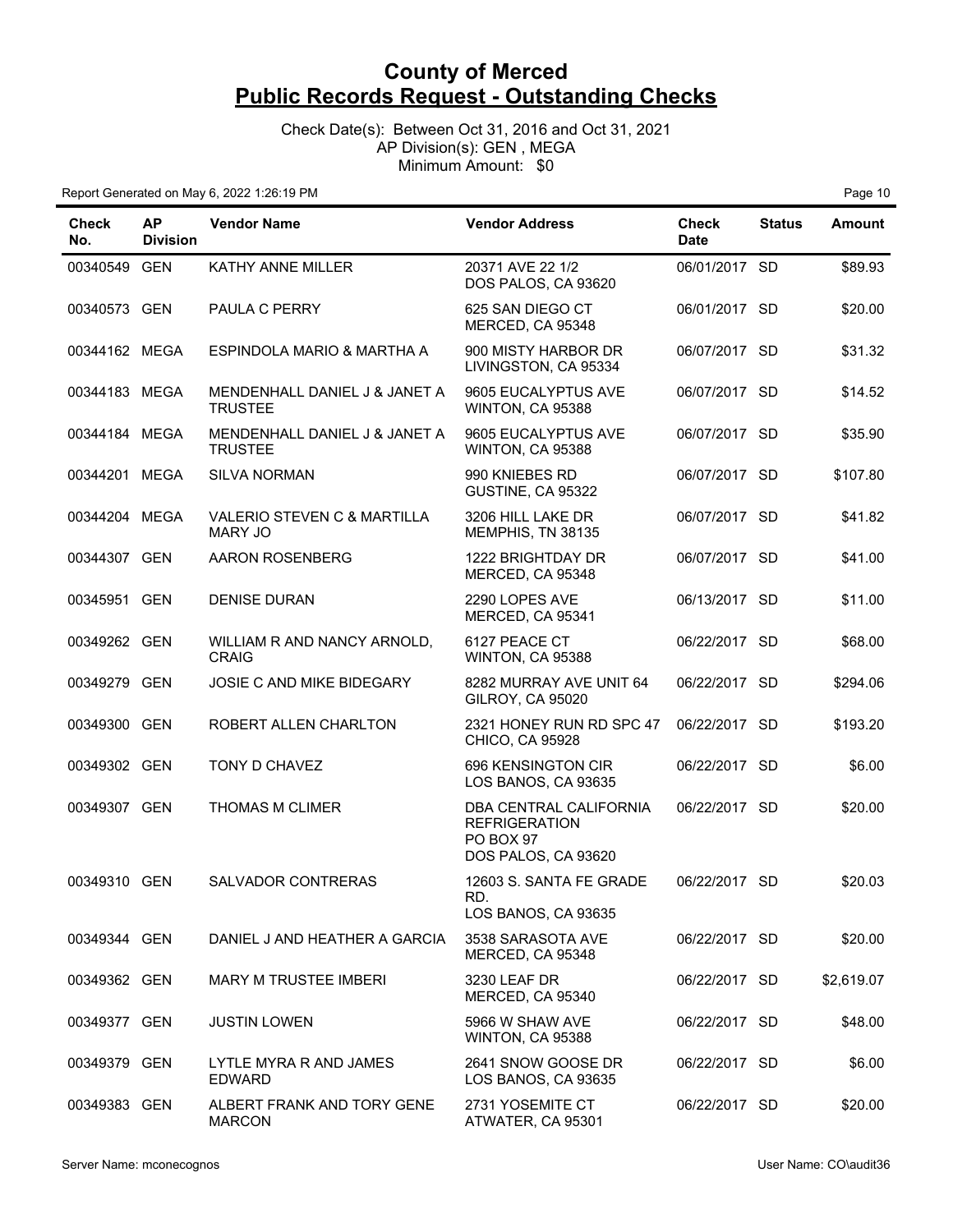Check Date(s): Between Oct 31, 2016 and Oct 31, 2021 AP Division(s): GEN , MEGA Minimum Amount: \$0

| Check<br>No.  | <b>AP</b><br><b>Division</b> | <b>Vendor Name</b>                                   | <b>Vendor Address</b>                                                                                | <b>Check</b><br><b>Date</b> | <b>Status</b> | <b>Amount</b> |
|---------------|------------------------------|------------------------------------------------------|------------------------------------------------------------------------------------------------------|-----------------------------|---------------|---------------|
| 00349386 GEN  |                              | <b>GLADYS MARTINEZ</b>                               | 1553 CENTER AVE<br>DOS PALOS, CA 93620                                                               | 06/22/2017 SD               |               | \$136.53      |
| 00349402 GEN  |                              | EDWARD A MORENO                                      | 1605 JOHNNY AVE<br>ATWATER, CA 95301                                                                 | 06/22/2017 SD               |               | \$6.00        |
| 00349437 GEN  |                              | <b>ROBERTO RERGIS</b>                                | 1345 W 23RD ST<br>MERCED, CA 95340                                                                   | 06/22/2017 SD               |               | \$6.00        |
| 00349451 GEN  |                              | STEPHEN R SHERWOOD                                   | 675 BIRCH AVE<br>LOS BANOS, CA 93635                                                                 | 06/22/2017 SD               |               | \$20.00       |
| 00349461 GEN  |                              | RICHARD AND MARY M SORIANO                           | 1071 S HWY 59<br>MERCED, CA 95341                                                                    | 06/22/2017 SD               |               | \$20.00       |
| 00351731 MEGA |                              | SERITAGE SRC FINANCE LLC                             | C/O BAKER & MCKENZIE LP<br>ATTN BRIAN ZURAWSKI<br>300 E RANDOLPH ST STE<br>5000<br>CHICAGO, IL 60601 | 06/27/2017 SD               |               | \$15.62       |
| 00351807 GEN  |                              | <b>SCOTT DIAS</b>                                    | DBA CEN-CAL COATINGS<br>1401 MILES RD<br>MERCED, CA 95341                                            | 06/27/2017 SD               |               | \$355.73      |
| 00351841 GEN  |                              | <b>MARTHA GOMEZ</b>                                  | DBA: MARCHAS DAYCARE<br>920 W S ST<br>MERCED, CA 95341                                               | 06/27/2017 SD               |               | \$46.01       |
| 00351887 GEN  |                              | DAVID MADERO                                         | 3025 CHRISTOFFERSON<br><b>PRKW F105</b><br>TURLOCK, CA 95382                                         | 06/27/2017 SD               |               | \$54.62       |
| 00356259 GEN  |                              | Homex Inc                                            | 2151 Moffat Blvd<br>MANTECA, CA 95336                                                                | 07/03/2017 SD               |               | \$186.40      |
| 00356294 GEN  |                              | <b>ALEX MCCABE</b>                                   | <b>1440 MAIN ST</b><br>LIVINGSTON, CA 95334                                                          | 07/03/2017 SD               |               | \$100.00      |
| 00359777 GEN  |                              | <b>SARAH AUSTIN</b>                                  | 3331 HARBOR DR<br>ATWATER, CA 95301                                                                  | 07/13/2017 SD               |               | \$69.00       |
| 00365574 GEN  |                              | <b>CAPIA</b>                                         | 222 PAUL SCANNELL DRIVE<br>SAN MATEO, CA 94402                                                       | 07/20/2017 SD               |               | \$350.00      |
| 00369079 GEN  |                              | SACRAMENTO REGIONAL PUBLIC<br>SAFETY TRAINING CENTER | 5146 ARNOLD AVENUE<br><b>ROOM 110A</b><br>MCCLELLAN, CA 95652                                        | 07/27/2017 SD               |               | \$490.00      |
| 00370116 GEN  |                              | AARON J GOINS                                        | 20246 S ELGIN<br>DOS PALOS, CA 93620                                                                 | 07/28/2017 SD               |               | \$22.75       |
| 00370177 GEN  |                              | <b>ESTEBAN QUINTERO</b>                              | 5945 EUCALYPTUS AVE<br>WINTON, CA 95388                                                              | 07/28/2017 SD               |               | \$35.75       |
| 00371858 GEN  |                              | UNIVERSAL REAL ESTATE<br>DEVELOPMENT LLC             | <b>DBA: WINTON CHEVRON</b><br>207 WATERFRONT CT<br>ATWATER, CA 95301                                 | 08/03/2017 SD               |               | \$252.48      |
| 00372544 GEN  |                              | <b>FIDELITY NATIONAL TITLE</b><br><b>COMPANY</b>     | 155 W EL PORTAL DRIVE<br><b>SUITE B</b>                                                              | 08/04/2017 SD               |               | \$40.60       |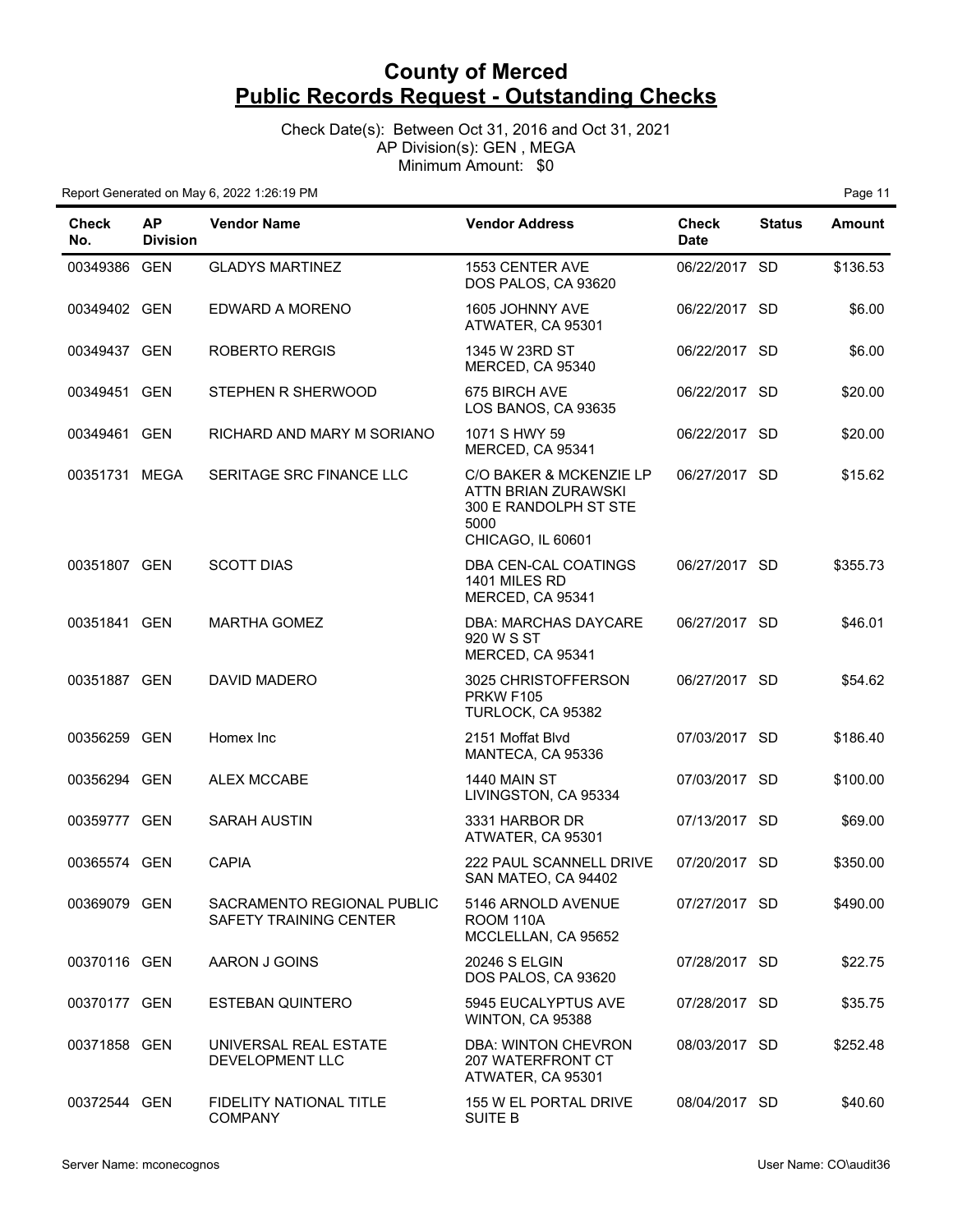Check Date(s): Between Oct 31, 2016 and Oct 31, 2021 AP Division(s): GEN , MEGA Minimum Amount: \$0

| Check<br>No. | <b>AP</b><br><b>Division</b> | <b>Vendor Name</b>                           | <b>Vendor Address</b>                                                           | <b>Check</b><br><b>Date</b> | <b>Status</b> | <b>Amount</b> |
|--------------|------------------------------|----------------------------------------------|---------------------------------------------------------------------------------|-----------------------------|---------------|---------------|
|              |                              |                                              | MERCED, CA 95340                                                                |                             |               |               |
| 00372584 GEN |                              | ORANGE COAST TITLE OF<br>NORTHERN CALIFORNIA | 10275 NORTH DEANZA<br><b>BOULEVARD SUITE 150</b><br>CUPERTINO, CA 95014         | 08/04/2017 SD               |               | \$20.00       |
| 00372607 GEN |                              | MARIA E CRUZ RESENDIZ                        | 64 HAZEL ST<br>HOLLISTER, CA 95023                                              | 08/04/2017 SD               |               | \$22.87       |
| 00373008 GEN |                              | <b>CIR LAW OFFICES LLP</b>                   | 2650 CAMINO DEL RIO N STE<br>308<br>SAN DIEGO, CA 92108                         | 08/07/2017 SD               |               | \$88.00       |
| 00373276 GEN |                              | CRAIG AND WILLIAM R ARNOLD                   | 6127 PEACE CT<br>WINTON, CA 95388                                               | 08/08/2017 SD               |               | \$48.00       |
| 00373278 GEN |                              | <b>JOSEPH ALLEN BASUIL</b>                   | 1051 GARDEN CT<br>LOS BANOS, CA 93635                                           | 08/08/2017 SD               |               | \$20.00       |
| 00373289 GEN |                              | <b>MARCUS ANGEL CASAS</b>                    | 2966 BEA DR<br>MERCED, CA 95341                                                 | 08/08/2017 SD               |               | \$6.00        |
| 00373313 GEN |                              | FIRST AMERICAN TITLE COMPANY                 | 4450 CAPITOLA RD STE 103<br>CAPITOLA, CA 95010                                  | 08/08/2017 SD               |               | \$6.00        |
| 00373338 GEN |                              | TRENA M JOHNSON                              | DBA SIS'S FLOWERS AND<br>GIFTS<br>1805 YOSEMITE BLVD STE B<br>MODESTO, CA 95354 | 08/08/2017 SD               |               | \$6.00        |
| 00373340 GEN |                              | QAISSE KAWYANI                               | 782 NEWTON CT<br>MERCED, CA 95348                                               | 08/08/2017 SD               |               | \$26.00       |
| 00373341 GEN |                              | JEFFREY W AND GWEN S KELLER                  | 3209 CHEYENNE DR<br>MERCED, CA 95348                                            | 08/08/2017 SD               |               | \$20.00       |
| 00373345 GEN |                              | LES WARKENTIN CONSTRUCTION                   | 5781 GROVE AVE<br>WINTON, CA 95388                                              | 08/08/2017 SD               |               | \$20.00       |
| 00373357 GEN |                              | THOMAS S MCBRIDE                             | 1466 QUEEN CIR<br>MERCED, CA 95340                                              | 08/08/2017 SD               |               | \$20.00       |
| 00373372 GEN |                              | <b>BRAD MURPHY</b>                           | 1755 WILDWOOD CT<br>MERCED, CA 95340                                            | 08/08/2017 SD               |               | \$20.00       |
| 00373374 GEN |                              | <b>LARRY F NUNES</b>                         | 20192 HENRY MILLER RD<br>LOS BANOS, CA 93635                                    | 08/08/2017 SD               |               | \$20.00       |
| 00373380 GEN |                              | ROBERT DANIEL AND KYLE<br><b>PATTERSON</b>   | 2778 HILLCREST ST<br>ATWATER, CA 95301                                          | 08/08/2017 SD               |               | \$6.00        |
| 00373394 GEN |                              | TONYA M RODRIGUEZ                            | 2540 COUNTRY DR<br>MERCED, CA 95340                                             | 08/08/2017 SD               |               | \$20.00       |
| 00373401 GEN |                              | <b>FRANK SILVA</b>                           | 1162 STATION AVE<br>ATWATER, CA 95301                                           | 08/08/2017 SD               |               | \$20.00       |
| 00373430 GEN |                              | <b>FRED Y YUEN</b>                           | 335 W 27TH ST<br>MERCED, CA 95340                                               | 08/08/2017 SD               |               | \$68.00       |
| 00373431 GEN |                              | <b>FRED Y YUEN</b>                           | 335 W 27TH ST<br>MERCED, CA 95340                                               | 08/08/2017 SD               |               | \$68.00       |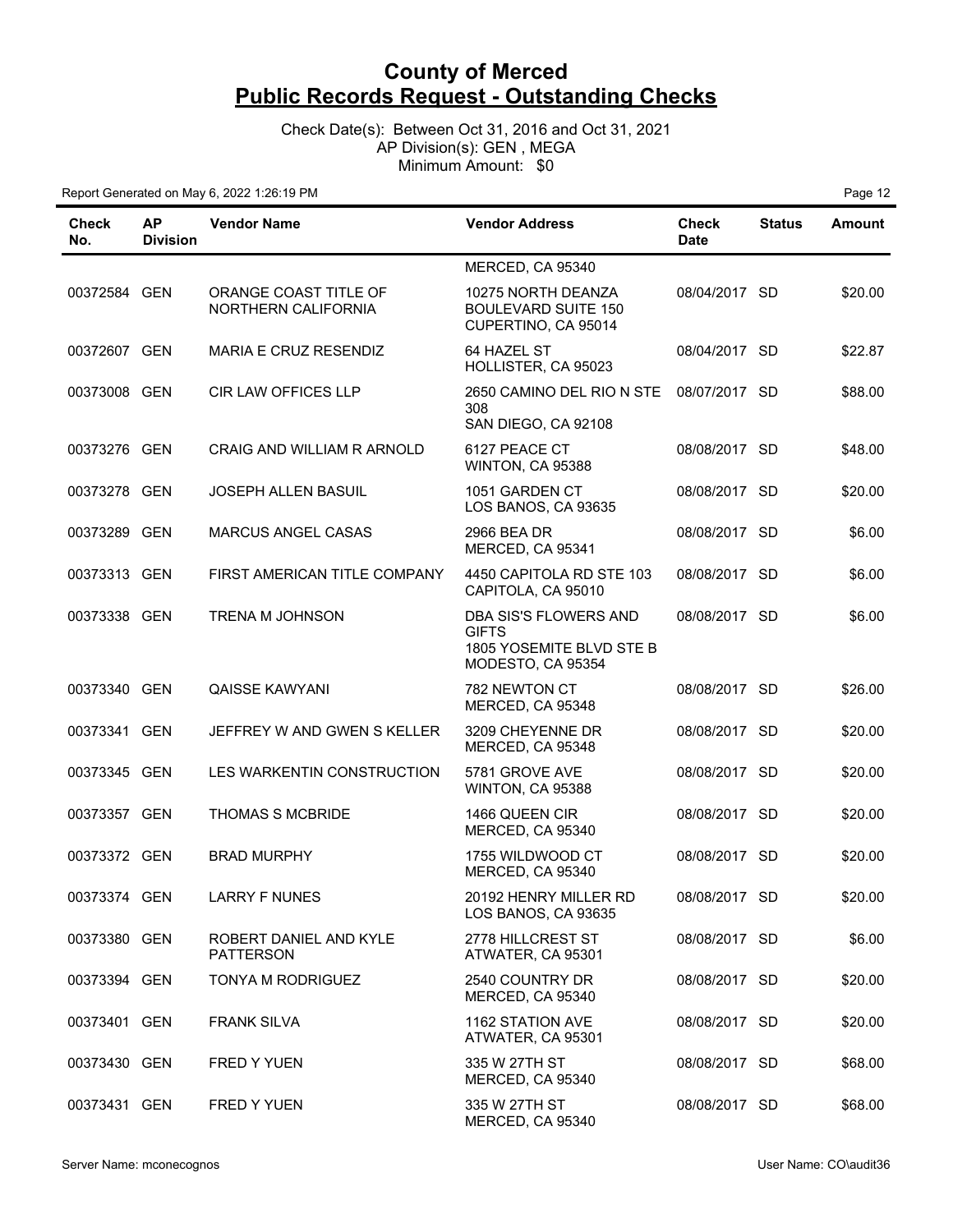Check Date(s): Between Oct 31, 2016 and Oct 31, 2021 AP Division(s): GEN , MEGA Minimum Amount: \$0

| Check<br>No.  | <b>AP</b><br><b>Division</b> | <b>Vendor Name</b>                              | <b>Vendor Address</b>                                                    | Check<br><b>Date</b> | <b>Status</b> | <b>Amount</b> |
|---------------|------------------------------|-------------------------------------------------|--------------------------------------------------------------------------|----------------------|---------------|---------------|
| 00374166 GEN  |                              | LONNY DEE RASMUSSEN                             | 205 E. 16TH STREET<br>95340.<br>MERCED                                   | 08/10/2017 SD        |               | \$40.09       |
| 00377541 GEN  |                              | FIRST AMERICAN TITLE COMPANY                    | 7010 NORTH PALM AVE<br><b>FRESNO, CA 93650</b>                           | 08/18/2017 SD        |               | \$88.15       |
| 00384119 MEGA |                              | <b>RUBIO FRANCES G</b>                          | 7076 BARBERA AVE<br>WINTON, CA 95388                                     | 08/30/2017 SD        |               | \$872.05      |
| 00384142 GEN  |                              | <b>CALIFORNIA COUNTIES</b><br><b>FOUNDATION</b> | ATTN: CHASTITY BENSON<br>1100 K STREET SUITE 101<br>SACRAMENTO, CA 95814 | 08/30/2017 SD        |               | \$596.00      |
| 00387127 GEN  |                              | <b>SHASTA STEINER</b>                           | 519 FLOWER ST<br>TURLOCK, CA 95380                                       | 09/06/2017 SD        |               | \$43.50       |
| 00388169 GEN  |                              | SHERMAENE ROEMHILDT                             | 2170 W HIGHWAY 140<br>MERCED, CA 95340                                   | 09/08/2017 SD        |               | \$67.12       |
| 00388280 MEGA |                              | FIRST AMERICAN TITLE COMPANY                    | 027-166-004-000<br>17 W. ALEXANDER AVENUE<br>MERCED, CA 95348            | 09/11/2017 SD        |               | \$422.44      |
| 00388282 MEGA |                              | RAMOS TRINIDAD D                                | 2499 E GERARD AVE SPC 159 09/11/2017 SD<br>MERCED, CA 95341              |                      |               | \$89.55       |
| 00388284 MEGA |                              | <b>RUBIO FRANCES G</b>                          | 7076 BARBERA AVE<br>WINTON, CA 95388                                     | 09/11/2017 SD        |               | \$400.42      |
| 00388864 GEN  |                              | THE CHURCH IN MERCED                            | 3939 NOTRE DAME AVE.<br>MERCED, CA 95348                                 | 09/11/2017 SD        |               | \$150.00      |
| 00389627 GEN  |                              | APA CALIFORNIA CONFERENCE                       | PO BOX 1733<br>ELK GROVE, CA 95759                                       | 09/13/2017 SD        |               | \$1,415.00    |
| 00390483 MEGA |                              | <b>BARRETT BRENNA COLLEEN</b>                   | 644 MONTEREY CT<br>MERCED, CA 95340                                      | 09/15/2017 SD        |               | \$11.10       |
| 00390561 MEGA |                              | ESTATE OF HEIRS OF WHITE<br><b>WARREN D</b>     | C/O DOROTHY BAILEY<br>405 S LOCKWOOD AVE<br>CHICAGO, IL 60644            | 09/15/2017 SD        |               | \$166.62      |
| 00390562 MEGA |                              | ESTATE OF HEIRS OF WHITE<br><b>WARREN D</b>     | <b>C/O DOROTHY BAILEY</b><br>405 S LOCKWOOD AVE<br>CHICAGO, IL 60644     | 09/15/2017 SD        |               | \$996.46      |
| 00390563 MEGA |                              | <b>FARAHANI AMIR H</b>                          | 285 LEO AVE<br>SAN JOSE, CA 95112                                        | 09/15/2017 SD        |               | \$46.72       |
| 00390580 MEGA |                              | <b>FUENTES DAISY</b>                            | 16218 SUMMIT WAY<br><b>DELHI, CA 95315</b>                               | 09/15/2017 SD        |               | \$53.38       |
| 00390620 MEGA |                              | HUDSON ROBERT & BERNADETTE                      | 2403 N ROCK CREEK DR<br>LOS BANOS, CA 93635                              | 09/15/2017 SD        |               | \$77.32       |
| 00390713 MEGA |                              | PADILLA BEATRICE TRUSTEE                        | 1062 DALLAS DR<br>LIVINGSTON, CA 95334                                   | 09/15/2017 SD        |               | \$38.32       |
| 00390727 MEGA |                              | PIRO ENTERPRISES INC                            | 610 DISCOVERY BAY BLVD<br>DISCOVERY BAY, CA 94505                        | 09/15/2017 SD        |               | \$11.10       |
| 00390728 MEGA |                              | PIRO ENTERPRISES INC                            | 610 DISCOVERY BAY BLVD                                                   | 09/15/2017 SD        |               | \$11.10       |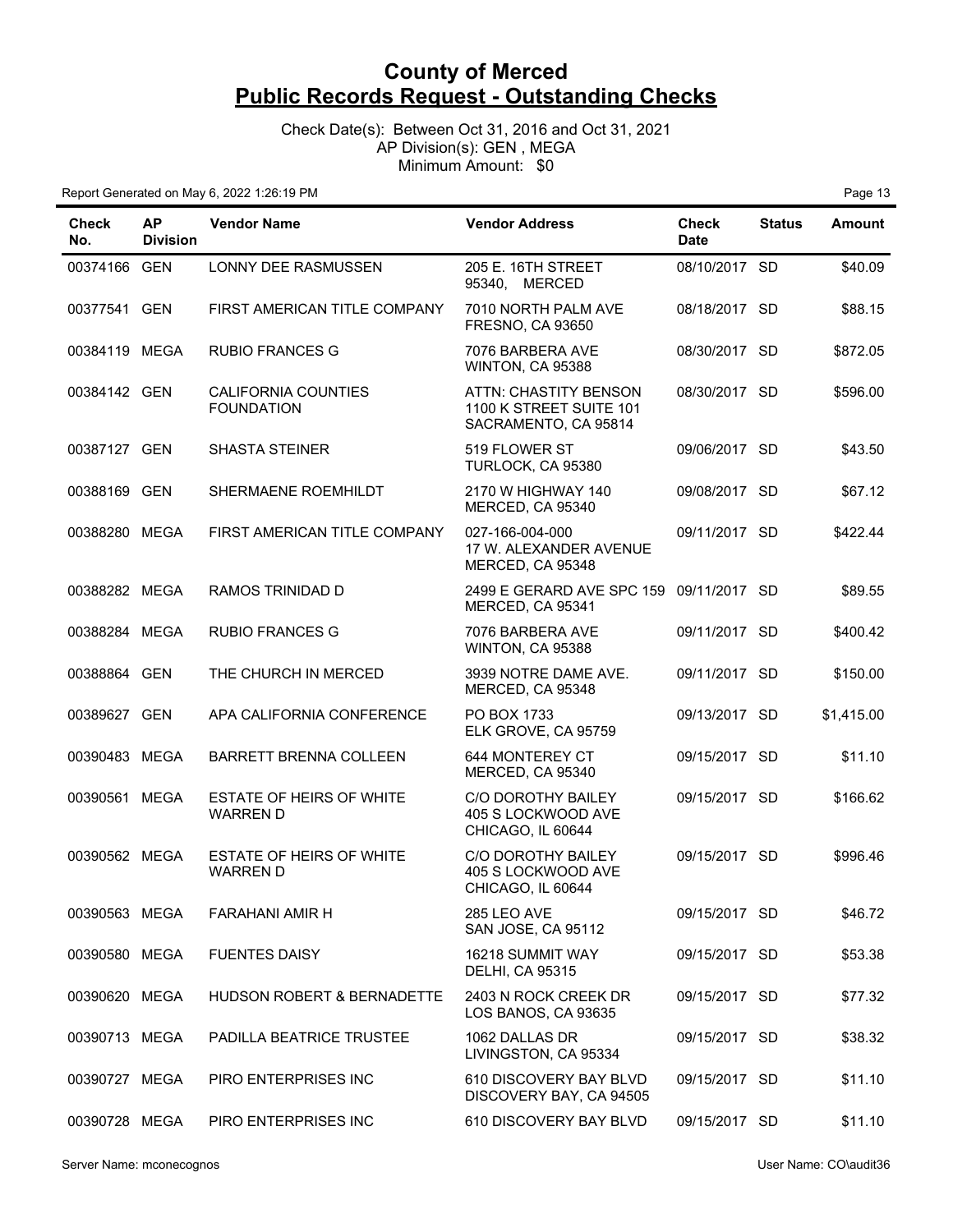Check Date(s): Between Oct 31, 2016 and Oct 31, 2021 AP Division(s): GEN , MEGA Minimum Amount: \$0

| Check<br>No.  | <b>AP</b><br><b>Division</b> | <b>Vendor Name</b>                             | <b>Vendor Address</b>                                | Check<br><b>Date</b> | <b>Status</b> | <b>Amount</b> |
|---------------|------------------------------|------------------------------------------------|------------------------------------------------------|----------------------|---------------|---------------|
|               |                              |                                                | DISCOVERY BAY, CA 94505                              |                      |               |               |
| 00390729 MEGA |                              | PIRO ENTERPRISES INC                           | 610 DISCOVERY BAY BLVD<br>DISCOVERY BAY, CA 94505    | 09/15/2017 SD        |               | \$11.10       |
| 00391379 GEN  |                              | FIRST AMERICAN TITLE COMPANY                   | 711 E CANAL DR STE A<br>TURLOCK, CA 95380            | 09/18/2017 SD        |               | \$47.64       |
| 00391380 GEN  |                              | <b>RUBIO FRANCES</b>                           | 7076 BARBERA AVE<br>WINTON, CA 95388                 | 09/18/2017 SD        |               | \$40.00       |
| 00392722 GEN  |                              | <b>LORI KEEGAN</b>                             | 3521 CARON WAY<br>ATWATER, CA 95301                  | 09/21/2017 SD        |               | \$77.25       |
| 00395385 GEN  |                              | CLASS OF 1977                                  | 478 E YOSEMITE AVE SUITE<br>A<br>MERCED, CA 95340-0  | 09/26/2017 SD        |               | \$100.00      |
| 00395538 GEN  |                              | <b>SARAH AUSTIN</b>                            | 3331 HARBOR DR<br>ATWATER, CA 95301                  | 09/26/2017 SD        |               | \$138.00      |
| 00399011 GEN  |                              | <b>SOLAR CITY CORPORATION</b>                  | 3980 N CHESTNUT<br>DIAGONAL #101<br>FRESNO, CA 93726 | 10/02/2017 SD        |               | \$372.80      |
| 00399934 GEN  |                              | <b>EDDIE HAZEL</b>                             | <b>184 DRAKELEY AVE</b><br>ATWATER, CA 95301-4423    | 10/03/2017 SD        |               | \$37.25       |
| 00399935 GEN  |                              | ELEUTERIO JESSIE AND PAULINE<br><b>HERRERA</b> | 1234 BRIGHTDAY DR<br>MERCED, CA 95348                | 10/03/2017 SD        |               | \$16.20       |
| 00399964 GEN  |                              | <b>JESUS S NAVARRO</b>                         | 463 VINE ST<br>LOS BANOS, CA 93635                   | 10/03/2017 SD        |               | \$26.76       |
| 00400996 GEN  |                              | ALBERT AND CONSUELO B<br>CAMARILLO             | 2128 S 12TH ST<br>LOS BANOS, CA 93635                | 10/05/2017 SD        |               | \$625.00      |
| 00401003 GEN  |                              | VANE FOU AND LAI CHAO                          | 107 TANGELO AVE<br>LOS BANOS, CA 93635               | 10/05/2017 SD        |               | \$180.06      |
| 00401072 GEN  |                              | MICHAEL H MEYER                                | PO BOX 28950<br><b>FRESNO, CA 93729</b>              | 10/05/2017 SD        |               | \$1,880.17    |
| 00401083 GEN  |                              | <b>VICTORIA ORTIZ</b>                          | 906 SAGE CT<br>SALINAS, CA 93905                     | 10/05/2017 SD        |               | \$146.20      |
| 00402486 GEN  |                              | <b>KELSTIN GROUP INC</b>                       | PO BOX 150<br>FAIRFIELD, CA 94533                    | 10/06/2017 SD        |               | \$324.38      |
| 00402527 GEN  |                              | SELF HELP FEDERAL CREDIT<br><b>UNION</b>       | 2504 TENAYA DR<br>MODESTO, CA 95354                  | 10/06/2017 SD        |               | \$46.37       |
| 00406215 MEGA |                              | <b>BARRERA ISAAC</b>                           | PO BOX 397<br>S DOS PALOS, CA 93665                  | 10/19/2017 SD        |               | \$25.86       |
| 00406216 MEGA |                              | <b>BARRERA ISAAC</b>                           | PO BOX 397<br>S DOS PALOS, CA 93665                  | 10/19/2017 SD        |               | \$38.54       |
| 00406217 MEGA |                              | <b>BARRIGA FRANCISCO OROZCO</b>                | 853 F ST<br>LOS BANOS, CA 93635                      | 10/19/2017 SD        |               | \$245.94      |
| 00406246 MEGA |                              | <b>FARAHANI AMIR H</b>                         | 285 LEO AVE                                          | 10/19/2017 SD        |               | \$133.46      |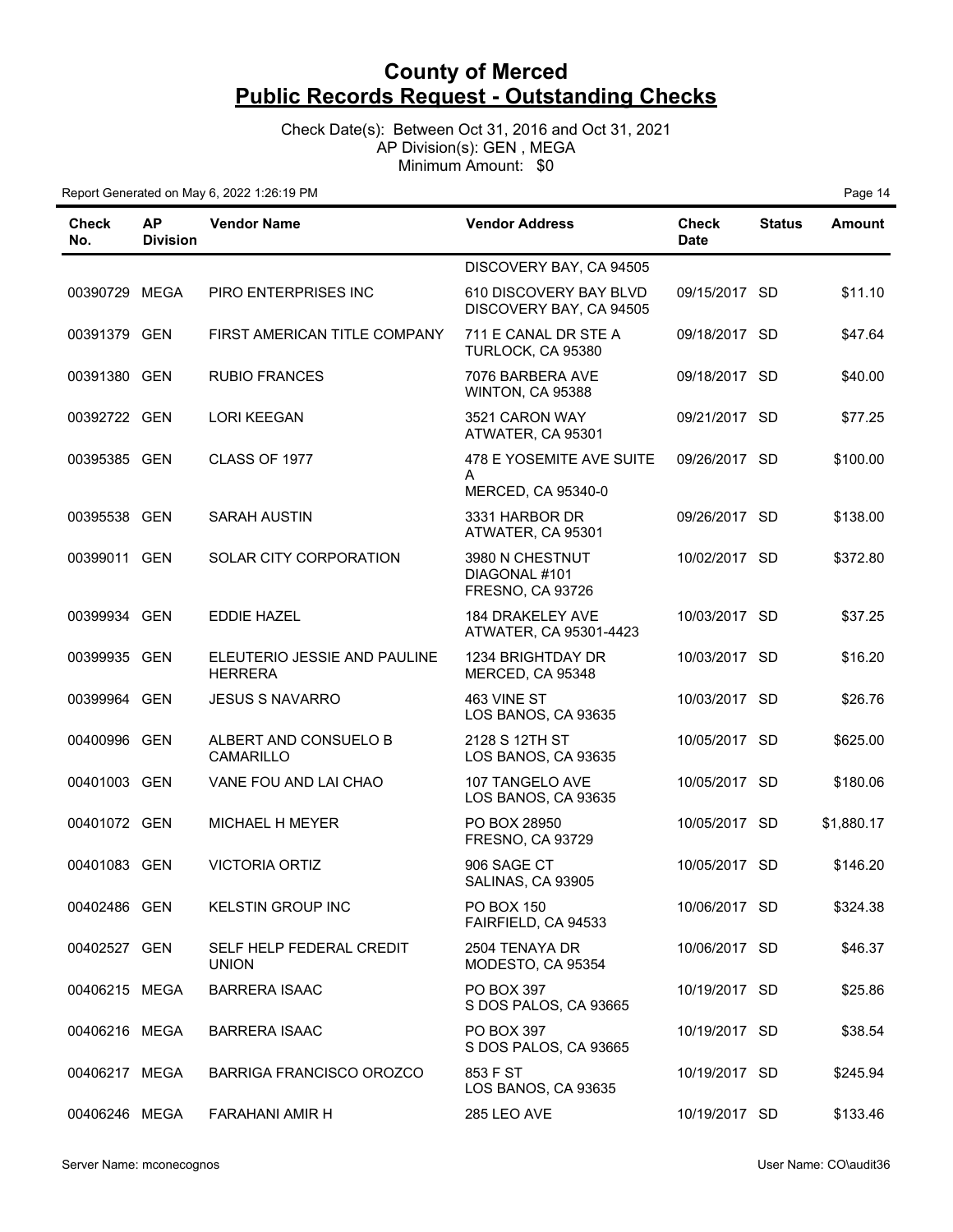Check Date(s): Between Oct 31, 2016 and Oct 31, 2021 AP Division(s): GEN , MEGA Minimum Amount: \$0

| Check<br>No.  | <b>AP</b><br><b>Division</b> | <b>Vendor Name</b>                                  | <b>Vendor Address</b>                                  | Check<br><b>Date</b> | <b>Status</b> | <b>Amount</b> |
|---------------|------------------------------|-----------------------------------------------------|--------------------------------------------------------|----------------------|---------------|---------------|
|               |                              |                                                     | SAN JOSE, CA 95112                                     |                      |               |               |
| 00406262 MEGA |                              | <b>HORSTMEIER DUANE W JR &amp;</b><br>SHELBEY SOUZA | 2313 STATION AVE<br>ATWATER, CA 95301                  | 10/19/2017 SD        |               | \$52.54       |
| 00406289      | <b>MEGA</b>                  | <b>MEXI PROPERTIES INC</b>                          | 1267 WILLIS ST STE 200<br>REDDING, CA 96001            | 10/19/2017 SD        |               | \$69.64       |
| 00406290 MEGA |                              | MID VALLEY FINANCE CO                               | 5264 UTAH ST<br>MERCED, CA 95348                       | 10/19/2017 SD        |               | \$17.20       |
| 00406310 MEGA |                              | <b>RIVAS OLGA</b>                                   | 3514 G ST<br>MERCED, CA 95340                          | 10/19/2017 SD        |               | \$17.36       |
| 00406311 MEGA |                              | RIVAS OLGA                                          | 3514 G ST<br>MERCED, CA 95340                          | 10/19/2017 SD        |               | \$10.50       |
| 00412823 GEN  |                              | CHRISTINA M ZWART                                   | 1493 ANTIOCH CT<br>MERCED, CA 95348                    | 10/27/2017 SD        |               | \$69.00       |
| 00413125 GEN  |                              | ROBERTA FAYE LEAMAN                                 | 2826 N PARSONS AVE<br>MERCED, CA 95340                 | 10/30/2017 SD        |               | \$17.14       |
| 00413581 GEN  |                              | JAMES PUBLISHING INC                                | 3505 CADILLAC AVE STE<br>P-101<br>COSTA MESA, CA 92626 | 10/31/2017 SD        |               | \$277.76      |
| 00413735 GEN  |                              | ALBERT KRISTOPHER JARAMILLO                         | 1323 COLOMBARD WAY<br>LIVINGSTON, CA 95334             | 11/01/2017 SD        |               | \$25.42       |
| 00413793 GEN  |                              | <b>GREG THOMPSON</b>                                | 3523 VERNAL AVE<br>MERCED, CA 95340                    | 11/01/2017 SD        |               | \$150.00      |
| 00415256 MEGA |                              | <b>BARCELLOS ARNOLD TRUSTEE</b>                     | 27480 S BENNETT RD<br>FIREBAUGH, CA 93622              | 11/03/2017 SD        |               | \$56.56       |
| 00415272 MEGA |                              | KINDBERG MICHAEL ANTHONY                            | 20067 TIFFANY CT<br>HILMAR, CA 95324                   | 11/03/2017 SD        |               | \$83.70       |
| 00415273 MEGA |                              | KINDBERG MICHAEL ANTHONY                            | 20067 TIFFANY CT<br>HILMAR, CA 95324                   | 11/03/2017 SD        |               | \$126.22      |
| 00416440 GEN  |                              | <b>LILIANA PONCE</b>                                | 1636 CANYON CREEK DR<br>NEWMAN, CA 95360               | 11/06/2017 SD        |               | \$19.71       |
| 00418111 MEGA |                              | <b>HER FONG</b>                                     | 1106 CRESCENT DR<br>MERCED, CA 95348                   | 11/09/2017 SD        |               | \$15.06       |
| 00418123 GEN  |                              | <b>INREACH</b>                                      | 5700 S MOPAC STE C310<br>AUSTIN, TX 78749              | 11/09/2017 SD        |               | \$45.00       |
| 00418212 GEN  |                              | JARED STEELEY WATER &<br>WASTERWATER MANAGEMENT     | 2705 BIG TREE AVE<br>DENAIR, CA 95316                  | 11/09/2017 SD        |               | \$172.50      |
| 00420002 GEN  |                              | DOS PALOS INTERNET SERVICE                          | 13901 YAKIMA VALLEY HWY<br>ZILLAH, WA 98953            | 11/15/2017 SD        |               | \$79.90       |
| 00424311 GEN  |                              | <b>LARRY MORSE</b>                                  | 304 W 23RD ST<br>MERCED, CA 95340                      | 11/27/2017 SD        |               | \$21.75       |
| 00426802 GEN  |                              | ARMANDO LOPE                                        | 3330 M ST APT 8<br>MERCED, CA 95348                    | 11/28/2017 SD        |               | \$2.50        |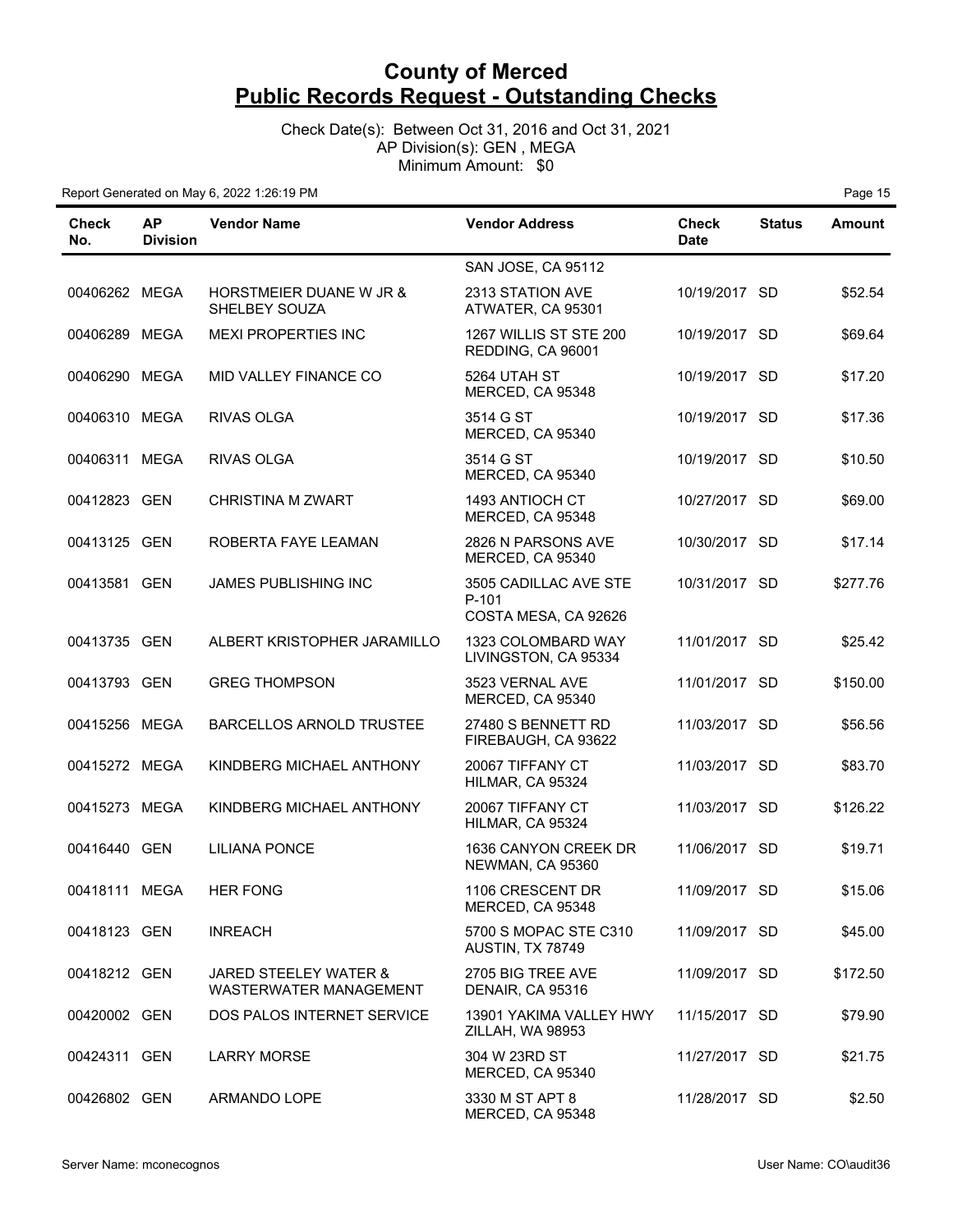Check Date(s): Between Oct 31, 2016 and Oct 31, 2021 AP Division(s): GEN , MEGA Minimum Amount: \$0

| <b>Check</b><br>No. | <b>AP</b><br><b>Division</b> | <b>Vendor Name</b>                       | <b>Vendor Address</b>                            | <b>Check</b><br><b>Date</b> | <b>Status</b> | <b>Amount</b> |
|---------------------|------------------------------|------------------------------------------|--------------------------------------------------|-----------------------------|---------------|---------------|
| 00426822 GEN        |                              | <b>HUMBERTO NAVA</b>                     | 826 ROUND HILL DR<br>MERCED, CA 95348            | 11/28/2017 SD               |               | \$87.50       |
| 00427321 GEN        |                              | <b>NADIA CAMACHO</b>                     | 532 CHERRY CT<br>CHOWCHILLA, CA 93610            | 11/29/2017 SD               |               | \$223.13      |
| 00427382 GEN        |                              | NUSHIELD WINDSHIELD REPAIR               | 2451 KOEHN CT<br>ATWATER, CA 95301               | 11/29/2017 SD               |               | \$55.00       |
| 00431166 GEN        |                              | <b>JASON GOINS</b>                       | 1260 EL PORTAL DR<br>MERCED, CA 95340            | 12/06/2017 SD               |               | \$162.28      |
| 00431821 GEN        |                              | <b>AMERICA TORRES</b>                    | 22067 6TH ST<br>DOS PALOS, CA 93620              | 12/07/2017 SD               |               | \$68.80       |
| 00432697 MEGA       |                              | AREA X INC                               | 2909 COFFEE RD STE 4<br>MODESTO, CA 95355        | 12/11/2017 SD               |               | \$451.36      |
| 00433145 MEGA       |                              | <b>LUIS ROSE MARY</b>                    | <b>1564 MANZANITA WAY</b><br>LOS BANOS, CA 93635 | 12/12/2017 SD               |               | \$61.61       |
| 00433210 GEN        |                              | Christopher Isaac Diaz                   | 243 E 23rd Street<br>MERCED, CA 95341            | 12/12/2017 SD               |               | \$1.00        |
| 00433524 GEN        |                              | <b>SANDRA BRASIL</b>                     | 5406 CLAYTON AVE<br>TURLOCK, CA 95380            | 12/13/2017 SD               |               | \$8.94        |
| 00433855 GEN        |                              | ANN M HANSON                             | 2469 CLOVER LANE<br>MERCED, CA 95340             | 12/14/2017 SD               |               | \$36.38       |
| 00436564 GEN        |                              | McKEE FIRE CO.                           | 3360 McKEE RD<br>MERCED, CA 95340                | 12/20/2017 SD               |               | \$150.00      |
| 00437050 GEN        |                              | <b>EUGENE COLLINS</b>                    | 1245 STEVENS CT<br>MERCED, CA 95340              | 12/21/2017 SD               |               | \$22.75       |
| 00439427 GEN        |                              | MIKE WALEJKO                             | 1501 FAIRWAY<br>ATWATER, CA 95301                | 12/22/2017 SD               |               | \$7.50        |
| 00440718 GEN        |                              | INDUSTRIAL PLUMBING SUPPLY<br><b>LLC</b> | PO BOX 2216<br>REDWOOD CITY, CA 94064            | 12/27/2017 SD               |               | \$97.67       |
| 00441177 MEGA       |                              | WHITE PEARL L                            | 891 FIR AVE<br>ATWATER, CA 95301                 | 12/28/2017 SD               |               | \$698.43      |
| 00442049 GEN        |                              | PRESTINA L HORN                          | 461 COLLINS DR #11<br>MERCED, CA 95348           | 12/29/2017 SD               |               | \$95.45       |
| 00442946 GEN        |                              | <b>WILLIAM BROWN</b>                     | 3793 S. PLAINSBURG ROAD<br>MERCED, CA 95341      | 01/03/2018 SD               |               | \$60.64       |
| 00443244 GEN        |                              | LAZARO LOPEZ                             | 6030 N. SANTA FE RD.<br>WINTON, CA 95388         | 01/04/2018 SD               |               | \$114.04      |
| 00444462 GEN        |                              | LLC EARTH SENSE TRADING                  | 1675 BELLA TERRA DRIVE<br>MANTECA, CA 95337      | 01/05/2018 SD               |               | \$30.00       |
| 00444469 GEN        |                              | FIRST AMERICAN TITLE COMPANY             | 17 W ALEXANDER AVE<br>MERCED, CA 95348           | 01/05/2018 SD               |               | \$342.00      |
| 00444486 GEN        |                              | <b>WILLIAM BRETT HAMILTON</b>            | PO BOX 730<br>ATWATER, CA 95301                  | 01/05/2018 SD               |               | \$135.51      |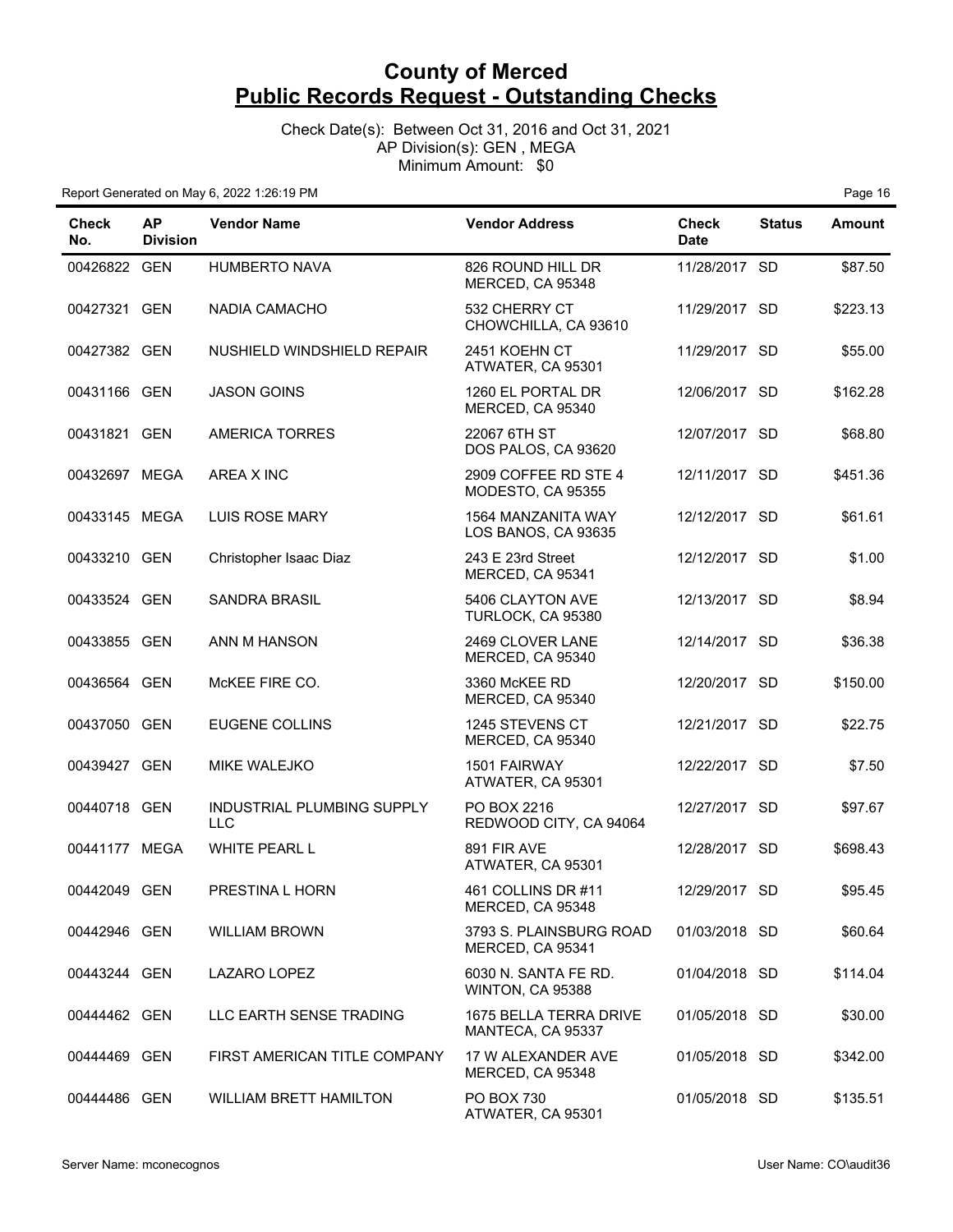Check Date(s): Between Oct 31, 2016 and Oct 31, 2021 AP Division(s): GEN , MEGA Minimum Amount: \$0

| Check<br>No.  | <b>AP</b><br><b>Division</b> | <b>Vendor Name</b>                                     | <b>Vendor Address</b>                                                        | <b>Check</b><br><b>Date</b> | <b>Status</b> | <b>Amount</b> |
|---------------|------------------------------|--------------------------------------------------------|------------------------------------------------------------------------------|-----------------------------|---------------|---------------|
| 00446815 GEN  |                              | LORI A MINOR                                           | 2007 LYNMARIE DR<br>MERCED, CA 95340-7011                                    | 01/12/2018 SD               |               | \$64.43       |
| 00447458 GEN  |                              | <b>SHANE AVILA</b>                                     | 7750 S. COMBS ROAD<br>MERCED, CA 95341                                       | 01/16/2018 SD               |               | \$426.32      |
| 00449211 GEN  |                              | DEANNA ALVEREZ                                         | 216 SOUTH CANAL ST. APT B<br>MERCED, CA 95341                                | 01/22/2018 SD               |               | \$23.00       |
| 00450144 MEGA |                              | CARRENO PEDRO GARCIA &<br><b>CARRENO VICTOR GARCIA</b> | 610 W 10TH ST<br>MERCED, CA 95341                                            | 01/24/2018 SD               |               | \$62.24       |
| 00450215 GEN  |                              | JAY DOUGLAS II AND ASHALYND<br><b>MARIE BATES</b>      | 1138 PRINCE CHARLES CT<br>ATWATER, CA 95301                                  | 01/24/2018 SD               |               | \$2,873.10    |
| 00450255 GEN  |                              | <b>JONAREE DAMME</b>                                   | 1801 WEST 7TH STREET<br>MERCED, CA 95341                                     | 01/24/2018 SD               |               | \$17.99       |
| 00450270 GEN  |                              | FIRST AMERICAN TITLE COMPANY                           | 17 W ALEXANDER AVE<br>MERCED, CA 95348                                       | 01/24/2018 SD               |               | \$45.72       |
| 00455423 GEN  |                              | KELLY J. SOERNSEN AKA KELLY<br><b>MORENO</b>           | 2699 4TH AVENUE<br>MERCED, CA 95340                                          | 01/30/2018 SD               |               | \$10.88       |
| 00456996 GEN  |                              | LINDSTRAND MARYANN AND<br><b>MADDEN SHIRLEY J</b>      | 905 GRANADA CIR<br>LOS BANOS, CA 93635                                       | 02/02/2018 SD               |               | \$51.36       |
| 00457049 GEN  |                              | <b>MARK SETHRE</b>                                     | 247 N CAPITOL AVE UNIT 176<br>SAN JOSE, CA 95127                             | 02/02/2018 SD               |               | \$179.74      |
| 00459986 GEN  |                              | LAURA M AND RONALD A TRUSTEE<br><b>BETTENCOURT</b>     | 428 PAGE AVE NE APT 1<br>ATLANTA, GA 30307                                   | 02/09/2018 SD               |               | \$292.94      |
| 00459987 GEN  |                              | RONALD A BETTENCOURT                                   | 428 PAGE AVE NE #1<br>ATLANTA, GA 30307                                      | 02/09/2018 SD               |               | \$291.04      |
| 00459997 GEN  |                              | <b>GLENN D TRUSTEE CASSADY</b>                         | 500 INDEPENDENCE CT<br>ATWATER, CA 95301                                     | 02/09/2018 SD               |               | \$20.00       |
| 00460004 GEN  |                              | CHRISTIAN FAMILY 1991 TRUST<br>9-5-1991                | <b>CHRISTIAN KELLY TRUSTEE</b><br>10631 MERCED AVE<br><b>DELHI, CA 95315</b> | 02/09/2018 SD               |               | \$12.60       |
| 00460015 GEN  |                              | FIRST AMERICAN TITLE COMPANY                           | 17 W ALEXANDER AVE<br>MERCED, CA 95348                                       | 02/09/2018 SD               |               | \$89.38       |
| 00460716 GEN  |                              | YVONNE M AND COLLEEN A<br><b>FEAGAN</b>                | 1804 HEIGHTS AVE<br>ATWATER, CA 95301                                        | 02/13/2018 SD               |               | \$20.00       |
| 00461180 MEGA |                              | <b>BATES ANTHONY LAMEL</b>                             | 12486 GEORGIA LN APT D<br>MADERA, CA 93637                                   | 02/14/2018 SD               |               | \$33.00       |
| 00462826 MEGA |                              | <b>HITTESDORF STEVEN &amp; BRIDGET</b>                 | 19582 NEWPORT CT<br>HILMAR, CA 95324                                         | 02/20/2018 SD               |               | \$90.42       |
| 00462843 MEGA |                              | STOREY ALAN & AMY                                      | 3362 SEXTANT DR<br>ATWATER, CA 95301                                         | 02/20/2018 SD               |               | \$46.08       |
| 00468244 GEN  |                              | <b>FIDELITY NATIONAL TITLE</b><br><b>COMPANY</b>       | 155 W EL PORTAL DRIVE<br>SUITE B<br>MERCED, CA 95340                         | 02/27/2018 SD               |               | \$380.56      |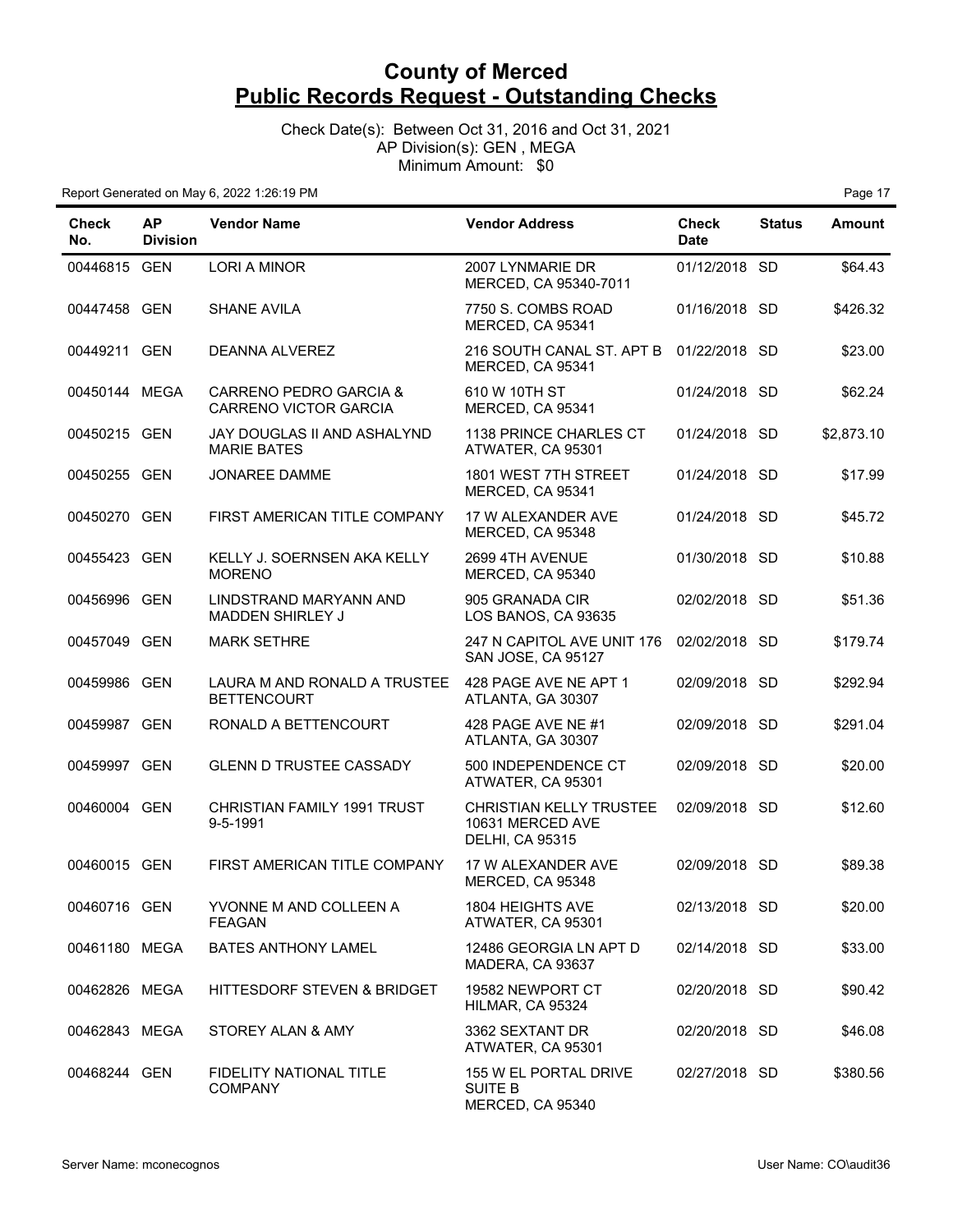Check Date(s): Between Oct 31, 2016 and Oct 31, 2021 AP Division(s): GEN , MEGA Minimum Amount: \$0

| <b>Check</b><br>No. | <b>AP</b><br><b>Division</b> | <b>Vendor Name</b>                                | <b>Vendor Address</b>                                       | <b>Check</b><br><b>Date</b> | <b>Status</b> | <b>Amount</b> |
|---------------------|------------------------------|---------------------------------------------------|-------------------------------------------------------------|-----------------------------|---------------|---------------|
| 00468267 GEN        |                              | <b>CHRISTOPHER IDIART</b>                         | 341 W 8TH ST<br>SANTA ROSA, CA 95401                        | 02/27/2018 SD               |               | \$106.50      |
| 00471951 GEN        |                              | <b>STEVEN BIRRUETA</b>                            | 1411 BRIGHTON DR<br>HOLLISTER, CA 95023                     | 03/06/2018 SD               |               | \$24.00       |
| 00472260 MEGA       |                              | PORRAS MATTHEW                                    | 2027 V ST<br>MERCED, CA 95340                               | 03/07/2018 SD               |               | \$11.64       |
| 00472269 MEGA       |                              | SANCHEZ JAIME MORENO                              | 2101 W ROCK CREEK CT<br>MERCED, CA 95348                    | 03/07/2018 SD               |               | \$53.56       |
| 00473387 GEN        |                              | JOSE ALFREDO FLORIANO<br><b>CARREON</b>           | 23524 ROAD 13<br>CHOWCHILLA, CA 93610                       | 03/09/2018 SD               |               | \$35.00       |
| 00473412 GEN        |                              | DONNIE L LOEWEN JR                                | 3487 EAGLE PEAK CT<br>MERCED, CA 95340                      | 03/09/2018 SD               |               | \$1.85        |
| 00475496 GEN        |                              | <b>GABRIELA PERALTA</b>                           | 1281 PICARD LANE<br>TURLOCK, CA 95380                       | 03/15/2018 SD               |               | \$15.00       |
| 00476607 MEGA       |                              | <b>CERVANTES FERNANDO</b>                         | 15820 EL CAPITAN WAY<br><b>DELHI, CA 95315</b>              | 03/19/2018 SD               |               | \$57.80       |
| 00476609 MEGA       |                              | <b>CHEN XIN QIANG</b>                             | 312 W MAIN ST<br>TURLOCK, CA 95380                          | 03/19/2018 SD               |               | \$116.10      |
| 00476630 MEGA       |                              | <b>JOHNSON GREG</b>                               | 1289 RITA MAE AVE<br>MERCED, CA 95341                       | 03/19/2018 SD               |               | \$41.50       |
| 00476638 MEGA       |                              | <b>LYNN BRENT JASON</b>                           | 117 ELM ST<br>SANTA CRUZ, CA 95060                          | 03/19/2018 SD               |               | \$117.40      |
| 00476639 MEGA       |                              | <b>LYNN BRENT JASON</b>                           | 117 ELM ST<br>SANTA CRUZ, CA 95060                          | 03/19/2018 SD               |               | \$435.34      |
| 00476644 MEGA       |                              | MCLAUGHLIN JOHN P & STEPHANIE<br><b>S TRUSTEE</b> | 10355 S HIGHWAY 59<br><b>EL NIDO, CA 95317</b>              | 03/19/2018 SD               |               | \$22.06       |
| 00476658 MEGA       |                              | <b>TAPIA EVA</b>                                  | 1142 NORTON AVE<br>DOS PALOS, CA 93620                      | 03/19/2018 SD               |               | \$134.24      |
| 00476695 GEN        |                              | Lola Shelly Hultman                               | P.O. Box 485<br>HILMAR, CA 95324                            | 03/19/2018 SD               |               | \$3.00        |
| 00477069 GEN        |                              | <b>EMILIO RODRIGUEZ</b>                           | 15661 OAK DR<br>KERMAN, CA 93630-1281                       | 03/20/2018 SD               |               | \$17.25       |
| 00477327 GEN        |                              | <b>FIDELITY NATIONAL TITLE</b><br><b>COMPANY</b>  | 155 W EL PORTAL DRIVE<br><b>SUITE B</b><br>MERCED, CA 95340 | 03/21/2018 SD               |               | \$82.67       |
| 00477328 GEN        |                              | <b>FIDELITY NATIONAL TITLE</b><br><b>COMPANY</b>  | 155 W EL PORTAL DRIVE<br><b>SUITE B</b><br>MERCED, CA 95340 | 03/21/2018 SD               |               | \$130.00      |
| 00477329 GEN        |                              | <b>FIDELITY NATIONAL TITLE</b><br><b>COMPANY</b>  | 155 W EL PORTAL DRIVE<br>SUITE B<br>MERCED, CA 95340        | 03/21/2018 SD               |               | \$357.53      |
| 00477440 GEN        |                              | <b>JAMES A III TILLOTSON</b>                      | 871 KEIKO CT<br>LOS BANOS, CA 93635                         | 03/21/2018 SD               |               | \$50.00       |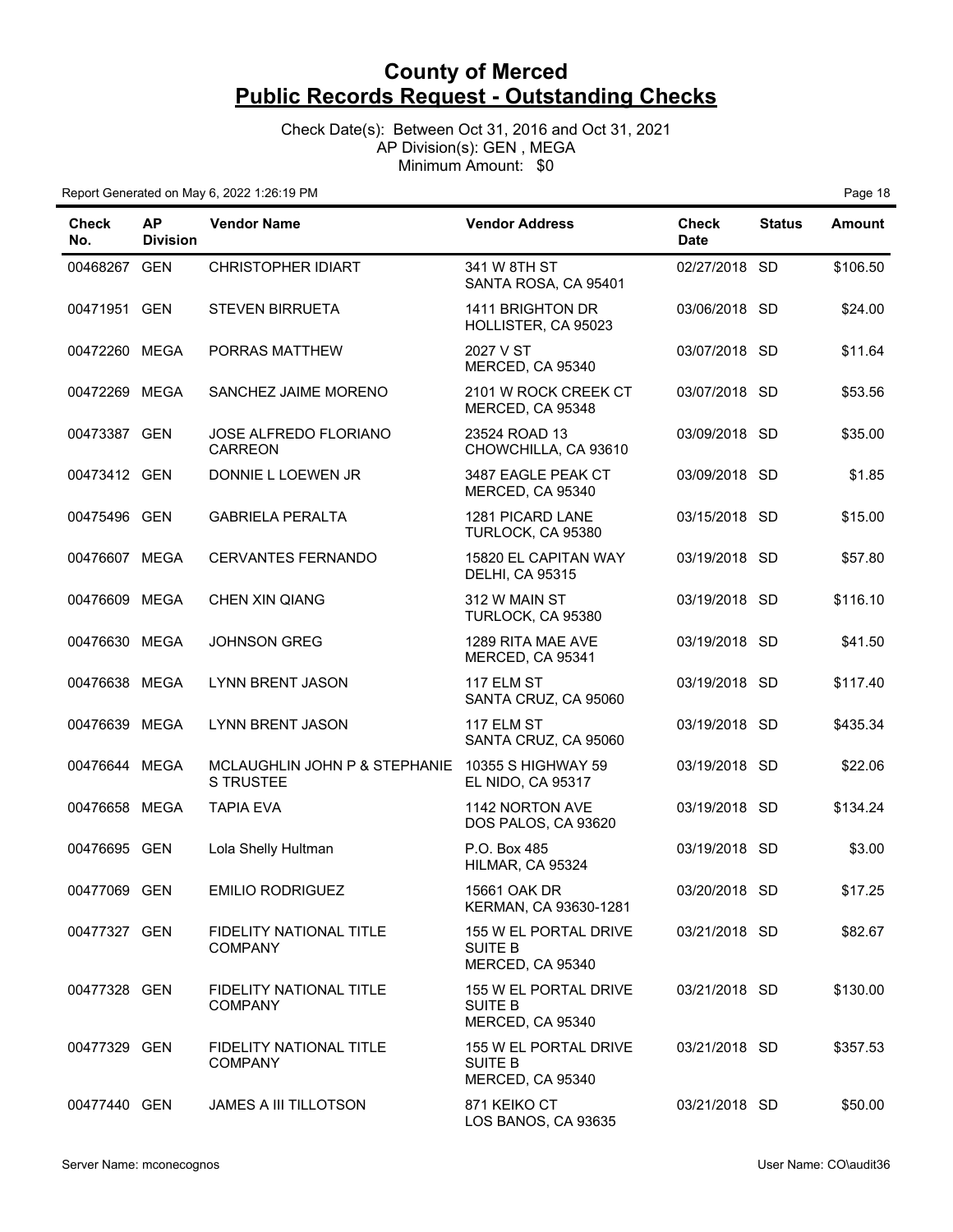Check Date(s): Between Oct 31, 2016 and Oct 31, 2021 AP Division(s): GEN , MEGA Minimum Amount: \$0

| Check<br>No.  | <b>AP</b><br><b>Division</b> | <b>Vendor Name</b>                                        | <b>Vendor Address</b>                                                             | <b>Check</b><br><b>Date</b> | <b>Status</b> | <b>Amount</b> |
|---------------|------------------------------|-----------------------------------------------------------|-----------------------------------------------------------------------------------|-----------------------------|---------------|---------------|
| 00477446 GEN  |                              | TONY THANH AND AMY CHAN<br><b>TRAN</b>                    | 3477 LAUREL AVE<br>OAKLAND, CA 94602                                              | 03/21/2018 SD               |               | \$316.53      |
| 00479632 GEN  |                              | FLUEGEL-CALDWELL LLC                                      | <b>DBA: FIREHOUSE SUBS</b><br><b>357 EVERGLADE AVE</b><br><b>CLOVIS, CA 93619</b> | 03/23/2018 SD               |               | \$153.95      |
| 00480022 GEN  |                              | HUMANA INSURANCE COMPANY                                  | PO BOX 3024<br>MILWAUKEE, WI 53201-3024                                           | 03/26/2018 SD               |               | \$33.80       |
| 00480173 GEN  |                              | <b>ALICE LIANG</b>                                        | 3144 N G ST #125-358<br>MERCED, CA 95340                                          | 03/26/2018 SD               |               | \$172.01      |
| 00483410 GEN  |                              | Golden State Realty Assoc.                                | 5259 Southcreek CT<br>SANTA MARIA, CA<br>93455-4569                               | 03/28/2018 SD               |               | \$455.00      |
| 00483542 GEN  |                              | <b>NATHAN VARVIS</b>                                      | 1550 DALE AVE<br>MERCED, CA 95340                                                 | 03/28/2018 SD               |               | \$130.97      |
| 00483700 GEN  |                              | AMALIA MADRIGAL HERNANDEZ                                 | 2160 N. SCHNOOR STREET<br>APT#138<br>MADERA, CA 93637                             | 03/29/2018 SD               |               | \$12.00       |
| 00484326 GEN  |                              | <b>STEPHANIE HENSON</b>                                   | 5200 CREST RD SPC 74<br>ATWATER, CA 95301                                         | 04/02/2018 SD               |               | \$89.23       |
| 00484352 GEN  |                              | <b>WARREN MAYHEW</b>                                      | 9308 KINGSMILL LANE<br>BAKERSFIELD, CA 93312                                      | 04/02/2018 SD               |               | \$11.24       |
| 00484361 GEN  |                              | NATALINO J MOULES                                         | 1313 GREEN VALLEY RD<br>WATSONVILLE, CA 95076                                     | 04/02/2018 SD               |               | \$88.00       |
| 00486176 MEGA |                              | <b>BELLINGHAUSEN MARIO &amp;</b><br><b>DAVALOS IVETTE</b> | 3 S JUPITER ST<br>GUSTINE, CA 95322                                               | 04/05/2018 SD               |               | \$25.12       |
| 00486182 MEGA |                              | FLYNN ROBERT F ESTATE OF                                  | 1346 CHRISTOPHER DR<br>MERCED, CA 95340                                           | 04/05/2018 SD               |               | \$87.18       |
| 00486184 MEGA |                              | GOMEZ JOSE REYES & GOMEZ<br><b>ARTURO</b>                 | 11398 WALSH ST<br>CASTROVILLE, CA 95012                                           | 04/05/2018 SD               |               | \$382.28      |
| 00486194 MEGA |                              | SINHA SHEFALI                                             | 19106 PANORAMA DR<br>SARATOGA, CA 95070                                           | 04/05/2018 SD               |               | \$250.02      |
| 00488716 GEN  |                              | <b>TABASUM AKBARI</b>                                     | 1753 WOODLAND LANE<br><b>TRACY, CA 95376</b>                                      | 04/11/2018 SD               |               | \$21.26       |
| 00490247 MEGA |                              | SERVIN JOSE M & ROBERTA C                                 | 131 N FRANK ST<br>LOS BANOS, CA 93635                                             | 04/16/2018 SD               |               | \$570.34      |
| 00490248 MEGA |                              | SERVIN JOSE M & ROBERTA C                                 | 131 N FRANK ST<br>LOS BANOS, CA 93635                                             | 04/16/2018 SD               |               | \$581.66      |
| 00490249 MEGA |                              | SERVIN JOSE M & ROBERTA C                                 | 131 N FRANK ST<br>LOS BANOS, CA 93635                                             | 04/16/2018 SD               |               | \$642.16      |
| 00492514 MEGA |                              | <b>CASTLE MOBILEHOME PARK</b>                             | 2809 BUHACH RD SPC 106<br>ATWATER, CA 95301                                       | 04/20/2018 SD               |               | \$33.02       |
| 00492515 MEGA |                              | CASTLE MOBILEHOME PARK                                    | 2809 BUHACH RD SPC 106<br>ATWATER, CA 95301                                       | 04/20/2018 SD               |               | \$36.04       |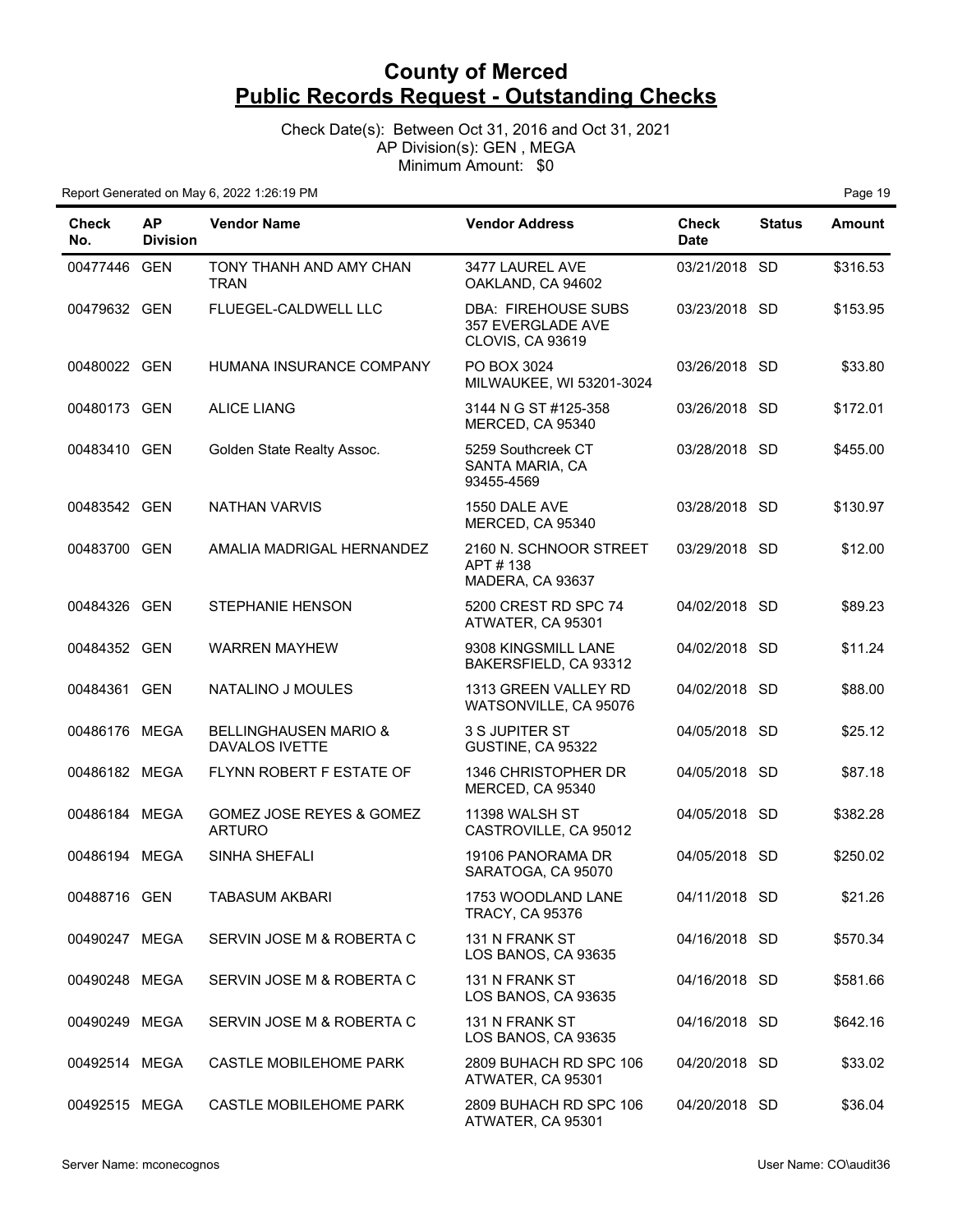Check Date(s): Between Oct 31, 2016 and Oct 31, 2021 AP Division(s): GEN , MEGA Minimum Amount: \$0

| <b>Check</b><br>No. | <b>AP</b><br><b>Division</b> | <b>Vendor Name</b>                                         | <b>Vendor Address</b>                      | <b>Check</b><br><b>Date</b> | <b>Status</b> | <b>Amount</b> |
|---------------------|------------------------------|------------------------------------------------------------|--------------------------------------------|-----------------------------|---------------|---------------|
| 00492873 GEN        |                              | AT&T                                                       | P O BOX 5017<br>CAROL STREAM, IL 60197     | 04/23/2018 SD               |               | \$16.23       |
| 00492894 GEN        |                              | Carl Estrella                                              | 1149 Curry Village Ct<br>MERCED, CA 95340  | 04/23/2018 SD               |               | \$8.00        |
| 00492904 GEN        |                              | <b>JOHN HENDON</b>                                         | 255 N. DAKOTA AVE<br>MODESTO, CA 95358     | 04/23/2018 SD               |               | \$18.25       |
| 00493251 GEN        |                              | <b>MARCUS ANGEL CASAS</b>                                  | 2966 BEA DR<br>MERCED, CA 95341            | 04/24/2018 SD               |               | \$90.87       |
| 00493267 GEN        |                              | MICHAEL A DALLAS                                           | 1430 FIRST ST<br>LIVINGSTON, CA 95334      | 04/24/2018 SD               |               | \$89.56       |
| 00493381 GEN        |                              | <b>LEONOR RUBIO MACIAS</b>                                 | 2020 ASHBY RD #95<br>MERCED, CA 95348      | 04/24/2018 SD               |               | \$78.78       |
| 00497300 GEN        |                              | Julio Sandoval                                             | 1550 Broadway Ave<br>ATWATER, CA 95301     | 04/26/2018 SD               |               | \$30.00       |
| 00501126 MEGA       |                              | <b>FLAIG RAYMOND A &amp; EVELYN</b><br><b>RHAE TRUSTEE</b> | 2120 E PACHECO BLVD<br>LOS BANOS, CA 93635 | 05/04/2018 SD               |               | \$1,808.22    |
| 00502912 GEN        |                              | <b>ALICE LIANG</b>                                         | 3144 N G ST #125-358<br>MERCED, CA 95340   | 05/09/2018 SD               |               | \$50.69       |
| 00502982 GEN        |                              | LUIS A ORTIZ                                               | 3075 PARK AVE APT 3<br>MERCED, CA 95340    | 05/09/2018 SD               |               | \$55.50       |
| 00504721 GEN        |                              | <b>FRED YUEN</b>                                           | 16117 40TH DR SE<br>MILL CREEK, WA 98012   | 05/14/2018 SD               |               | \$20.00       |
| 00507230 GEN        |                              | RIVERA MIDDLE SCHOOL                                       | 945 BUENA VISTA DR<br>MERCED, CA 95348     | 05/18/2018 SD               |               | \$100.00      |
| 00507473 GEN        |                              | <b>CHRIS CHILTON</b>                                       | 2814 TAHOE DR<br>MERCED, CA 95340          | 05/21/2018 SD               |               | \$31.25       |
| 00507507 GEN        |                              | DANIEL RAMIREZ                                             | 2640 BROWNELL ST<br>ATWATER, CA 95301      | 05/21/2018 SD               |               | \$31.25       |
| 00508217 GEN        |                              | <b>BRADLEY PATRICK</b>                                     | 2908 SUNNYFIELD DR<br>MERCED, CA 95340     | 05/23/2018 SD               |               | \$11.76       |
| 00508308 GEN        |                              | <b>NATHAN VARVIS</b>                                       | 1550 DALE AVE<br>MERCED, CA 95340          | 05/23/2018 SD               |               | \$88.21       |
| 00510173 GEN        |                              | <b>JESS AGUILAR</b>                                        | 3463 SAN MARTIN CT<br>MERCED, CA 95348     | 05/25/2018 SD               |               | \$208.50      |
| 00512405 MEGA       |                              | LOZANO QUINTERO ANGELICA                                   | 5945 EUCALYPTUS AVE<br>WINTON, CA 95388    | 05/29/2018 SD               |               | \$37.52       |
| 00513256 GEN        |                              | <b>TRACY DARLENE COXEY</b>                                 | 3347 STACEY CT<br>ATWATER, CA 95301        | 05/30/2018 SD               |               | \$166.23      |
| 00513270 GEN        |                              | FIRST AMERICAN TITLE COMPANY                               | 711 E CANAL DR STE A<br>TURLOCK, CA 95380  | 05/30/2018 SD               |               | \$75.00       |
| 00513271 GEN        |                              | FIRST AMERICAN TITLE COMPANY                               | 711 E CANAL DR STE A<br>TURLOCK, CA 95380  | 05/30/2018 SD               |               | \$75.00       |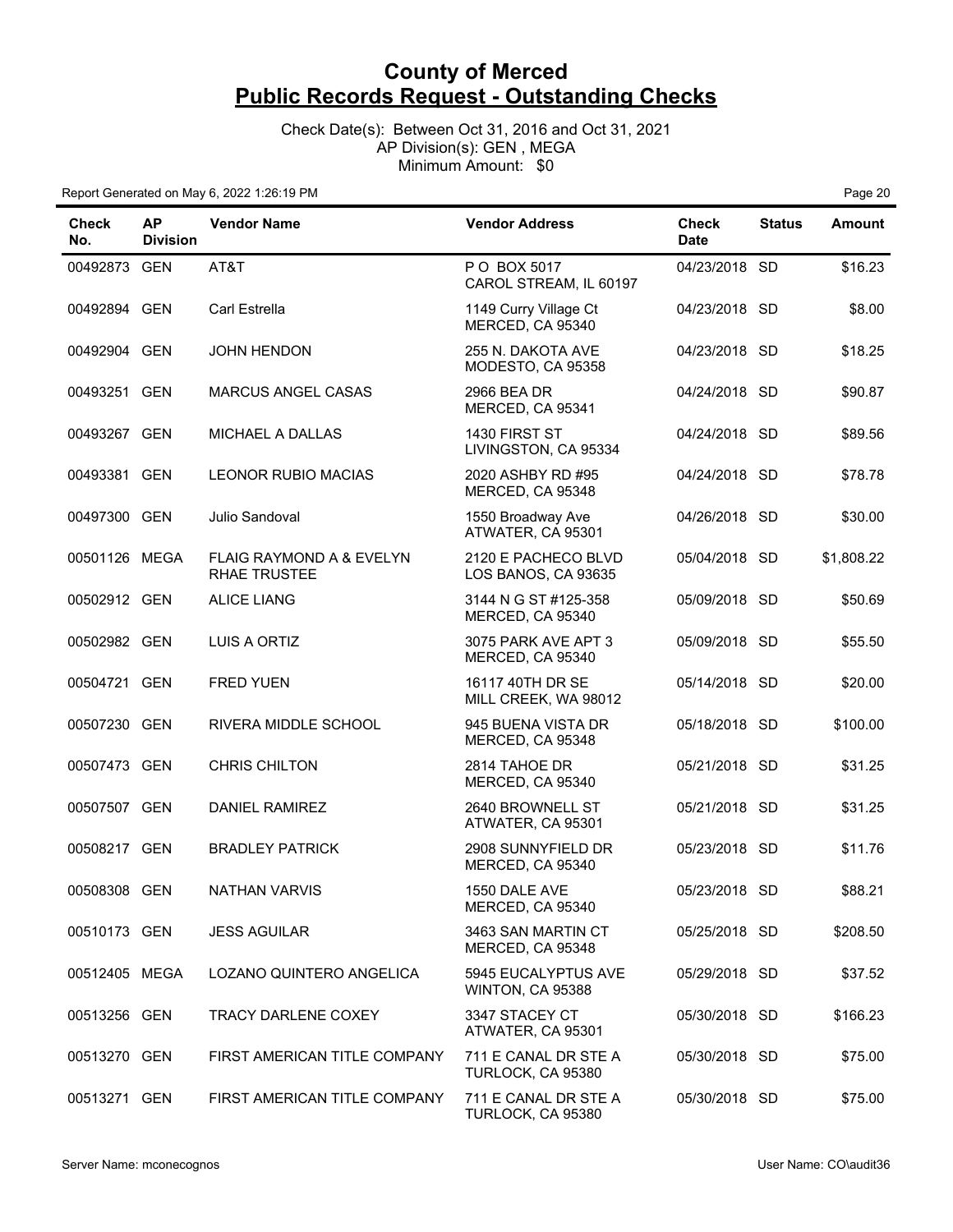#### Check Date(s): Between Oct 31, 2016 and Oct 31, 2021 AP Division(s): GEN , MEGA Minimum Amount: \$0

| Check<br>No.  | <b>AP</b><br><b>Division</b> | <b>Vendor Name</b>                              | <b>Vendor Address</b>                                                              | <b>Check</b><br><b>Date</b> | <b>Status</b> | Amount   |
|---------------|------------------------------|-------------------------------------------------|------------------------------------------------------------------------------------|-----------------------------|---------------|----------|
| 00513300 GEN  |                              | INDUSTRIAL PIPING CO                            | DBA INDUSTRIAL PIPING CO<br><b>18000 RIVER RD</b><br>LIVINGSTON, CA 95334          | 05/30/2018 SD               |               | \$75.00  |
| 00513306 GEN  |                              | <b>BLANDFORD B JONES III</b>                    | <b>PO BOX 249</b><br>ATWATER, CA 95301                                             | 05/30/2018 SD               |               | \$2.00   |
| 00513381 GEN  |                              | YOUA YIA THAO                                   | <b>DBA GOLD STAR</b><br><b>AUTOMOTIVE</b><br>1210 E CHILDS AVE<br>MERCED, CA 95341 | 05/30/2018 SD               |               | \$93.14  |
| 00513391 GEN  |                              | DAWN VALENTA                                    | 6198 JOSIE ST<br>ATWATER, CA 95301                                                 | 05/30/2018 SD               |               | \$61.04  |
| 00513996 GEN  |                              | RHONDA LUGO                                     | 10469 GUSANO WAY<br>COULTERVILLE, CA 95311                                         | 05/31/2018 SD               |               | \$49.39  |
| 00514455 GEN  |                              | <b>IRENE L JIMENEZ</b>                          | 323 POMELO AVE<br>LOS BANOS, CA 93635                                              | 06/01/2018 SD               |               | \$52.07  |
| 00514536 GEN  |                              | WFG NATIONAL TITLE INSURANCE<br>CO              | 2625 TOWNSGATE RD STE<br>101<br>WESTLAKE VILLAGE, CA<br>91361                      | 06/01/2018 SD               |               | \$336.14 |
| 00518404 MEGA |                              | VASQUEZ MARIO M & SANDRA L<br><b>STURTEVANT</b> | 9133 WASHINGTON RD<br>HILMAR, CA 95324                                             | 06/11/2018 SD               |               | \$16.14  |
| 00519671 GEN  |                              | SUZI JOYCE BALESTRA                             | 4591 AVENUE ONE<br>ATWATER, CA 95301                                               | 06/14/2018 SD               |               | \$100.00 |
| 00520470 GEN  |                              | MICHAEL ABASSIAN                                | 3410 SAN JOAQUIN CT<br>MERCED, CA 95340                                            | 06/15/2018 SD               |               | \$93.20  |
| 00520841 MEGA |                              | REECE DAVID A & KRISTINE                        | 12760 BRADBURY ROAD<br>BALLICO, CA 95303                                           | 06/18/2018 SD               |               | \$23.42  |
| 00520842 MEGA |                              | REECE DAVID A & KRISTINE                        | 12760 BRADBURY ROAD<br>BALLICO, CA 95303                                           | 06/18/2018 SD               |               | \$56.82  |
| 00520912 GEN  |                              | <b>BENJAMIN M HARRIS</b>                        | 1770 ALMOND AVE<br>MERCED, CA 95341                                                | 06/18/2018 SD               |               | \$76.55  |
| 00520954 GEN  |                              | MACIEJ G OSSOWSKI MD                            | 780 W OLIVE AVE STE 105<br>MERCED, CA 95348                                        | 06/18/2018 SD               |               | \$72.00  |
| 00520970 GEN  |                              | ROBERT RAMIREZ                                  | 16550 LETTEAU AVE<br><b>DELHI, CA 95315</b>                                        | 06/18/2018 SD               |               | \$101.00 |
| 00520989 GEN  |                              | BARBARA SHOWALTER MD                            | 3144 G ST 125-334<br>MERCED, CA 95340                                              | 06/18/2018 SD               |               | \$81.33  |
| 00521000 GEN  |                              | <b>SENG THAO</b>                                | 2204 E CHILDS AVE<br>MERCED, CA 95341                                              | 06/18/2018 SD               |               | \$80.29  |
| 00522223 GEN  |                              | <b>DINA A BROGDEN</b>                           | 1400 SHAFFER ROAD<br>ATWATER, CA 95301                                             | 06/20/2018 SD               |               | \$700.00 |
| 00522337 GEN  |                              | SIERRA PORTAL MOBILEHOME<br><b>ESTATES</b>      | 2240 GOLDEN OAK LANE<br>MERCED, CA 95340                                           | 06/20/2018 SD               |               | \$50.83  |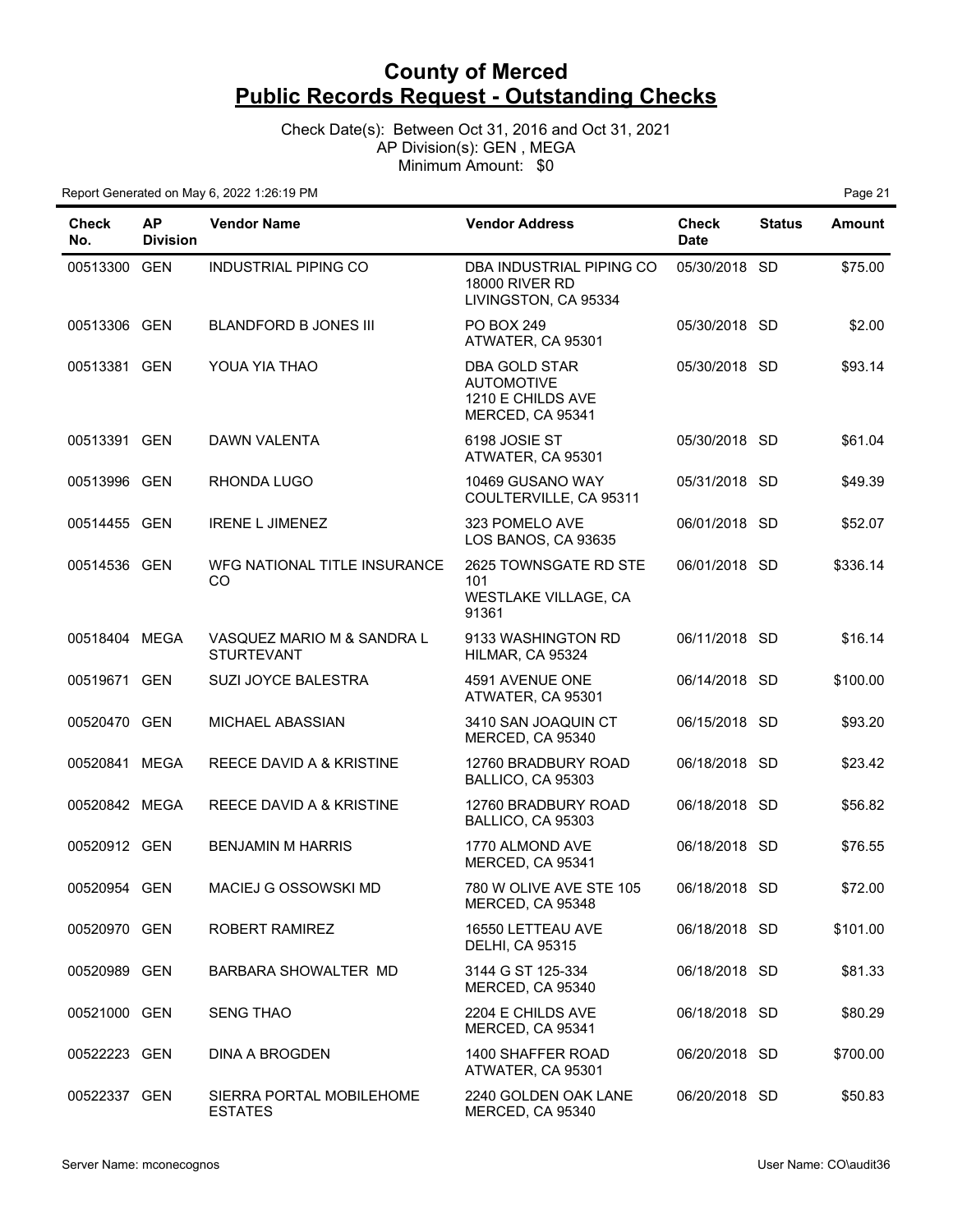Check Date(s): Between Oct 31, 2016 and Oct 31, 2021 AP Division(s): GEN , MEGA Minimum Amount: \$0

Report Generated on May 6, 2022 1:26:19 PM Page 22

| Check<br>No. | <b>AP</b><br><b>Division</b> | <b>Vendor Name</b>                               | <b>Vendor Address</b>                                                                | <b>Check</b><br><b>Date</b> | <b>Status</b> | <b>Amount</b> |
|--------------|------------------------------|--------------------------------------------------|--------------------------------------------------------------------------------------|-----------------------------|---------------|---------------|
| 00527581 GEN |                              | <b>LEGAL LOGISTIX</b>                            | 19.5 PALM AVE<br>COLUSA, CA 95932                                                    | 06/26/2018 SD               |               | \$125.64      |
| 00527624 GEN |                              | SAN JOAQUIN VALLEY AIR<br><b>POLLUTION</b>       | <b>CONTROL DISTRICT</b><br>4800 ENTERPRISE WAY<br>MODESTO, CA 95356                  | 06/26/2018 SD               |               | \$702.10      |
| 00530308 GEN |                              | BRIGHTDART PRINT AND DESIGN                      | 528 W MAIN ST<br>MERCED, CA 95340                                                    | 07/03/2018 SD               |               | \$32.48       |
| 00530340     | GEN                          | <b>JOSEPH GONZALEZ</b>                           | 2575 BEACHWOOD DR<br>MERCED, CA 95348                                                | 07/03/2018 SD               |               | \$2.00        |
| 00531396 GEN |                              | FIRST AMERICAN TITLE COMPANY                     | 17 W ALEXANDER AVE<br>MERCED, CA 95348                                               | 07/05/2018 SD               |               | \$40.00       |
| 00531411 GEN |                              | TAMERA D EXECUTOR HANLEY                         | 2611 SILVER CREEK CT<br>MERCED, CA 95348                                             | 07/05/2018 SD               |               | \$76.00       |
| 00531436 GEN |                              | <b>LEGAL LOGISTIX</b>                            | 19.5 PALM AVE<br>COLUSA, CA 95932                                                    | 07/05/2018 SD               |               | \$138.90      |
| 00531443 GEN |                              | <b>VINCENT LYONS</b>                             | 619 OLIVEWOOD CT<br>LOS BANOS, CA 93635                                              | 07/05/2018 SD               |               | \$21.00       |
| 00531527 GEN |                              | <b>US BANK</b>                                   | <b>HOME MORTGAGE</b><br>4801 FREDERICA ST<br>OWENSBORO, KY 42304-0005                | 07/05/2018 SD               |               | \$40.00       |
| 00532036 GEN |                              | <b>FIDELITY NATIONAL TITLE</b><br><b>COMPANY</b> | 2099 GATEWAY PLACE STE<br>100<br>SAN JOSE, CA 95110                                  | 07/09/2018 SD               |               | \$30.00       |
| 00534045 GEN |                              | MIDLAND CREDIT MANAGEMENT<br><b>INC</b>          | 320 EAST BIG BEAVER SUITE<br>300<br><b>TROY, MI 48083</b>                            | 07/12/2018 SD               |               | \$38.00       |
| 00534552 GEN |                              | MERCY MEDICAL CENTER MERCED                      | ATTN: MELISSA BROCKHAUS 07/13/2018 SD<br>Accounting<br>2740 M ST<br>MERCED, CA 95340 |                             |               | \$2,310.00    |
| 00535067 GEN |                              | <b>MICHAEL SISK</b>                              | <b>897 VERMONT STREET</b><br>TURLOCK, CA 95380                                       | 07/16/2018 SD               |               | \$47.00       |
| 00538692 GEN |                              | <b>LEGAL LOGISTIX</b>                            | 19.5 PALM AVE<br>COLUSA, CA 95932                                                    | 07/18/2018 SD               |               | \$22.76       |
| 00538721 GEN |                              | SALVADOR RAMIREZ AKA<br>SALVADOR G. RAMIREZ      | 1424 WEST CAMBRIDGE AVE<br><b>FRESNO, CA 93705</b>                                   | 07/18/2018 SD               |               | \$31.84       |
| 00540088 GEN |                              | <b>CDAIA</b>                                     | P O. BOX 6011<br>NAPA, CA 94581                                                      | 07/24/2018 SD               |               | \$790.00      |
| 00543281 GEN |                              | BOYDD PRODUCTS INC                               | 19510 VAN BUREN BLVD<br>F3-259<br>RIVERSIDE, CA 92508                                | 07/30/2018 SD               |               | \$369.00      |
| 00544981 GEN |                              | <b>ANDREW SALAZAR</b>                            | PO BOX 3946<br>MERCED, CA 95344                                                      | 08/02/2018 SD               |               | \$100.00      |
| 00545496 GEN |                              | Lucky Dog Rescue                                 | P.O. Box 1257                                                                        | 08/06/2018 SD               |               | \$450.00      |

Server Name: mconecognos User Name: CO\audit36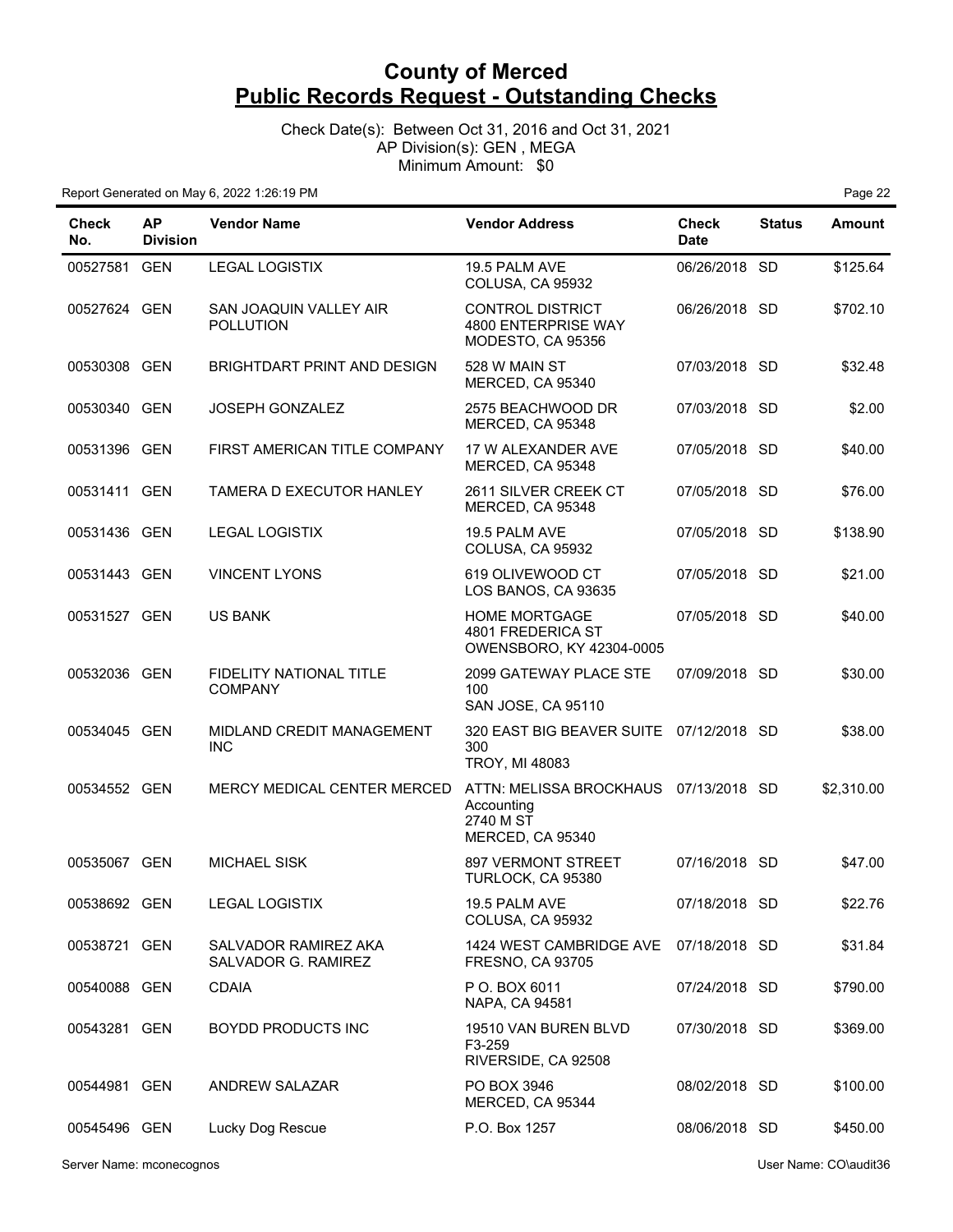Check Date(s): Between Oct 31, 2016 and Oct 31, 2021 AP Division(s): GEN , MEGA Minimum Amount: \$0

| Check<br>No.  | <b>AP</b><br><b>Division</b> | <b>Vendor Name</b>                               | <b>Vendor Address</b>                                                                            | <b>Check</b><br><b>Date</b> | <b>Status</b> | <b>Amount</b> |
|---------------|------------------------------|--------------------------------------------------|--------------------------------------------------------------------------------------------------|-----------------------------|---------------|---------------|
|               |                              |                                                  | PLEASANTON, CA 94566                                                                             |                             |               |               |
| 00546130 GEN  |                              | WING LIFE INC                                    | DBA: LOS BANOS WING<br>STOP #1115<br>1989 E PACHECO BLVD #J<br>LOS BANOS, CA 93635               | 08/07/2018 SD               |               | \$1,388.38    |
| 00546667 GEN  |                              | <b>TABASUM AKBARI</b>                            | 1753 WOODLAND LANE<br><b>TRACY, CA 95376</b>                                                     | 08/09/2018 SD               |               | \$26.16       |
| 00546754 GEN  |                              | <b>MIKE J NORTH</b>                              | 3435 DE ANZA AVENUE<br>MERCED, CA 95348                                                          | 08/09/2018 SD               |               | \$22.00       |
| 00548382 GEN  |                              | <b>LEGAL LOGISTIX</b>                            | 19.5 PALM AVE<br>COLUSA, CA 95932                                                                | 08/14/2018 SD               |               | \$132.26      |
| 00550821 GEN  |                              | ERIKA JARACUARO OROZCO                           | PO BOX 243<br>SOUTH DOS PALOS, CA<br>93665                                                       | 08/21/2018 SD               |               | \$6.40        |
| 00550864 GEN  |                              | <b>AARON ROSENBERG</b>                           | 1222 BRIGHTDAY DR<br>MERCED, CA 95348                                                            | 08/21/2018 SD               |               | \$267.75      |
| 00552297 GEN  |                              | Tammy Manchester                                 | 4141 Stevenson blvd #397<br>FREMONT, CA 94538                                                    | 08/24/2018 SD               |               | \$100.00      |
| 00557458 MEGA |                              | JOHNSON LEO L TRUSTEE                            | 2505 GREEN ST<br>MERCED, CA 95340                                                                | 09/04/2018 SD               |               | \$276.32      |
| 00557459 MEGA |                              | JOHNSON LEO L TRUSTEE                            | 2505 GREEN ST<br>MERCED, CA 95340                                                                | 09/04/2018 SD               |               | \$1,098.46    |
| 00559387 GEN  |                              | ANN M HANSON                                     | 2469 CLOVER LANE<br>MERCED, CA 95340                                                             | 09/06/2018 SD               |               | \$193.97      |
| 00560823 GEN  |                              | Guadalupe Barron                                 | 2396 W Olive Avenue<br>ATWATER, CA 95301                                                         | 09/11/2018 SD               |               | \$2.00        |
| 00561700 MEGA |                              | CROWN CASTLE GT COMPANY LLC                      | DBA CROWN CASTLE GT<br><b>COMPANY LLC</b><br>4017 WASHINGTON RD PMB<br>353<br>MCMURRAY, PA 15317 | 09/13/2018 SD               |               | \$516.76      |
| 00561701 MEGA |                              | CROWN CASTLE GT COMPANY LLC                      | DBA CROWN CASTLE GT<br><b>COMPANY LLC</b><br>4017 WASHINGTON RD PMB<br>353<br>MCMURRAY, PA 15317 | 09/13/2018 SD               |               | \$468.51      |
| 00561750 GEN  |                              | FIRST AMERICAN TITLE COMPANY                     | 17 W ALEXANDER AVE<br>MERCED, CA 95348                                                           | 09/13/2018 SD               |               | \$296.94      |
| 00562418 GEN  |                              | <b>MANUELS TIRE SERVICE</b>                      | 843 "N" ST.<br>FIREBAUGH, CA 93622                                                               | 09/14/2018 SD               |               | \$484.45      |
| 00564648 GEN  |                              | <b>FIDELITY NATIONAL TITLE</b><br><b>COMPANY</b> | 155 W EL PORTAL DRIVE<br>SUITE B<br>MERCED, CA 95340                                             | 09/17/2018 SD               |               | \$1,478.10    |
| 00566078 GEN  |                              | CALIFORNIA BUSINESS ESCROW                       | 1748 MAIN STREET                                                                                 | 09/20/2018 SD               |               | \$12.91       |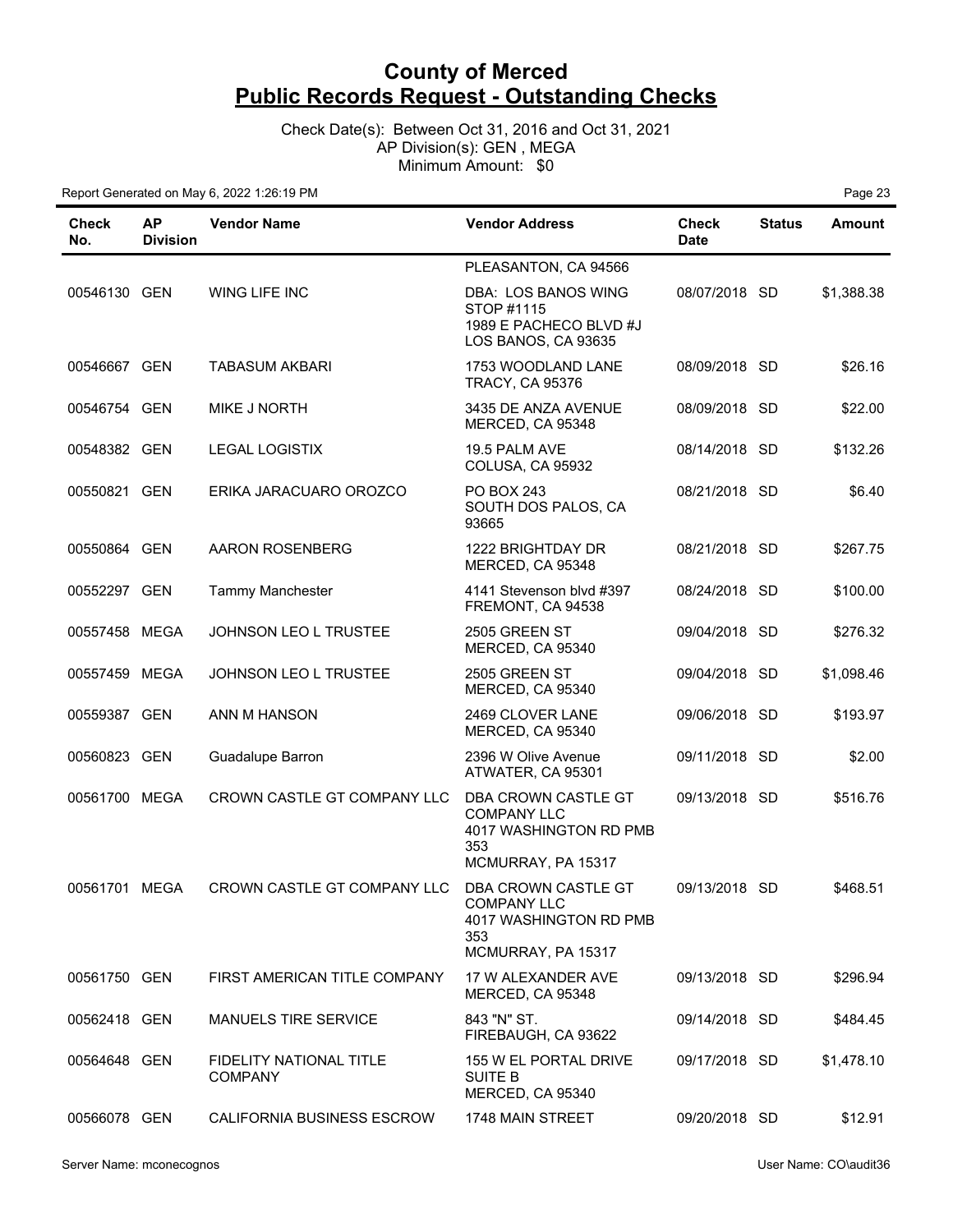Check Date(s): Between Oct 31, 2016 and Oct 31, 2021 AP Division(s): GEN , MEGA Minimum Amount: \$0

| Check<br>No.  | <b>AP</b><br><b>Division</b> | <b>Vendor Name</b>                               | <b>Vendor Address</b>                             | <b>Check</b><br><b>Date</b> | <b>Status</b> | <b>Amount</b> |
|---------------|------------------------------|--------------------------------------------------|---------------------------------------------------|-----------------------------|---------------|---------------|
|               |                              |                                                  | ESCALON, CA 95320                                 |                             |               |               |
| 00566573 GEN  |                              | <b>JORGE TAPIA LOPEZ</b>                         | 12717 TURNER ISLAND RD<br>DOS PALOS, CA 93620     | 09/21/2018 SD               |               | \$68.75       |
| 00566580 GEN  |                              | VACA TAX & TYPING SERVICE                        | 415 W 18TH ST<br>MERCED, CA 95341                 | 09/21/2018 SD               |               | \$41.94       |
| 00567049 MEGA |                              | ARREOLA EFREN & MARIA<br><b>DELSOCORRO</b>       | 303 WARD RD<br>LOS BANOS, CA 93635                | 09/24/2018 SD               |               | \$10.38       |
| 00567050      | MEGA                         | ARREOLA EFREN & MARIA<br><b>DELSOCORRO</b>       | 303 WARD RD<br>LOS BANOS, CA 93635                | 09/24/2018 SD               |               | \$129.28      |
| 00567051 MEGA |                              | <b>ARTMAN KIMBERLY</b>                           | 2453 BRIARWOOD DR<br>SAN JOSE, CA 95125           | 09/24/2018 SD               |               | \$160.96      |
| 00567069 MEGA |                              | <b>BARANSKI ROBERT S</b>                         | 4 RANCHO GRANDE CIR<br>ATWATER, CA 95301          | 09/24/2018 SD               |               | \$10.62       |
| 00567072 MEGA |                              | BECERRA FERNANDO                                 | 17096 MILLUX AVE<br>DOS PALOS, CA 93620           | 09/24/2018 SD               |               | \$123.88      |
| 00567073 MEGA |                              | <b>BECERRA FERNANDO</b>                          | 17096 MILLUX AVE<br>DOS PALOS, CA 93620           | 09/24/2018 SD               |               | \$555.34      |
| 00567085 MEGA |                              | <b>BRENES RODERICK</b>                           | 1021 ORIOLE CT<br>MERCED, CA 95340                | 09/24/2018 SD               |               | \$41.96       |
| 00567094 MEGA |                              | CAETANO TIM GOULART & LACI<br><b>DAWN</b>        | 5805 PADRE CT<br>ATWATERATWATER, CA<br>95301      | 09/24/2018 SD               |               | \$34.46       |
| 00567095 MEGA |                              | CAMACHO SERVANDO CRUZ                            | 2900 MUIR AVE SPC 122<br>ATWATER, CA 95301        | 09/24/2018 SD               |               | \$10.62       |
| 00567099 MEGA |                              | CASTANEDA JOVITA MARIA &<br>MICHAEL CHRISTOPHER  | 6735 GERTRUDE AVE<br>WINTON, CA 95388             | 09/24/2018 SD               |               | \$26.78       |
| 00567100 MEGA |                              | CASTANEDA JOVITA MARIA &<br>MICHAEL CHRISTOPHER  | 6735 GERTRUDE AVE<br>WINTON, CA 95388             | 09/24/2018 SD               |               | \$106.46      |
| 00567109 MEGA |                              | CHENNA RAJESH K & NARMADA                        | 3548 JENNIFER DAISY DR<br>SAN JOSE, CA 95148      | 09/24/2018 SD               |               | \$30.32       |
| 00567110 MEGA |                              | CHENNA RAJESH K & NARMADA                        | 3548 JENNIFER DAISY DR<br>SAN JOSE, CA 95148      | 09/24/2018 SD               |               | \$131.18      |
| 00567186 MEGA |                              | <b>GRISE TYLER L</b>                             | 1988 ORCHARD LN<br>MERCED, CA 95340               | 09/24/2018 SD               |               | \$31.46       |
| 00567206 MEGA |                              | HICKEY ARTHUR & HICKEY LINDA                     | 2240 GOLDEN OAK LN SPC<br>154<br>MERCED, CA 95341 | 09/24/2018 SD               |               | \$12.32       |
| 00567211 MEGA |                              | <b>HOMEN JOE S &amp; MARGARET K</b>              | PO BOX 382<br>OAKDALE, CA 95361                   | 09/24/2018 SD               |               | \$138.72      |
| 00567230 MEGA |                              | LABUGA ERIC J & VALENCIA MARIA<br><b>DOLORES</b> | 988 NEWCASTLE DR<br>LIVINGSTON, CA 95334          | 09/24/2018 SD               |               | \$16.10       |
| 00567243 MEGA |                              | MANDUJANO ANTONIO                                | 8812 GLOBE AVE                                    | 09/24/2018 SD               |               | \$52.28       |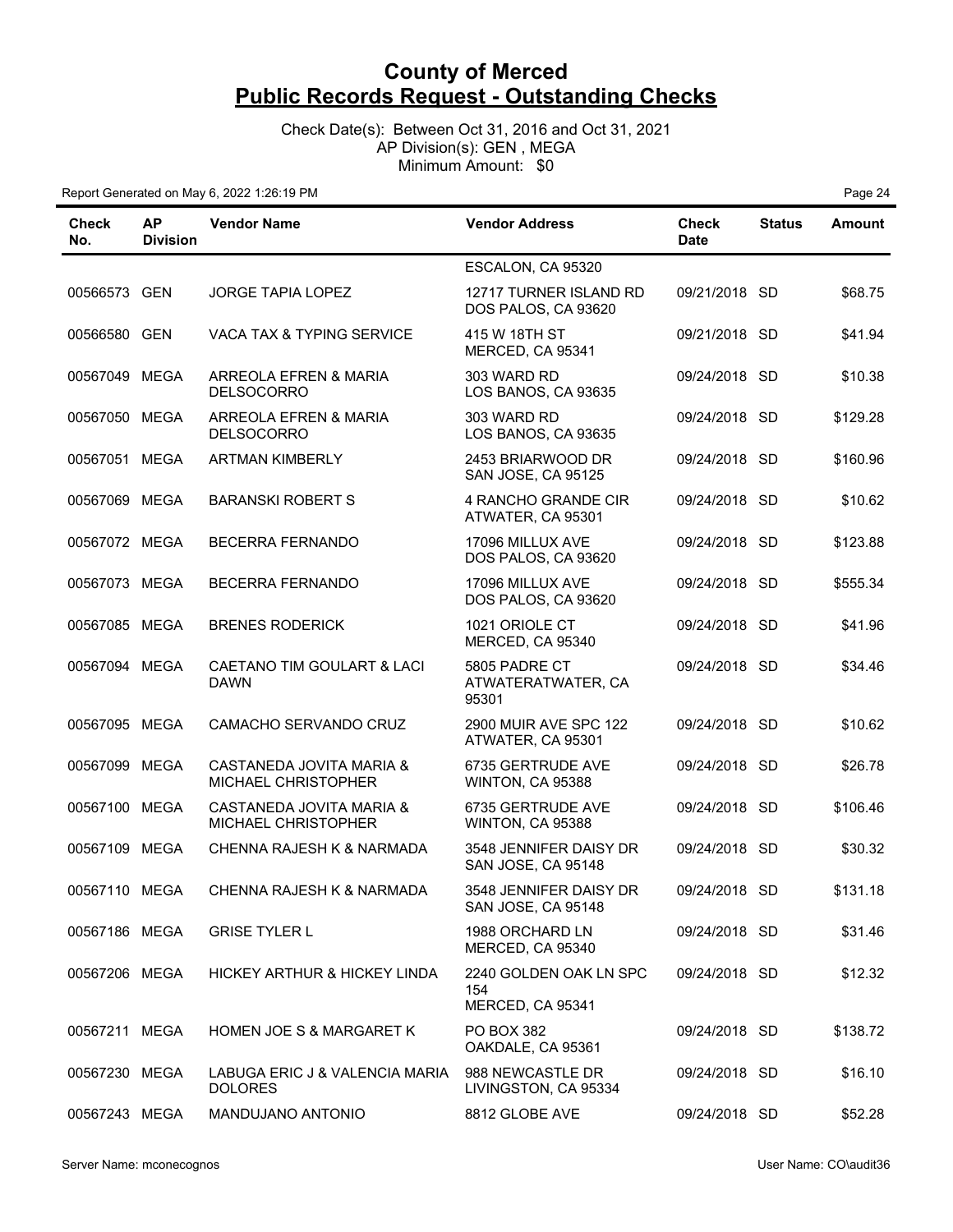Check Date(s): Between Oct 31, 2016 and Oct 31, 2021 AP Division(s): GEN , MEGA Minimum Amount: \$0

| <b>Check</b><br>No. | <b>AP</b><br><b>Division</b> | <b>Vendor Name</b>                                    | <b>Vendor Address</b>                                                                              | Check<br><b>Date</b> | <b>Status</b> | Amount   |
|---------------------|------------------------------|-------------------------------------------------------|----------------------------------------------------------------------------------------------------|----------------------|---------------|----------|
|                     |                              |                                                       | DOS PALOS, CA 93620                                                                                |                      |               |          |
| 00567279 MEGA       |                              | NEWMAN TOM B TRUSTEE                                  | <b>21150 W GEER AVE</b><br>HILMAR, CA 95324                                                        | 09/24/2018 SD        |               | \$570.36 |
| 00567282 MEGA       |                              | OLIVEIRA FERNANDO & INEZ                              | DBA<br>22072 PIONEER RD<br>LOS BANOS, CA 93635                                                     | 09/24/2018 SD        |               | \$206.92 |
| 00567316 MEGA       |                              | <b>RUBIO RAMIRO</b>                                   | 1410 TANNER RD<br>LOS BANOS, CA 93635                                                              | 09/24/2018 SD        |               | \$52.34  |
| 00567317 MEGA       |                              | <b>RUBIO RAMIRO</b>                                   | 1410 TANNER RD<br>LOS BANOS, CA 93635                                                              | 09/24/2018 SD        |               | \$540.88 |
| 00567344 MEGA       |                              | SORIA MOZES                                           | 1900 ASHBY RD SPC 32<br>MERCED, CA 95348                                                           | 09/24/2018 SD        |               | \$15.72  |
| 00567358 MEGA       |                              | <b>TIRADO CINDY PELAYO</b>                            | 5704 W STATE HIGHWAY 140<br>ATWATER, CA 95301                                                      | 09/24/2018 SD        |               | \$46.44  |
| 00567359 MEGA       |                              | <b>TIRADO CINDY PELAYO</b>                            | 5704 W STATE HIGHWAY 140<br>ATWATER, CA 95301                                                      | 09/24/2018 SD        |               | \$174.80 |
| 00567375 MEGA       |                              | TORRES JOSE CRUZ CONTRERAS<br>& DECONTRERAS MARTHA EL | 740 28TH AVE<br>SAN FRANCISCO, CA 94121                                                            | 09/24/2018 SD        |               | \$112.36 |
| 00567376 MEGA       |                              | TORRES JOSE CRUZ CONTRERAS<br>& DECONTRERAS MARTHA EL | 740 28TH AVE<br>SAN FRANCISCO, CA 94121                                                            | 09/24/2018 SD        |               | \$396.34 |
| 00567381 MEGA       |                              | U S BANK NATIONAL ASSOCIATION<br><b>TRUSTEE</b>       | 8950 CYPRESS WATERS<br><b>BLVD</b><br>COPPELL, TX 75019                                            | 09/24/2018 SD        |               | \$24.24  |
| 00567382 MEGA       |                              | U S BANK NATIONAL ASSOCIATION<br><b>TRUSTEE</b>       | C/O CHAMPION MORTGAGE<br><b>COMPANY</b><br>8950 CYPRESS WATERS<br><b>BLVD</b><br>COPPELL, TX 75019 | 09/24/2018 SD        |               | \$24.52  |
| 00567383 MEGA       |                              | U S BANK NATIONAL ASSOCIATION<br><b>TRUSTEE</b>       | C/O CHAMPION MORTGAGE<br><b>COMPANY</b><br>8950 CYPRESS WATERS<br><b>BLVD</b><br>COPPELL, TX 75019 | 09/24/2018 SD        |               | \$11.92  |
| 00567384 MEGA       |                              | URQUIZO STEVEN & CORONADO<br><b>JESSICA</b>           | 6681 CALIFORNIA ST<br>WINTON, CA 95388                                                             | 09/24/2018 SD        |               | \$23.60  |
| 00567393 MEGA       |                              | VIANA OSWALDO ENRIQUE                                 | 606 OLIVEWOOD DRIVE APT<br>2                                                                       | 09/24/2018 SD        |               | \$108.04 |
|                     |                              |                                                       | MERCED, CA 95348                                                                                   |                      |               |          |
| 00567394 MEGA       |                              | VIANA OSWALDO ENRIQUE                                 | 606 OLIVEWOOD DRIVE APT<br>2                                                                       | 09/24/2018 SD        |               | \$559.00 |
| 00567410 MEGA       |                              | WILLIAMS JULIE LINN & ANDERSON                        | MERCED, CA 95348<br>1766 SHADY HOLLOW CT                                                           | 09/24/2018 SD        |               |          |
|                     |                              | JEFFREY WAYNE                                         | MERCED, CA 95340                                                                                   |                      |               | \$20.96  |
| 00568009 GEN        |                              | Laci Caetano                                          | 5805 Padre Ct                                                                                      | 09/25/2018 SD        |               | \$15.00  |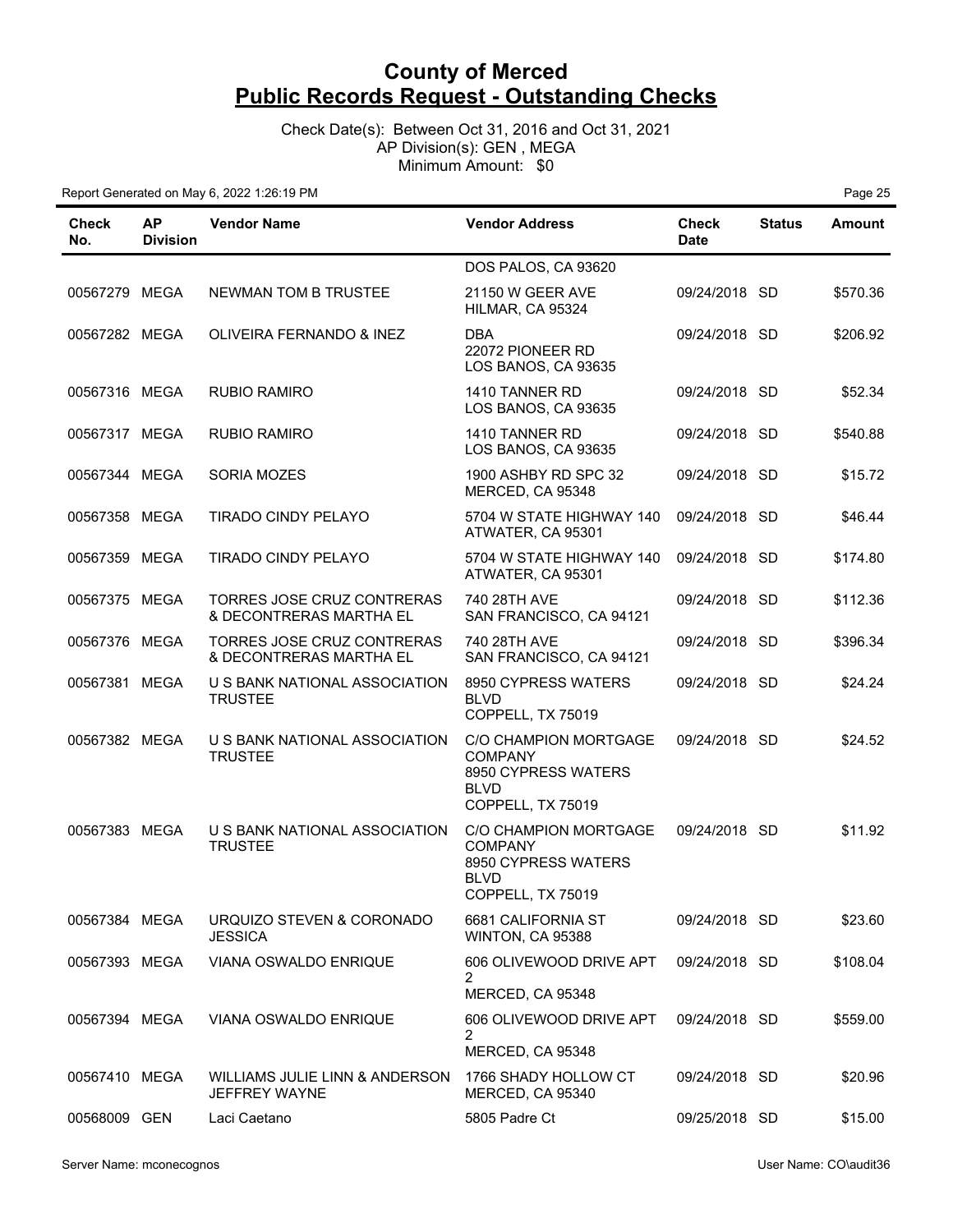Check Date(s): Between Oct 31, 2016 and Oct 31, 2021 AP Division(s): GEN , MEGA Minimum Amount: \$0

| Check<br>No.  | АP<br><b>Division</b> | <b>Vendor Name</b>                                     | <b>Vendor Address</b>                                                                     | <b>Check</b><br><b>Date</b> | <b>Status</b> | <b>Amount</b> |
|---------------|-----------------------|--------------------------------------------------------|-------------------------------------------------------------------------------------------|-----------------------------|---------------|---------------|
|               |                       |                                                        | ATWATER, CA 95301                                                                         |                             |               |               |
| 00571381 GEN  |                       | <b>SAN MATEO MARRIOTT</b>                              | <b>SAN FRANCISCO AIRPORT</b><br>1770 SOUTH AMPHLETT<br><b>BLVD</b><br>SAN MATEO, CA 94402 | 09/26/2018 SD               |               | \$157.80      |
| 00573865 GEN  |                       | <b>ANABEL VEGA</b>                                     | 1621 GLACIER BAY LN<br>NEWMAN, CA 95360                                                   | 10/02/2018 SD               |               | \$39.75       |
| 00575006 GEN  |                       | <b>MARITA CONTRERAS</b>                                | <b>PO BOX 594</b><br>MADERA, CA 93639                                                     | 10/04/2018 SD               |               | \$172.48      |
| 00575531 GEN  |                       | <b>MATTHEW JEREMY ABSHIRE</b>                          | 24900 AVE 20 1/2<br>MADERA, CA 93638                                                      | 10/05/2018 SD               |               | \$86.25       |
| 00576381 MEGA |                       | STONE CASTLE PROPERTY<br><b>INVESTMENT GROUP L L C</b> | 1331 SAN GABRIEL WAY<br>MERCED, CA 95340                                                  | 10/09/2018 SD               |               | \$97.40       |
| 00577797 GEN  |                       | ASSLY SAYYAR ATTORNEY AT LAW                           | 2348 FOOTHILL DR<br><b>VISTA, CA 92084</b>                                                | 10/11/2018 SD               |               | \$513.89      |
| 00580416 GEN  |                       | NICOLE DUNBAR GUDINO                                   | 1821 W. HWY 140<br>MERCED, CA 95341                                                       | 10/17/2018 SD               |               | \$34.92       |
| 00580421 GEN  |                       | <b>JOHN HENDON</b>                                     | 255 N. DAKOTA AVE<br>MODESTO, CA 95358                                                    | 10/17/2018 SD               |               | \$25.75       |
| 00580788 MEGA |                       | <b>NEELY BRIAN &amp; CHERYL</b>                        | 1461 BREEZEWAY CT<br>MERCED, CA 95340                                                     | 10/18/2018 SD               |               | \$83.12       |
| 00581385 GEN  |                       | <b>RAMNIK SAMRAO</b>                                   | 9 VIA CERIONI<br>MADERA, CA 93637                                                         | 10/19/2018 SD               |               | \$47.60       |
| 00582481 MEGA |                       | <b>FERNANDES MARILYN</b>                               | 16205 DESTINEY CT<br><b>DELHI, CA 95315</b>                                               | 10/23/2018 SD               |               | \$116.51      |
| 00582696 GEN  |                       | <b>JEFFERY KETTERING</b>                               | 2140 XAVIER AVE<br>TURLOCK, CA 95382                                                      | 10/23/2018 SD               |               | \$26.25       |
| 00582975 GEN  |                       | Victoria Bann                                          | 3844 W Avenue One<br>ATWATER, CA 95301                                                    | 10/24/2018 SD               |               | \$15.00       |
| 00584845 GEN  |                       | RICHARD VARGAS                                         | PO BOX 47<br>CRESSEY, CA 95312                                                            | 10/26/2018 SD               |               | \$16.87       |
| 00588551 GEN  |                       | DEBBIE A ESCUDERO                                      | 1527 MAGNOLIA CT<br>LOS BANOS, CA 93635                                                   | 10/31/2018 SD               |               | \$11.00       |
| 00589557 GEN  |                       | DUSTIN WELLS ATTORNEY AT LAW                           | PO BOX 4829<br>THOUSAND OAKS, CA 91359                                                    | 11/02/2018 SD               |               | \$23.39       |
| 00592028 MEGA |                       | CARTER RONALD W & CAROLINE                             | 5673 ELLIOTT AVE<br>MERCED, CA 95340                                                      | 11/08/2018 SD               |               | \$124.16      |
| 00592040 MEGA |                       | HAMUZA M ELAINE TRUSTEE                                | PO BOX 824<br>ATWATER, CA 95301                                                           | 11/08/2018 SD               |               | \$88.52       |
| 00592049 MEGA |                       | PENA MARIA ISELA & AYALA ERICA<br><b>REBECA</b>        | <b>155 JASMINE WAY</b><br>EAST PALO ALTO, CA 94303                                        | 11/08/2018 SD               |               | \$880.42      |
| 00592091 GEN  |                       | <b>CSCA</b>                                            | <b>GARY D TINDEL</b>                                                                      | 11/08/2018 SD               |               | \$300.00      |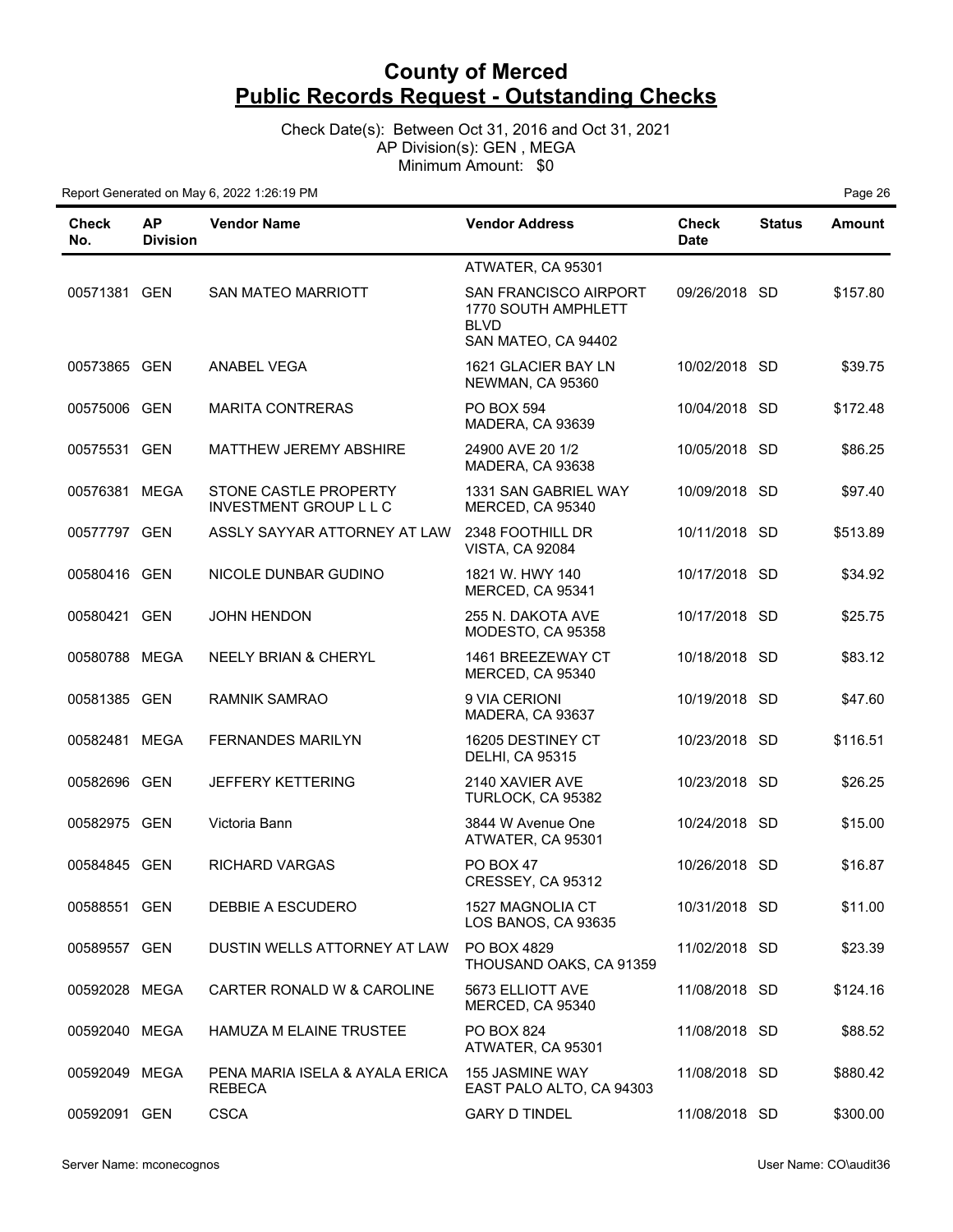Check Date(s): Between Oct 31, 2016 and Oct 31, 2021 AP Division(s): GEN , MEGA Minimum Amount: \$0

| Check<br>No.  | <b>AP</b><br><b>Division</b> | <b>Vendor Name</b>                               | <b>Vendor Address</b>                                       | <b>Check</b><br><b>Date</b> | <b>Status</b> | <b>Amount</b> |
|---------------|------------------------------|--------------------------------------------------|-------------------------------------------------------------|-----------------------------|---------------|---------------|
|               |                              |                                                  | 1947 HEIDI WAY<br>YUBA CITY, CA 95993                       |                             |               |               |
| 00592121 GEN  |                              | <b>MAUSER USA LLC</b>                            | 2777 N. HIGHWAY 59<br><b>BUILDING C</b><br>MERCED, CA 95344 | 11/08/2018 SD               |               | \$5,638.62    |
| 00593400 MEGA |                              | CORDELL DONAE J                                  | 1400 MEREDITH AVE SPC 14<br>GUSTINE, CA 95322               | 11/13/2018 SD               |               | \$86.18       |
| 00593509 GEN  |                              | YOSEMITE CHAPTER OF ICC                          | 930 FRESNO ST<br>NEWMAN, CA 95360                           | 11/13/2018 SD               |               | \$750.00      |
| 00594079 GEN  |                              | <b>MARTINA CALDERON</b>                          | 2665 BRANCO AVE<br>MERCED, CA 95340                         | 11/14/2018 SD               |               | \$11.12       |
| 00594232 GEN  |                              | SAFETLITE CO                                     | 1051 N EMERALD AVE<br>MODESTO, CA 95351                     | 11/14/2018 SD               |               | \$403.34      |
| 00594254 GEN  |                              | TONI'S ESCROW DOCUMENTS                          | 5225 PENTECOST DR STE<br>25B<br>MODESTO, CA 95356           | 11/14/2018 SD               |               | \$1,759.58    |
| 00594255 GEN  |                              | TONI'S ESCROW DOCUMENTS                          | 5225 PENTECOST DR STE<br>25B<br>MODESTO, CA 95356           | 11/14/2018 SD               |               | \$91.84       |
| 00594256 GEN  |                              | TONI'S ESCROW DOCUMENTS                          | 5225 PENTECOST DR STE<br>25B<br>MODESTO, CA 95356           | 11/14/2018 SD               |               | \$12.56       |
| 00594257 GEN  |                              | TONI'S ESCROW DOCUMENTS                          | 5225 PENTECOST DR STE<br>25B<br>MODESTO, CA 95356           | 11/14/2018 SD               |               | \$12.54       |
| 00594258 GEN  |                              | TONI'S ESCROW DOCUMENTS                          | 5225 PENTECOST DR STE<br>25B<br>MODESTO, CA 95356           | 11/14/2018 SD               |               | \$487.36      |
| 00594259 GEN  |                              | TONI'S ESCROW DOCUMENTS                          | 5225 PENTECOST DR STE<br>25B<br>MODESTO, CA 95356           | 11/14/2018 SD               |               | \$99.12       |
| 00594260 GEN  |                              | TONI'S ESCROW DOCUMENTS                          | 5225 PENTECOST DR STE<br>25B<br>MODESTO, CA 95356           | 11/14/2018 SD               |               | \$507.82      |
| 00594261 GEN  |                              | TONI'S ESCROW DOCUMENTS                          | 5225 PENTECOST DR STE<br>25B<br>MODESTO, CA 95356           | 11/14/2018 SD               |               | \$369.72      |
| 00594563 GEN  |                              | <b>ANABEL VEGA</b>                               | 1621 GLACIER BAY LN<br>NEWMAN, CA 95360                     | 11/15/2018 SD               |               | \$4.25        |
| 00596230 GEN  |                              | SNELLING RECREATION<br><b>COMMITTEE BUILDING</b> | PO BOX 3<br>SNELLING, CA 95369                              | 11/20/2018 SD               |               | \$50.00       |
| 00596725 MEGA |                              | <b>HOOKS MARGARET TRUSTEE</b>                    | 865 GEER RD<br>TURLOCK, CA 95380                            | 11/21/2018 SD               |               | \$223.82      |
| 00596733 MEGA |                              | NAVA PEDRO VINCENT                               | 1321 SOUZA RD                                               | 11/21/2018 SD               |               | \$20.80       |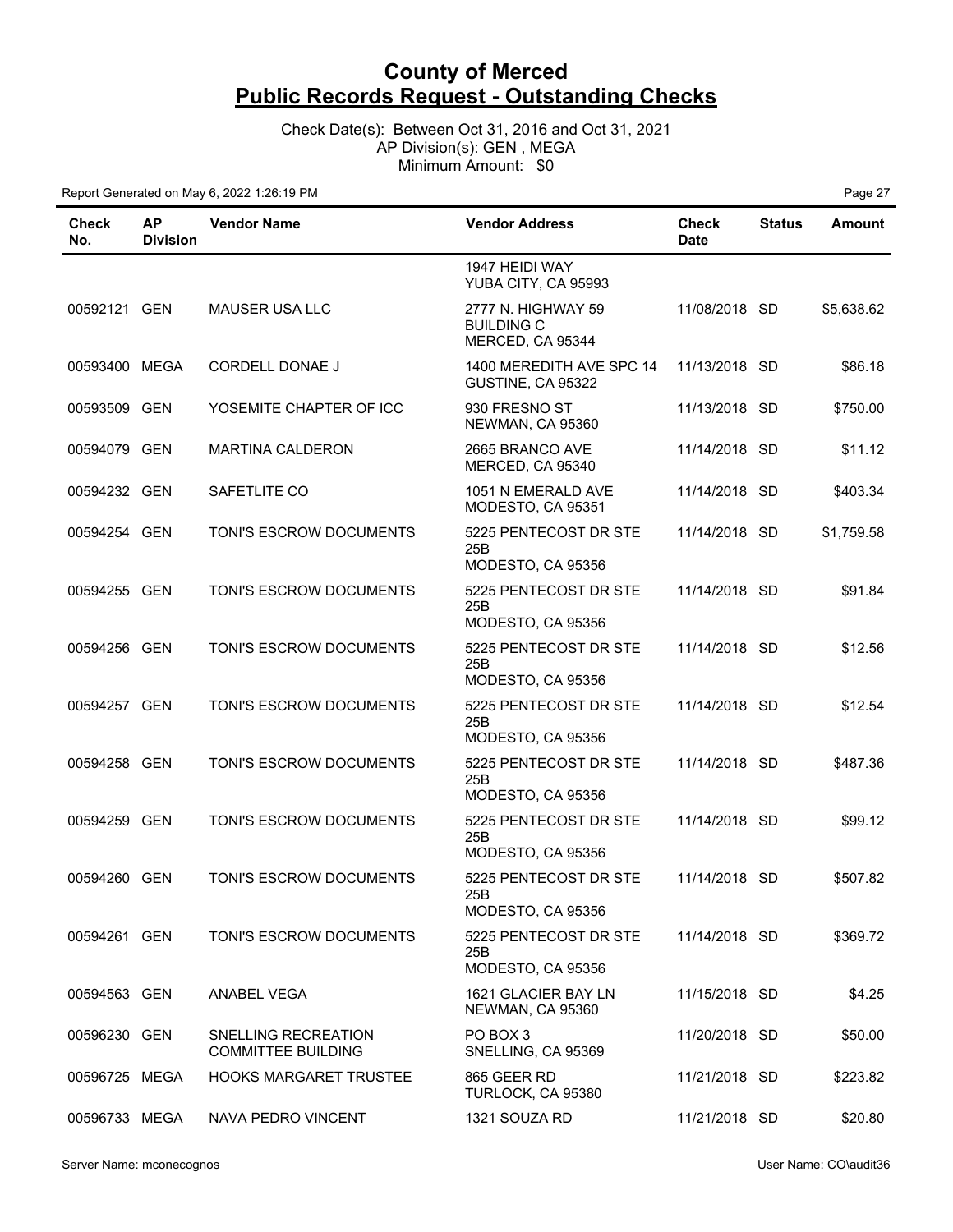Check Date(s): Between Oct 31, 2016 and Oct 31, 2021 AP Division(s): GEN , MEGA Minimum Amount: \$0

| Check<br>No.  | <b>AP</b><br><b>Division</b> | <b>Vendor Name</b>                              | <b>Vendor Address</b>                                                 | <b>Check</b><br><b>Date</b> | <b>Status</b> | <b>Amount</b> |
|---------------|------------------------------|-------------------------------------------------|-----------------------------------------------------------------------|-----------------------------|---------------|---------------|
|               |                              |                                                 | LOS BANOS, CA 93635                                                   |                             |               |               |
| 00596742 MEGA |                              | U S BANK NATIONAL ASSOCIATION<br><b>TRUSTEE</b> | 350 HIGHLAND DR<br>LEWISVILLE, TX 75067                               | 11/21/2018 SD               |               | \$318.48      |
| 00597262 GEN  |                              | <b>SUSAN FLORES</b>                             | 1446 PARTRIDGE DR<br>MERCED, CA 95340                                 | 11/26/2018 SD               |               | \$28.58       |
| 00598692 GEN  |                              | PERRY ESCAMILLA                                 | 287 S MARYLAND PKWY<br>LAS VEGAS, NV 89101                            | 11/27/2018 SD               |               | \$150.00      |
| 00598707 GEN  |                              | <b>MAGGIE FISHER</b>                            | 3054 MARIE CT<br>MERCED, CA 95340                                     | 11/27/2018 SD               |               | \$150.00      |
| 00603852 GEN  |                              | <b>ALVIN DILLARD</b>                            | 4384 W CARDIFF AVE<br><b>FRESNO, CA 93722</b>                         | 12/04/2018 SD               |               | \$94.50       |
| 00603965 GEN  |                              | <b>WWOT INC</b>                                 | 16700 VALLEY VIEW AVE STE 12/04/2018 SD<br>340<br>LA MIRADA, CA 90638 |                             |               | \$70.95       |
| 00605700 GEN  |                              | Eneida Castro Alarcon                           | PO Box 312<br>DOS PALOS, CA 93620                                     | 12/07/2018 SD               |               | \$23.19       |
| 00606269 MEGA |                              | COUNTRY LIVING MHP INC                          | 19960 AMERICAN AVE -<br><b>OFFICE</b><br>HILMAR, CA 95324             | 12/10/2018 SD               |               | \$20.32       |
| 00606270 MEGA |                              | <b>COUNTRY LIVING MHP INC</b>                   | 19960 AMERICAN AVE -<br><b>OFFICE</b><br>HILMAR, CA 95324             | 12/10/2018 SD               |               | \$73.38       |
| 00606278 MEGA |                              | JENKINS WILMA 2012 TRUST                        | PO BOX 25<br>COULTERVILLE, CA 95311                                   | 12/10/2018 SD               |               | \$10.16       |
| 00607367 GEN  |                              | YAQUBI ELYAS                                    | 33946 MILTON ST<br>FREMONT, CA 94555                                  | 12/12/2018 SD               |               | \$250.86      |
| 00607847 GEN  |                              | <b>FOSTER FARMS</b>                             | ATTN: ANA REYNOSO<br>1000 DAVIS ST<br>LIVINGSTON, CA 95334            | 12/13/2018 SD               |               | \$1,662.50    |
| 00608369      | GEN                          | <b>STEPHEN GARCIA</b>                           | 5400 N LAKE RD<br>TULACE #202<br>MERCED, CA 95343                     | 12/14/2018 SD               |               | \$20.00       |
| 00608407 GEN  |                              | <b>EVARISTO LOPEZ</b>                           | PO BOX 804<br>WINTON, CA 95388                                        | 12/14/2018 SD               |               | \$8.52        |
| 00608480 GEN  |                              | <b>JAROD SUMNER</b>                             | 1043 WALNUTWOOD CT<br>LOS BANOS, CA 93635                             | 12/14/2018 SD               |               | \$20.00       |
| 00619563 MEGA |                              | <b>LOMELI ANTONIO</b>                           | 9590 SHAFFER RD<br>WINTON, CA 95388                                   | 01/10/2019 SD               |               | \$277.28      |
| 00619689 GEN  |                              | DONALD C SKINNER                                | 1269 W I ST<br>LOS BANOS, CA 93635                                    | 01/10/2019 SD               |               | \$250.00      |
| 00620722 GEN  |                              | PETER STAVIANOUDAKIS                            | 6002 LARSON AVE<br>HILMAR, CA 95324                                   | 01/14/2019 SD               |               | \$107.98      |
| 00621189 GEN  |                              | LO MOUA                                         | 2078 DRAKE AVE                                                        | 01/15/2019 SD               |               | \$9.00        |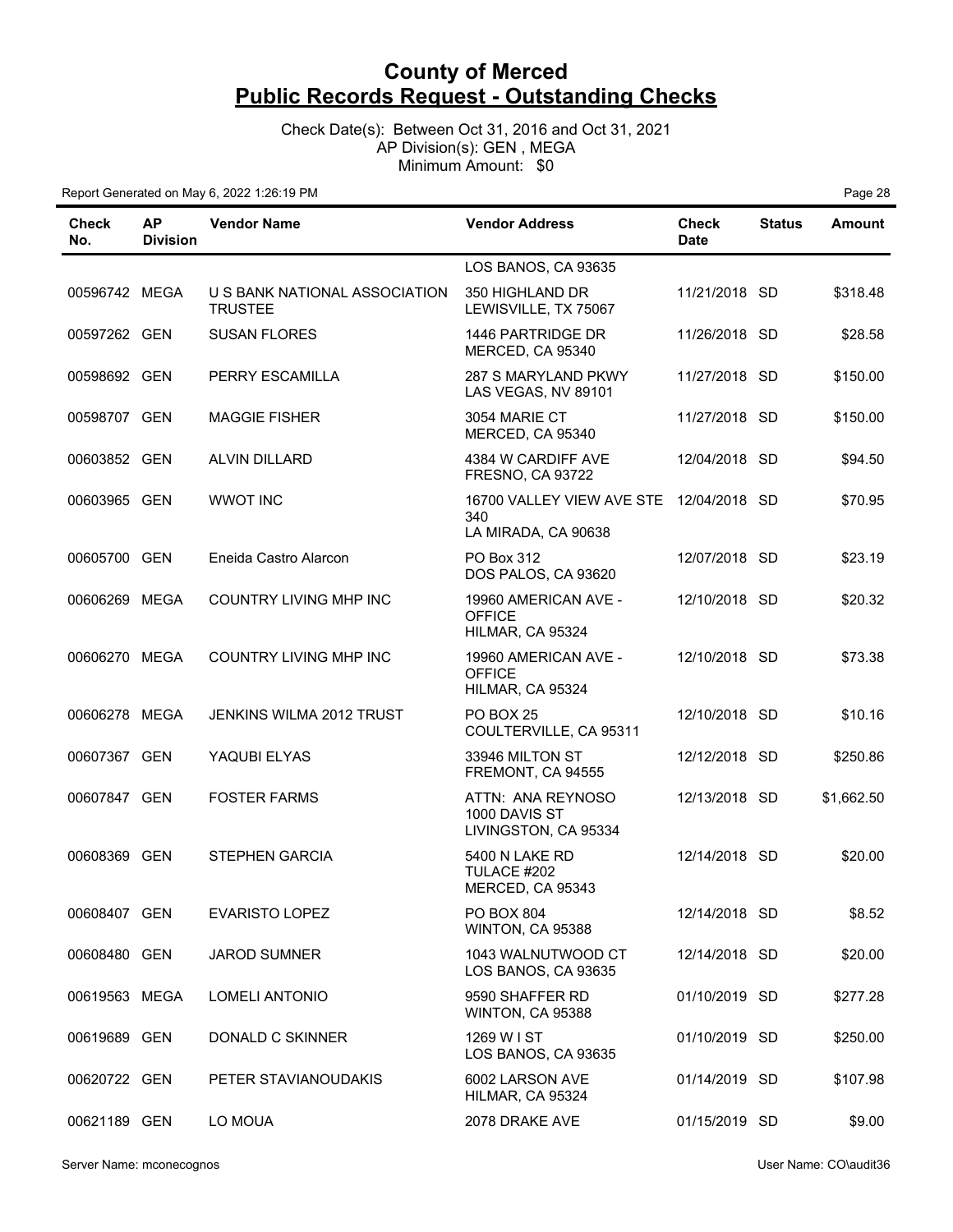Check Date(s): Between Oct 31, 2016 and Oct 31, 2021 AP Division(s): GEN , MEGA Minimum Amount: \$0

| Check<br>No.  | ΑP<br><b>Division</b> | <b>Vendor Name</b>                       | <b>Vendor Address</b>                                                   | <b>Check</b><br><b>Date</b> | <b>Status</b> | <b>Amount</b> |
|---------------|-----------------------|------------------------------------------|-------------------------------------------------------------------------|-----------------------------|---------------|---------------|
|               |                       |                                          | MERCED, CA 95348                                                        |                             |               |               |
| 00628445 MEGA |                       | <b>WILSON RENE C</b>                     | DBA RENES HAIR STUDIO<br>1980 BROOKHAVEN PL<br>ATWATER, CA 95301        | 01/29/2019 SD               |               | \$38.06       |
| 00634501 MEGA |                       | <b>WILSON RENE C</b>                     | DBA RENES HAIR STUDIO<br>1980 BROOKHAVEN PL<br>ATWATER, CA 95301        | 02/11/2019 SD               |               | \$43.94       |
| 00634860 GEN  |                       | JOHN S JR AND JEFFREY S DIAS             | 410 WILLMOTT AVE<br>LOS BANOS, CA 93635                                 | 02/13/2019 SD               |               | \$111.50      |
| 00634874 GEN  |                       | FIRST AMERICAN TITLE COMPANY             | <b>1620 WEST FOUNTAINHEAD</b><br>PKWY STE 600<br><b>TEMPE, AZ 85282</b> | 02/13/2019 SD               |               | \$35.30       |
| 00634933 GEN  |                       | OLD REPUBLIC TITLE COMPANY               | 796 EL CAMINO REAL SUITE<br>B<br>SAN CARLOS, CA 94070                   | 02/13/2019 SD               |               | \$593.11      |
| 00634983 GEN  |                       | <b>JOHN WEISZ</b>                        | 3415 CAMPANIL DR<br>SANTA BARBARA, CA 93108                             | 02/13/2019 SD               |               | \$476.09      |
| 00634990 GEN  |                       | YANG SENG AND XIONG NANG                 | 5701 KANDINSKY WAY<br>SACRAMENTO, CA 95835                              | 02/13/2019 SD               |               | \$1,760.92    |
| 00635756 MEGA |                       | ROJO ORACIO VARGAS                       | 9093 E CHILDS<br>PLANADA, CA 95365                                      | 02/14/2019 SD               |               | \$410.96      |
| 00635757 MEGA |                       | SAHOTA PANDIT SAMRATH                    | 25455 PRADO DE LAS PERAS<br>CALABASAS, CA 91302                         | 02/14/2019 SD               |               | \$317.16      |
| 00635829 GEN  |                       | EMERALD CAPITAL RECOVERY                 | 540 W 21ST ST<br>MERCED, CA 95340                                       | 02/14/2019 SD               |               | \$38.00       |
| 00636406 GEN  |                       | <b>MARTHA VICUNA</b>                     | 8963 W GLOBE AVE<br>DOS PALOS, CA 93620                                 | 02/15/2019 SD               |               | \$97.01       |
| 00636794 MEGA |                       | <b>TRAN ANDY</b>                         | 341 DAISY CT<br>MERCED, CA 95341                                        | 02/19/2019 SD               |               | \$87.66       |
| 00637477 MEGA |                       | ESTRADA JUAN R SANCHEZ                   | 477 DRIFTWOOD AVE<br>LOS BANOS, CA 93635                                | 02/20/2019 SD               |               | \$12.72       |
| 00639106 GEN  |                       | CALIFORNIA DEPT OF FISH & WILD<br>LIFE.  | 1234 E SHAW AVE<br><b>FRESNO, CA 93710</b>                              | 02/22/2019 SD               |               | \$5,313.00    |
| 00641490 GEN  |                       | ROY COPELAND                             | 15761 WOODS ST SPC 25<br><b>DELHI, CA 95315</b>                         | 02/25/2019 SD               |               | \$165.00      |
| 00641558 GEN  |                       | <b>MARYANN AND SHIRLEY</b><br>LINDSTRAND | 905 GRANADA CIR<br>LOS BANOS, CA 93635                                  | 02/25/2019 SD               |               | \$51.48       |
| 00642195 GEN  |                       | <b>BRIAN ROCHA</b>                       | 836 ANACAPA ST 1274<br>SANTA BARBARA, CA 93102                          | 02/26/2019 SD               |               | \$1,077.16    |
| 00643133 GEN  |                       | <b>RAMNIK SAMRAO</b>                     | 9 VIA CERIONI<br>MADERA, CA 93637                                       | 02/28/2019 SD               |               | \$18.93       |
| 00644177 GEN  |                       | STEVE E ALTHOFF                          | 1985 BELCHER AVENUE<br>MERCED, CA 95348                                 | 03/04/2019 SD               |               | \$69.89       |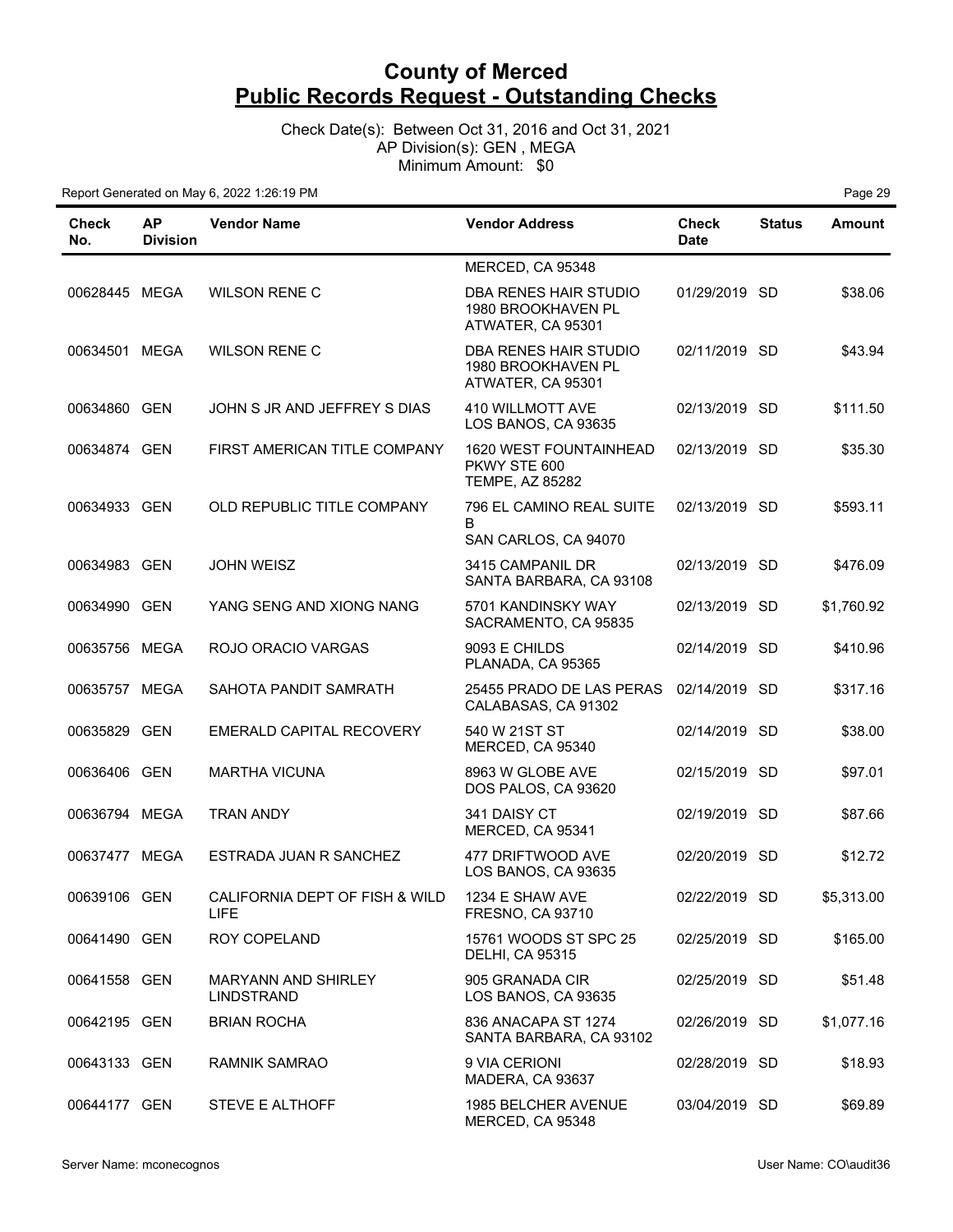Check Date(s): Between Oct 31, 2016 and Oct 31, 2021 AP Division(s): GEN , MEGA Minimum Amount: \$0

| Check<br>No.  | <b>AP</b><br><b>Division</b> | <b>Vendor Name</b>                             | <b>Vendor Address</b>                                                             | Check<br><b>Date</b> | <b>Status</b> | Amount     |
|---------------|------------------------------|------------------------------------------------|-----------------------------------------------------------------------------------|----------------------|---------------|------------|
| 00644236 GEN  |                              | <b>CHRISTOPHER JENSEN</b>                      | 3379 SAN FERNANDO CT<br>MERCED, CA 95348                                          | 03/04/2019 SD        |               | \$6.00     |
| 00644241 GEN  |                              | <b>KONARK ORCHARDS</b>                         | 3233 W TYLER AVE<br>VISALIA, CA 93291                                             | 03/04/2019 SD        |               | \$761.06   |
| 00644898 GEN  |                              | EMERALD CAPITAL RECOVERY                       | 540 W 21ST ST<br>MERCED, CA 95340                                                 | 03/05/2019 SD        |               | \$38.00    |
| 00644973 GEN  |                              | SHELLEY ROGERS                                 | 132 LONGFORD DR<br>SOUTH SAN FRANCISCO, CA<br>94080                               | 03/05/2019 SD        |               | \$62.86    |
| 00645436 MEGA |                              | DAAS GROUP LLC                                 | 225 CAMPHOR AVE<br>FREMONT, CA 94539                                              | 03/06/2019 SD        |               | \$671.12   |
| 00645549 GEN  |                              | <b>BARBARA LOURENCO</b>                        | 2787 APPLE VALLEY CT<br>ATWATER, CA 95301                                         | 03/06/2019 SD        |               | \$3.00     |
| 00648303 GEN  |                              | <b>CYNTHIA BENAVIDEZ</b>                       | 4226 S MARSHALL ST<br>LE GRAND, CA 95333                                          | 03/12/2019 SD        |               | \$37.70    |
| 00648307 GEN  |                              | CAHVEZ GONZALEZ ENRIQUE                        | DBA GONZALEZ<br>LANDSCAPING<br>1405 MARSHALL ST APT 610<br>REDWOOD CITY, CA 94063 | 03/12/2019 SD        |               | \$28.27    |
| 00648396 GEN  |                              | SANDEEP QUIRALTE                               | 1187 CABANA CT<br>MERCED, CA 95348                                                | 03/12/2019 SD        |               | \$17.40    |
| 00648994 GEN  |                              | DAVALOS MARIA ELENA                            | 9150 MEMORY COURT<br><b>DELHI, CA 95315</b>                                       | 03/13/2019 SD        |               | \$27.38    |
| 00650767 GEN  |                              | <b>JUAN MOYA</b>                               | 328 AMY CT<br>MERCED, CA 95341                                                    | 03/19/2019 SD        |               | \$5.63     |
| 00651299 GEN  |                              | EMERALD CAPITAL RECOVERY                       | 540 W 21ST ST<br>MERCED, CA 95340                                                 | 03/20/2019 SD        |               | \$38.00    |
| 00651878 GEN  |                              | <b>DEANNA ALVAREZ</b>                          | 570 MONIQUE CT<br>MERCED, CA 95341                                                | 03/22/2019 SD        |               | \$0.15     |
| 00651902 GEN  |                              | LORRAINE CASTREJON                             | 3359 SAN RAFAEL CT<br>MERCED, CA 95348                                            | 03/22/2019 SD        |               | \$0.31     |
| 00651950 GEN  |                              | NARCISSO HERNANDEZ III                         | 1690 2ND STREET<br>ATWATER, CA 95301                                              | 03/22/2019 SD        |               | \$7.24     |
| 00651969 GEN  |                              | LOBEL FINANCIAL CORPORATION                    | PO BOX 3000<br>ANAHEIM, CA 92803                                                  | 03/22/2019 SD        |               | \$2,269.63 |
| 00656516 GEN  |                              | FIRST AMERICAN TITLE COMPANY                   | 7010 NORTH PALM AVE<br><b>FRESNO, CA 93650</b>                                    | 03/27/2019 SD        |               | \$197.88   |
| 00656529 GEN  |                              | <b>HEIDI E HALL</b>                            | 2661 BLUE OAK AVE<br>MERCED, CA 95348                                             | 03/27/2019 SD        |               | \$87.00    |
| 00656536 GEN  |                              | <b>HOUSEHOLD FINANCE</b><br><b>CORPORATION</b> | 1625 17TH ST STE 4<br>SANTA MONICA, CA 90404                                      | 03/27/2019 SD        |               | \$626.88   |
| 00656594 GEN  |                              | <b>DAVID SEQUEIRA</b>                          | 242 WISTEIRA AVE<br>LOS BANOS, CA 93635                                           | 03/27/2019 SD        |               | \$47.59    |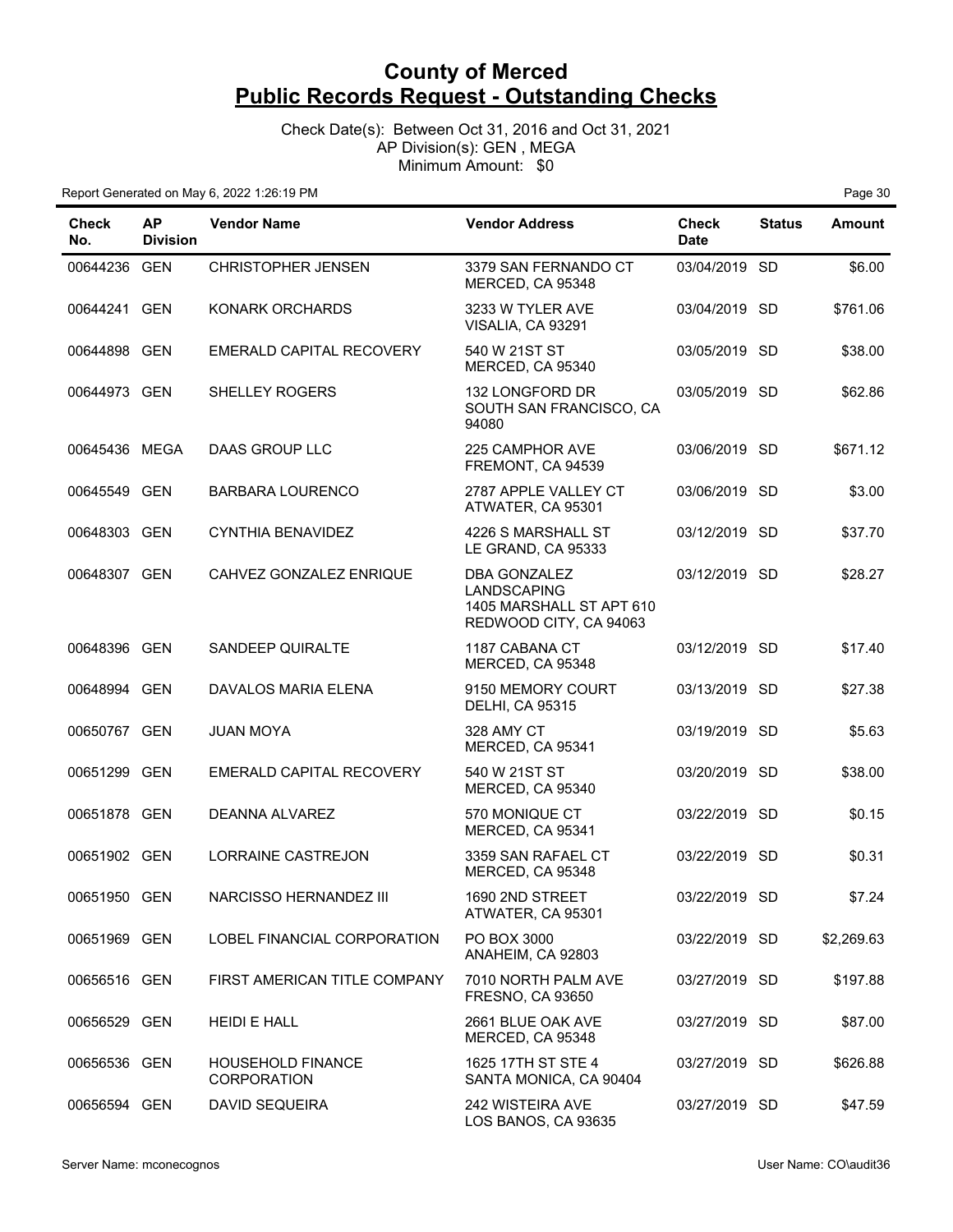Check Date(s): Between Oct 31, 2016 and Oct 31, 2021 AP Division(s): GEN , MEGA Minimum Amount: \$0

| <b>Check</b><br>No. | <b>AP</b><br><b>Division</b> | <b>Vendor Name</b>         | <b>Vendor Address</b>                                   | <b>Check</b><br><b>Date</b> | <b>Status</b> | Amount     |
|---------------------|------------------------------|----------------------------|---------------------------------------------------------|-----------------------------|---------------|------------|
| 00661625 GEN        |                              | <b>MATTHEW REED</b>        | 2472 BRODALSKI ST<br>ATWATER, CA 95301                  | 04/08/2019 SD               |               | \$8.97     |
| 00662707 GEN        |                              | RAUL A GONZALEZ            | <b>2028 PIRO DR</b><br>ATWATER, CA 95301                | 04/10/2019 SD               |               | \$48.50    |
| 00663780 GEN        |                              | ALLEN WADE TAYLOR          | 3865 SAN JOSE AVE APT #2<br>MERCED, CA 95348            | 04/12/2019 SD               |               | \$12.76    |
| 00664875 GEN        |                              | <b>RICK WINTERS</b>        | 513 N SANTA ANA ST<br>LOS BANOS, CA 93635               | 04/16/2019 SD               |               | \$14.00    |
| 00664876 GEN        |                              | WINTON MOBILE HOME VILLAGE | 6450 N WINTON WAY SPC71<br>WINTON, CA 95388-9424        | 04/16/2019 SD               |               | \$6.18     |
| 00665416 GEN        |                              | <b>LAYNE HAZAM</b>         | 404 E 27TH ST<br>MERCED, CA 95340                       | 04/17/2019 SD               |               | \$111.37   |
| 00666169 GEN        |                              | <b>B ST J MED CORP</b>     | DIANA HYLTON MD<br>750 W OLIVE #105<br>MERCED, CA 95348 | 04/19/2019 SD               |               | \$826.43   |
| 00666743 GEN        |                              | <b>SUSAN FLORES</b>        | 1446 PARTRIDGE DR<br>MERCED, CA 95340                   | 04/22/2019 SD               |               | \$9.52     |
| 00666895 GEN        |                              | <b>RICK WINTERS</b>        | 513 N SANTA ANA ST<br>LOS BANOS, CA 93635               | 04/22/2019 SD               |               | \$10.78    |
| 00667093 GEN        |                              | <b>JOYCE EYBSEN</b>        | 929 MONTE VISTA AVENUE<br>LOS BANOS, CA 93635           | 04/23/2019 SD               |               | \$110.00   |
| 00672044 GEN        |                              | AAAE                       | 601 MADISON ST #400<br>ALEXANDRIA, VA 22314             | 04/29/2019 SD               |               | \$515.00   |
| 00672768 GEN        |                              | <b>JENNIFER JONES</b>      | 7467 MORGAN CT<br>WINTON, CA 95388                      | 05/01/2019 SD               |               | \$8.50     |
| 00673651 GEN        |                              | SILVIA DIAZ                | 2499 E GERARD AVE SPC 155<br>MERCED, CA 95341           | 05/02/2019 SD               |               | \$30.00    |
| 00673728 GEN        |                              | SHIV BEHAVIORAL HEALTH INC | 3060 STONEGATE DR<br>ALAMO, CA 94507                    | 05/02/2019 SD               |               | \$56.10    |
| 00673899 GEN        |                              | RICHARD P DELONG           | 2026 STEWART ST#B<br>SANTA MONICA, CA 90404             | 05/03/2019 SD               |               | \$74.00    |
| 00673927 GEN        |                              | YIM AND WONG LAN C KAM     | 10454 JUNEAU WAY<br>COLLIERVILLE, TN 38017              | 05/03/2019 SD               |               | \$379.71   |
| 00673989 GEN        |                              | <b>RICK WINTERS</b>        | 513 N SANTA ANA ST<br>LOS BANOS, CA 93635               | 05/03/2019 SD               |               | \$12.74    |
| 00675662 GEN        |                              | <b>REBECCA PETTY</b>       | 9582 MERCED AVE<br><b>DELHI, CA 95315</b>               | 05/07/2019 SD               |               | \$25.95    |
| 00676240 GEN        |                              | LUIS A ORTIZ               | 330 W 22ND ST<br>MERCED, CA 95340                       | 05/08/2019 SD               |               | \$128.50   |
| 00676426 GEN        |                              | <b>ANTHONY GREEN</b>       | 23 SUNSET CT<br>MERCED, CA 95340                        | 05/09/2019 SD               |               | \$4.75     |
| 00677233 GEN        |                              | <b>GREG JOHNSON</b>        | 1289 RITA MAE AVE                                       | 05/10/2019 SD               |               | \$1,785.00 |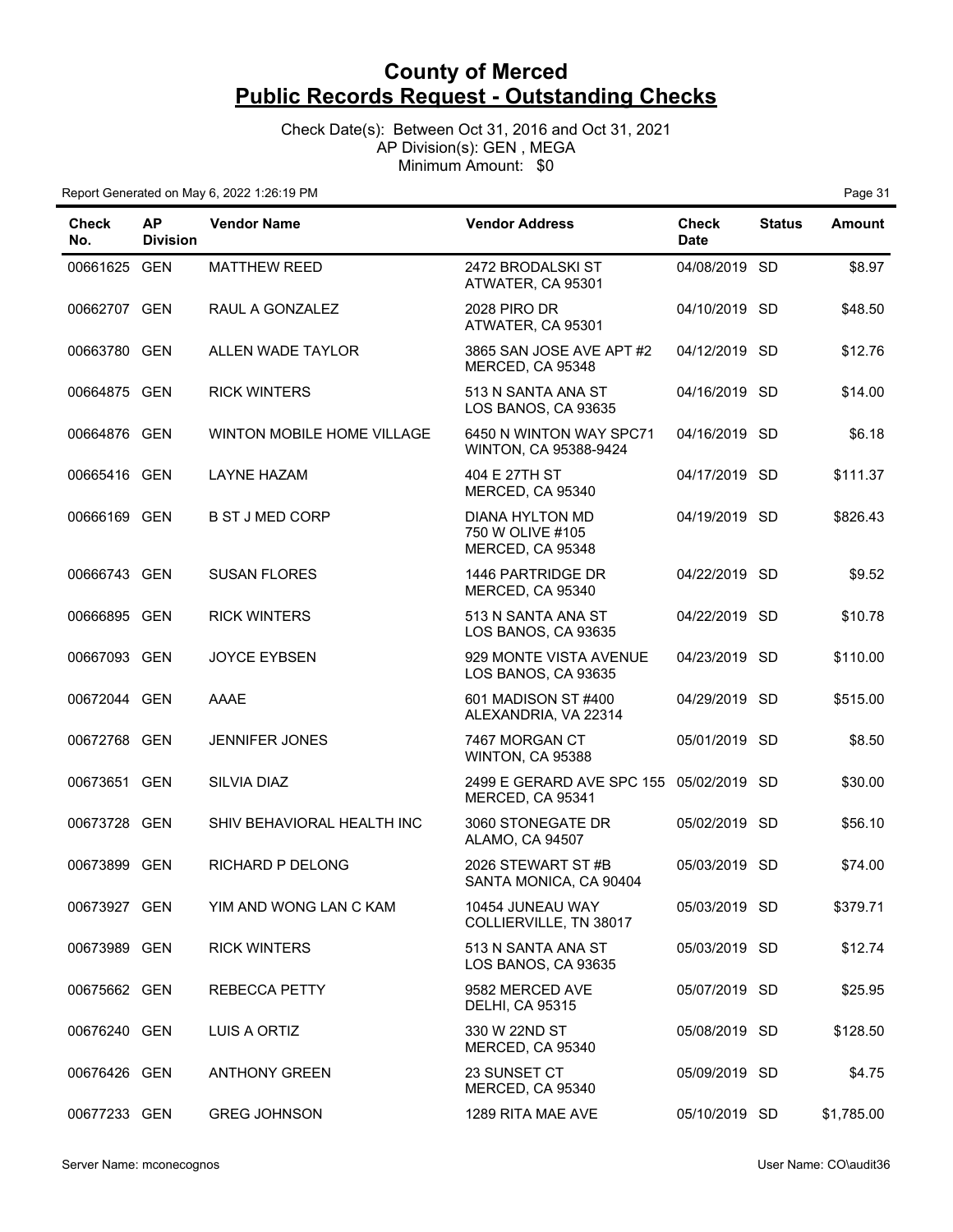Check Date(s): Between Oct 31, 2016 and Oct 31, 2021 AP Division(s): GEN , MEGA Minimum Amount: \$0

| Check<br>No.  | <b>AP</b><br><b>Division</b> | <b>Vendor Name</b>          | <b>Vendor Address</b>                     | <b>Check</b><br><b>Date</b> | <b>Status</b> | <b>Amount</b> |
|---------------|------------------------------|-----------------------------|-------------------------------------------|-----------------------------|---------------|---------------|
|               |                              |                             | MERCED, CA 95341                          |                             |               |               |
| 00678740 GEN  |                              | Jose Hidalgo Moreno         | 2098 Brookdale<br>MERCED, CA 95340        | 05/15/2019 SD               |               | \$50.00       |
| 00682890 GEN  |                              | <b>JASON GARCIA</b>         | 1253 EL PORTAL DR<br>MERCED, CA 95340     | 05/24/2019 SD               |               | \$52.50       |
| 00683642 GEN  |                              | <b>CHARLES MOYER</b>        | 1101 S ST<br>NEWMAN, CA 95360             | 05/28/2019 SD               |               | \$14.44       |
| 00683677 GEN  |                              | UNIVERSITY PET RESORT       | 3789 E YOSEMITE AVE<br>MERCED, CA 95340   | 05/28/2019 SD               |               | \$153.00      |
| 00686240 GEN  |                              | <b>Cyndie Delaney</b>       | 2537 Acapulco Way<br>MODESTO, CA 95355    | 05/29/2019 SD               |               | \$50.00       |
| 00686244 GEN  |                              | <b>JAIME DORADEA</b>        | 1239 ESPLANADE DR<br>MERCED, CA 95348     | 05/29/2019 SD               |               | \$42.34       |
| 00687479 GEN  |                              | <b>REBECCA PETTY</b>        | 9582 MERCED AVE<br><b>DELHI, CA 95315</b> | 06/03/2019 SD               |               | \$84.10       |
| 00688671 MEGA |                              | <b>TANKERSLEY MR OR MRS</b> | 5200 CREST RD SPC 67<br>ATWATER, CA 95301 | 06/04/2019 SD               |               | \$30.45       |
| 00688672 MEGA |                              | <b>TANKERSLEY MR OR MRS</b> | 5200 CREST RD SPC 67<br>ATWATER, CA 95301 | 06/04/2019 SD               |               | \$30.40       |
| 00688673 MEGA |                              | <b>TANKERSLEY MR OR MRS</b> | 5200 CREST RD SPC 67<br>ATWATER, CA 95301 | 06/04/2019 SD               |               | \$30.61       |
| 00688674 MEGA |                              | <b>TANKERSLEY MR OR MRS</b> | 5200 CREST RD SPC 67<br>ATWATER, CA 95301 | 06/04/2019 SD               |               | \$31.16       |
| 00688675 MEGA |                              | TANKERSLEY MR OR MRS        | 5200 CREST RD SPC 67<br>ATWATER, CA 95301 | 06/04/2019 SD               |               | \$31.00       |
| 00688676 MEGA |                              | <b>TANKERSLEY MR OR MRS</b> | 5200 CREST RD SPC 67<br>ATWATER, CA 95301 | 06/04/2019 SD               |               | \$30.85       |
| 00688830 GEN  |                              | <b>DENISE DURAN</b>         | <b>7157 PINE ST</b><br>WINTON, CA 95388   | 06/04/2019 SD               |               | \$17.50       |
| 00689702 MEGA |                              | <b>BALI NAVDEEP</b>         | 619 GLEN CT<br>ATWATER, CA 95301          | 06/05/2019                  | SD.           | \$71.48       |
| 00689728 MEGA |                              | <b>COSTA MANUEL</b>         | 3171 SWEET PEA AVE<br>MERCED, CA 95341    | 06/05/2019 SD               |               | \$51.72       |
| 00689759 MEGA |                              | <b>GRAVELSTONE RANCH LP</b> | P O BOX 149<br>BALLICO, CA 95303          | 06/05/2019 SD               |               | \$243.34      |
| 00689760 MEGA |                              | <b>GRAVELSTONE RANCH LP</b> | P O BOX 149<br>BALLICO, CA 95303          | 06/05/2019 SD               |               | \$35.58       |
| 00689761 MEGA |                              | <b>GRAVELSTONE RANCH LP</b> | P O BOX 149<br>BALLICO, CA 95303          | 06/05/2019 SD               |               | \$714.92      |
| 00689762 MEGA |                              | <b>GRAVELSTONE RANCH LP</b> | P O BOX 149<br>BALLICO, CA 95303          | 06/05/2019 SD               |               | \$371.38      |
| 00689763 MEGA |                              | <b>GRAVELSTONE RANCH LP</b> | P O BOX 149                               | 06/05/2019 SD               |               | \$406.40      |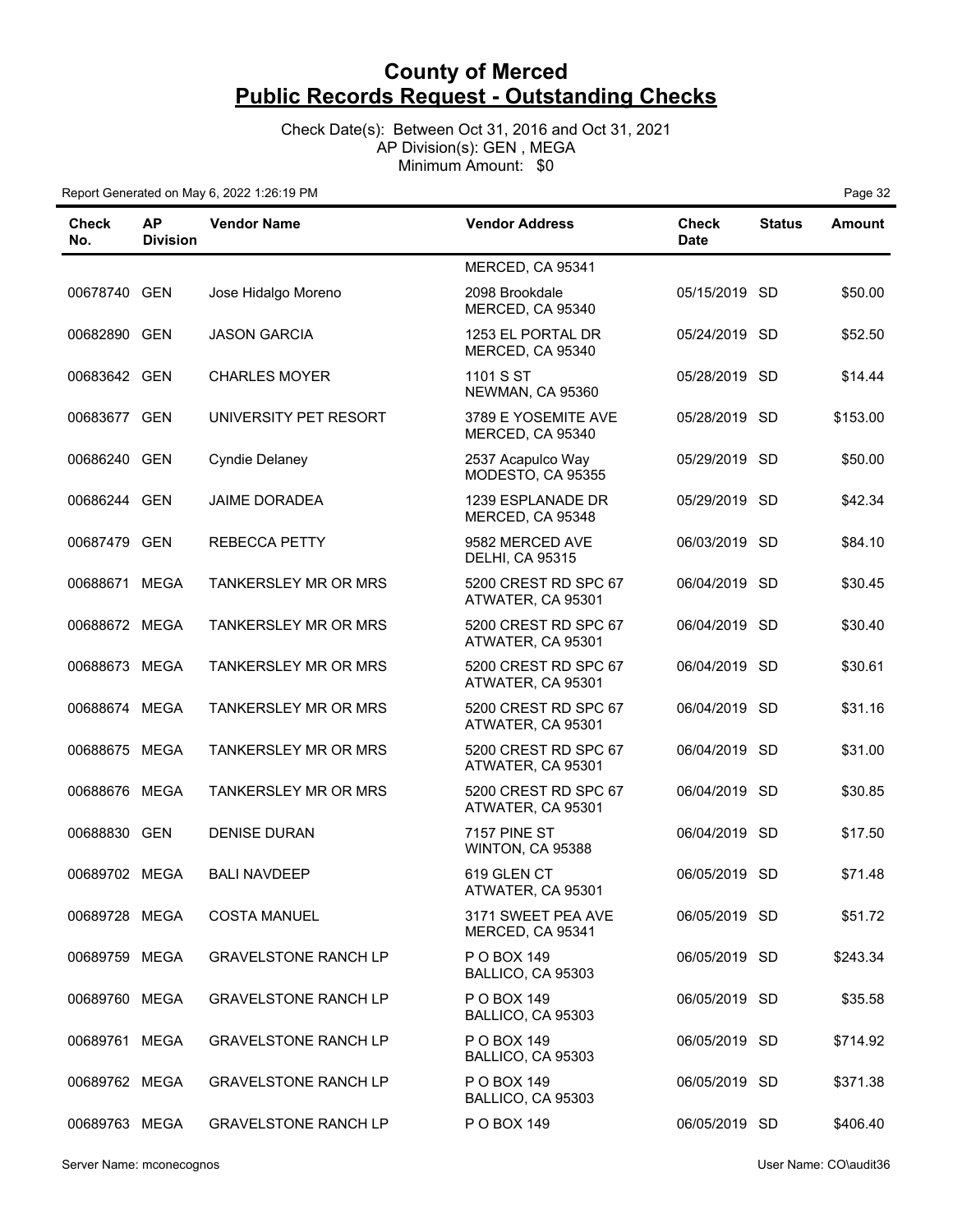Check Date(s): Between Oct 31, 2016 and Oct 31, 2021 AP Division(s): GEN , MEGA Minimum Amount: \$0

| Check<br>No.  | <b>AP</b><br><b>Division</b> | <b>Vendor Name</b>                                       | <b>Vendor Address</b>                                                               | <b>Check</b><br><b>Date</b> | <b>Status</b> | <b>Amount</b> |
|---------------|------------------------------|----------------------------------------------------------|-------------------------------------------------------------------------------------|-----------------------------|---------------|---------------|
|               |                              |                                                          | BALLICO, CA 95303                                                                   |                             |               |               |
| 00689764 MEGA |                              | <b>GRAVELSTONE RANCH LP</b>                              | P O BOX 149<br>BALLICO, CA 95303                                                    | 06/05/2019 SD               |               | \$102.56      |
| 00689795 MEGA |                              | MALDONADO RODRIGO JR                                     | <b>1651 N GURR RD</b><br>ATWATER, CA 95301                                          | 06/05/2019 SD               |               | \$523.06      |
| 00689827 MEGA |                              | PVB ONLY REILLC                                          | C/O TROY T EWELL<br>285 E RIVER PARK CIR SUITE<br>310<br>FRESNO, CA 93720           | 06/05/2019 SD               |               | \$26.02       |
| 00689828 MEGA |                              | QASEMI ABDUL MOQIM                                       | 22294 CITY CENTER DR APT<br>5204<br>HAYWARD, CA 94541                               | 06/05/2019 SD               |               | \$116.00      |
| 00689954 GEN  |                              | PAULA CHAVEZ                                             | 3362 SEXTANT DR<br>ATWATER, CA 95301                                                | 06/05/2019 SD               |               | \$42.00       |
| 00690018 GEN  |                              | LIVINGSTON INDUSTRIAL LLC                                | <b>235 BUSINESS PARKWAY</b><br>ATWATER, CA 95301                                    | 06/05/2019 SD               |               | \$420.90      |
| 00691588 GEN  |                              | <b>BRIAN BARRIGA</b>                                     | 108 E SAN PEDRO ST<br>MERCED, CA 95340                                              | 06/11/2019 SD               |               | \$8.62        |
| 00692689 GEN  |                              | <b>JOSE V &amp; MARY GALVAN</b>                          | 1234 CALIFORNIA AVE<br>DOS PALOS, CA 93620                                          | 06/13/2019 SD               |               | \$21.75       |
| 00693111 GEN  |                              | <b>BRIANNE SUMMER HUNTER</b>                             | 3020 LAGOON AVE<br>ATWATER, CA 95301                                                | 06/14/2019 SD               |               | \$33.75       |
| 00693112 GEN  |                              | <b>HUSSAIN FARHAT TRUSTEE</b>                            | 1220 COUNTRY CLUB DR<br>MILPITAS, CA 95035                                          | 06/14/2019 SD               |               | \$179.02      |
| 00693143 GEN  |                              | <b>CHRISTOPHER MUNDEN</b>                                | <b>DBA MUNDENS AUTO</b><br>1005 CHILDS AVE<br>MERCED, CA 95341                      | 06/14/2019 SD               |               | \$345.00      |
| 00693182 GEN  |                              | KATRINA VONGUNTEN                                        | 9525 GRIFFITH<br><b>DELHI, CA 95315</b>                                             | 06/14/2019 SD               |               | \$44.16       |
| 00693709 GEN  |                              | <b>BALJINDER SINGH</b>                                   | 16850 SAN JOSE COURT<br>MORGAN HILL, CA 95037                                       | 06/17/2019 SD               |               | \$27.03       |
| 00695095 MEGA |                              | CALIFORNIA AMERICAN WATER<br><b>COMPANY</b>              | PO BOX 5627<br>CHERRY HILL, NJ 08034                                                | 06/20/2019 SD               |               | \$333.39      |
| 00695097 MEGA |                              | CALIFORNIA-AMERICAN WATER<br><b>COMPANY</b>              | PO BOX 5627<br>CHERRY HILL, NJ 08034                                                | 06/20/2019 SD               |               | \$211.15      |
| 00700090 MEGA |                              | <b>MEADOWBROOK WATER</b><br><b>COMPANY OF MERCED INC</b> | DBA MEADOWBROOK<br><b>WATER COMPANY</b><br>2272 MEADOWBROOK AVE<br>MERCED, CA 95348 | 06/26/2019 SD               |               | \$28.57       |
| 00700091 MEGA |                              | <b>MEADOWBROOK WATER</b><br>COMPANY OF MERCED INC        | 2272 MEADOWBROOK AVE<br>MERCED, CA 95348                                            | 06/26/2019 SD               |               | \$44.47       |
| 00700092 MEGA |                              | <b>MEADOWBROOK WATER</b><br>COMPANY OF MERCED INC        | 2272 MEADOWBROOK AVE<br>MERCED, CA 95348                                            | 06/26/2019 SD               |               | \$968.06      |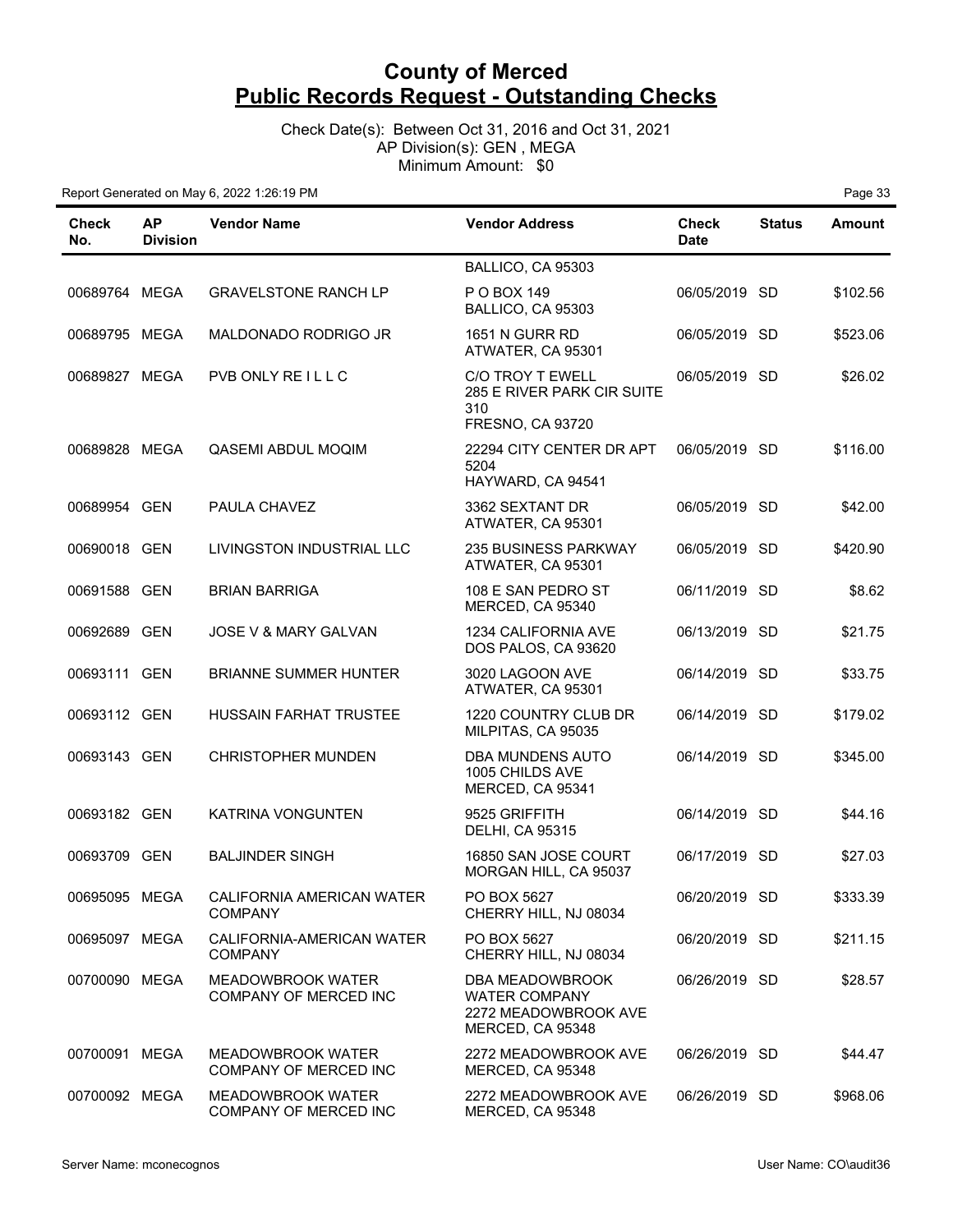Check Date(s): Between Oct 31, 2016 and Oct 31, 2021 AP Division(s): GEN , MEGA Minimum Amount: \$0

| <b>Check</b><br>No. | <b>AP</b><br><b>Division</b> | <b>Vendor Name</b>                          | <b>Vendor Address</b>                                                               | <b>Check</b><br><b>Date</b> | <b>Status</b> | Amount   |
|---------------------|------------------------------|---------------------------------------------|-------------------------------------------------------------------------------------|-----------------------------|---------------|----------|
| 00700093 MEGA       |                              | MEADOWBROOK WATER<br>COMPANY OF MERCED INC  | DBA MEADOWBROOK<br><b>WATER COMPANY</b><br>2272 MEADOWBROOK AVE<br>MERCED, CA 95348 | 06/26/2019 SD               |               | \$655.24 |
| 00700214 GEN        |                              | <b>REBECCA PETTY</b>                        | 9582 MERCED AVE<br><b>DELHI, CA 95315</b>                                           | 06/26/2019 SD               |               | \$25.55  |
| 00701459 MEGA       |                              | <b>COURT OF FOUNTAINS LLC</b>               | 900 MISSION AVE<br>STE B<br>SAN RAFAEL, CA 94901                                    | 06/28/2019 SD               |               | \$392.08 |
| 00704289 GEN        |                              | <b>FRANCISCO HERNANDEZ</b>                  | 3274 MONTE VISTA CT<br>MERCED, CA 95340                                             | 07/08/2019 SD               |               | \$2.00   |
| 00706712 GEN        |                              | <b>LEONEL GARCIA</b>                        | PO BOX 2042<br>WINTON, CA 95388                                                     | 07/16/2019 SD               |               | \$12.00  |
| 00706769 GEN        |                              | CHENG THAO                                  | <b>437 BRITTANY WAY</b><br>MERCED, CA 95341                                         | 07/16/2019 SD               |               | \$100.00 |
| 00706774 GEN        |                              | <b>CRISTINA VALTIERRA</b>                   | <b>PO BOX 119</b><br>LE GRAND, CA 95333                                             | 07/16/2019 SD               |               | \$50.00  |
| 00712006 GEN        |                              | <b>CRYSTAL LOPEZ</b>                        | 2369 VACA WAY<br>MERCED, CA 95340                                                   | 07/23/2019 SD               |               | \$50.00  |
| 00716265 GEN        |                              | MERCED COUNTY BAR<br><b>ASSOCIATION</b>     | PO BOX 2982<br>MERCED, CA 95344                                                     | 08/01/2019 SD               |               | \$60.00  |
| 00718301 GEN        |                              | NICK LORET DE MOLA                          | 1706 CONESTOGA DR APT D<br>MERCED, CA 95348                                         | 08/07/2019 SD               |               | \$50.56  |
| 00719087 GEN        |                              | <b>GREGORY S HERMOSILLO</b>                 | 2905 APTOS COURT<br>ATWATER, CA 95301                                               | 08/09/2019 SD               |               | \$18.57  |
| 00719109 GEN        |                              | <b>WILLIAM MC MEECHAN</b>                   | 1029 WESTMONT TERRACE<br>MODESTO, CA 95356                                          | 08/09/2019 SD               |               | \$100.00 |
| 00719142 GEN        |                              | <b>JOHN THOMAS REBER</b>                    | 400 PISA ST<br>LOS BANOS, CA 93635                                                  | 08/09/2019 SD               |               | \$14.95  |
| 00719554 GEN        |                              | <b>EDWARD LOMELI</b>                        | 1434 W 7TH ST<br>MERCED, CA 95341                                                   | 08/12/2019 SD               |               | \$100.00 |
| 00719670 GEN        |                              | CHRISTIE VILLARREAL                         | 1112 N BUHACH RD<br>ATWATER, CA 95301                                               | 08/12/2019 SD               |               | \$14.00  |
| 00720707 MEGA       |                              | CISNEROS JUAN MANUEL ROSAS                  | 545 STANDISH ST<br>REDWOOD CITY, CA 94063                                           | 08/15/2019 SD               |               | \$54.20  |
| 00720708 MEGA       |                              | CISNEROS JUAN MANUEL ROSAS                  | 545 STANDISH ST<br>REDWOOD CITY, CA 94063                                           | 08/15/2019 SD               |               | \$255.88 |
| 00720723 MEGA       |                              | DEGUZMAN HEATHER                            | 1933 N BORDEAUX WAY<br>HANFORD, CA 93230                                            | 08/15/2019 SD               |               | \$63.68  |
| 00720733 MEGA       |                              | ESQUIVEL JOSE SABINO                        | PO BOX 2675<br>GILROY, CA 95021                                                     | 08/15/2019 SD               |               | \$49.08  |
| 00720760 MEGA       |                              | KANDOLA BHUPINDER S &<br>AMANDEEP K TRUSTEE | 5381 DWIGHT WAY<br>LIVINGSTON, CA 95334                                             | 08/15/2019 SD               |               | \$79.06  |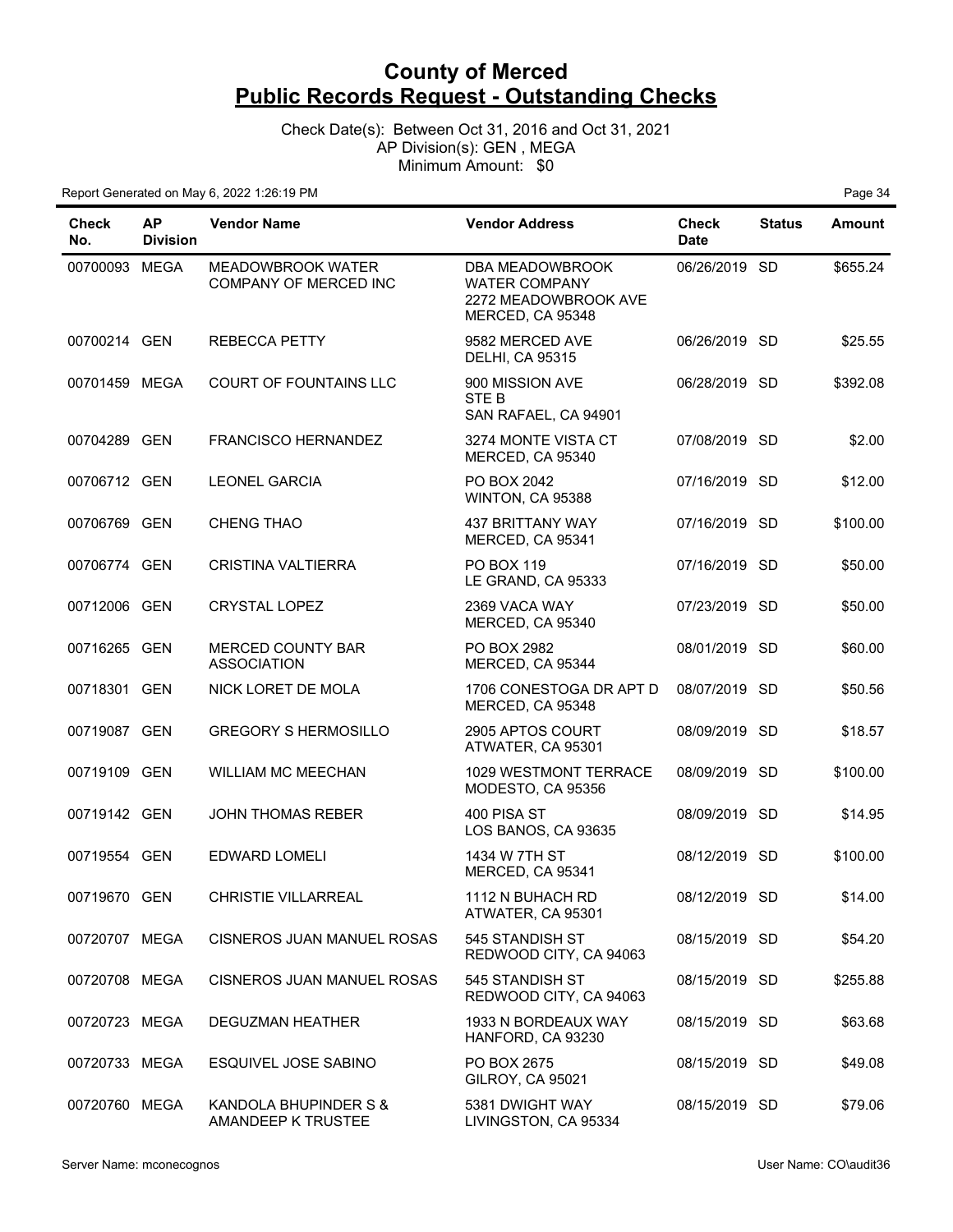Check Date(s): Between Oct 31, 2016 and Oct 31, 2021 AP Division(s): GEN , MEGA Minimum Amount: \$0

| <b>Check</b><br>No. | <b>AP</b><br><b>Division</b> | <b>Vendor Name</b>                                             | <b>Vendor Address</b>                                              | <b>Check</b><br><b>Date</b> | <b>Status</b> | Amount   |
|---------------------|------------------------------|----------------------------------------------------------------|--------------------------------------------------------------------|-----------------------------|---------------|----------|
| 00720761 MEGA       |                              | KANDOLA BHUPINDER S &<br>AMANDEEP K TRUSTEE                    | 5381 DWIGHT WAY<br>LIVINGSTON, CA 95334                            | 08/15/2019 SD               |               | \$322.62 |
| 00720840 MEGA       |                              | <b>VEGA ANTONIO MODESTO III &amp;</b><br><b>STEPHANIE KAYE</b> | 1036 FAIRWAY DR<br>ATWATER, CA 95301                               | 08/15/2019 SD               |               | \$24.46  |
| 00720841 MEGA       |                              | <b>VELASCO ARTURO J</b>                                        | 182 SISCO DE ASIS CT<br>MERCED, CA 95341                           | 08/15/2019 SD               |               | \$12.76  |
| 00722129 GEN        |                              | <b>REBECCA PETTY</b>                                           | 9582 MERCED AVE<br><b>DELHI, CA 95315</b>                          | 08/19/2019 SD               |               | \$122.44 |
| 00722525 GEN        |                              | <b>JENNIFER DIMAPASOC</b>                                      | <b>PO BOX 241</b><br>LE GRAND, CA 95333                            | 08/20/2019 SD               |               | \$53.58  |
| 00722563 GEN        |                              | MERCED CITY TOW                                                | 1308 W LINWOOD AVENUE<br>TURLOCK, CA 95380                         | 08/20/2019 SD               |               | \$65.00  |
| 00723120 GEN        |                              | <b>REBECCA PETTY</b>                                           | 9582 MERCED AVE<br><b>DELHI, CA 95315</b>                          | 08/21/2019 SD               |               | \$24.75  |
| 00723967 GEN        |                              | <b>REBECCA PETTY</b>                                           | 9582 MERCED AVE<br><b>DELHI, CA 95315</b>                          | 08/23/2019 SD               |               | \$14.00  |
| 00725710 GEN        |                              | CALATLANTIC TITLE                                              | 7555 N PALM AVE STE 210<br><b>FRESNO, CA 93711</b>                 | 08/27/2019 SD               |               | \$37.82  |
| 00727659 GEN        |                              | <b>SANDRA BRASIL</b>                                           | 5406 CLAYTON AVE<br>TURLOCK, CA 95380                              | 08/28/2019 SD               |               | \$75.00  |
| 00730214 GEN        |                              | <b>ALENSON MOUA</b>                                            | 351 EAST MONTE VISTA AVE<br>APT <sub>23</sub><br>TURLOCK, CA 95380 | 09/04/2019 SD               |               | \$34.80  |
| 00733800 GEN        |                              | <b>SEAN PAMER</b>                                              | 2955 CRESTWOOD CT<br>MERCED, CA 95348                              | 09/10/2019 SD               |               | \$24.00  |
| 00734229 GEN        |                              | <b>TRIEBSCH &amp; FRAMPTON APC</b>                             | <b>PO BOX 709</b><br>TURLOCK, CA 95381                             | 09/11/2019 SD               |               | \$335.36 |
| 00734775 GEN        |                              | <b>JESSICA WHEELER</b>                                         | 2570 GLEN AVE #2<br>MERCED, CA 95340                               | 09/12/2019 SD               |               | \$6.25   |
| 00734783 GEN        |                              | <b>REBECCA PETTY</b>                                           | 9582 MERCED AVE<br><b>DELHI, CA 95315</b>                          | 09/12/2019 SD               |               | \$23.00  |
| 00734784 GEN        |                              | REBECCA PETTY                                                  | 9582 MERCED AVE<br><b>DELHI, CA 95315</b>                          | 09/12/2019 SD               |               | \$22.55  |
| 00736033 GEN        |                              | <b>SHASTA STEINER</b>                                          | 519 FLOWER ST<br>TURLOCK, CA 95380                                 | 09/17/2019 SD               |               | \$34.25  |
| 00736598 GEN        |                              | <b>KILEY PASTORI</b>                                           | 2310 LINEN ST<br>DOS PALOS, CA 93620                               | 09/18/2019 SD               |               | \$500.00 |
| 00737343 GEN        |                              | HOME DEPOT CREDIT SERVICES                                     | 1955 E. PACHECO BLVD<br>LOS BANOS, CA 93635                        | 09/20/2019 SD               |               | \$3.38   |
| 00737645 GEN        |                              | <b>REFUGIO CRUZ</b>                                            | PO BOX 92<br>EL NIDO, CA 95317                                     | 09/23/2019 SD               |               | \$127.75 |
| 00739637 GEN        |                              | MARIA G AZEVEDO                                                | 819 W 21ST ST                                                      | 09/25/2019 SD               |               | \$83.52  |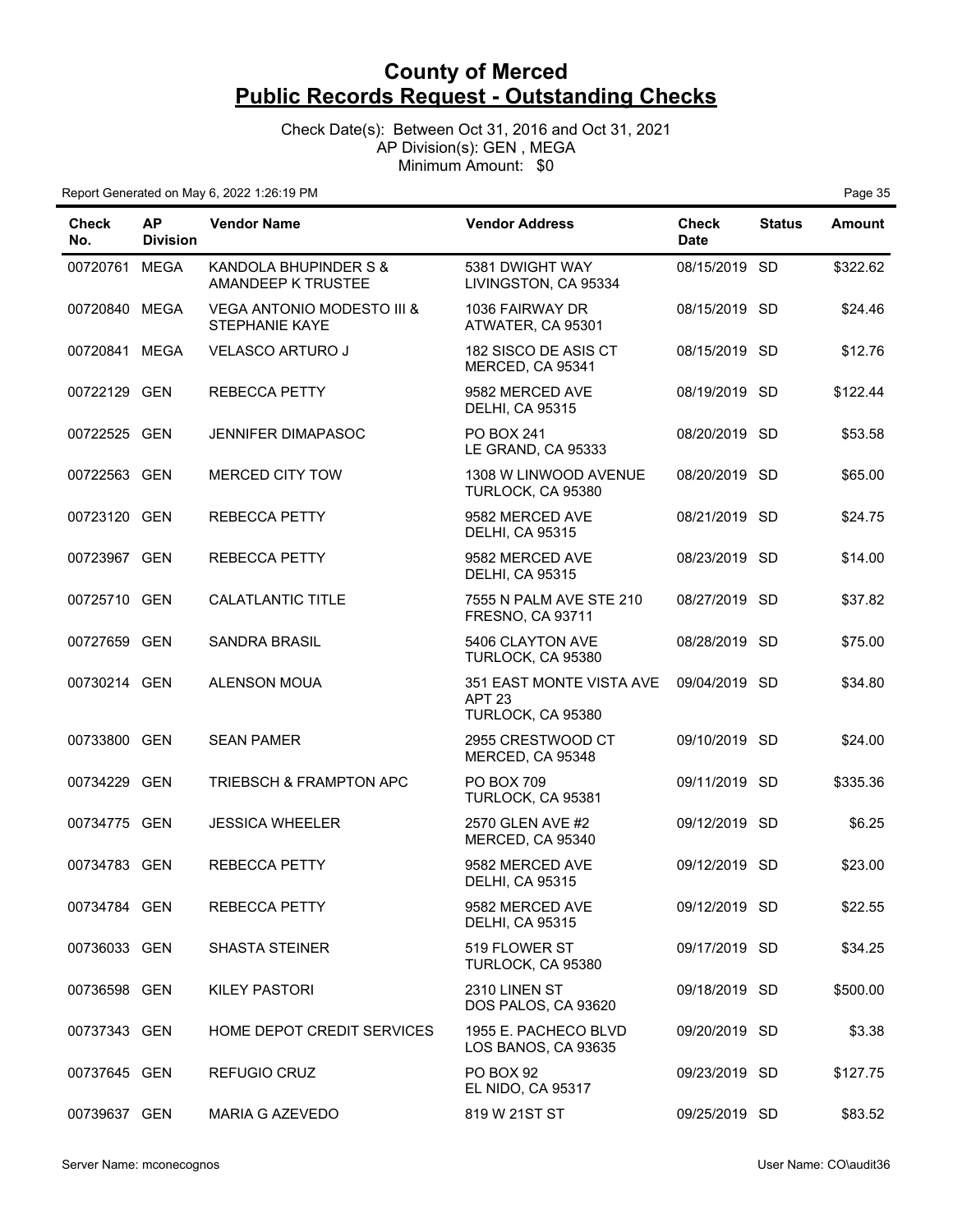Check Date(s): Between Oct 31, 2016 and Oct 31, 2021 AP Division(s): GEN , MEGA Minimum Amount: \$0

| Check<br>No.  | <b>AP</b><br><b>Division</b> | <b>Vendor Name</b>                                  | <b>Vendor Address</b>                                          | <b>Check</b><br><b>Date</b> | <b>Status</b> | <b>Amount</b> |
|---------------|------------------------------|-----------------------------------------------------|----------------------------------------------------------------|-----------------------------|---------------|---------------|
|               |                              |                                                     | MERCED, CA 95340-3604                                          |                             |               |               |
| 00744174 GEN  |                              | TIFFANY AMEVE                                       | PO BOX 1502<br>MERCED, CA 95340                                | 10/02/2019 SD               |               | \$125.00      |
| 00745175 GEN  |                              | AARON J GOINS                                       | 2280 ZINFANDEL LN<br>TURLOCK, CA 95380-4339                    | 10/03/2019 SD               |               | \$133.00      |
| 00746722 GEN  |                              | <b>REBECCA MORALES</b>                              | 2515 BALLANTYNE DR<br>MERCED, CA 95340                         | 10/08/2019 SD               |               | \$6.00        |
| 00746724 GEN  |                              | NORTH AMERICAN TITLE<br><b>COMPANY INC</b>          | 3900 LENNANE DR STE 110<br>SACRAMENTO, CA 95834                | 10/08/2019 SD               |               | \$19.84       |
| 00746760 GEN  |                              | PLACER TITLE COMPANY                                | 413 W YOSEMITE AVE STE<br>102<br>MADERA, CA 93637              | 10/08/2019 SD               |               | \$180.16      |
| 00746793 GEN  |                              | <b>TANKERSLEY MR OR MRS</b>                         | 5200 CREST RD SPC 67<br>ATWATER, CA 95301                      | 10/08/2019 SD               |               | \$95.91       |
| 00746806 GEN  |                              | <b>MELECIO TORRES RAMOS</b>                         | 2151 E PACHECO BLD SPC<br>23<br>LOS BANOS, CA 93635            | 10/08/2019 SD               |               | \$17.58       |
| 00746813 GEN  |                              | <b>WALLACE TOWING</b>                               | 1330 SAN MIGUEL WAY<br>MERCED, CA 95340-2547                   | 10/08/2019 SD               |               | \$70.00       |
| 00749277 GEN  |                              | FIRST AMERICAN TITLE COMPANY                        | 17 W ALEXANDER AVE<br>MERCED, CA 95348                         | 10/16/2019 SD               |               | \$75.00       |
| 00749372 GEN  |                              | <b>ORLANDO F TOSTE</b>                              | 391 7TH STREET<br>GUSTINE, CA 95322                            | 10/16/2019 SD               |               | \$75.00       |
| 00749933 GEN  |                              | PAULA FRANCO                                        | 2139 GETTYSBURG AVE<br>MERCED, CA 95340                        | 10/17/2019 SD               |               | \$12.18       |
| 00750522 GEN  |                              | CYNTHIA VAZQUEZ-QUILON                              | 3114 DINKEY CREEK AVE<br>MERCED, CA 95340                      | 10/18/2019 SD               |               | \$14.00       |
| 00750881 MEGA |                              | CEJA JUAN M JR                                      | 2883 CREST RD<br>ATWATER, CA 95301                             | 10/21/2019 SD               |               | \$4.68        |
| 00750890 MEGA |                              | CISNEROS JUAN MANUEL ROSAS                          | 545 STANDISH ST<br>REDWOOD CITY, CA 94063                      | 10/21/2019 SD               |               | \$27.06       |
| 00750927 MEGA |                              | FRIAS JUAN & MARTHA LETICIA                         | 1679 VIVIAN RD<br>MODESTO, CA 95358                            | 10/21/2019 SD               |               | \$100.31      |
| 00750932 MEGA |                              | <b>GARCIA RAMIRO &amp; MARIA</b>                    | 849 1ST ST<br>LIVINGSTON, CA 95334                             | 10/21/2019 SD               |               | \$0.82        |
| 00750988 MEGA |                              | <b>MALHI HARCHARAN SIGH &amp; RIAR</b><br>SARBJIT K | 15761 WOODS ST SPC 5<br><b>DELHI, CA 95315</b>                 | 10/21/2019 SD               |               | \$6.52        |
| 00750993 MEGA |                              | <b>MELLO JOSEPH TRUSTEE</b>                         | <b>1824 CHURCHILL DOWNS</b><br><b>CIR</b><br>OAKDALE, CA 95361 | 10/21/2019 SD               |               | \$176.76      |
| 00751034 MEGA |                              | RODRIGUEZ ALTURO & MENDOZA<br><b>GOVITA</b>         | 14534 2ND AVE S<br><b>DELHI, CA 95315</b>                      | 10/21/2019 SD               |               | \$16.08       |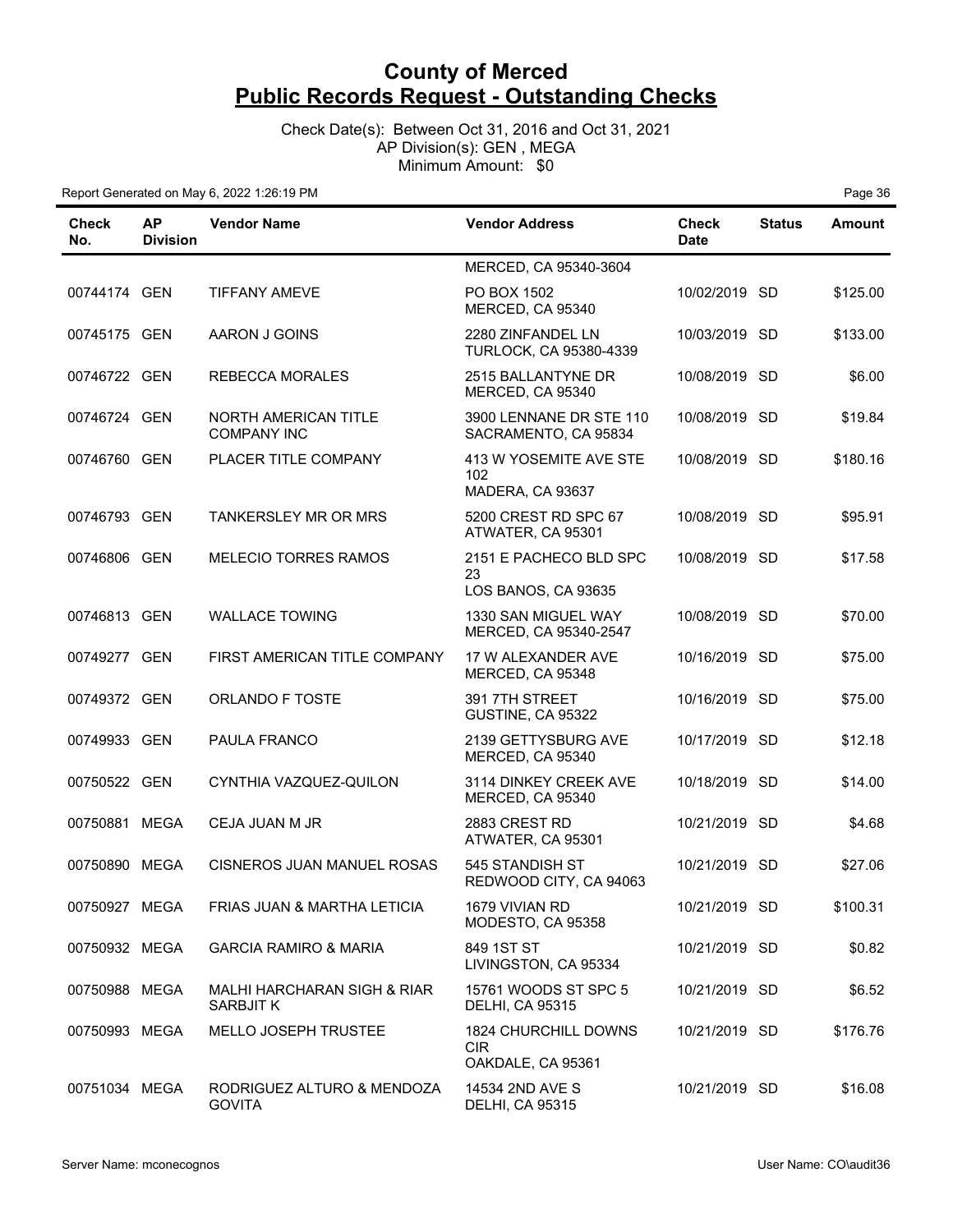Check Date(s): Between Oct 31, 2016 and Oct 31, 2021 AP Division(s): GEN , MEGA Minimum Amount: \$0

| Check<br>No.  | <b>AP</b><br><b>Division</b> | <b>Vendor Name</b>                          | <b>Vendor Address</b>                                                                            | <b>Check</b><br><b>Date</b> | <b>Status</b> | Amount     |
|---------------|------------------------------|---------------------------------------------|--------------------------------------------------------------------------------------------------|-----------------------------|---------------|------------|
| 00751035 MEGA |                              | RODRIGUEZ ALTURO & MENDOZA<br><b>GOVITA</b> | 14534 2ND AVE S<br><b>DELHI, CA 95315</b>                                                        | 10/21/2019 SD               |               | \$166.34   |
| 00751044 MEGA |                              | SANCHEZ JOSE JESUS INIGUEZ                  | 1406 SAN RAFAEL ST<br>LOS BANOS, CA 93635                                                        | 10/21/2019 SD               |               | \$8.20     |
| 00751045 MEGA |                              | <b>SHI ZUWEI</b>                            | 3063 BODIE ST<br>MERCED, CA 95341                                                                | 10/21/2019 SD               |               | \$42.12    |
| 00751083 MEGA |                              | <b>TIRADO ALEX</b>                          | 1610 WOODLAND CT<br>LOS BANOS, CA 93635                                                          | 10/21/2019 SD               |               | \$181.46   |
| 00751094 MEGA |                              | <b>WEBB MARISSA</b>                         | 2151 E PACHECO BLVD SPC                                                                          | 10/21/2019 SD               |               | \$7.50     |
|               |                              |                                             | $\overline{2}$<br>LOS BANOS, CA 93635                                                            |                             |               |            |
| 00752039 GEN  |                              | NANCY ANAHI GARCIA                          | 166 BARKER LANE<br>MERCED, CA 95348                                                              | 10/23/2019 SD               |               | \$16.24    |
| 00754163 GEN  |                              | <b>GENE BARRERA</b>                         | PO BOX 362<br>ATWATER, CA 95301                                                                  | 10/28/2019 SD               |               | \$111.00   |
| 00756701 GEN  |                              | <b>LISA DE SANTIS</b>                       | <b>1290 ELM AVE</b><br>ATWATER, CA 95301                                                         | 10/29/2019 SD               |               | \$12.50    |
| 00756754 GEN  |                              | YOLANDA & JESUS O MURILLO                   | <b>259 S CRAGMONT AVE</b><br>SAN JOSE, CA 95127                                                  | 10/29/2019 SD               |               | \$23.89    |
| 00757374 MEGA |                              | LOURENCO JOE C & BARBARA                    | 2787 APPLE VALLEY CT<br>ATWATER, CA 95301                                                        | 10/30/2019 SD               |               | \$4,417.22 |
| 00757402 GEN  |                              | <b>BRENDA COCHRANE</b>                      | 12004 COMETA RD<br>OAKDALE, CA 95361                                                             | 10/30/2019 SD               |               | \$75.00    |
| 00757410 GEN  |                              | EMERALD CAPITAL RECOVERY                    | 540 W 21ST ST<br>MERCED, CA 95340                                                                | 10/30/2019 SD               |               | \$38.00    |
| 00760919 GEN  |                              | <b>SANDRA BRASIL</b>                        | 5406 CLAYTON AVE<br>TURLOCK, CA 95380                                                            | 11/07/2019 SD               |               | \$13.07    |
| 00761049 GEN  |                              | <b>MARGARET HOMEN</b>                       | P.O. BOX 382<br>SNELLING, CA 95369                                                               | 11/07/2019 SD               |               | \$77.12    |
| 00761448 GEN  |                              | ROBERT T TANAKA                             | <b>DBA: TANAKA DESIGN</b><br><b>GROUP</b><br>360 LANGTON ST SUITE 102<br>SAN FRANCISCO, CA 94103 | 11/08/2019 SD               |               | \$3,000.00 |
| 00761935 GEN  |                              | <b>ABRAHAM HOUSINI</b>                      | 4350 MERCED FALLS RD<br>SNELLING, CA 95369                                                       | 11/12/2019 SD               |               | \$14.00    |
| 00762397 MEGA |                              | RODRIGUEZ JORGE MACIAS                      | 1302 AUGUSTA LN<br>ATWATER, CA 95301                                                             | 11/13/2019 SD               |               | \$66.54    |
| 00762398 MEGA |                              | RODRIGUEZ JOSE RICARDO<br><b>GUERRERO</b>   | 960 W 18TH ST<br>MERCED, CA 95340                                                                | 11/13/2019 SD               |               | \$42.26    |
| 00762405 MEGA |                              | <b>STONE FINANCING LLC</b>                  | <b>C/O MORREALE REAL</b><br><b>ESTATE</b><br>455 TAFT AVE<br>GLEN ELLYN, IL 60137                | 11/13/2019 SD               |               | \$11.08    |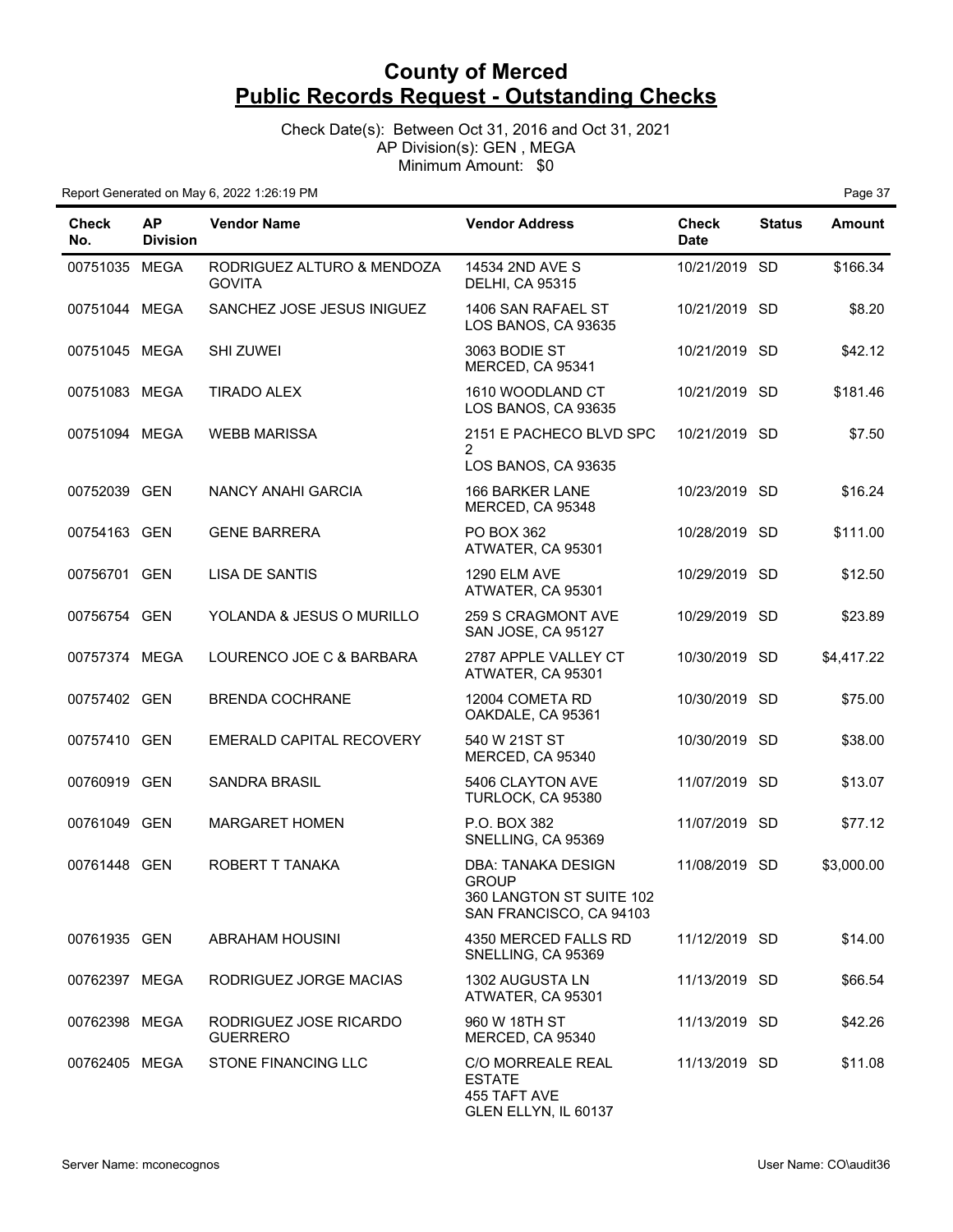Check Date(s): Between Oct 31, 2016 and Oct 31, 2021 AP Division(s): GEN , MEGA Minimum Amount: \$0

| Check<br>No.  | <b>AP</b><br><b>Division</b> | <b>Vendor Name</b>                               | <b>Vendor Address</b>                                          | <b>Check</b><br><b>Date</b> | <b>Status</b> | Amount   |
|---------------|------------------------------|--------------------------------------------------|----------------------------------------------------------------|-----------------------------|---------------|----------|
| 00762410 MEGA |                              | ULLOA SUSANA AVALOS                              | 1506 PLACER AVE<br>MODESTO, CA 95358                           | 11/13/2019 SD               |               | \$38.24  |
| 00762992 GEN  |                              | <b>JOY MARTINO</b>                               | 3406 SAN MARTIN CT<br>MERCED, CA 95348                         | 11/14/2019 SD               |               | \$22.62  |
| 00763561 GEN  |                              | SECRETARY OF STATE                               | NOTARY PUBLIC SECTION<br>PO BOX 942877<br>SACRAMENTO, CA 94277 | 11/15/2019 SD               |               | \$40.00  |
| 00764546 GEN  |                              | <b>ALENSON MOUA</b>                              | 3301 FOSBERG RD APT 83<br>TURLOCK, CA 95382                    | 11/19/2019 SD               |               | \$75.00  |
| 00764591 GEN  |                              | <b>ULRICH &amp; RAMSEY</b>                       | <b>1124 ELEVENTH STREET</b><br>MODESTO, CA 95354               | 11/19/2019 SD               |               | \$237.48 |
| 00768747 GEN  |                              | <b>SANDRA BRASIL</b>                             | 5406 CLAYTON AVE<br>TURLOCK, CA 95380                          | 11/22/2019 SD               |               | \$14.00  |
| 00768766 GEN  |                              | DUCKS UNLIMITED INC                              | 11803 COLONY HILL LANE<br>WILTON, CA 95693                     | 11/22/2019 SD               |               | \$150.00 |
| 00771116 GEN  |                              | <b>KALISA ROCHESTER</b>                          | 3520 EMILY WAY<br>ATWATER, CA 95301                            | 12/02/2019 SD               |               | \$89.25  |
| 00771862 GEN  |                              | KIMBALL TIREY & ST JOHN LLP                      | 2300 CLAYTON RD STE 1350<br>CONCORD, CA 94520-2141             | 12/03/2019 SD               |               | \$19.61  |
| 00774069 GEN  |                              | DAVID SALAZAR AND ROJAS<br><b>ADRANA</b>         | 2151 E PACHECO BLVD SPC<br>19<br>LOS BANOS, CA 93635           | 12/06/2019 SD               |               | \$40.00  |
| 00774089 GEN  |                              | <b>FELIZA GRAY</b>                               | 2156 BRISTOL CT<br>MERCED, CA 95340                            | 12/06/2019 SD               |               | \$26.24  |
| 00777087 GEN  |                              | MARIELA E GUTIERREZ                              | 4300 ASH ST<br>FIREBAUGH, CA 93622                             | 12/17/2019 SD               |               | \$112.50 |
| 00778378 GEN  |                              | CALIFORNIA NARCOTIC CANINE<br><b>ASSOCIATION</b> | 3078 ENCANTO DR<br>NAPA, CA 94558                              | 12/19/2019 SD               |               | \$350.00 |
| 00779400 GEN  |                              | <b>HEIDI L SZAKALA</b>                           | 1033 E EVERETT AVE<br>FRESNO, CA 93720                         | 12/23/2019 SD               |               | \$34.55  |
| 00782246 GEN  |                              | <b>MERCED COUNTY BAR</b><br><b>ASSOCIATION</b>   | PO BOX 2982<br>MERCED, CA 95344                                | 12/26/2019 SD               |               | \$60.00  |
| 00782278 GEN  |                              | <b>DENISE DURAN</b>                              | <b>7157 PINE ST</b><br>WINTON, CA 95388                        | 12/26/2019 SD               |               | \$194.29 |
| 00782310 GEN  |                              | NICOLETTI OIL INC                                | PO BOX 548<br>DOS PALOS, CA 93620                              | 12/26/2019 SD               |               | \$48.23  |
| 00783475 GEN  |                              | <b>JESSICA ALMAZAN</b>                           | 3350 M STREET APT#32<br>MERCED, CA 95348                       | 12/31/2019 SD               |               | \$6.50   |
| 00783540 GEN  |                              | <b>BILLIE JORDAN</b>                             | 19846 CENTER AVENUE<br>DOS PALOS, CA 93620                     | 12/31/2019 SD               |               | \$34.80  |
| 00783590 GEN  |                              | <b>AUDELIA SOLIZ</b>                             | PO BOX 93<br>SOUTH DOS PALOS, CA<br>93665                      | 12/31/2019 SD               |               | \$69.19  |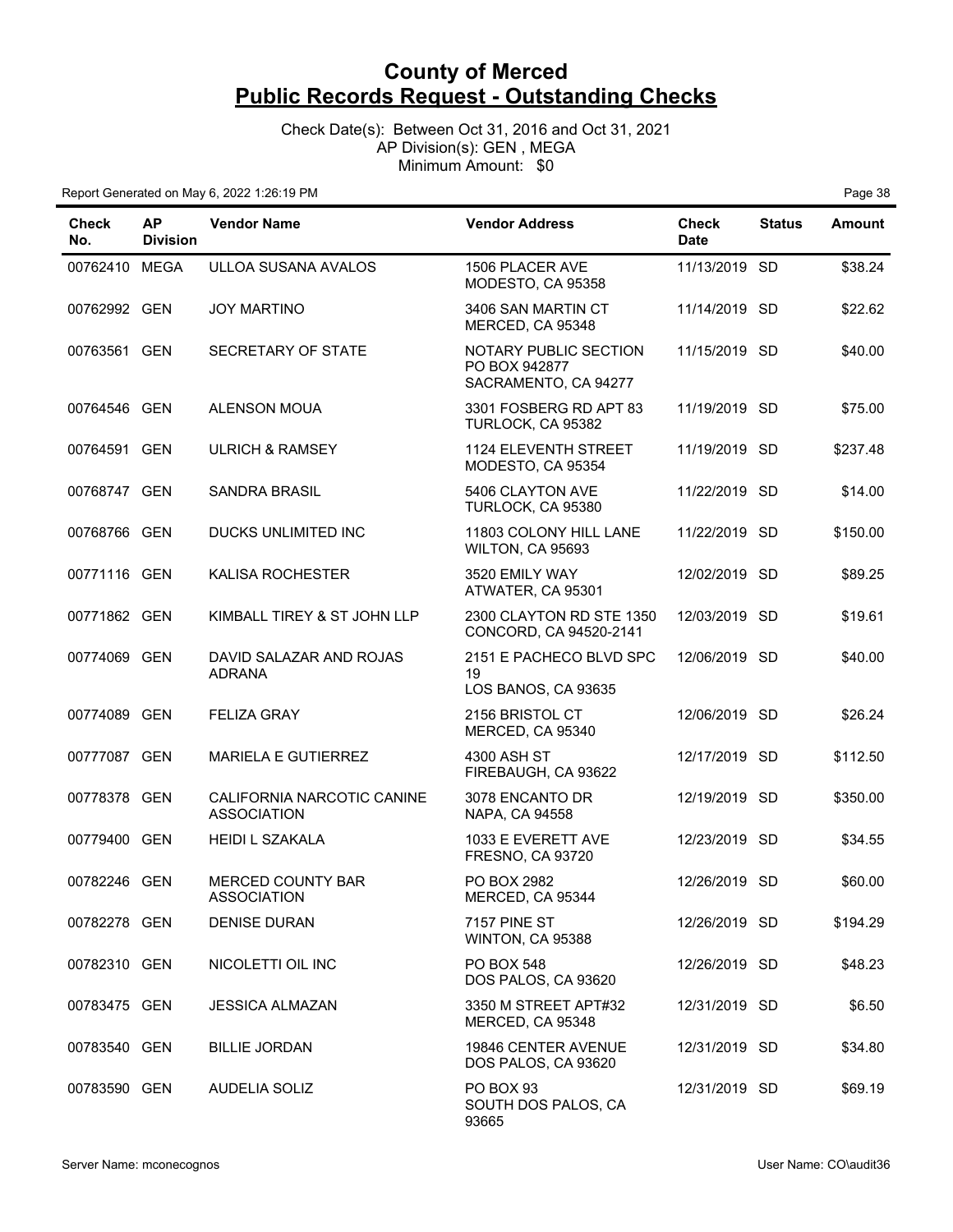Check Date(s): Between Oct 31, 2016 and Oct 31, 2021 AP Division(s): GEN , MEGA Minimum Amount: \$0

| <b>Check</b><br>No. | <b>AP</b><br><b>Division</b> | <b>Vendor Name</b>                          | <b>Vendor Address</b>                                   | <b>Check</b><br><b>Date</b> | <b>Status</b> | <b>Amount</b> |
|---------------------|------------------------------|---------------------------------------------|---------------------------------------------------------|-----------------------------|---------------|---------------|
| 00783702 GEN        |                              | <b>CLAUDIA GONZALEZ</b>                     | 2670 LANCASTER DRIVE<br>RICHMOND, CA 94806              | 01/02/2020 SD               |               | \$53.60       |
| 00786570 GEN        |                              | <b>SBRPSTC</b>                              | 560 BAILEY AVE<br>SAN JOSE, CA 95141                    | 01/08/2020 SD               |               | \$126.00      |
| 00790431 GEN        |                              | OLGA V CASTANEDA                            | 1424 IRONS CT<br>MODESTO, CA 95355                      | 01/22/2020 SD               |               | \$49.30       |
| 00792432 GEN        |                              | MADELINE SALLY MARTINEZ                     | 832 W 11TH STREET<br>MERCED, CA 95341                   | 01/24/2020 SD               |               | \$200.00      |
| 00792901 GEN        |                              | PABLO VALLADARES OCHOA                      | 5887 MANICHETTI COURT<br>SAN JOSE, CA 95123             | 01/27/2020 SD               |               | \$42.00       |
| 00796202 GEN        |                              | FIDELITY NATIONAL TITLE<br><b>COMPANY</b>   | 405 PRIMROSE RD<br>BURLINGAME, CA 94010                 | 01/30/2020 SD               |               | \$60.54       |
| 00796211 GEN        |                              | H. LEON HORTON 2011 TRUST                   | <b>PO BOX 668</b><br>LIVINGSTON, CA 95334               | 01/30/2020 SD               |               | \$243.21      |
| 00796226 GEN        |                              | <b>J &amp; N BORBA DAIRY</b>                | 1640 S ARBOLEDA DR<br>MERCED, CA 95341                  | 01/30/2020 SD               |               | \$109.37      |
| 00796245 GEN        |                              | <b>MELINDA SUE LEATHERS</b>                 | 2860 HAWTHORNE AVE<br>MERCED, CA 95340                  | 01/30/2020 SD               |               | \$76.00       |
| 00796256 GEN        |                              | <b>JEREMY MARTINEZ</b>                      | 1992 LA COSTA CT<br>MERCED, CA 95340-0705               | 01/30/2020 SD               |               | \$474.26      |
| 00796274 GEN        |                              | BEATRIZ ADRIANA NUNEZ                       | 4382 ANDERSON WAY<br>MERCED, CA 95348                   | 01/30/2020 SD               |               | \$13.00       |
| 00796323 GEN        |                              | TICOR TITLE COMPANY OF<br><b>CALIFORNIA</b> | <b>1500 QUAIL ST STE 300</b><br>NEWPORT BEACH, CA 92660 | 01/30/2020                  | -SD           | \$118.73      |
| 00796504 GEN        |                              | <b>JAVIER GARCIA</b>                        | 7350 MYRTLE AVE<br>WINTON, CA 95388                     | 01/31/2020 SD               |               | \$11.86       |
| 00796547 GEN        |                              | ALLEN WADE TAYLOR                           | 3865 SAN JOSE AVE APT #2<br>MERCED, CA 95348            | 01/31/2020 SD               |               | \$71.80       |
| 00799962 GEN        |                              | MERCED COUNTY BAR<br><b>ASSOCIATION</b>     | PO BOX 2982<br>MERCED, CA 95344                         | 02/10/2020 SD               |               | \$270.00      |
| 00800269 GEN        |                              | <b>CPOCF</b>                                | 1415 L ST SUITE 1000<br>SACRAMENTO, CA 95814            | 02/11/2020 SD               |               | \$400.00      |
| 00800633 MEGA       |                              | GONZALEZ AURELIO MERAZ                      | 444 C ST<br>GALT, CA 95632                              | 02/13/2020 SD               |               | \$109.90      |
| 00800644 MEGA       |                              | JANTZ ROGER D & VELMA K<br><b>TRUSTEES</b>  | 28876 SHERWOOD FOREST<br>LN<br>COLD SPRINGS, CA 95335   | 02/13/2020 SD               |               | \$103.48      |
| 00800646 MEGA       |                              | <b>JIMENEZ ERNEST G &amp; VICTORIA</b>      | 2310 FAY DR<br>ATWATER, CA 95301                        | 02/13/2020 SD               |               | \$33.66       |
| 00800660 MEGA       |                              | NELSON KEITH CHRISTOPHER &<br>SHELLY DANE   | 7374 SYCAMORE ST<br><b>DELHI, CA 95315</b>              | 02/13/2020 SD               |               | \$147.32      |
| 00800698 MEGA       |                              | TRINDADE TONY B                             | 1761 SAN RAMON LN                                       | 02/13/2020 SD               |               | \$275.08      |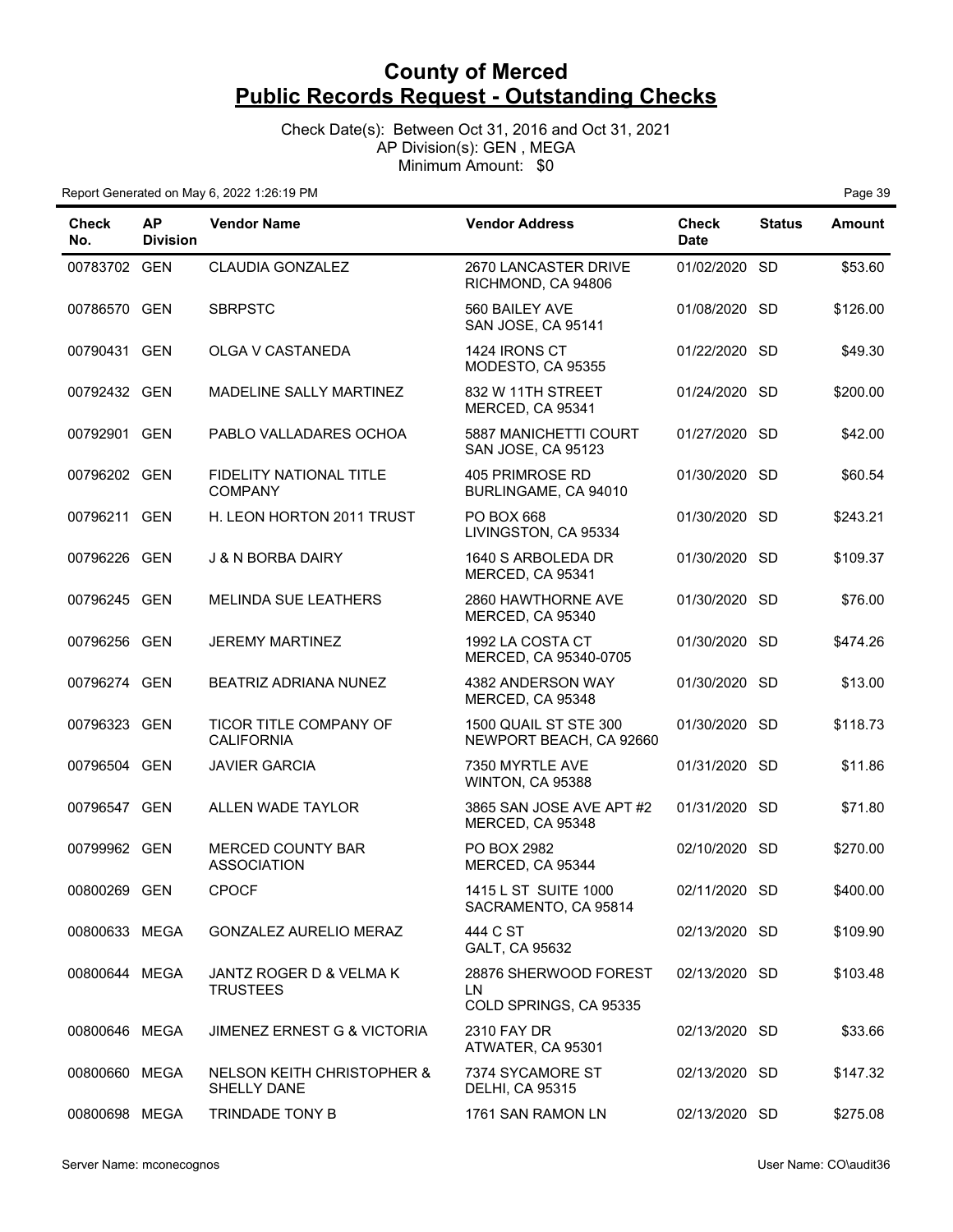Check Date(s): Between Oct 31, 2016 and Oct 31, 2021 AP Division(s): GEN , MEGA Minimum Amount: \$0

| Check<br>No.  | <b>AP</b><br><b>Division</b> | <b>Vendor Name</b>                                  | <b>Vendor Address</b>                                                                 | Check<br><b>Date</b> | <b>Status</b> | <b>Amount</b> |
|---------------|------------------------------|-----------------------------------------------------|---------------------------------------------------------------------------------------|----------------------|---------------|---------------|
|               |                              |                                                     | LOS BANOS, CA 93635                                                                   |                      |               |               |
| 00800795 GEN  |                              | <b>ANABEL PRADO</b>                                 | 18608 ORTIGALITA RD<br>LOS BANOS, CA 93635                                            | 02/13/2020 SD        |               | \$16.58       |
| 00801489 MEGA |                              | <b>BURKAMPER N VAUGHN</b>                           | 3066 CLARET CIR<br>ATWATER, CA 95301                                                  | 02/14/2020 SD        |               | \$1,550.40    |
| 00801491 MEGA |                              | CASTILLO ARMANDO                                    | 5200 CREST RD SPC 88<br>ATWATER, CA 95301                                             | 02/14/2020 SD        |               | \$29.28       |
| 00803290 GEN  |                              | SNELLING RECREATION<br><b>COMMITTEE BUILDING</b>    | PO BOX 3<br>SNELLING, CA 95369                                                        | 02/20/2020 SD        |               | \$40.00       |
| 00806228 GEN  |                              | <b>CRYSTAL MOUA</b>                                 | 3577 SARASOTA AVE<br>MERCED, CA 95348                                                 | 02/25/2020 SD        |               | \$32.25       |
| 00807995 GEN  |                              | <b>HOLLY KARIM</b>                                  | 1701 E. CHAMBERLAIN DR.<br>TURLOCK, CA 95382                                          | 02/26/2020 SD        |               | \$73.50       |
| 00808528 MEGA |                              | <b>ESTATE OF HEIRS OF WIGGINS</b><br>LEE & MARY LEE | <b>C/O GERALD WIGGINS</b><br>6271 N SANTA FE DR<br>WINTON, CA 95388                   | 02/27/2020 SD        |               | \$59.90       |
| 00809014 GEN  |                              | <b>GARY BRASIL</b>                                  | 2329 DAN WARD ROAD<br>MERCED, CA 95348                                                | 02/28/2020 SD        |               | \$2.50        |
| 00809054 GEN  |                              | <b>MARYANN ODEM</b>                                 | 1139 E. BEARDSLEY PLACE<br>PUEBLO, CO 81007                                           | 02/28/2020 SD        |               | \$125.00      |
| 00809253 GEN  |                              | ALEXANDER CHAVEZ                                    | 1628 CONESTOGA DR<br>MERCED, CA 95348                                                 | 03/02/2020 SD        |               | \$204.75      |
| 00809260 GEN  |                              | ALEJANDRO AGUILAR MUNIZ                             | 102 CHANNEL AVE<br>ATWATER, CA 95301                                                  | 03/02/2020 SD        |               | \$204.75      |
| 00810452 MEGA |                              | CHEN XIN QIANG                                      | 37432 MARCHANT DR<br>SAN JOSE, CA 95127                                               | 03/03/2020 SD        |               | \$25.86       |
| 00810453 MEGA |                              | <b>COOPER DEBRA TRUSTEE</b>                         | PO BOX 1603<br>GILROY, CA 95021                                                       | 03/03/2020 SD        |               | \$13.54       |
| 00810459 MEGA |                              | LEWIS JOHN L & ALICE I TRUSTEES                     | PO BOX 38<br>WINTON, CA 95388                                                         | 03/03/2020 SD        |               | \$50.90       |
| 00810596 GEN  |                              | <b>CHRISTINA FLORES</b>                             | 7745 E CHILDS AVE<br>MERCED, CA 95341                                                 | 03/03/2020 SD        |               | \$54.75       |
| 00810597 GEN  |                              | <b>ROLANDO FLORES</b>                               | 2481 GRANITE DR<br>ATWATER, CA 95301                                                  | 03/03/2020 SD        |               | \$204.75      |
| 00810610 GEN  |                              | <b>OMAR SALAS</b>                                   | 2788 BEACHWOOD DR<br>MERCED, CA 95340                                                 | 03/03/2020 SD        |               | \$27.00       |
| 00810614 GEN  |                              | <b>JERRY L TATUM</b>                                | 14010 LE GRAND ROAD<br>LE GRAND, CA 95333                                             | 03/03/2020 SD        |               | \$27.00       |
| 00810880 GEN  |                              | ESTATE OF JO MARIE ALSTON                           | M. EDWARD ALSTON,<br><b>EXECUTOR</b><br>1434 BLUEBIRD STREET<br>SANTA MARIA, CA 93454 | 03/04/2020 SD        |               | \$30.00       |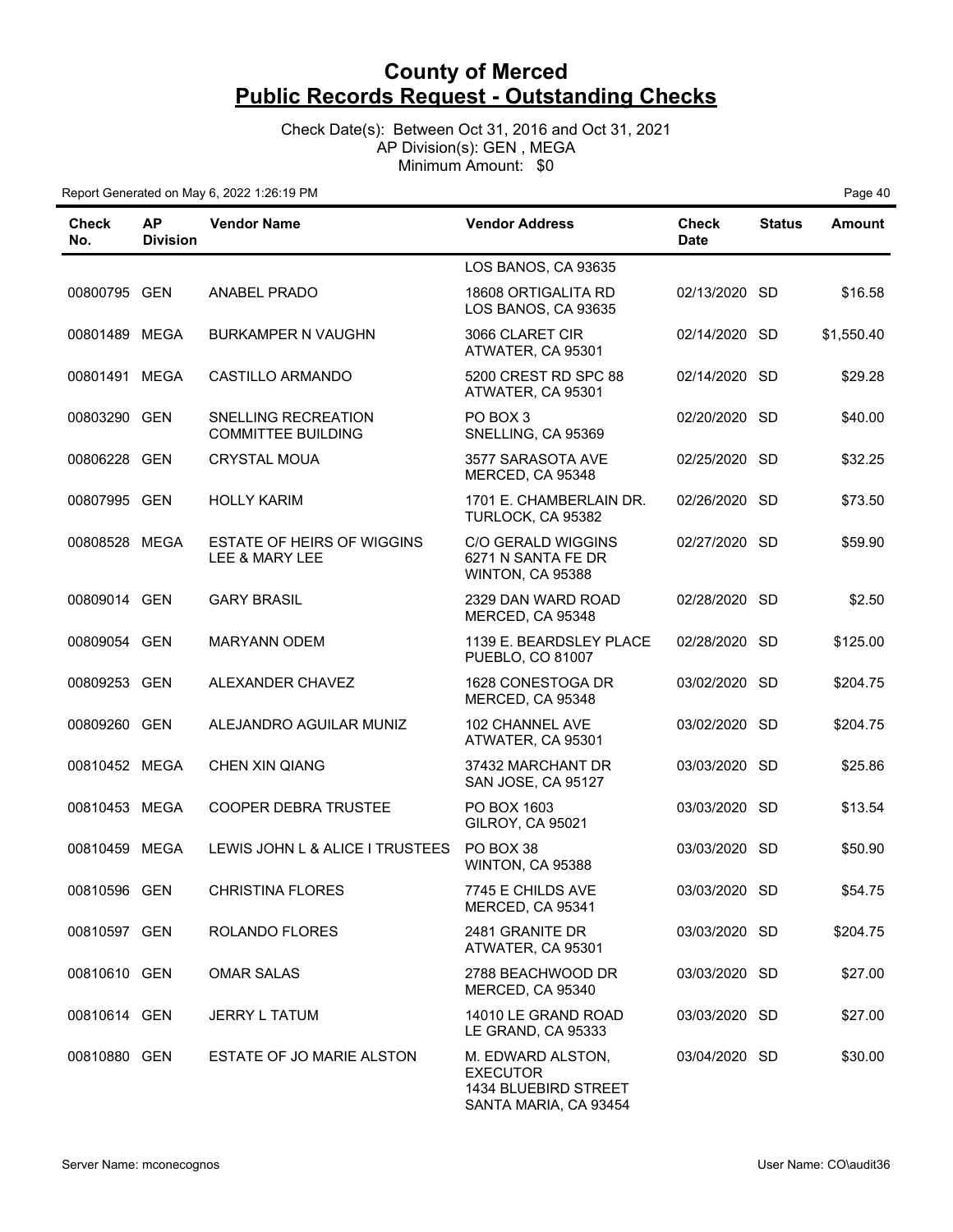Check Date(s): Between Oct 31, 2016 and Oct 31, 2021 AP Division(s): GEN , MEGA Minimum Amount: \$0

| <b>Check</b><br>No. | <b>AP</b><br><b>Division</b> | <b>Vendor Name</b>              | <b>Vendor Address</b>                                      | <b>Check</b><br><b>Date</b> | <b>Status</b> | Amount     |
|---------------------|------------------------------|---------------------------------|------------------------------------------------------------|-----------------------------|---------------|------------|
| 00810926 GEN        |                              | MARLENE & SHERRI L FARNHAM      | 848 PENNSYLVANIA AVE<br>LOS BANOS, CA 93635                | 03/04/2020 SD               |               | \$29.07    |
| 00810949 GEN        |                              | <b>REBECCA PETTY</b>            | 9582 MERCED AVE<br><b>DELHI, CA 95315</b>                  | 03/04/2020 SD               |               | \$27.00    |
| 00810992 GEN        |                              | PEGGY WESTBROOK                 | 7624 DENTON L LEAK ROAD<br>DOS PALOS, CA 93620             | 03/04/2020 SD               |               | \$149.60   |
| 00812924 GEN        |                              | <b>FASTRAK</b>                  | <b>BATA</b><br>PO BOX 26926<br>SAN FRANCISCO, CA 94126     | 03/09/2020 SD               |               | \$40.00    |
| 00813559 GEN        |                              | <b>JESSICA ALMAZAN</b>          | 3350 M STREET APT#32<br>MERCED, CA 95348                   | 03/10/2020 SD               |               | \$10.35    |
| 00813976 GEN        |                              | <b>BENIGNO ALVAREZ</b>          | 9675 HEATHERHEARST DR<br>CHOWCHILLA, CA 93610              | 03/11/2020 SD               |               | \$160.50   |
| 00813978 GEN        |                              | <b>SHARLEE A FRAGULIA</b>       | 912 W 20th STREET<br>MERCED, CA 95340                      | 03/11/2020 SD               |               | \$54.75    |
| 00814870 GEN        |                              | <b>SRPSTC</b>                   | 5146 ARNOLD AVE, ROOM<br>110A<br>MC CLELLAN, CA 95652      | 03/13/2020 SD               |               | \$381.00   |
| 00815316 GEN        |                              | <b>CPOCF</b>                    | 1415 L ST SUITE 1000<br>SACRAMENTO, CA 95814               | 03/16/2020 SD               |               | \$810.00   |
| 00815461 GEN        |                              | <b>SRPSTC</b>                   | 5146 ARNOLD AVE. ROOM<br>110A<br>MC CLELLAN, CA 95652      | 03/16/2020 SD               |               | \$1,482.00 |
| 00815915 GEN        |                              | <b>EUGENE COLLINS</b>           | 13314 HARBOR DR<br>WATERFORD, CA 95386-8869                | 03/17/2020 SD               |               | \$21.00    |
| 00816841 GEN        |                              | <b>REGINA RAMOS JASSO GODOY</b> | 824 MARIAN COURT<br>MERCED, CA 95341                       | 03/19/2020 SD               |               | \$21.39    |
| 00820451 MEGA       |                              | HATZ CHARLES C TRUSTEE          | 3907 MAUDRAY<br>CARMICHAEL, CA 95680                       | 03/20/2020 SD               |               | \$54.50    |
| 00820484 GEN        |                              | <b>LESLIE BELL</b>              | 208 KREST ST<br>MADERA, CA 93637                           | 03/20/2020 SD               |               | \$26.00    |
| 00820609 GEN        |                              | THE SIGN WORKS                  | 4938 W STATE HWY 140<br>ATWATER, CA 95301                  | 03/20/2020 SD               |               | \$45.26    |
| 00821079 GEN        |                              | <b>IGNACIO B CAMARILLO</b>      | 267 M MERCEY SPRINGS<br><b>ROAD</b><br>LOS BANOS, CA 93635 | 03/25/2020 SD               |               | \$273.23   |
| 00821217 GEN        |                              | <b>MARISSA WEBB</b>             | 2151 E PACHECO BLVD SPC<br>2<br>LOS BANOS, CA 93635        | 03/25/2020 SD               |               | \$48.38    |
| 00821249 GEN        |                              | <b>JUNELLE ALVAREZ</b>          | <b>DBA: MERCED SIGNS</b><br>1627 G ST<br>MERCED, CA 95340  | 03/26/2020 SD               |               | \$21.65    |
| 00821262 GEN        |                              | ARLILLA M BUENO                 | 1818 LAKE RIDGE ST<br>ATWATER, CA 95301                    | 03/26/2020 SD               |               | \$75.00    |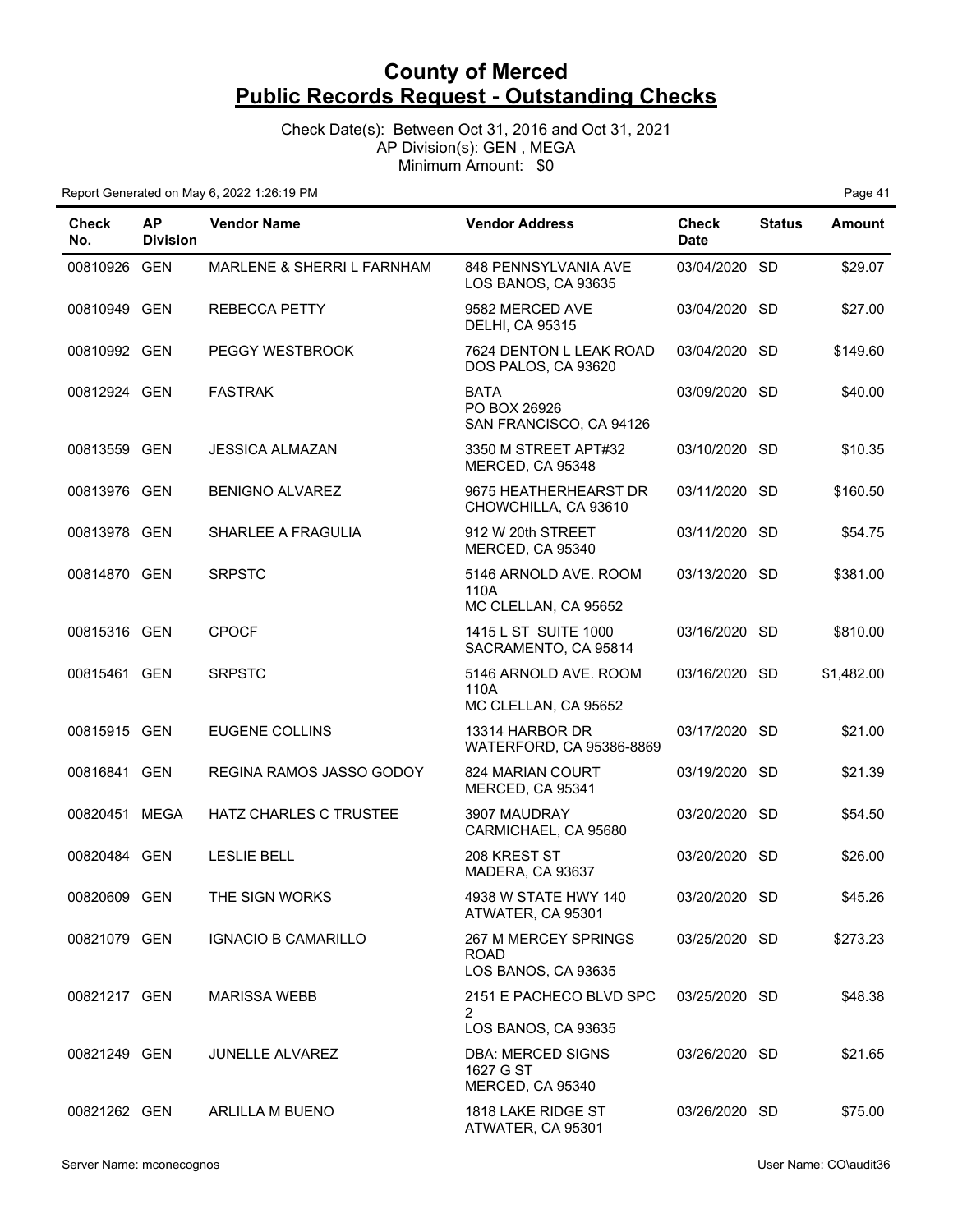Check Date(s): Between Oct 31, 2016 and Oct 31, 2021 AP Division(s): GEN , MEGA Minimum Amount: \$0

| <b>Check</b><br>No. | <b>AP</b><br><b>Division</b> | <b>Vendor Name</b>                                           | <b>Vendor Address</b>                         | <b>Check</b><br><b>Date</b> | <b>Status</b> | Amount   |
|---------------------|------------------------------|--------------------------------------------------------------|-----------------------------------------------|-----------------------------|---------------|----------|
| 00823531 GEN        |                              | <b>AMANDA FONG</b>                                           | 1294 BRIGHTDAY DR<br>MERCED, CA 95348         | 03/31/2020 SD               |               | \$170.00 |
| 00825769 GEN        |                              | ARIANA VEGA-MARQUEZ                                          | 1295 ESPLANADE DR<br>MERCED, CA 95348         | 04/07/2020 SD               |               | \$170.00 |
| 00826194 GEN        |                              | <b>MARIA PULIDO</b>                                          | 2596 MCCLOUD WAY<br>ROSEVILLE, CA 95747       | 04/08/2020 SD               |               | \$200.00 |
| 00826240 GEN        |                              | ROCK HIPPIE LAND                                             | 6201 WIBLE RD<br>BAKERSFIELD, CA 93313        | 04/08/2020 SD               |               | \$900.00 |
| 00826300 GEN        |                              | ROBERT COLEMAN                                               | 1795 CHALET CT<br>ATWATER, CA 95301           | 04/09/2020 SD               |               | \$150.00 |
| 00827364 GEN        |                              | <b>EDUCATION &amp; LEADERSHIP</b><br><b>FOUNDATION</b>       | 4290 E ASHLAN AVE<br><b>FRESNO, CA 93726</b>  | 04/13/2020 SD               |               | \$300.00 |
| 00827489 MEGA       |                              | <b>ESTRADA JORGE MACIAS &amp;</b><br>MARTINEZ NADIA D MACIAS | 8795 OLIVE AVE<br>WINTON, CA 95388            | 04/14/2020 SD               |               | \$35.76  |
| 00829026 GEN        |                              | ALONDRA LARA                                                 | 766 SANDHILL CRANE DR<br>LOS BANOS, CA 93635  | 04/21/2020 SD               |               | \$13.17  |
| 00829218 GEN        |                              | ADAM BALLESTEROS                                             | 1333 FRANK AVE<br>DOS PALOS, CA 93620         | 04/22/2020 SD               |               | \$28.00  |
| 00829222 GEN        |                              | <b>AUSTIN BELL</b>                                           | <b>1030 ELM AVE</b><br>GUSTINE, CA 95322      | 04/22/2020 SD               |               | \$28.00  |
| 00829223 GEN        |                              | <b>BROOKLYN AHLEM</b>                                        | PO BOX 3759<br>TURLOCK, CA 95381              | 04/22/2020 SD               |               | \$42.00  |
| 00829224 GEN        |                              | <b>CARSON BELL</b>                                           | <b>CARSON BELL</b><br>GUSTINE, CA 95322       | 04/22/2020 SD               |               | \$14.00  |
| 00829225 GEN        |                              | DIEGO ALVAREZ                                                | 1159 ENSENADA CT<br>MERCED, CA 95348          | 04/22/2020 SD               |               | \$6.00   |
| 00829239 GEN        |                              | YALE AHLEM                                                   | PO BOX 3759<br>TURLOCK, CA 95381              | 04/22/2020 SD               |               | \$42.00  |
| 00829350 GEN        |                              | <b>COURTNEY FERNANDES</b>                                    | 18124 PALM AVE<br>DOS PALOS, CA 93620         | 04/23/2020 SD               |               | \$42.00  |
| 00829373 GEN        |                              | <b>MACIE DAWSON</b>                                          | <b>404 PISA STREET</b><br>LOS BANOS, CA 93635 | 04/23/2020 SD               |               | \$13.00  |
| 00829376 GEN        |                              | <b>MADYSEN DIETZ</b>                                         | 4379 E YOSEMITE AVE<br>MERCED, CA 95340       | 04/23/2020 SD               |               | \$56.00  |
| 00829377 GEN        |                              | <b>MANUEL GOMES</b>                                          | 4770 IPSEN AVE<br>LE GRAND, CA 95333          | 04/23/2020 SD               |               | \$28.00  |
| 00829378 GEN        |                              | <b>MILDRED DEEMING</b>                                       | 105 2ND STREET<br>LOS BANOS, CA 93635         | 04/23/2020 SD               |               | \$14.00  |
| 00831136 GEN        |                              | <b>AUSTIN RUECKHEIM</b>                                      | 2141 BLUE RIDGE AVE<br>LOS BANOS, CA 93635    | 04/24/2020 SD               |               | \$28.00  |
| 00831144 GEN        |                              | DAKOTA MAYNARD                                               | PO BOX 396<br>HILMAR, CA 95324                | 04/24/2020 SD               |               | \$14.00  |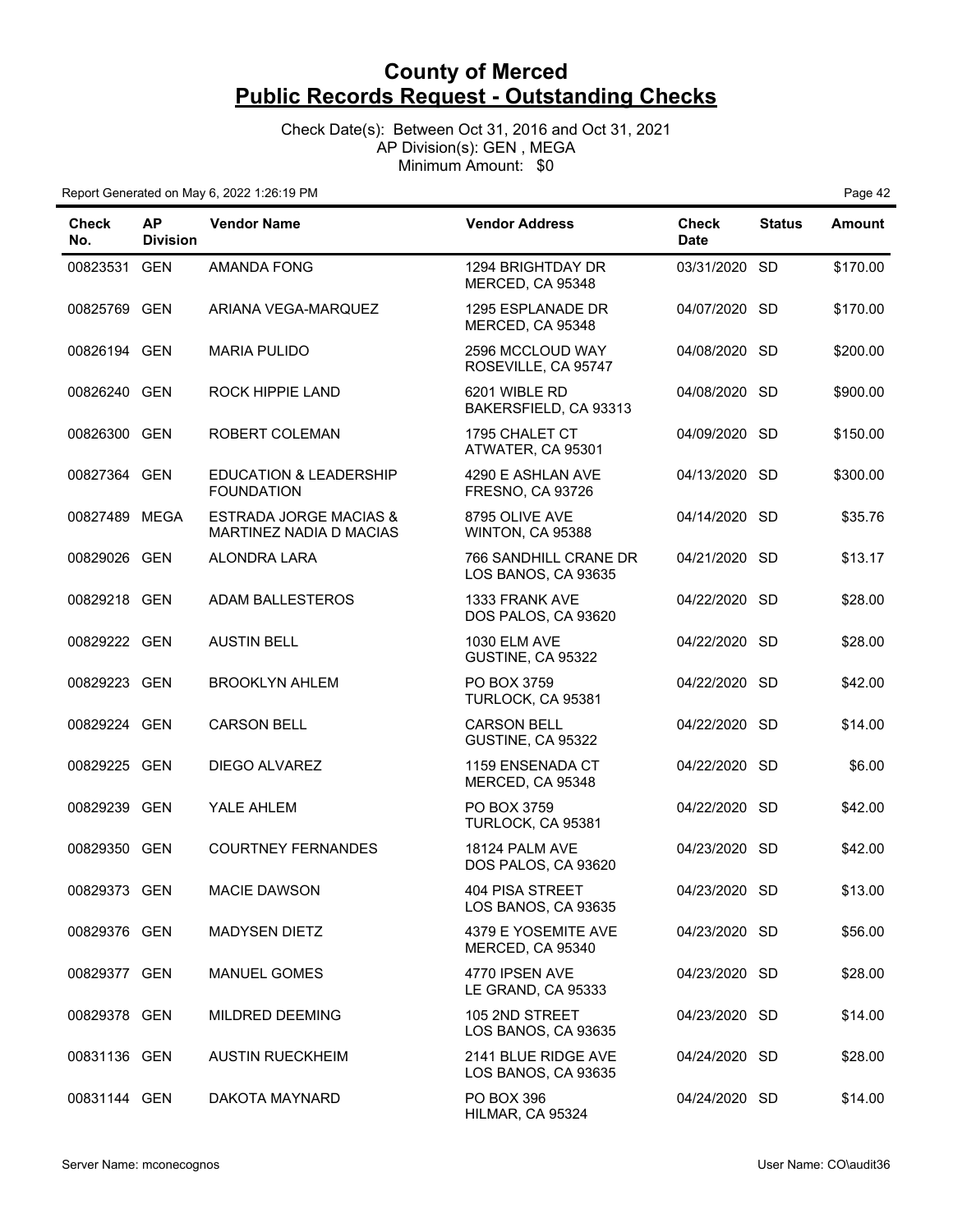Check Date(s): Between Oct 31, 2016 and Oct 31, 2021 AP Division(s): GEN , MEGA Minimum Amount: \$0

| Check<br>No. | <b>AP</b><br><b>Division</b> | <b>Vendor Name</b>             | <b>Vendor Address</b>                            | <b>Check</b><br><b>Date</b> | <b>Status</b> | Amount  |
|--------------|------------------------------|--------------------------------|--------------------------------------------------|-----------------------------|---------------|---------|
| 00831145 GEN |                              | <b>DERRY GILES</b>             | <b>1966 S 11TH STREET</b><br>LOS BANOS, CA 93635 | 04/24/2020 SD               |               | \$13.00 |
| 00831146 GEN |                              | <b>ELIZABETH RIPPEE</b>        | <b>1966 S 11TH STREET</b><br>LOS BANOS, CA 93635 | 04/24/2020 SD               |               | \$14.00 |
| 00831154 GEN |                              | <b>GALILEA AGUERO MARTINEZ</b> | 200 N WARD RD<br>LOS BANOS, CA 93635             | 04/24/2020 SD               |               | \$13.00 |
| 00833177 GEN |                              | ALIZAYA DE LA ROSA             | 2145 PARK CREST DRIVE<br>LOS BANOS, CA 93635     | 04/27/2020 SD               |               | \$13.00 |
| 00833181 GEN |                              | ANGELINA SILVEIRA              | <b>1966 S 11TH STREET</b><br>LOS BANOS, CA 93635 | 04/27/2020 SD               |               | \$13.00 |
| 00833185 GEN |                              | <b>AVA STIVERS</b>             | 8687 VILLA CORDOBA AVE<br>HILMAR, CA 95324       | 04/27/2020 SD               |               | \$14.00 |
| 00833187 GEN |                              | <b>BLAKE SOARES</b>            | 7807 LANDER AVE<br>HILMAR, CA 95324              | 04/27/2020 SD               |               | \$13.00 |
| 00833205 GEN |                              | <b>EMMA MENEFEE</b>            | <b>1966 S 11TH STREET</b><br>LOS BANOS, CA 93635 | 04/27/2020 SD               |               | \$13.00 |
| 00833206 GEN |                              | <b>EMMA SANTILLAN</b>          | 1662 DODDER DR<br>LOS BANOS, CA 93635            | 04/27/2020 SD               |               | \$14.00 |
| 00833213 GEN |                              | <b>GISSELLE SEGOVIANO</b>      | <b>1966 S 11TH STREET</b><br>LOS BANOS, CA 93635 | 04/27/2020 SD               |               | \$14.00 |
| 00833217 GEN |                              | <b>HAVEN BALLEZ</b>            | <b>1966 S 11TH STREET</b><br>LOS BANOS, CA 93635 | 04/27/2020 SD               |               | \$13.00 |
| 00833219 GEN |                              | <b>HOLLY BALLEZ</b>            | <b>1966 S 11TH STREET</b><br>LOS BANOS, CA 93635 | 04/27/2020 SD               |               | \$13.00 |
| 00833220 GEN |                              | <b>HOLLY HANSEN</b>            | 19043 HENRY MILLER RD<br>LOS BANOS, CA 93635     | 04/27/2020 SD               |               | \$13.00 |
| 00833224 GEN |                              | <b>JAYLEN MACHADO</b>          | <b>1966 S 11TH STREET</b><br>LOS BANOS, CA 93635 | 04/27/2020 SD               |               | \$13.00 |
| 00833225 GEN |                              | <b>JESSICA ESQUIVEL</b>        | 1966 S 11TH STREET<br>LOS BANOS, CA 93635        | 04/27/2020 SD               |               | \$13.00 |
| 00833228 GEN |                              | <b>JOSI ELENA GOMEZ</b>        | 1085 BONTA AVE<br>GUSTINE, CA 95322              | 04/27/2020 SD               |               | \$13.00 |
| 00833231 GEN |                              | KASSANDRA SANDOVAL             | <b>1966 S 11TH STREET</b><br>LOS BANOS, CA 93635 | 04/27/2020 SD               |               | \$13.00 |
| 00833235 GEN |                              | <b>MADALYN FELIX</b>           | <b>1676 MESQUITE CT</b><br>LOS BANOS, CA 93635   | 04/27/2020 SD               |               | \$13.00 |
| 00833236 GEN |                              | <b>MADELINE CARDOZA</b>        | <b>1966 S 11TH STREET</b><br>LOS BANOS, CA 93635 | 04/27/2020 SD               |               | \$13.00 |
| 00833238 GEN |                              | <b>MADISON VALENZUELA</b>      | PO BOX 1201<br>ATWATER, CA 95301                 | 04/27/2020 SD               |               | \$13.00 |
| 00833241 GEN |                              | <b>MARYN HONORE</b>            | 7009 MITCHELL RD<br>HILMAR, CA 95324             | 04/27/2020 SD               |               | \$14.00 |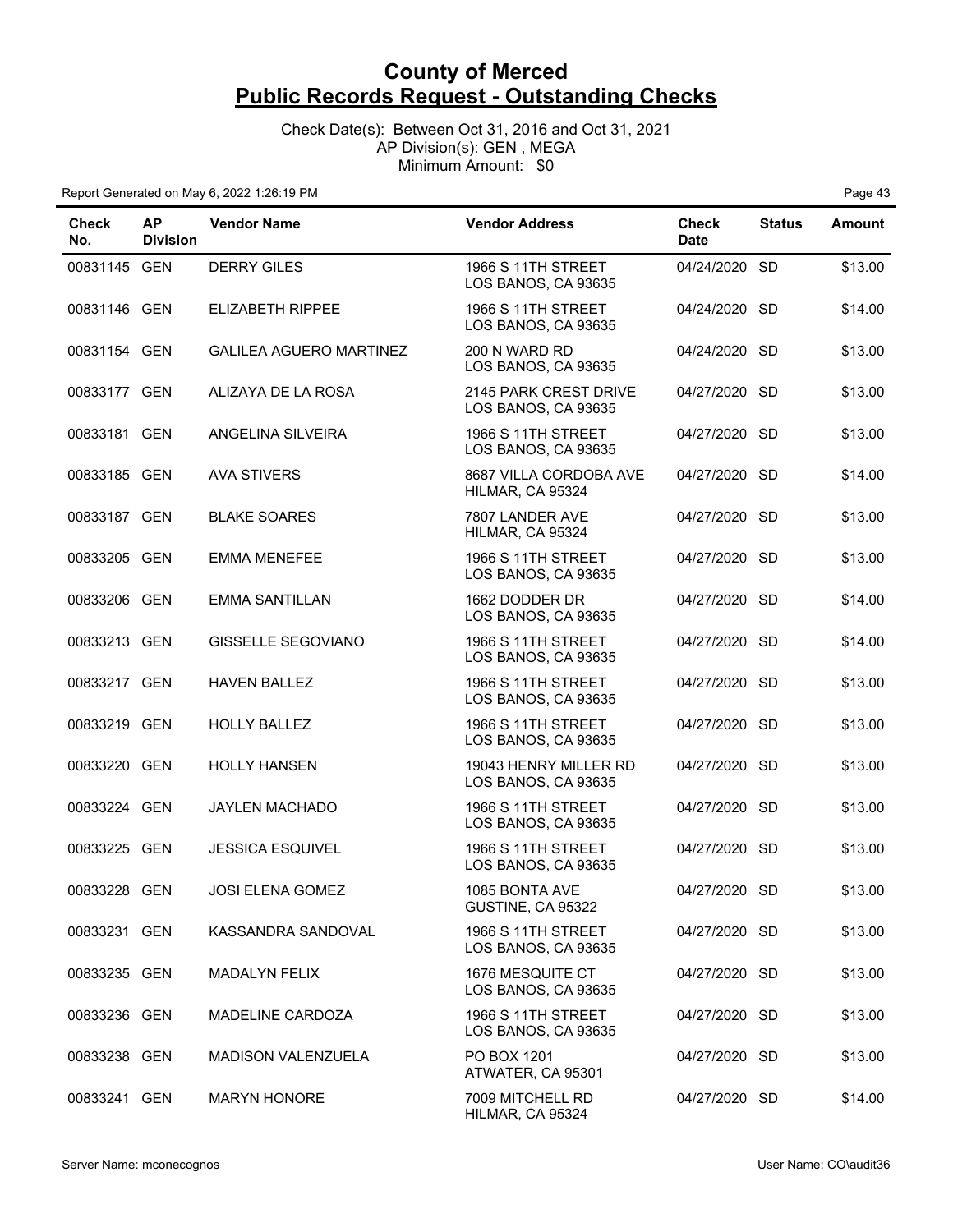Check Date(s): Between Oct 31, 2016 and Oct 31, 2021 AP Division(s): GEN , MEGA Minimum Amount: \$0

| <b>Check</b><br>No. | <b>AP</b><br><b>Division</b> | <b>Vendor Name</b>                                   | <b>Vendor Address</b>                                                                                                | <b>Check</b><br><b>Date</b> | <b>Status</b> | <b>Amount</b> |
|---------------------|------------------------------|------------------------------------------------------|----------------------------------------------------------------------------------------------------------------------|-----------------------------|---------------|---------------|
| 00833243 GEN        |                              | <b>MIA NUNEZ</b>                                     | 16273 S RANCHITOS DEL<br>SOL DR<br>GUSTINE, CA 95322                                                                 | 04/27/2020 SD               |               | \$19.00       |
| 00833244 GEN        |                              | <b>MIA TORELL</b>                                    | <b>2475 DUNN RD</b><br>MERCED, CA 95340                                                                              | 04/27/2020 SD               |               | \$14.00       |
| 00833252 GEN        |                              | <b>SAMANTHA JONES</b>                                | 1966 S 11TH STREET<br>LOS BANOS, CA 93635                                                                            | 04/27/2020 SD               |               | \$13.00       |
| 00833260 GEN        |                              | SOPHIE STIVERS                                       | 8687 VILLA CORDOBA AVE<br>HILMAR, CA 95324                                                                           | 04/27/2020 SD               |               | \$14.00       |
| 00833462 GEN        |                              | JOCELYN VAZQUEZ                                      | <b>1966 S 11TH STREET</b><br>LOS BANOS, CA 93635                                                                     | 04/28/2020 SD               |               | \$14.00       |
| 00833471 GEN        |                              | PARIS VALENZUELA                                     | PO BOX 1201<br>ATWATER, CA 95301                                                                                     | 04/28/2020 SD               |               | \$13.00       |
| 00833605 GEN        |                              | MERCED TRUCK AND TRAILER INC                         | 625 MARTIN LUTHER KING<br>JR. WAY<br>MERCED, CA 95341                                                                | 04/29/2020 SD               |               | \$44.13       |
| 00833775 GEN        |                              | <b>DEVIN CAMARA</b>                                  | 375 SYCAMORE AVE<br>GUSTINE, CA 95322                                                                                | 04/30/2020 SD               |               | \$10.00       |
| 00833778 GEN        |                              | <b>LILYANA FARIA</b>                                 | 10819 GRIFFITH AVE<br><b>DELHI, CA 95315</b>                                                                         | 04/30/2020 SD               |               | \$6.00        |
| 00834417 MEGA       |                              | AMARAL PEGGY IRENE                                   | 5286 ESSEX DR<br>ATWATER, CA 95301                                                                                   | 05/01/2020 SD               |               | \$166.86      |
| 00834419 MEGA       |                              | ARTEAGA JESUS M & DE ARTEAGA<br><b>AURORA G</b>      | 3513 BEALS AVE<br>MERCED, CA 95348                                                                                   | 05/01/2020 SD               |               | \$345.12      |
| 00835574 GEN        |                              | CAL.NET                                              | <b>PO BOX 100</b><br>HUGHSON, CA 95326                                                                               | 05/05/2020 SD               |               | \$139.90      |
| 00835859 GEN        |                              | CHANG JOHN D AND JIANG MING<br>HUI                   | <b>289 4TH AVE</b><br>REDWOOD CITY, CA 94063                                                                         | 05/07/2020 SD               |               | \$2,337.60    |
| 00835867 GEN        |                              | <b>JOSE B COBAIN</b>                                 | 436 N MERCEY SPRINGS<br><b>ROAD</b><br>LOS BANOS, CA 93635                                                           | 05/07/2020 SD               |               | \$58.81       |
| 00835872 GEN        |                              | STANLEY DAGLOW                                       | 4209 JENKINS WAY<br>RICHMOND, CA 94806                                                                               | 05/07/2020 SD               |               | \$106.40      |
| 00835885 GEN        |                              | <b>FIDELITY NATIONAL TITLE</b><br><b>COMPANY</b>     | 2099 GATEWAY PLACE STE<br>500<br>SAN JOSE, CA 95110                                                                  | 05/07/2020 SD               |               | \$571.77      |
| 00835924 GEN        |                              | MOODY REVOCABLE TRUST DTD<br>4-8 2011                | DAVID MOODY TRUSTEE<br><b>185 SAINT FRANCIS WAY</b><br>RIO VISTA, CA 94571                                           | 05/07/2020 SD               |               | \$98.01       |
| 00835932 GEN        |                              | ORANGE COAST TITLE COMPANY<br>OF NORTHERN CALIFORNIA | ELK GROVE ESCROW TRUST 05/07/2020 SD<br><b>ACCOUNT</b><br>9245 LAGUNA SPRINGS DR<br>SUITE 150<br>ELK GROVE, CA 95758 |                             |               | \$122.30      |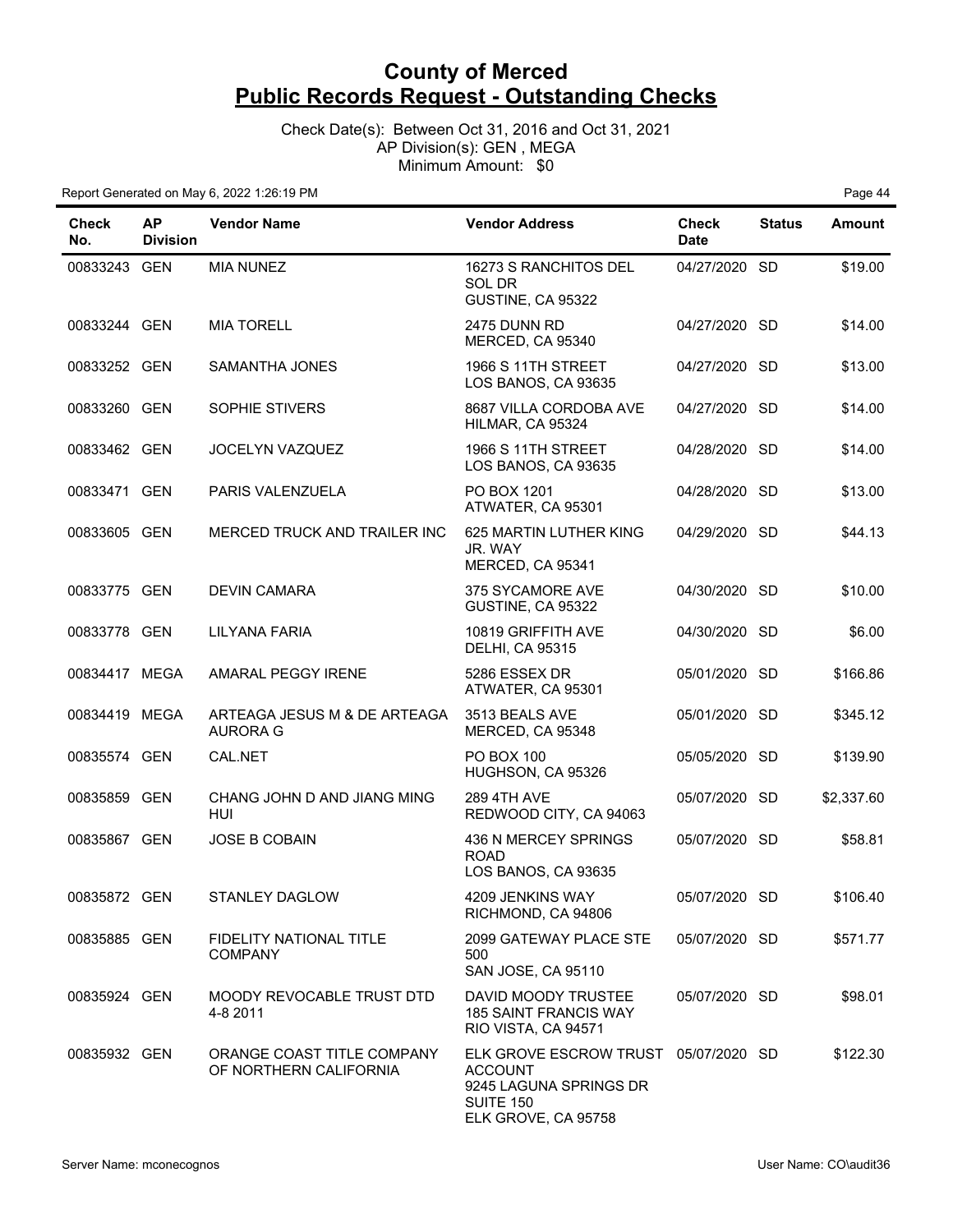Check Date(s): Between Oct 31, 2016 and Oct 31, 2021 AP Division(s): GEN , MEGA Minimum Amount: \$0

| Check<br>No.  | <b>AP</b><br><b>Division</b> | <b>Vendor Name</b>                                      | <b>Vendor Address</b>                                                                                                  | <b>Check</b><br><b>Date</b> | <b>Status</b> | Amount     |
|---------------|------------------------------|---------------------------------------------------------|------------------------------------------------------------------------------------------------------------------------|-----------------------------|---------------|------------|
| 00836617 GEN  |                              | STEPHANIE COLON                                         | 1274 WILDCAT DR<br>MERCED, CA 95348                                                                                    | 05/08/2020 SD               |               | \$110.00   |
| 00836889 MEGA |                              | RAZZARI TIMOTHY F & BILLIE K CO-<br><b>TRUSTEES</b>     | DBA RAZZARI DODGE/BLDG-<br>FIXT/1605 AUTO CT<br>1234 AUTO CENTER DR<br>MERCED, CA 95340                                | 05/12/2020 SD               |               | \$19.87    |
| 00836890 MEGA |                              | RAZZARI TIMOTHY F & BILLIE K CO-<br><b>TRUSTEES</b>     | DBA RAZZARI DODGE/BLDG-<br>FIXT/1605 AUTO CT<br>1234 AUTO CENTER DR<br>MERCED, CA 95340                                | 05/12/2020 SD               |               | \$13.23    |
| 00836891 MEGA |                              | RAZZARI TIMOTHY F & BILLIE K CO-<br><b>TRUSTEES</b>     | DBA RAZZARI DODGE/BLDG-<br>FIXT/1605 AUTO CT<br>1234 AUTO CENTER DR<br>MERCED, CA 95340                                | 05/12/2020 SD               |               | \$13.74    |
| 00838049 MEGA |                              | <b>MARSHALLS OF CA LLC</b>                              | <b>C/O INTERNATIONAL</b><br>APPRAISAL CO<br>DBA MARSHALLS #1058<br>110 PLEASANT AVE<br>UPPER SADDLE RIVER, NJ<br>07458 | 05/15/2020 SD               |               | \$85.29    |
| 00838823 GEN  |                              | CHICAGO TITLE                                           | 675 21st STE 300<br>SAN JOSE, CA 95112                                                                                 | 05/21/2020 SD               |               | \$1,443.33 |
| 00841187 GEN  |                              | 7 ELEVEN                                                | 1810 R ST<br>MERCED, CA 95340                                                                                          | 05/22/2020 SD               |               | \$2,865.60 |
| 00841253 GEN  |                              | <b>CELICIA ROMEIRO</b>                                  | 2373 LINDEN STREET<br>DOS PALOS, CA 93620                                                                              | 05/22/2020 SD               |               | \$15.00    |
| 00843335 GEN  |                              | <b>ADRIAN PULIDO</b>                                    | 6984 CENTER ST<br>WINTON, CA 95388                                                                                     | 05/29/2020 SD               |               | \$2.00     |
| 00843455 GEN  |                              | <b>GOLDEN RIVER SERVICE UNIT</b><br>TROOP #3382 (GSHCC) | 2012 LITTLE OAK WAY<br>MODESTO, CA 95355                                                                               | 06/01/2020 SD               |               | \$100.00   |
| 00844215 MEGA |                              | <b>BRABEC JAMES CLARENCE</b>                            | 107 RANCHO GRANDE CIR<br>ATWATER, CA 95301                                                                             | 06/02/2020 SD               |               | \$19.44    |
| 00844824 MEGA |                              | PEDRELLI ANN MARIE TRUSTEE                              | 360 SAINT ANDREWS WAY<br>LOMPOC, CA 93436                                                                              | 06/04/2020 SD               |               | \$37.07    |
| 00846665 MEGA |                              | <b>LRC ENGINEERING LLC</b>                              | C/O TAX DEPT<br>DBA LRC ENGINEERING LLC<br>1600 AMPHITHEATRE PKWY<br>MOUNTAIN VIEW, CA 94043                           | 06/11/2020 SD               |               | \$42.20    |
| 00846666 MEGA |                              | LRC ENGINEERING LLC                                     | C/O TAX DEPT<br>DBA LRC ENGINEERING LLC<br>1600 AMPHITHEATRE PKWY<br>MOUNTAIN VIEW, CA 94043                           | 06/11/2020 SD               |               | \$27.22    |
| 00846667 MEGA |                              | LRC ENGINEERING LLC                                     | C/O TAX DEPT<br>DBA LRC ENGINEERING LLC<br>1600 AMPHITHEATRE PKWY<br>MOUNTAIN VIEW, CA 94043                           | 06/11/2020 SD               |               | \$23.48    |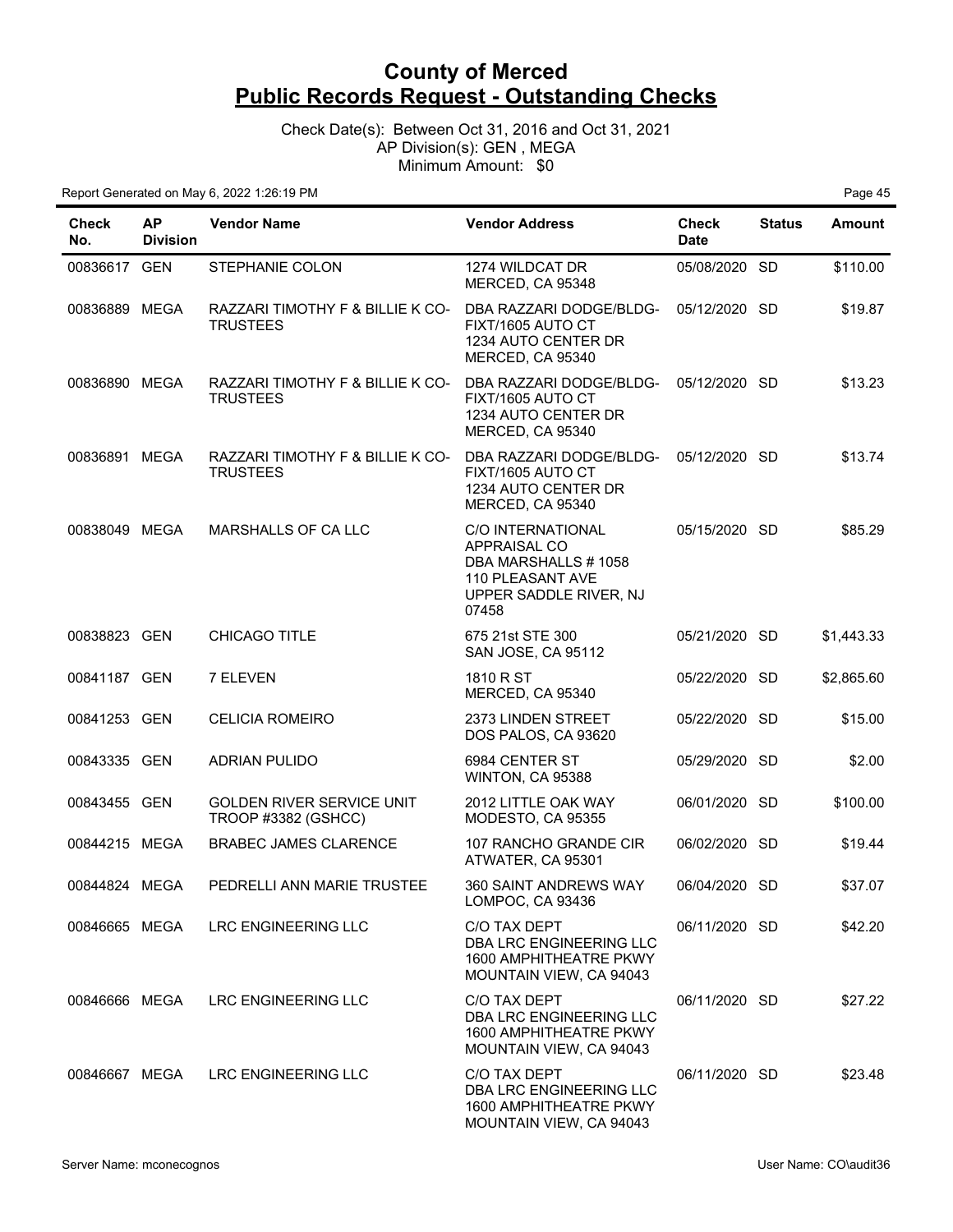Check Date(s): Between Oct 31, 2016 and Oct 31, 2021 AP Division(s): GEN , MEGA Minimum Amount: \$0

| Check<br>No.  | <b>AP</b><br><b>Division</b> | <b>Vendor Name</b>                               | <b>Vendor Address</b>                                                                            | Check<br><b>Date</b> | <b>Status</b> | <b>Amount</b> |
|---------------|------------------------------|--------------------------------------------------|--------------------------------------------------------------------------------------------------|----------------------|---------------|---------------|
| 00846668 MEGA |                              | LRC ENGINEERING LLC                              | C/O TAX DEPT<br>DBA LRC ENGINEERING LLC<br>1600 AMPHITHEATRE PKWY<br>MOUNTAIN VIEW, CA 94043     | 06/11/2020 SD        |               | \$21.08       |
| 00846701 GEN  |                              | <b>SANDRA BRASIL</b>                             | 5406 CLAYTON AVE<br>TURLOCK, CA 95380                                                            | 06/11/2020 SD        |               | \$20.27       |
| 00848723 MEGA |                              | <b>VILLAFAN MIGUEL &amp; MARIA</b>               | 2020 ASHBY RD SPC 19<br>MERCED, CA 95348                                                         | 06/18/2020 SD        |               | \$53.51       |
| 00849619 GEN  |                              | SNELLING RECREATION<br><b>COMMITTEE BUILDING</b> | PO BOX 3<br>SNELLING, CA 95369                                                                   | 06/19/2020 SD        |               | \$30.00       |
| 00849693 GEN  |                              | JAMAL C CALLAHAN                                 | 136 CRAWFORD WAY<br>MERCED, CA 95348                                                             | 06/22/2020 SD        |               | \$63.12       |
| 00849755 GEN  |                              | NORTH AMERICAN TITLE<br><b>COMPANY INC</b>       | 1550 FULKERTH RD<br>TURLOCK, CA 95380                                                            | 06/22/2020 SD        |               | \$19.01       |
| 00849768 GEN  |                              | <b>SHERYLLN RAWLS</b>                            | PO BOX 3646<br>MERCED, CA 95344                                                                  | 06/22/2020 SD        |               | \$409.63      |
| 00849779 GEN  |                              | DIEGO JR SALCIDO                                 | 1050 WINDSOR AVE<br>MERCED, CA 95341                                                             | 06/22/2020 SD        |               | \$42.07       |
| 00850069 MEGA |                              | <b>QUIK STOP MARKETS INC</b>                     | PROPERTY TAX 7TH FLOOR<br>1014 VINE STREET<br>CINCINNATI, OH 45202                               | 06/24/2020 SD        |               | \$29.84       |
| 00850071 MEGA |                              | <b>QUIK STOP MARKETS INC</b>                     | PROPERTY TAX 7TH FLOOR<br>1014 VINE STREET<br>CINCINNATI, OH 45202                               | 06/24/2020 SD        |               | \$140.10      |
| 00853653 GEN  |                              | MR COOPER GROUP INC                              | <b>ATTN: PAYMENT</b><br>PROCESSING-650783<br>1010 W MOCKINGBIRD SUITE<br>100<br>DALLAS, TX 75247 | 06/29/2020 SD        |               | \$800.00      |
| 00854008 GEN  |                              | ANGEL ARREOLA                                    | 1615 ROSE AVE<br>MERCED, CA 95341                                                                | 07/01/2020 SD        |               | \$88.39       |
| 00854058 GEN  |                              | JOHN D AND JANIS S FRANCK                        | 47 S P STREET<br>MERCED, CA 95341                                                                | 07/01/2020 SD        |               | \$89.01       |
| 00855224 GEN  |                              | STEVE L OR MARGARET L HOOKER 1380 MAPLE STREET   | ATWATER, CA 95301                                                                                | 07/02/2020 SD        |               | \$98.00       |
| 00855238 GEN  |                              | <b>JENNIFER B MADKINS</b>                        | 2220 REILLY RD<br>MERCED, CA 95340                                                               | 07/02/2020 SD        |               | \$11.81       |
| 00856227 GEN  |                              | FIRST AMERICAN TITLE COMPANY                     | 17 W ALEXANDER AVE<br>MERCED, CA 95348                                                           | 07/07/2020 SD        |               | \$1,076.23    |
| 00857787 GEN  |                              | <b>JOSHUA ALSUP</b>                              | 5621 E WHITLOCK RD<br>MARIPOSA, CA 95338                                                         | 07/15/2020 SD        |               | \$73.50       |
| 00859058 GEN  |                              | THE SHEPARD COMPANIES INC                        | 2424 SE BRISTOL ST STE 300 07/17/2020 SD<br>NEWPORT BEACH, CA<br>92660-0764                      |                      |               | \$38.00       |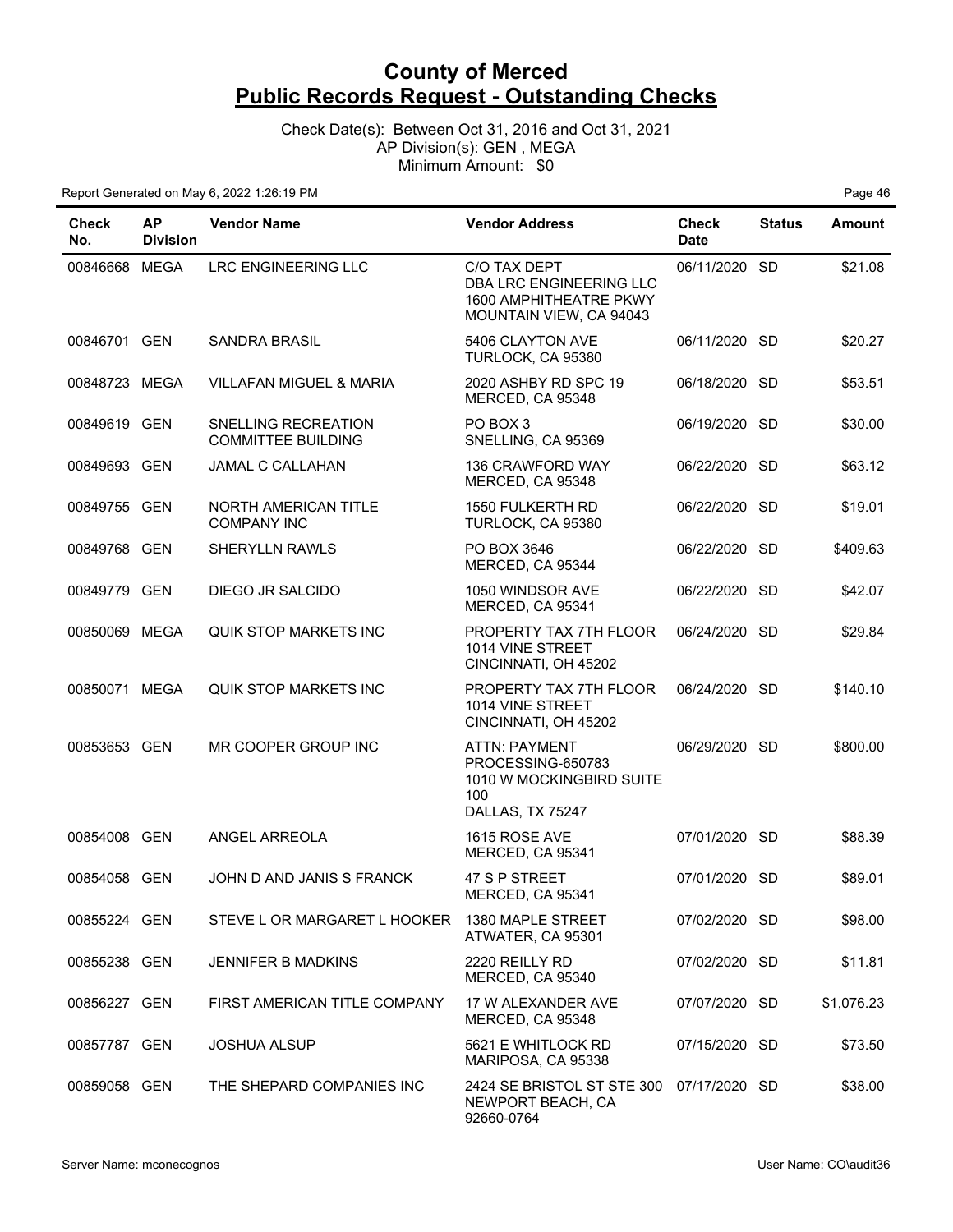Check Date(s): Between Oct 31, 2016 and Oct 31, 2021 AP Division(s): GEN , MEGA Minimum Amount: \$0

Report Generated on May 6, 2022 1:26:19 PM Page 47

| <b>Check</b><br>No. | <b>AP</b><br><b>Division</b> | <b>Vendor Name</b>                        | <b>Vendor Address</b>                                                                         | Check<br><b>Date</b> | <b>Status</b> | <b>Amount</b> |
|---------------------|------------------------------|-------------------------------------------|-----------------------------------------------------------------------------------------------|----------------------|---------------|---------------|
| 00861217 GEN        |                              | CRICKET COMMUNICATIONS                    | 19 S DEL PUERTO AVE<br>PATTERSON, CA 95363                                                    | 07/22/2020 SD        |               | \$90.00       |
| 00861329 GEN        |                              | T KALJIAN REAL ESTATE INC                 | DBA: LOS BANOS PROPERTY<br><b>MANAGEMENT SVC</b><br>645 E PACHECO BLVD<br>LOS BANOS, CA 93635 | 07/22/2020 SD        |               | \$800.00      |
| 00862279 GEN        |                              | <b>BRIAN BARRIGA</b>                      | 108 E SAN PEDRO ST<br>MERCED, CA 95340                                                        | 07/24/2020 SD        |               | \$14.81       |
| 00862286 GEN        |                              | <b>JOHN ALVIN CALLIHAN</b>                | 1238 PINNACLE PL<br>ATWATER, CA 95301                                                         | 07/24/2020 SD        |               | \$8.00        |
| 00862356 GEN        |                              | T KALJIAN REAL ESTATE INC                 | DBA: LOS BANOS PROPERTY<br><b>MANAGEMENT SVC</b><br>645 E PACHECO BLVD<br>LOS BANOS, CA 93635 | 07/24/2020 SD        |               | \$800.00      |
| 00862804 GEN        |                              | PEP SQUAD                                 | 2115 W WARDROBE AVE<br>MERCED, CA 95341                                                       | 07/27/2020 SD        |               | \$315.00      |
| 00865124 GEN        |                              | <b>RICARDO TORRES JR</b>                  | 2350 PACHECO DR<br>MERCED, CA 95340                                                           | 07/31/2020 SD        |               | \$10.50       |
| 00865254 GEN        |                              | <b>JOSHUA ALSUP</b>                       | 5621 E WHITLOCK RD<br>MARIPOSA, CA 95338                                                      | 08/03/2020 SD        |               | \$10.50       |
| 00866849 GEN        |                              | <b>JANIS HUBBARD</b>                      | 301 STANDIFORD AVE<br>MODESTO, CA 95350                                                       | 08/07/2020 SD        |               | \$110.00      |
| 00868269 GEN        |                              | <b>GSHCC FOX GROVE SERVICE UNIT</b>       | 13104 RIVERCREST DR<br>WATERFORD, CA 95386                                                    | 08/12/2020 SD        |               | \$100.00      |
| 00868514 GEN        |                              | RONALD D TUCCI                            | DBA: US TUCCI MACHINE<br><b>SHOP</b><br>PO BOX 343<br>DOS PALOS, CA 93620                     | 08/13/2020 SD        |               | \$22.30       |
| 00869420 GEN        |                              | <b>MARY HORNSBY</b>                       | <b>4625 N LAKE RD</b><br>MERCED, CA 95340                                                     | 08/14/2020 SD        |               | \$76.00       |
| 00869736 GEN        |                              | LOBEL FINANCIAL CORPORATION               | PO BOX 3000<br>ANAHEIM, CA 92803                                                              | 08/18/2020 SD        |               | \$410.76      |
| 00874470 GEN        |                              | NICKIE MARTINEZ                           | 3144 G ST #125-374<br>MERCED, CA 95340                                                        | 08/28/2020 SD        |               | \$315.00      |
| 00879720 GEN        |                              | TURLOCK CITY TOW SERV INC                 | 1308 W LINWOOD AVE<br>TURLOCK, CA 95380                                                       | 09/10/2020 SD        |               | \$100.00      |
| 00880426 GEN        |                              | LOBEL FINANCIAL CORPORATION               | PO BOX 3000<br>ANAHEIM, CA 92803                                                              | 09/15/2020 SD        |               | \$425.78      |
| 00880509 GEN        |                              | THIRD DEGREE COMMUNICATIONS               | 1750 MERIDIAN AVE #6766<br>SAN JOSE, CA 95159                                                 | 09/16/2020 SD        |               | \$225.00      |
| 00881603 MEGA       |                              | KIDWILER CHARLES W & JOYCE<br><b>ETAL</b> | <b>DBA KIDWILER PRINTING</b><br>860 W 14TH ST<br>MERCED, CA 95340                             | 09/21/2020 SD        |               | \$39.69       |
| 00881606 MEGA       |                              | <b>ALMEIDA GILBERT</b>                    | 19960 AMERICAN AVE SPC                                                                        | 09/21/2020 SD        |               | \$13.72       |

Server Name: mconecognos User Name: CO\audit36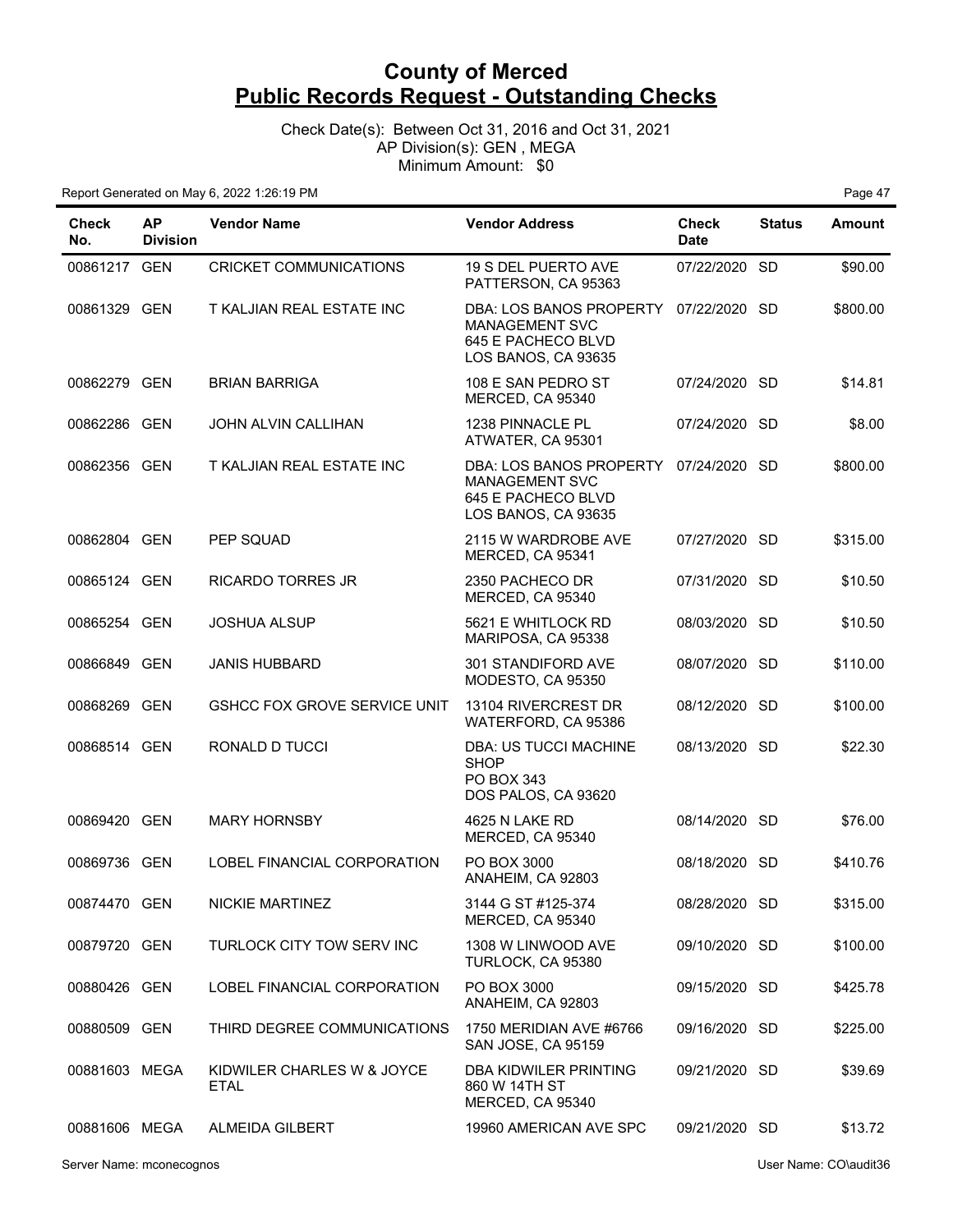Check Date(s): Between Oct 31, 2016 and Oct 31, 2021 AP Division(s): GEN , MEGA Minimum Amount: \$0

| Check<br>No.  | <b>AP</b><br><b>Division</b> | <b>Vendor Name</b>                | <b>Vendor Address</b>                                                       | <b>Check</b><br><b>Date</b> | <b>Status</b> | <b>Amount</b> |
|---------------|------------------------------|-----------------------------------|-----------------------------------------------------------------------------|-----------------------------|---------------|---------------|
|               |                              |                                   | 59<br>HILMAR, CA 95324                                                      |                             |               |               |
| 00881607 MEGA |                              | <b>ALMEIDA GILBERT</b>            | 19960 AMERICAN AVE SPC<br>59<br>HILMAR, CA 95324                            | 09/21/2020 SD               |               | \$59.80       |
| 00881610 MEGA |                              | ARREDONDO MICHELE M               | 1662 DODDER DR<br>LOS BANOS, CA 93635                                       | 09/21/2020 SD               |               | \$36.32       |
| 00881611 MEGA |                              | ARREDONDO MICHELE M               | 1662 DODDER DR<br>LOS BANOS, CA 93635                                       | 09/21/2020                  | -SD           | \$129.72      |
| 00881770 MEGA |                              | <b>DERAS MARIBEL</b>              | 160 W SANTA BARBARA ST<br>LOS BANOS, CA 93635                               | 09/21/2020                  | -SD           | \$139.30      |
| 00881799 MEGA |                              | <b>FAGUNDES FAGUNDES FAGUNDES</b> | PO BOX 2717<br>LOS BANOS, CA 93635                                          | 09/21/2020 SD               |               | \$137.00      |
| 00881800 MEGA |                              | <b>FAGUNDES FAGUNDES FAGUNDES</b> | PO BOX 2717<br>LOS BANOS, CA 93635                                          | 09/21/2020 SD               |               | \$361.40      |
| 00881879 MEGA |                              | <b>GROSZ SULLIVAN &amp; ERIN</b>  | 21341 SOLE LN<br><b>FRIANT, CA 93626</b>                                    | 09/21/2020 SD               |               | \$44.26       |
| 00881901 MEGA |                              | HOSTETLER RANCHES L L C           | 923 E PACHECO BLVD SUITE<br>С                                               | 09/21/2020 SD               |               | \$6.36        |
| 00881902 MEGA |                              | HOSTETLER RANCHES L L C           | LOS BANOS, CA 93635<br>923 E PACHECO BLVD SUITE<br>C                        | 09/21/2020 SD               |               | \$105.62      |
| 00881903 MEGA |                              | HOSTETLER RANCHES L L C           | LOS BANOS, CA 93635<br>923 E PACHECO BLVD SUITE<br>C<br>LOS BANOS, CA 93635 | 09/21/2020 SD               |               | \$6.08        |
| 00881904 MEGA |                              | HOSTETLER RANCHES L L C           | 923 E PACHECO BLVD SUITE<br>C<br>LOS BANOS, CA 93635                        | 09/21/2020 SD               |               | \$433.82      |
| 00881905 MEGA |                              | HOSTETLER RANCHES LLC             | 923 E PACHECO BLVD SUITE<br>C<br>LOS BANOS, CA 93635                        | 09/21/2020 SD               |               | \$36.58       |
| 00881906 MEGA |                              | HOSTETLER RANCHES LLC             | C<br>LOS BANOS, CA 93635                                                    |                             |               | \$235.58      |
| 00881920 MEGA |                              | JOY C & C LLC                     | 111 W 25TH ST<br>MERCED, CA 95340                                           | 09/21/2020 SD               |               | \$11.38       |
| 00881921 MEGA |                              | JOY C & C LLC                     | 111 W 25TH ST<br>MERCED, CA 95340                                           | 09/21/2020 SD               |               | \$87.10       |
| 00881961 MEGA |                              | <b>MEXI PROPERTIES INC</b>        | 1267 WILLIS ST STE 200<br>REDDING, CA 96001                                 | 09/21/2020 SD               |               | \$137.00      |
| 00881962 MEGA |                              | <b>MEXI PROPERTIES INC</b>        | 1267 WILLIS ST STE 200<br>REDDING, CA 96001                                 | 09/21/2020 SD               |               | \$970.00      |
| 00881970 MEGA |                              | MORALES CARLOS & GONZALEZ         | 1452 SAN LORENZO STREET                                                     | 09/21/2020 SD               |               | \$49.36       |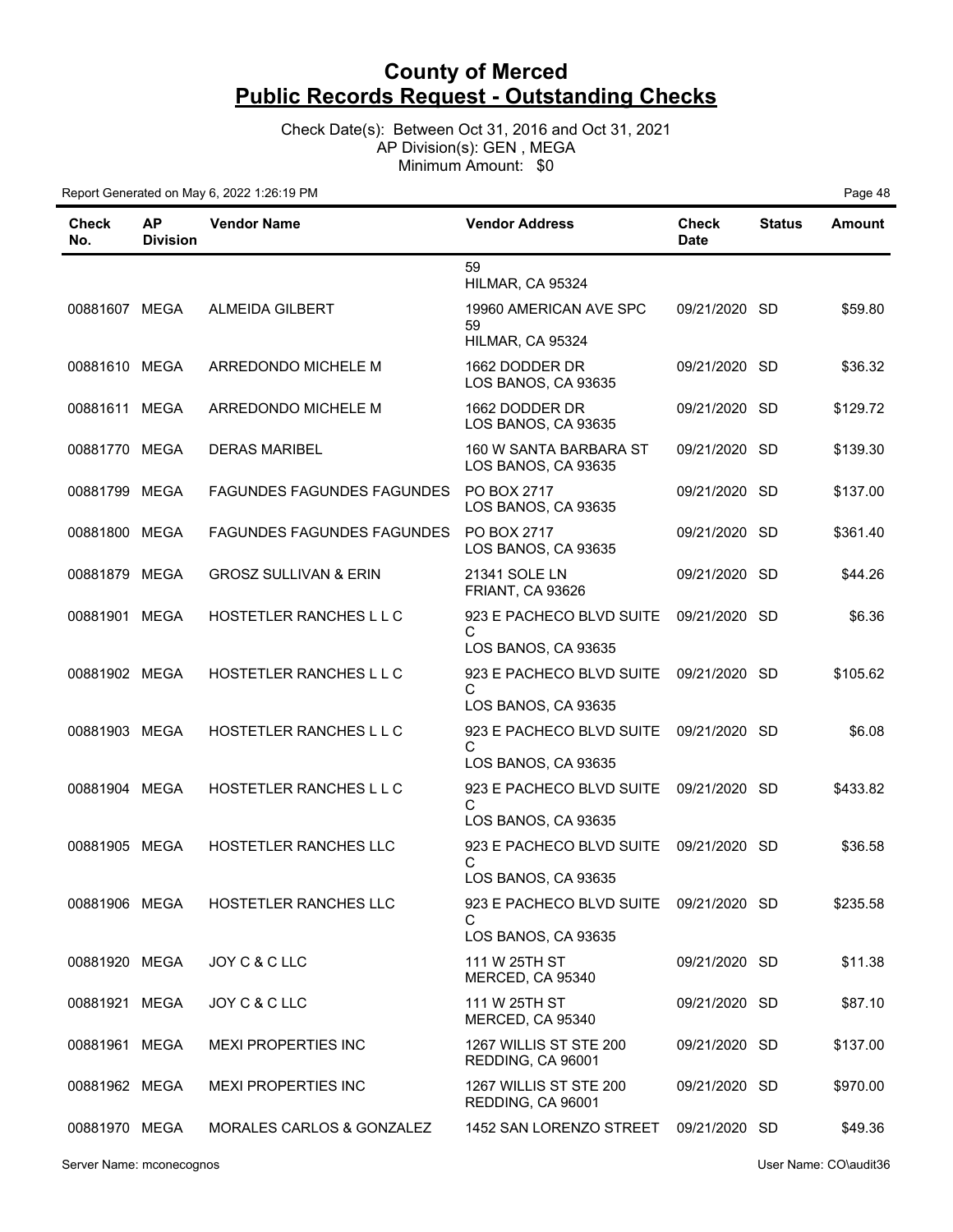Check Date(s): Between Oct 31, 2016 and Oct 31, 2021 AP Division(s): GEN , MEGA Minimum Amount: \$0

| Check<br>No.  | AP.<br><b>Division</b> | <b>Vendor Name</b>                                    | <b>Vendor Address</b>                                                 | <b>Check</b><br><b>Date</b> | <b>Status</b> | <b>Amount</b> |
|---------------|------------------------|-------------------------------------------------------|-----------------------------------------------------------------------|-----------------------------|---------------|---------------|
|               |                        | SULEMA GUADALUPE AGUIRRE                              | LOS BANOS, CA 93635                                                   |                             |               |               |
| 00881976 MEGA |                        | NUNES JOSEPH                                          | 1253 TEALWOOD ST<br>TULARE CA, CA 93274                               | 09/21/2020 SD               |               | \$46.80       |
| 00881977 MEGA |                        | <b>NUNES JOSEPH</b>                                   | 1253 TEALWOOD ST<br>TULARE CA, CA 93274                               | 09/21/2020 SD               |               | \$18.24       |
| 00881985 MEGA |                        | <b>OSBORNE RUSSELL L</b>                              | 2371 CREEKVIEW DR<br>MERCED, CA 95340                                 | 09/21/2020 SD               |               | \$22.04       |
| 00882014 MEGA |                        | ROMO HELEN                                            | 824 W 20TH ST<br>MERCED, CA 95340                                     | 09/21/2020 SD               |               | \$19.30       |
| 00882015 MEGA |                        | ROSALES ANGEL ESPINDOLA &<br>ESPINDOLA MARIA GUADALUP | 2142 BALBOA AVE<br>MERCED, CA 95348                                   | 09/21/2020 SD               |               | \$31.30       |
| 00882016 MEGA |                        | ROSALES ANGEL ESPINDOLA &<br>ESPINDOLA MARIA GUADALUP | 2142 BALBOA AVE<br>MERCED, CA 95348                                   | 09/21/2020 SD               |               | \$209.50      |
| 00882022 MEGA |                        | SAHOTA PANDIT SAMRATH SINGH                           | 25455 PRADO DE LAS PERAS<br>CALABASAS, CA 91302                       | 09/21/2020 SD               |               | \$42.66       |
| 00882037 MEGA |                        | SIERRA ESTELA HILDEGARDA<br>VASQUEZ & VASQUEZ JAVIER  | <b>1051 ELM AVE</b><br>GUSTINE, CA 95322                              | 09/21/2020 SD               |               | \$130.64      |
| 00882038 MEGA |                        | SIERRA ESTELA HILDEGARDA<br>VASQUEZ & VASQUEZ JAVIER  | <b>1051 ELM AVE</b><br>GUSTINE, CA 95322                              | 09/21/2020 SD               |               | \$62.84       |
| 00882043 MEGA |                        | SINGAMSETTY SARATH CHANDRA<br>& POLISHETTY PRAVEEN    | 4227 KELTON ST<br>DUBLIN, CA 94568                                    | 09/21/2020 SD               |               | \$13.44       |
| 00882051      | MEGA                   | SOLIS JADE B & MICHAEL C                              | 1467 CARAWAY CT<br>MERCED, CA 95340                                   | 09/21/2020 SD               |               | \$97.98       |
| 00882052 MEGA |                        | SOLORIO JORGE LOPEZ                                   | 232 RHIANON CT<br>MERCED, CA 95341                                    | 09/21/2020 SD               |               | \$62.48       |
| 00882140 GEN  |                        | BROWN RALPH G ESTATE OF C/O<br><b>ROBERT BROWN</b>    | 58100 S 359 ROAD<br>JENNINGS, OK 74038                                | 09/21/2020 SD               |               | \$36.23       |
| 00882842 GEN  |                        | LOBEL FINANCIAL CORPORATION                           | PO BOX 3000<br>ANAHEIM, CA 92803                                      | 09/22/2020 SD               |               | \$230.00      |
| 00882912 MEGA |                        | <b>AGILITY HEALTH INC</b>                             | 1301 INTERNATIONAL PKWY<br><b>STE 300</b><br><b>SUNRISE, FL 33323</b> | 09/23/2020                  | <b>SD</b>     | \$900.63      |
| 00887099 GEN  |                        | <b>CHENG THAO</b>                                     | <b>437 BRITTANY WAY</b><br>MERCED, CA 95341                           | 09/30/2020 SD               |               | \$40.00       |
| 00888988 GEN  |                        | <b>TESEI PETROLEUM INC</b>                            | PO BOX 1263<br>MADERA, CA 93639                                       | 10/06/2020 SD               |               | \$51.30       |
| 00889041 MEGA |                        | <b>GUEL LARRY &amp; LABRENZ NOEMI</b>                 | 517 BETTEN CT<br>LOS BANOS, CA 93635                                  | 10/07/2020 SD               |               | \$40.20       |
| 00889125 GEN  |                        | <b>ERICBERTO OSEGUERA</b>                             | 999<br>YOSEMITE PARKWAY<br>MERCED, CA 95340                           | 10/07/2020 SD               |               | \$97.10       |
| 00889136 GEN  |                        | <b>LYNDSAY REID</b>                                   | 1123 LOUGHBROUGH DR                                                   | 10/07/2020 SD               |               | \$26.75       |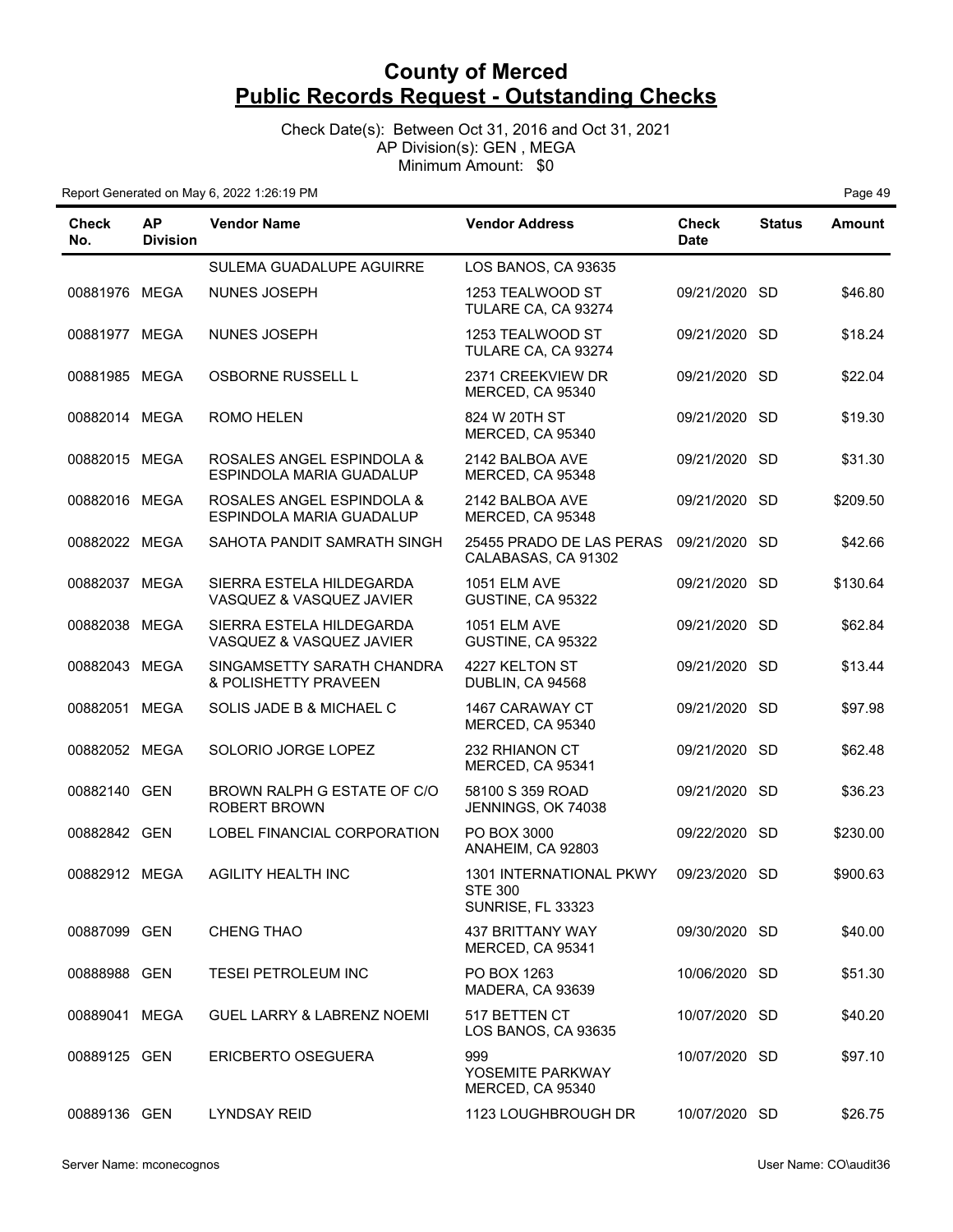Check Date(s): Between Oct 31, 2016 and Oct 31, 2021 AP Division(s): GEN , MEGA Minimum Amount: \$0

| <b>Check</b><br>No. | <b>AP</b><br><b>Division</b> | <b>Vendor Name</b>                               | <b>Vendor Address</b>                                                                   | <b>Check</b><br><b>Date</b> | <b>Status</b> | <b>Amount</b> |
|---------------------|------------------------------|--------------------------------------------------|-----------------------------------------------------------------------------------------|-----------------------------|---------------|---------------|
|                     |                              |                                                  | APT <sub>8</sub><br>MERCED, CA 95348                                                    |                             |               |               |
| 00892369 GEN        |                              | SNELLING RECREATION<br><b>COMMITTEE BUILDING</b> | PO BOX 3<br>SNELLING, CA 95369                                                          | 10/19/2020 SD               |               | \$40.00       |
| 00892797 MEGA       |                              | SOUTHLAND CORPORATION A<br><b>CORPORATION</b>    | C/O SILVER OAK ADVISORS<br>LLC<br>400 GALLERIA PKWY SE STE<br>1500<br>ATLANTA, GA 30339 | 10/21/2020 SD               |               | \$2,231.11    |
| 00893695 GEN        |                              | <b>CALATLANTIC TITLE</b>                         | ESCROW #155504-001248<br>283 MAIN ST STE 200<br>WOODLAND, CA 95695                      | 10/22/2020 SD               |               | \$26.34       |
| 00893749 GEN        |                              | HILMAR COUNTRY CLUB ESTATES                      | 2303 WEST ATHERTON<br><b>DRIVE</b><br>MANTECA, CA 95337                                 | 10/22/2020 SD               |               | \$41.52       |
| 00893750 GEN        |                              | HILMAR COUNTRY CLUB ESTATES                      | 2303 WEST ATHERTON DR<br>MANTECA, CA 95337                                              | 10/22/2020 SD               |               | \$48.16       |
| 00893796 GEN        |                              | GUILLERMO AND GRACIELA ORTIZ                     | 2499 E GERARD AVE SPC 186 10/22/2020 SD<br>MERCED, CA 95341                             |                             |               | \$12.00       |
| 00893840 GEN        |                              | <b>STEWART TITLE</b>                             | OF CALIFORNIA INC<br>2030 WEST MONTE VISTA<br><b>AVE</b><br>TURLOCK, CA 95382           | 10/22/2020 SD               |               | \$57.50       |
| 00893841 GEN        |                              | <b>STEWART TITLE</b>                             | OF CALIFORNIA INC<br>2030 WEST MONTE VISTA<br>AVE<br>TURLOCK, CA 95382                  | 10/22/2020 SD               |               | \$17.08       |
| 00893842 GEN        |                              | <b>STEWART TITLE</b>                             | OF CALIFORNIA INC<br>2030 WEST MONTE VISTA<br><b>AVE</b><br>TURLOCK, CA 95382           | 10/22/2020 SD               |               | \$17.56       |
| 00893843 GEN        |                              | <b>STEWART TITLE</b>                             | OF CALIFORNIA INC<br>809 SYLVAN AVE STE 101<br>MODESTO, CA 95350                        | 10/22/2020 SD               |               | \$441.22      |
| 00895594 MEGA       |                              | ARIAS ROBERTO MAGANA                             | 1716 E 23RD ST<br>MERCED, CA 95340                                                      | 10/27/2020 SD               |               | \$121.08      |
| 00895597 MEGA       |                              | CAPITOLA FUND MANAGEMENT<br><b>LLC</b>           | 3144 G ST STE 125<br>MERCED, CA 95340                                                   | 10/27/2020 SD               |               | \$26.90       |
| 00895599 MEGA       |                              | CHEEMA GURPAL SINGH &<br><b>GURPREET KAUR</b>    | 1261 STRAWBERRY CT<br>MERCED, CA 95348                                                  | 10/27/2020 SD               |               | \$13.20       |
| 00895604 MEGA       |                              | <b>GARCIA JUAN CARLOS &amp; ANABEL</b>           | 510 ROWLAND CT<br>MERCED, CA 95348                                                      | 10/27/2020 SD               |               | \$223.14      |
| 00895616 MEGA       |                              | <b>MCP LLC</b>                                   | 2334 M ST<br>MERCED, CA 95340                                                           | 10/27/2020 SD               |               | \$54.86       |
| 00895617 MEGA       |                              | <b>MCP LLC</b>                                   | 2334 M ST                                                                               | 10/27/2020 SD               |               | \$54.86       |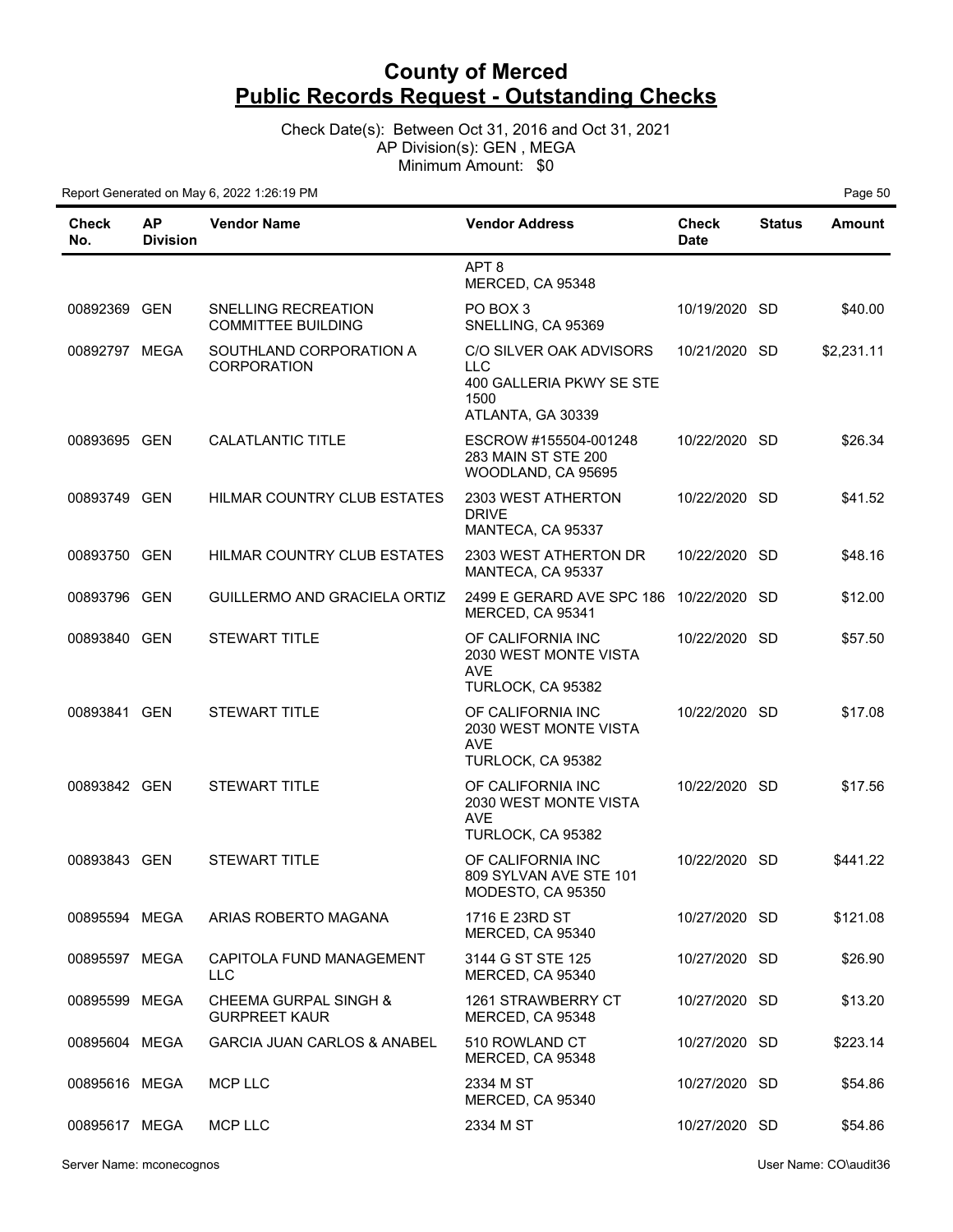Check Date(s): Between Oct 31, 2016 and Oct 31, 2021 AP Division(s): GEN , MEGA Minimum Amount: \$0

| Check<br>No.  | <b>AP</b><br><b>Division</b> | <b>Vendor Name</b>                         | <b>Vendor Address</b>                                                       | <b>Check</b><br><b>Date</b> | <b>Status</b> | <b>Amount</b> |
|---------------|------------------------------|--------------------------------------------|-----------------------------------------------------------------------------|-----------------------------|---------------|---------------|
|               |                              |                                            | MERCED, CA 95340                                                            |                             |               |               |
| 00895618 MEGA |                              | MCP LLC                                    | 2334 M ST<br>MERCED, CA 95340                                               | 10/27/2020 SD               |               | \$52.16       |
| 00895619 MEGA |                              | <b>MCP LLC</b>                             | 2334 M ST<br>MERCED, CA 95340                                               | 10/27/2020 SD               |               | \$52.16       |
| 00895623 MEGA |                              | OJEDA JOSE ANTONIO                         | 3066 CLARET CIR<br>ATWATER, CA 95301                                        | 10/27/2020 SD               |               | \$23.24       |
| 00895625 MEGA |                              | RAMIREZ-RODRIGUEZ JORGE &<br><b>MARIEL</b> | 2929 EVELYN AVE<br>MERCED, CA 95348                                         | 10/27/2020 SD               |               | \$17.06       |
| 00897578 GEN  |                              | MIGUEL MENDOZA                             | 16783 BRANNON AVE APT 1<br>DOS PALOS, CA 93620                              | 10/29/2020 SD               |               | \$13.60       |
| 00897602 GEN  |                              | SKY BLUE MOBILE GLASS LLC                  | 853 MARTIN LUTHER KING JR 10/29/2020 SD<br>WAY<br>MERCED, CA 95341          |                             |               | \$140.01      |
| 00897899 GEN  |                              | <b>INDEPENDENT LUBE CENTER</b>             | 8450 NORTH LANDER<br><b>AVENUE</b><br>HILMAR, CA 95324                      | 11/02/2020 SD               |               | \$66.68       |
| 00898851 MEGA |                              | <b>DEVEREAUX BRIAN</b>                     | 650 RAMBLER RD<br>MERCED, CA 95348                                          | 11/04/2020 SD               |               | \$16.52       |
| 00900296 GEN  |                              | THE SHEPARD COMPANIES INC                  | 2424 SE BRISTOL ST STE 300 11/06/2020 SD<br>NEWPORT BEACH, CA<br>92660-0764 |                             |               | \$38.00       |
| 00902731 GEN  |                              | LOBEL FINANCIAL CORPORATION                | PO BOX 3000<br>ANAHEIM, CA 92803                                            | 11/18/2020 SD               |               | \$591.46      |
| 00903673 MEGA |                              | KING BRIDGE HOLDINGS LLC                   | DBA COMBINED*****MEMO<br>PO BOX 156<br>NORTHBROOK, IL 60065                 | 11/20/2020 SD               |               | \$22.77       |
| 00903702 MEGA |                              | ORLANDO PROPERTIES LLC                     | 11500 SUNVALLEY PL<br>AUBURN, CA 95603                                      | 11/20/2020 SD               |               | \$201.00      |
| 00903703 MEGA |                              | ORLANDO PROPERTIES LLC                     | 11500 SUNVALLEY PL<br>AUBURN, CA 95603                                      | 11/20/2020 SD               |               | \$839.68      |
| 00903708 MEGA |                              | <b>SAO VANNAK</b>                          | $190$ F RFLL FVUF<br>ATWATER, CA 95301                                      | 11/20/2020 SD               |               | \$63.18       |
| 00903766 GEN  |                              | <b>LATONYA GIBSON</b>                      | 1162 D ST APT H<br>MERCED, CA 95341                                         | 11/20/2020 SD               |               | \$41.40       |
| 00905447 GEN  |                              | THE SHEPARD COMPANIES INC                  | 2424 SE BRISTOL ST STE 300 11/23/2020 SD<br>NEWPORT BEACH, CA<br>92660-0764 |                             |               | \$38.00       |
| 00907699 GEN  |                              | <b>JULIUS GERALD CALIENTE</b>              | 3739 NOTRE DANE AVE<br>MERCED, CA 95348                                     | 11/30/2020 SD               |               | \$60.00       |
| 00907773 GEN  |                              | <b>KHAUSAK</b>                             | 8521 Fireside Ave<br>SAN DIEGO, CA 92123                                    | 11/30/2020 SD               |               | \$320.00      |
| 00909898 GEN  |                              | <b>KRISTINA KEY</b>                        | 925 LOUGHBOROUGH                                                            | 12/07/2020 SD               |               | \$50.00       |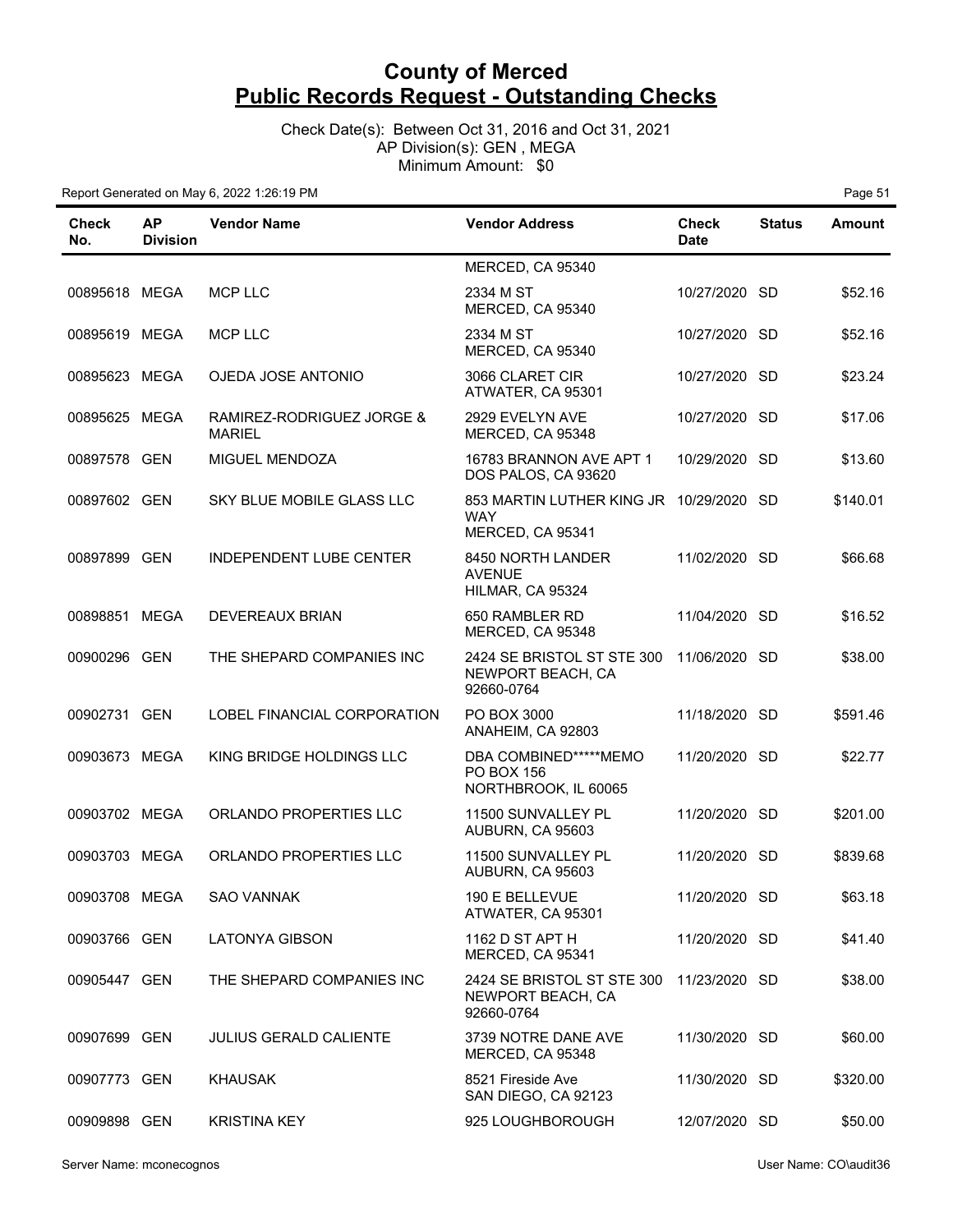Check Date(s): Between Oct 31, 2016 and Oct 31, 2021 AP Division(s): GEN , MEGA Minimum Amount: \$0

| Check<br>No.  | <b>AP</b><br><b>Division</b> | <b>Vendor Name</b>                                 | <b>Vendor Address</b>                                                           | <b>Check</b><br><b>Date</b> | <b>Status</b> | <b>Amount</b> |
|---------------|------------------------------|----------------------------------------------------|---------------------------------------------------------------------------------|-----------------------------|---------------|---------------|
|               |                              |                                                    | APT# 242<br>MERCED, CA 95348                                                    |                             |               |               |
| 00910547 MEGA |                              | PROPHETIC FIRST INTERNATIONAL<br><b>MINISTRIES</b> | PO BOX 3726<br>MERCED, CA 95344                                                 | 12/08/2020 SD               |               | \$19.71       |
| 00912483 GEN  |                              | FIRST AMERICAN TITLE COMPANY                       | 260 TRES PINOS RD SUITE<br>A2<br>HOLLISTER, CA 95023                            | 12/15/2020 SD               |               | \$300.00      |
| 00916749 GEN  |                              | <b>MARCIE RODRIGUES</b>                            | 268 MURANO ST<br>LOS BANOS, CA 93635                                            | 12/23/2020 SD               |               | \$100.00      |
| 00917403 GEN  |                              | AROUNY INTHAVONG                                   | DBA: JADE GARDEN<br>1715 HWY 140 STE A<br>MERCED, CA 95340                      | 12/28/2020 SD               |               | \$1,500.00    |
| 00917630 GEN  |                              | <b>GOLDSMITH &amp; HULL ATTORNEY</b>               | 16933 PARTHENIA ST STE<br>110<br>NORTHRIDGE, CA 91343-4571                      | 12/29/2020 SD               |               | \$32.65       |
| 00917685 GEN  |                              | PATENAUDE & FELIX                                  | 9619 CHESAPEAKE DR SUITE<br>300<br>SAN DIEGO, CA 92123                          | 12/29/2020                  | -SD           | \$88.00       |
| 00917705 GEN  |                              | THE SHEPARD COMPANIES INC                          | 2424 SE BRISTOL ST STE 300 12/29/2020 SD<br>NEWPORT BEACH, CA<br>92660-0764     |                             |               | \$38.00       |
| 00917860 GEN  |                              | <b>CYNTHIA H RODRIGUEZ</b>                         | 1055 LEES COURT<br>MERCED, CA 95340                                             | 12/30/2020 SD               |               | \$225.00      |
| 00918280 GEN  |                              | <b>MACH MYOVICH</b>                                | 2668 10TH STREET<br>MERCED, CA 95340                                            | 12/31/2020 SD               |               | \$110.00      |
| 00919215 GEN  |                              | INC RAINBOW VALLEYGROUP<br><b>HOME</b>             | 2841 G ST<br>MERCED, CA 95340                                                   | 01/05/2021                  | <b>SD</b>     | \$2,342.00    |
| 00919251 GEN  |                              | <b>CARMEN VALENCIA</b>                             | 552 E BELLEVUE RD<br>ATWATER, CA 95301                                          | 01/05/2021 SD               |               | \$500.00      |
| 00920214 GEN  |                              | <b>MABEL WILLMON</b>                               | 1780 MARIE LANE<br>MERCED, CA 95348                                             | 01/07/2021 SD               |               | \$210.00      |
| 00920347 GEN  |                              | <b>MARK YANDOW</b>                                 | <b>DBA: YANDOW REALTY</b><br>GROUP<br>1850 YOSEMITE PARKWYA<br>MERCED, CA 95341 | 01/08/2021 SD               |               | \$500.00      |
| 00921191 MEGA |                              | <b>JERONIMO ALBERTO</b>                            | 1344 W 11TH ST<br>MERCED, CA 95341                                              | 01/13/2021 SD               |               | \$126.12      |
| 00921200 MEGA |                              | MY COMMUNITY L L C                                 | 912 SHASTA AVE<br>MODESTO, CA 95358                                             | 01/13/2021 SD               |               | \$283.28      |
| 00921201 MEGA |                              | PACIFIC SUNRISE ASSOCIATES INC                     | 5618 COFFEE RD<br>MODESTO, CA 95357                                             | 01/13/2021 SD               |               | \$126.12      |
| 00921213 MEGA |                              | SINGH TEJINDERPAL & GILL<br><b>BALVEER K</b>       | 4648 BECKMAN WAY<br>MERCED, CA 95348                                            | 01/13/2021 SD               |               | \$94.86       |
| 00921220 MEGA |                              | <b>WILEY ROBERT</b>                                | 6450 N WINTON WAY SPC 50                                                        | 01/13/2021 SD               |               | \$15.66       |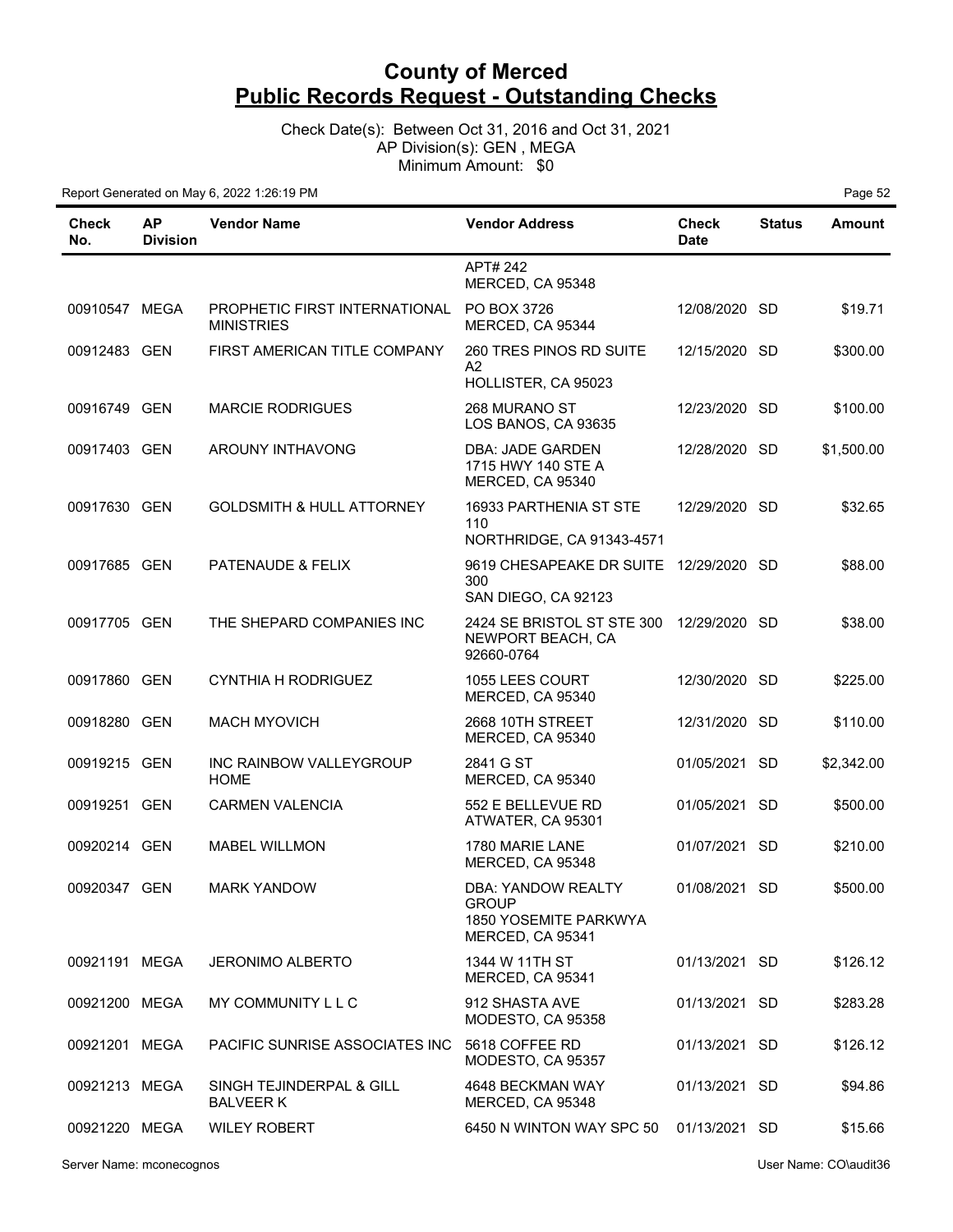Check Date(s): Between Oct 31, 2016 and Oct 31, 2021 AP Division(s): GEN , MEGA Minimum Amount: \$0

| <b>Check</b><br>No. | <b>AP</b><br><b>Division</b> | <b>Vendor Name</b>                      | <b>Vendor Address</b>                                        | <b>Check</b><br><b>Date</b> | <b>Status</b> | <b>Amount</b> |
|---------------------|------------------------------|-----------------------------------------|--------------------------------------------------------------|-----------------------------|---------------|---------------|
|                     |                              |                                         | WINTON, CA 95388                                             |                             |               |               |
| 00922027 GEN        |                              | <b>AVA CHUCK</b>                        | 2924 23RD ST<br>SAN FRANCISCO, CA 94110                      | 01/14/2021 SD               |               | \$15.00       |
| 00922065 GEN        |                              | <b>SARAH MARSH</b>                      | 3331 HARBOR DR<br>ATWATER, CA 95301                          | 01/14/2021 SD               |               | \$131.10      |
| 00922083 GEN        |                              | APRIL QUINONEZ                          | 11360 BALLICO AVENUE<br>BALLICO, CA 95303                    | 01/14/2021 SD               |               | \$145.00      |
| 00922465 GEN        |                              | FERNANDO M OLIVEIRA                     | 3993 LANDER AVE<br>STEVINSON, CA 95374                       | 01/19/2021 SD               |               | \$50.00       |
| 00923751 GEN        |                              | ALEXANDER WALLACE                       | 4620 HUTCHINSON LN<br>MERCED, CA 95348                       | 01/21/2021 SD               |               | \$16.24       |
| 00923811 MEGA       |                              | BERNARD JAMES E & KURTZ<br><b>SARAH</b> | 5144 GOLF RD<br>MERCED, CA 95340                             | 01/22/2021 SD               |               | \$787.17      |
| 00923871 MEGA       |                              | RICO DEBORAH EILEEN                     | PO BOX 55014<br>HAYWARD, CA 94545                            | 01/22/2021 SD               |               | \$72.59       |
| 00927236 GEN        |                              | <b>STEPHEN CURD</b>                     | 1034 KAWEAH ST<br>HANFORD, CA 93230                          | 01/27/2021 SD               |               | \$110.00      |
| 00930261 GEN        |                              | <b>LEGAL RESEARCH ASSOCIATES</b>        | 1331 B STREET STE 1<br>HAYWARD, CA 94541                     | 02/04/2021 SD               |               | \$2,540.00    |
| 00930301 GEN        |                              | PHH MORTGAGE                            | PO BOX 5452<br>MOUNT LAUREL, NJ 08054                        | 02/04/2021 SD               |               | \$20.00       |
| 00930473 MEGA       |                              | SILVA ANGELO A                          | 7525 IRWIN ST<br>HILMAR, CA 95324                            | 02/05/2021 SD               |               | \$33.23       |
| 00930701 GEN        |                              | SCHOETTLER TIRE INC                     | PO BOX 1203<br>MADERA, CA 93639                              | 02/08/2021 SD               |               | \$18.00       |
| 00932336 GEN        |                              | <b>ELIOT A KROTIK</b>                   | 3389 LIGHTHOUSE CT<br>ATWATER, CA 95301                      | 02/11/2021 SD               |               | \$452.00      |
| 00932486 GEN        |                              | <b>MEN'S INTERNATIONAL</b>              | 1932 CEDAR FALLS AVE.<br>BRENTWOOD, CA 94513                 | 02/16/2021 SD               |               | \$320.00      |
| 00933646 GEN        |                              | CHICAGO TITLE                           | 1700 STANDIFORD AVE<br><b>SUITE 110</b><br>MODESTO, CA 95350 | 02/19/2021 SD               |               | \$19.99       |
| 00933647 GEN        |                              | CHICAGO TITLE                           | 1700 STANDIFORD AVE<br>SUITE 110<br>MODESTO, CA 95350        | 02/19/2021 SD               |               | \$20.00       |
| 00933648 GEN        |                              | <b>CHICAGO TITLE</b>                    | 1700 STANDIFORD AVE<br>SUITE 110<br>MODESTO, CA 95350        | 02/19/2021 SD               |               | \$19.99       |
| 00933649 GEN        |                              | CHICAGO TITLE                           | 1700 STANDIFORD AVE<br>SUITE 110<br>MODESTO, CA 95350        | 02/19/2021 SD               |               | \$20.02       |
| 00933650 GEN        |                              | CHICAGO TITLE                           | 1700 STANDIFORD AVE<br><b>SUITE 110</b>                      | 02/19/2021 SD               |               | \$20.01       |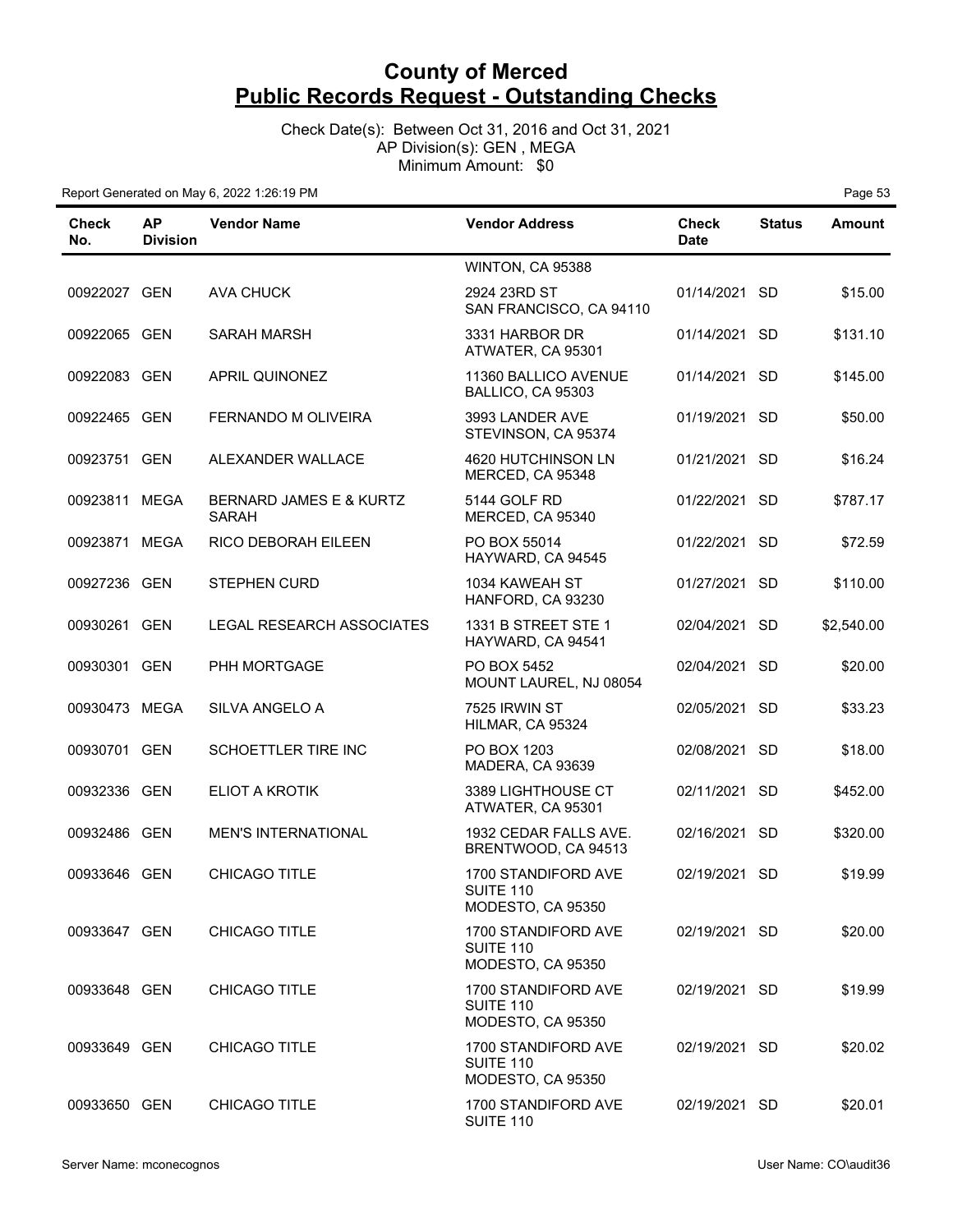Check Date(s): Between Oct 31, 2016 and Oct 31, 2021 AP Division(s): GEN , MEGA Minimum Amount: \$0

| Check<br>No.  | <b>AP</b><br><b>Division</b> | <b>Vendor Name</b>                                           | <b>Vendor Address</b>                                        | <b>Check</b><br><b>Date</b> | <b>Status</b> | <b>Amount</b> |
|---------------|------------------------------|--------------------------------------------------------------|--------------------------------------------------------------|-----------------------------|---------------|---------------|
|               |                              |                                                              | MODESTO, CA 95350                                            |                             |               |               |
| 00933678 GEN  |                              | FIDELITY NATIONAL TITLE<br><b>COMPANY</b>                    | 39500 STEVENSON PLACE<br><b>STE 106</b><br>FREMONT, CA 94539 | 02/19/2021 SD               |               | \$160.01      |
| 00933679 GEN  |                              | FIRST AMERICAN TITLE COMPANY                                 | 17 W ALEXANDER AVE<br>MERCED, CA 95348                       | 02/19/2021 SD               |               | \$1,700.03    |
| 00933699 GEN  |                              | TED D HOWZE                                                  | 867 ZINA LANE<br>TURLOCK, CA 95380                           | 02/19/2021 SD               |               | \$270.00      |
| 00933706 GEN  |                              | MSRMLLC                                                      | 8383 CYPRESS ROAD<br>DOS PALOS, CA 93620                     | 02/19/2021 SD               |               | \$292.21      |
| 00933727 GEN  |                              | ORANGE COAST LENDER<br><b>SERVICES</b>                       | 1000 COMMERCE DRIVE STE<br>520<br>PITTSBURGH, PA 15275       | 02/19/2021 SD               |               | \$976.87      |
| 00933749 GEN  |                              | SMITH VAN & STORAGE                                          | 1120 W 15TH ST<br>MERCED, CA 95340-5705                      | 02/19/2021 SD               |               | \$30.00       |
| 00934329 GEN  |                              | HAWKINS LAND COMPANY                                         | P.O. BOX 1222<br>HUGHSON, CA 95326                           | 02/23/2021 SD               |               | \$3,859.66    |
| 00937503 MEGA |                              | <b>FAGUNDES ISABEL C</b>                                     | 1108 MALIBU LN<br>ATWATER, CA 95301                          | 02/26/2021 SD               |               | \$49.24       |
| 00937516 MEGA |                              | <b>CISNEROS CESAR Z</b>                                      | 300 BURCHELL AVE<br>LE GRAND, CA 95333                       | 02/26/2021 SD               |               | \$18.18       |
| 00937564 MEGA |                              | MAHMOUDIEH ALIREZA                                           | 3303 M ST<br>MERCED, CA 95348                                | 02/26/2021 SD               |               | \$1,268.04    |
| 00937570 MEGA |                              | <b>OBAID MUFTAH</b>                                          | <b>PO BOX 940</b><br>WINTON, CA 95388                        | 02/26/2021 SD               |               | \$55.22       |
| 00937574 MEGA |                              | RIVERA VIOLETA A                                             | 1653 CLOVER CT<br>LOS BANOS, CA 93635                        | 02/26/2021 SD               |               | \$25.14       |
| 00937581 MEGA |                              | <b>SILVA GUSTAVO FARIAS &amp;</b><br><b>GUTIERREZ CARLOS</b> | 206 MERCED AVE<br>MODESTO, CA 95351                          | 02/26/2021 SD               |               | \$21.04       |
| 00937584 MEGA |                              | SUN GANG K & LIU JIHONG                                      | 9645 MERCED AVE<br><b>DELHI, CA 95315</b>                    | 02/26/2021 SD               |               | \$153.82      |
| 00937630 GEN  |                              | JULIUS GERALD CALIENTE                                       | 3739 NOTRE DANE AVE<br>MERCED, CA 95348                      | 02/26/2021 SD               |               | \$30.00       |
| 00939052 MEGA |                              | MCPLLC                                                       | PO BOX 3966<br>MERCED, CA 95344                              | 03/03/2021 SD               |               | \$27.90       |
| 00940239 GEN  |                              | AMANDA YOUNG                                                 | 19985 BRITTO ROAD<br>DOS PALOS, CA 93620                     | 03/08/2021 SD               |               | \$3.00        |
| 00941034 GEN  |                              | <b>ANTHONY CANTU</b>                                         | 1369 KENTON WAY<br>MADERA, CA 93637                          | 03/10/2021 SD               |               | \$70.00       |
| 00941855 MEGA |                              | <b>HARVEY MICHELE</b>                                        | 320 MANZANITA DR<br>ATWATER, CA 95301                        | 03/12/2021 SD               |               | \$65.18       |
| 00941969 GEN  |                              | BOBBY MICHAEL EUGENE STYRE                                   | 46 E LA PURISIMA STREET                                      | 03/12/2021 SD               |               | \$17.00       |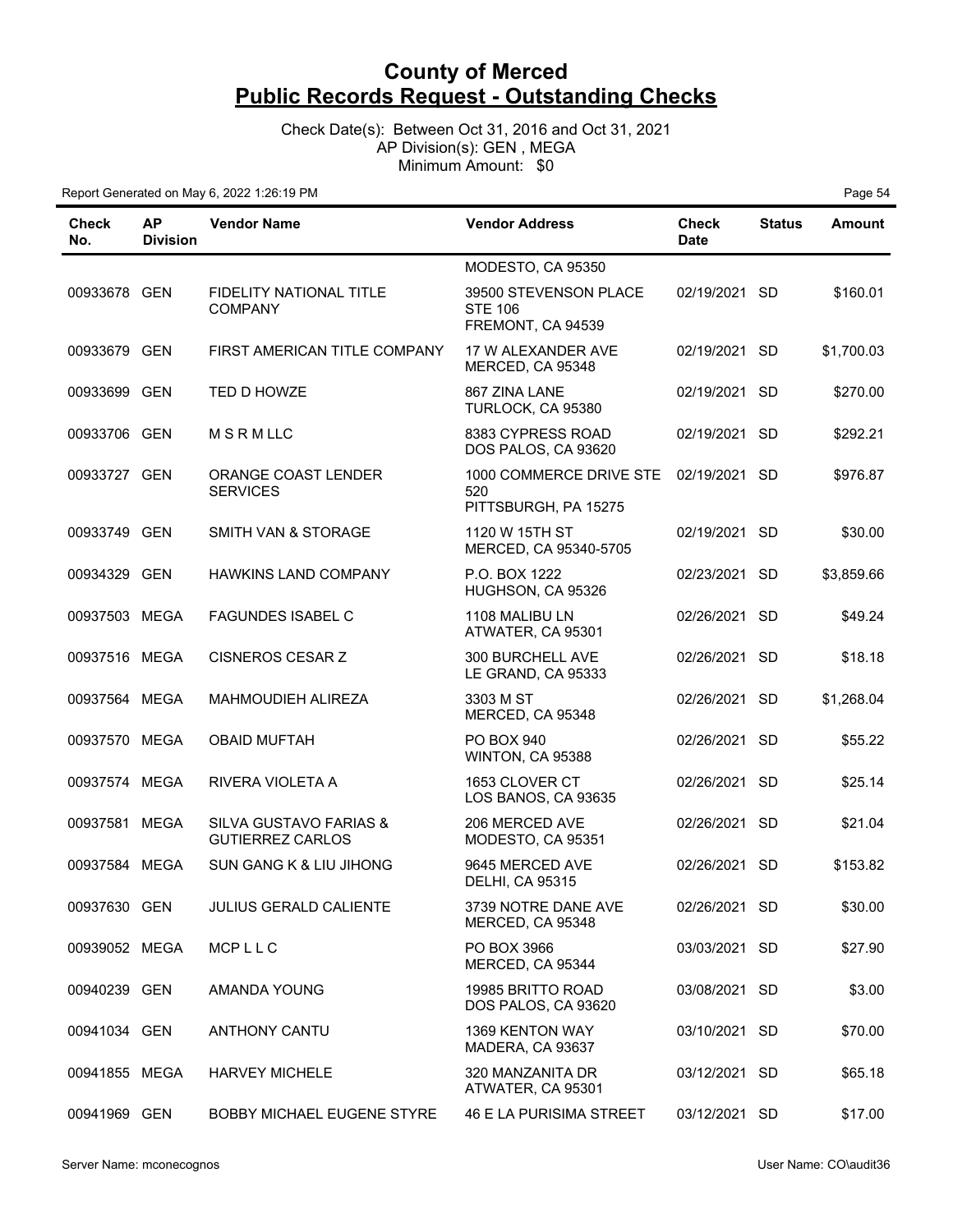Check Date(s): Between Oct 31, 2016 and Oct 31, 2021 AP Division(s): GEN , MEGA Minimum Amount: \$0

| Check<br>No.  | <b>AP</b><br><b>Division</b> | <b>Vendor Name</b>                                  | <b>Vendor Address</b>                                                                                  | <b>Check</b><br><b>Date</b> | <b>Status</b> | Amount     |
|---------------|------------------------------|-----------------------------------------------------|--------------------------------------------------------------------------------------------------------|-----------------------------|---------------|------------|
|               |                              |                                                     | MERCED, CA 95341                                                                                       |                             |               |            |
| 00941992 GEN  |                              | <b>VERNON H WARNKE</b>                              | 5655 CELESTIAL DR<br>ATWATER, CA 95301                                                                 | 03/12/2021 SD               |               | \$85.50    |
| 00943529 GEN  |                              | <b>DEVIN ALYSSA DELEON</b>                          | 145 GILL WAY<br>CHOWCHILLA, CA 93610                                                                   | 03/19/2021 SD               |               | \$49.00    |
| 00944160 MEGA |                              | KESSLER BRADLEY SCOTT                               | DBA UNCLE BUCKS BLAZIN<br><b>BBQ AND CATERING</b><br>301 BUSINESS PARK WAY<br>ATWATER, CA 95301        | 03/23/2021 SD               |               | \$54.58    |
| 00944169 MEGA |                              | PTI US TOWERS II LLC                                | <b>1001 YAMATO RS STE 105</b><br>BOCA RATON, FL 33431                                                  | 03/23/2021                  | <b>SD</b>     | \$1,732.65 |
| 00944170 MEGA |                              | PTI US TOWERS II LLC                                | 1001 YAMATO RD STE 105<br>BOCA RATON, FL 33431                                                         | 03/23/2021 SD               |               | \$1,452.76 |
| 00944171 MEGA |                              | PTI US TOWERS II LLC                                | 1001 YAMATO RD STE 105<br>BOCA RATON, FL 33431                                                         | 03/23/2021 SD               |               | \$1,475.38 |
| 00944172 MEGA |                              | <b>PTI US TOWERS II LLC</b>                         | 1001 YAMATO RD STE 105<br>BOCA RATON, FL 33431                                                         | 03/23/2021 SD               |               | \$2,505.68 |
| 00947461 GEN  |                              | PATRICK ARMENDAREZ                                  | 2139 GETTSBURG AVE<br>MERCED, CA 95340                                                                 | 03/29/2021 SD               |               | \$16.80    |
| 00947575 GEN  |                              | ARNULFO PRADO                                       | 638 SCOTT AVE<br>REDWOOD CITY, CA 94063                                                                | 03/29/2021 SD               |               | \$625.00   |
| 00948360 GEN  |                              | MARTINEZ SAUL AVILA AND<br><b>GONZALEZ VICTORIA</b> | 1512 VINE CIR<br>ATWATER, CA 95301                                                                     | 03/31/2021 SD               |               | \$21.83    |
| 00951132 GEN  |                              | <b>MARIAH GOINS</b>                                 | 2122 BRISTOL PARK CIRCLE<br>TURLOCK, CA 95382                                                          | 04/08/2021 IS               |               | \$150.00   |
| 00951411 GEN  |                              | <b>BUCK T LEDFORD</b>                               | PO BOX 14<br>SNELLING, CA 95369                                                                        | 04/12/2021 IS               |               | \$178.75   |
| 00951463 GEN  |                              | SECRETARY OF STATE                                  | NOTARY PUBLIC SECTION<br>PO BOX 942877<br>SACRAMENTO, CA 94277                                         | 04/12/2021 IS               |               | \$40.00    |
| 00951913 MEGA |                              | MODY AJAY ASHWIN LLC                                | 22277 PARROTTS FERRY RD<br>SONORA, CA 95370                                                            | 04/13/2021 IS               |               | \$373.54   |
| 00951931 MEGA |                              | WEAVER UNION SCHOOL DISTRICT                        | 3076 E CHILDS AVE<br>MERCED, CA 95341                                                                  | 04/13/2021 IS               |               | \$838.62   |
| 00951967 GEN  |                              | BP WEST COAST PRODUCTS INC                          | ATTN GBS P2P ACCOUNTS<br>PAYABLE<br><b>150 WEST WARRENVILLE</b><br><b>ROAD</b><br>NAPERVILLE, IL 60563 | 04/13/2021 IS               |               | \$34.60    |
| 00952009 GEN  |                              | <b>HUBERT E HIEPE</b>                               | 2679 HWY 140<br>CATHEYS VALLEY, CA 95306                                                               | 04/13/2021 IS               |               | \$37.96    |
| 00952053 GEN  |                              | PROPATH INC                                         | ATTN: DAVID BAQUERIZO<br><b>785 TUCKER ROAD SUITE</b><br>G-392                                         | 04/13/2021 IS               |               | \$0.00     |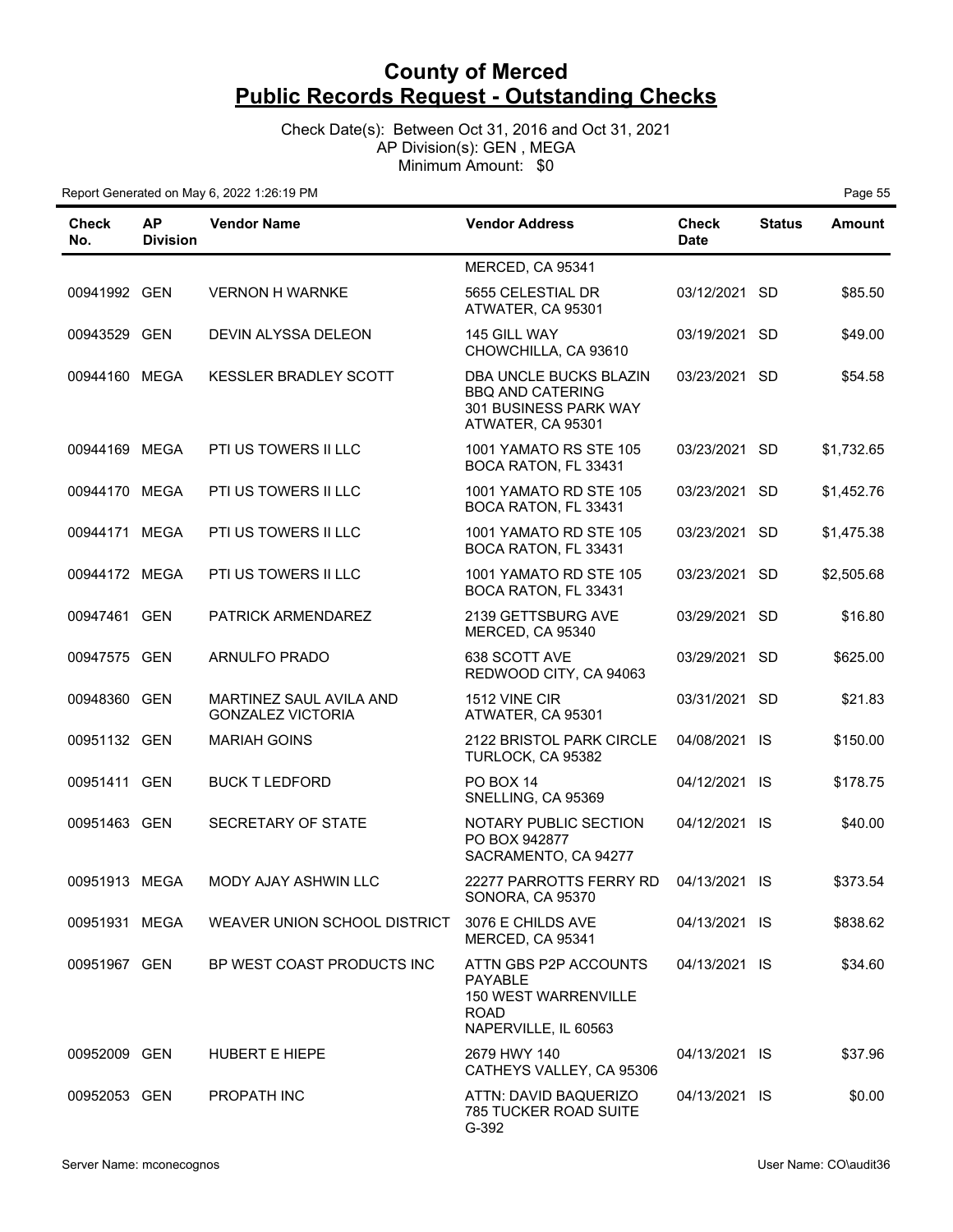Check Date(s): Between Oct 31, 2016 and Oct 31, 2021 AP Division(s): GEN , MEGA Minimum Amount: \$0

| Check<br>No.  | <b>AP</b><br><b>Division</b> | <b>Vendor Name</b>                             | <b>Vendor Address</b>                                                                       | Check<br><b>Date</b> | <b>Status</b> | <b>Amount</b> |
|---------------|------------------------------|------------------------------------------------|---------------------------------------------------------------------------------------------|----------------------|---------------|---------------|
|               |                              |                                                | TEHACHAPI, CA 93561                                                                         |                      |               |               |
| 00952090 GEN  |                              | <b>FELIPE ARROYO VEGA</b>                      | 1311 F STREET<br>LIVINGSTON, CA 95334                                                       | 04/13/2021 IS        |               | \$8.00        |
| 00952138 GEN  |                              | <b>JULIUS GERALD CALIENTE</b>                  | 3739 NOTRE DAME AVE<br>MERCED, CA 95348                                                     | 04/14/2021 IS        |               | \$45.00       |
| 00953804 GEN  |                              | <b>MERCED COUNTY BAR</b><br><b>ASSOCIATION</b> | PO BOX 2982<br>MERCED, CA 95344                                                             | 04/20/2021 IS        |               | \$110.00      |
| 00953862 GEN  |                              | <b>NATALIA ENERO</b>                           | 1054 THORNTON RD<br>MERCED, CA 95341                                                        | 04/20/2021 IS        |               | \$75.00       |
| 00954952 MEGA |                              | ATWAL BROTHERS FARMING INC                     | 6005 E SOUTH BEAR CREEK<br>DR.<br>MERCED, CA 95340                                          | 04/23/2021 IS        |               | \$209.10      |
| 00954956 MEGA |                              | <b>BADO DANNY M &amp; SHAUNA L</b>             | 3120 CHABLIS LN<br>ATWATER, CA 95301                                                        | 04/23/2021 IS        |               | \$262.78      |
| 00955010 MEGA |                              | <b>JACKSON SHIRLEY A</b>                       | PO BOX 11360<br>OAKLAND, CA 94611                                                           | 04/23/2021 IS        |               | \$342.06      |
| 00955062 MEGA |                              | SALCEDO JESUS A                                | 3745 BEAM AVE<br>MERCED, CA 95348                                                           | 04/23/2021 IS        |               | \$75.26       |
| 00956650 GEN  |                              | <b>ARNOLD CRAIG</b>                            | <b>WILLIAM R ARNOLD OR</b><br><b>NANCY ARNOLD</b><br>8344 FRUITLAND AVE<br>WINTON, CA 95388 | 04/26/2021 IS        |               | \$154.27      |
| 00957304 GEN  |                              | MERCED COUNTY TIMES                            | P O. BOX 65<br>WINTON, CA 95388                                                             | 04/27/2021 IS        |               | \$44.00       |
| 00959083 GEN  |                              | Maria Galvan                                   | 7842 Shaffer Road<br>WINTON, CA 95388                                                       | 04/29/2021 IS        |               | \$112.00      |
| 00959342 GEN  |                              | <b>HAGERMAN ADMINISTRATIVE</b><br><b>TRUST</b> | <b>RANDALL S HAGERMAN</b><br>1120 W 15TH ST<br>MERCED, CA 95340                             | 05/03/2021 IS        |               | \$182.90      |
| 00959343 GEN  |                              | <b>HAGERMAN ADMINISTRATIVE</b><br><b>TRUST</b> | RANDALL S HAGERMAN<br>1120 W 15TH ST<br>MERCED, CA 95340                                    | 05/03/2021 IS        |               | \$52.78       |
| 00959356 GEN  |                              | PERRY JOHN SR AND ANITA<br>MAURICE LEANNA      | 1652 ALBERTA STREET<br>LOS BANOS, CA 93635                                                  | 05/03/2021 IS        |               | \$774.00      |
| 00959374 GEN  |                              | <b>Brad Miles</b>                              | 53134 Rd. 432<br>BASS LAKE, CA 93604                                                        | 05/03/2021 IS        |               | \$592.00      |
| 00959406 GEN  |                              | DONGKAI SHANGGUAN                              | 5550 BIG OAK DRIVE<br>SAN JOSE, CA 95129                                                    | 05/03/2021 IS        |               | \$36.00       |
| 00959413 GEN  |                              | SMITH VAN & STORAGE                            | 1120 W 15TH ST<br>MERCED, CA 95340-5705                                                     | 05/03/2021 IS        |               | \$116.20      |
| 00959414 GEN  |                              | SMITH VAN & STORAGE                            | 1120 W 15TH ST<br>MERCED, CA 95340-5705                                                     | 05/03/2021 IS        |               | \$240.29      |
| 00960467 MEGA |                              | PORTER STEPHEN D JR & FARRAH                   | 157 E BELLEVUE RD #337                                                                      | 05/04/2021 IS        |               | \$344.27      |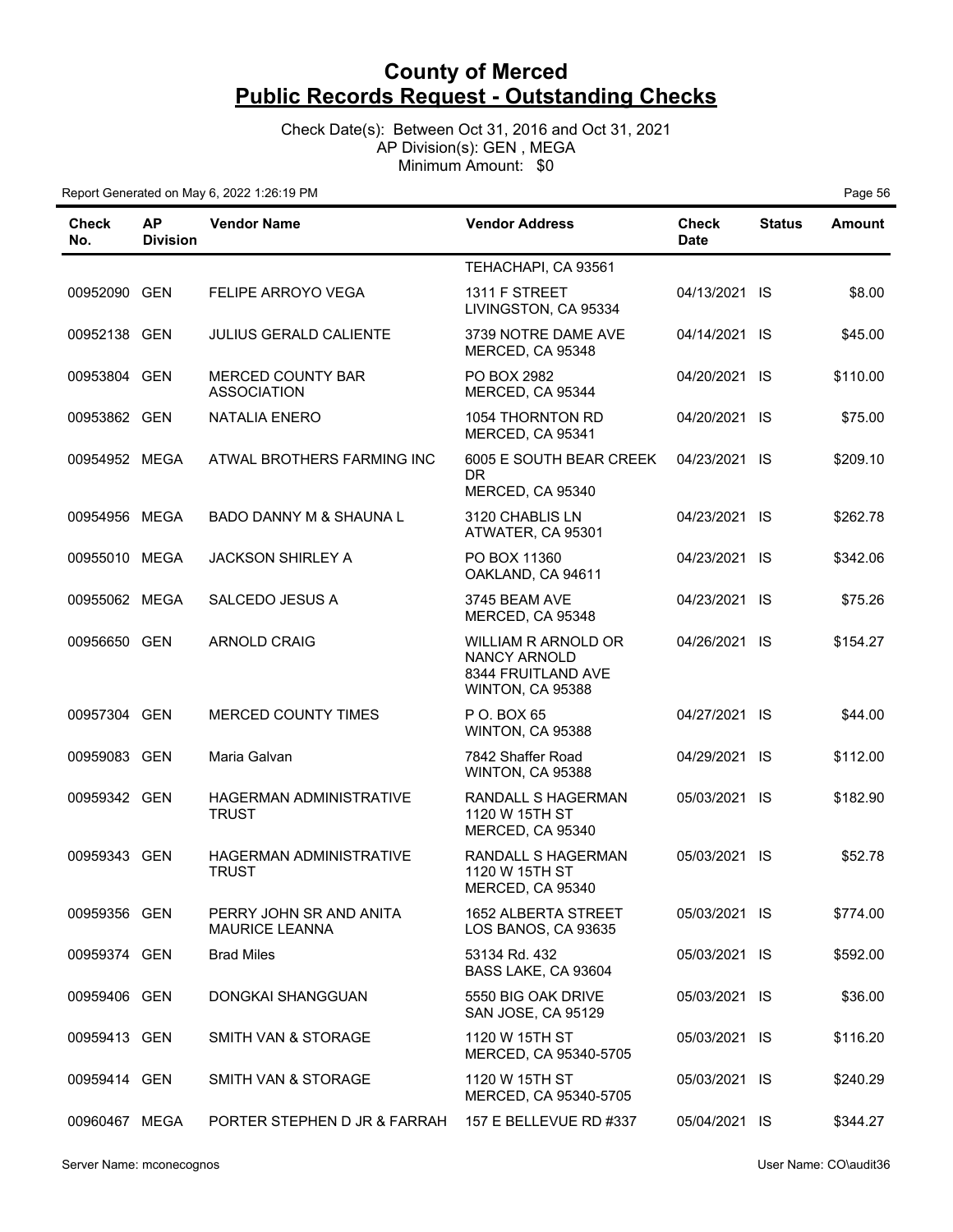Check Date(s): Between Oct 31, 2016 and Oct 31, 2021 AP Division(s): GEN , MEGA Minimum Amount: \$0

| Check<br>No.  | <b>AP</b><br><b>Division</b> | <b>Vendor Name</b>                                   | <b>Vendor Address</b>                                                                    | <b>Check</b><br><b>Date</b> | <b>Status</b> | <b>Amount</b> |
|---------------|------------------------------|------------------------------------------------------|------------------------------------------------------------------------------------------|-----------------------------|---------------|---------------|
|               |                              | K.                                                   | ATWATER, CA 95301                                                                        |                             |               |               |
| 00961699 GEN  |                              | <b>JOSE AGUILAR</b>                                  | 3721 WASHINGTON BLVD<br>LIVINGSTON, CA 95334                                             | 05/07/2021 IS               |               | \$39.73       |
| 00961723 GEN  |                              | <b>CALAVERAS MATERIALS INC</b>                       | C/O MARVIN F POER & CO<br><b>SPS RE</b><br>3520 PIEDMONT RD STE 410<br>ATLANTA, GA 30305 | 05/07/2021 IS               |               | \$1,535.30    |
| 00961789 GEN  |                              | LAWYERS TITLE COMPANY                                | 2751 PARK VIEW CT STE 241<br>OXNARD, CA 93036                                            | 05/07/2021 IS               |               | \$164.83      |
| 00961850 GEN  |                              | YONGNONG RUAN                                        | 2451 RENEGADE CIR<br>ATWATER, CA 95301                                                   | 05/07/2021 IS               |               | \$1,138.02    |
| 00961970 GEN  |                              | <b>KRISTEN ANDREWS</b>                               | 2225 ANTELOPE CT<br>MERCED, CA 95348                                                     | 05/10/2021 IS               |               | \$8.96        |
| 00962805 MEGA |                              | <b>COPUS CATHLEEN D</b>                              | 2663 9TH AVE<br>MERCED, CA 95340                                                         | 05/12/2021 IS               |               | \$42.08       |
| 00962823 MEGA |                              | STATE OF CALIFORNIA DEPT OF<br><b>TRANSPORTATION</b> | ATTN: LEGAL DIVISION - MS<br>57<br>PO BOX 1438<br>SACRAMENTO, CA 95812                   | 05/12/2021 IS               |               | \$650.29      |
| 00962829 MEGA |                              | <b>JOHNSON CHRISTINA</b>                             | 436 N MERCEY SPRINGS RD<br><b>SPC 45</b><br>LOS BANOS, CA 93635                          | 05/12/2021 IS               |               | \$4.26        |
| 00962847 MEGA |                              | MONTANO YOVANNI FABIAN<br><b>FERNANDEZ</b>           | 61 N JUPITER ST<br>GUSTINE, CA 95322                                                     | 05/12/2021 IS               |               | \$26.16       |
| 00963890 GEN  |                              | CEP AMERICA-CALIFORNIA                               | 1601 CUMMINS DR SUITE D<br>MODESTO, CA 95358                                             | 05/13/2021 IS               |               | \$2,546.49    |
| 00964238 GEN  |                              | ANDREA VALTIERRA-GONGORA                             | 3800 PIGEON AVE<br>MERCED, CA 95340                                                      | 05/17/2021 IS               |               | \$87.00       |
| 00967873 MEGA |                              | <b>FLORES RUBEN</b>                                  | 3536 MIRAMAR CT<br>MERCED, CA 95348                                                      | 05/25/2021 IS               |               | \$350.90      |
| 00967883 MEGA |                              | LUIS HONORATO ESTATE OF                              | PO BOX 1103<br>ATWATER, CA 95301                                                         | 05/25/2021                  | -IS           | \$55.18       |
| 00967884 MEGA |                              | LUIS ISABEL L                                        | 1220 BELLEVUE RD<br>ATWATER, CA 95301                                                    | 05/25/2021 IS               |               | \$673.23      |
| 00967888 MEGA |                              | RODRIGUEZ AUSTREBERTO &<br><b>DONACIANA</b>          | PO BOX 1396<br>PLANADA, CA 95365                                                         | 05/25/2021 IS               |               | \$50.51       |
| 00967889 MEGA |                              | RODRIGUEZ AUSTREBERTO &<br><b>DONACIANA</b>          | PO BOX 1396<br>PLANADA, CA 95365                                                         | 05/25/2021 IS               |               | \$196.02      |
| 00968036 GEN  |                              | ALEX TRINIDAD JR                                     | 4673 STERN DR<br>MERCED, CA 95348                                                        | 05/25/2021 IS               |               | \$3.16        |
| 00971591 GEN  |                              | <b>ERNESTO CEJA</b>                                  | 9187 E COTTONWOOD<br><b>STREET</b><br>PLANADA, CA 95365                                  | 06/02/2021 IS               |               | \$5.06        |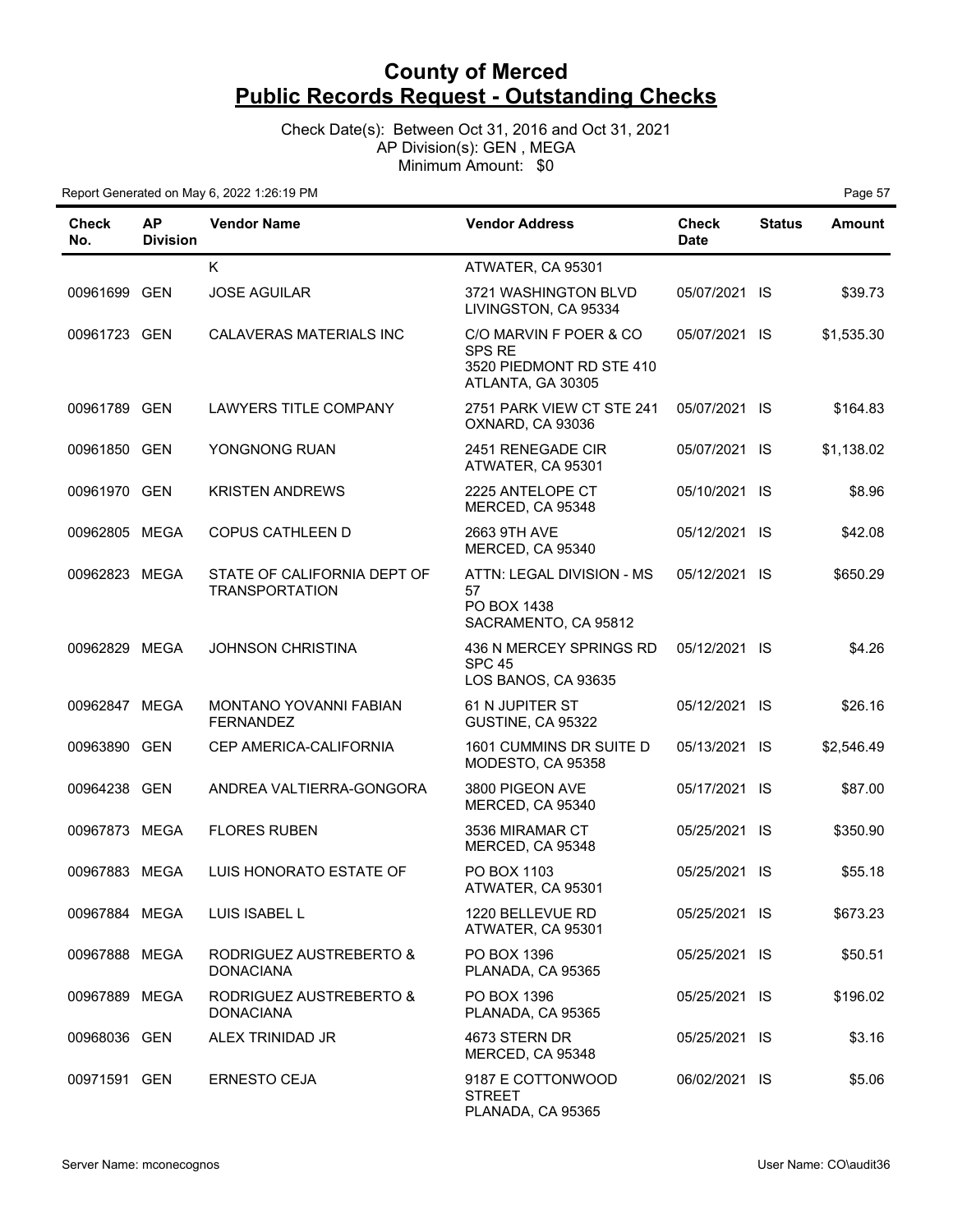Check Date(s): Between Oct 31, 2016 and Oct 31, 2021 AP Division(s): GEN , MEGA Minimum Amount: \$0

| <b>Check</b><br>No. | <b>AP</b><br><b>Division</b> | <b>Vendor Name</b>                                | <b>Vendor Address</b>                                                         | <b>Check</b><br><b>Date</b> | <b>Status</b> | <b>Amount</b> |
|---------------------|------------------------------|---------------------------------------------------|-------------------------------------------------------------------------------|-----------------------------|---------------|---------------|
| 00971626 GEN        |                              | FIRST AMERICAN TITLE COMPANY                      | 17 W ALEXANDER AVE<br>MERCED, CA 95348                                        | 06/02/2021 IS               |               | \$1,698.73    |
| 00971635 GEN        |                              | <b>MELESIO HERNANDEZ</b>                          | 2102 GREENBRIAR DRIVE<br>LOS BANOS, CA 93635                                  | 06/02/2021 IS               |               | \$30.04       |
| 00971653 GEN        |                              | LORI A AND RANDY D MARTIN,<br><b>ROSE MARIE D</b> | 714 MERCEY SPRINGS ROAD<br>LOS BANOS, CA 93635                                | 06/02/2021 IS               |               | \$35.79       |
| 00971681 GEN        |                              | PROVIDENT TITLE CO                                | 13245 RIVERSIDE DR #450<br>SHERMAN OAKS, CA 91423                             | 06/02/2021 IS               |               | \$20.00       |
| 00972604 GEN        |                              | FIDELITY NATIONAL TITLE<br><b>COMPANY</b>         | 155 W EL PORTAL DRIVE<br><b>SUITE B</b><br>MERCED, CA 95340                   | 06/04/2021 IS               |               | \$323.94      |
| 00972606 GEN        |                              | <b>FIDELITY NATIONAL TITLE</b><br><b>COMPANY</b>  | 2315 S BASCOM AVE STE 100<br>CAMPBELL, CA 95008                               | 06/04/2021 IS               |               | \$126.47      |
| 00972623 GEN        |                              | MARVIN R AND BONNIE L<br>LANGSTON                 | PO BOX 235<br>SNELLING, CA 95369                                              | 06/04/2021 IS               |               | \$8.15        |
| 00972625 GEN        |                              | <b>LERETA LLC</b>                                 | ATTN: REFUND DEPT<br>PO BOX 35605<br>DALLAS, TX 75235                         | 06/04/2021 IS               |               | \$33.97       |
| 00972652 GEN        |                              | PROVIDENT TITLE COMPANY                           | 13245 RIVERSIDE DR #450<br>SHERMAN OAKS, CA 91423                             | 06/04/2021 IS               |               | \$20.00       |
| 00973534 GEN        |                              | <b>STEWART TITLE</b>                              | OF CALIFORNIA INC<br>2030 WEST MONTE VISTA<br><b>AVE</b><br>TURLOCK, CA 95382 | 06/08/2021 IS               |               | \$20.00       |
| 00975455 GEN        |                              | <b>PEGGY MACIAS</b>                               | 136 W DONNA DR<br>MERCED, CA 95348                                            | 06/15/2021 IS               |               | \$150.00      |
| 00976527 GEN        |                              | <b>Robert Marty</b>                               | 837 Shaw Rd.<br>STOCKTON, CA 95215                                            | 06/17/2021 IS               |               | \$394.00      |
| 00977301 GEN        |                              | <b>JULIUS GERALD CALIENTE</b>                     | 3739 NOTRE DAME AVE<br>MERCED, CA 95348                                       | 06/22/2021 IS               |               | \$141.96      |
| 00978828            | GEN                          | <b>LENNAR TITLE</b>                               | 7555 N PALM AVE STE 210<br>FRESNO, CA 93711                                   | 06/23/2021 IS               |               | \$27.68       |
| 00980322 GEN        |                              | <b>JOSHUA KAHN</b>                                | 1218 DARLING WAY<br><b>FOLSOM, CA 95630</b>                                   | 06/24/2021 IS               |               | \$82.59       |
| 00981429 GEN        |                              | <b>AEGIS SCIENTIFIC</b>                           | 3 CHAMBRY CT<br>FREEHOLD, NJ 07728                                            | 06/25/2021 IS               |               | \$446.00      |
| 00981519 GEN        |                              | STRATEGIC LEGAL GROUP PC                          | 502 13TH STREET<br>MODESTO, CA 95354                                          | 06/25/2021 IS               |               | \$38.00       |
| 00983610 GEN        |                              | <b>CSCA</b>                                       | ROBERT FOUCRAULT<br>211 BRADBURY LANE<br>REDWOOD CITY, CA 94061               | 07/07/2021 IS               |               | \$350.00      |
| 00983925 MEGA       |                              | XIONG GERMONG B & XIONG<br><b>BRANDON S</b>       | 353 E VASSAR AVE<br>MERCED, CA 95341                                          | 07/08/2021 IS               |               | \$143.22      |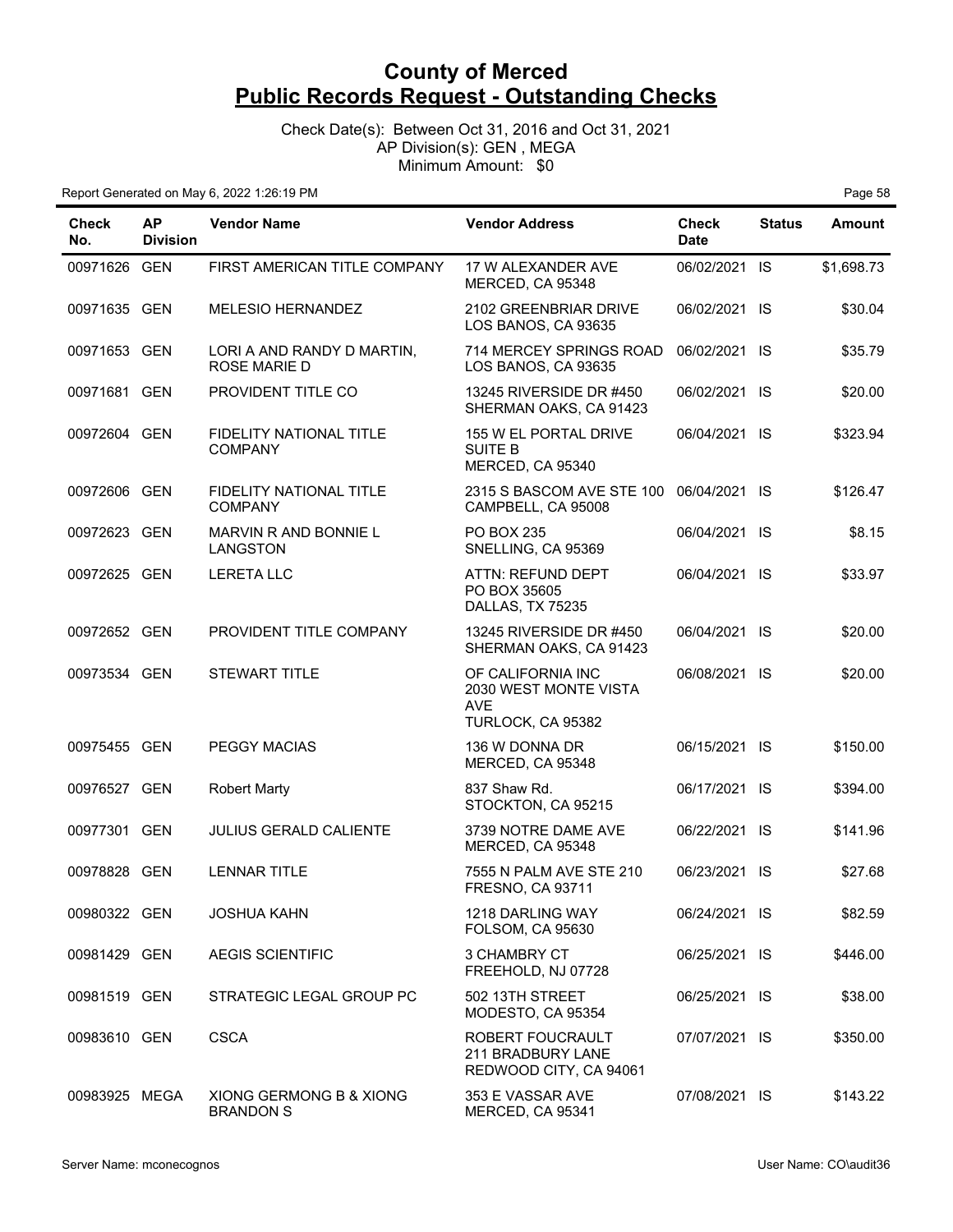Check Date(s): Between Oct 31, 2016 and Oct 31, 2021 AP Division(s): GEN , MEGA Minimum Amount: \$0

| <b>Check</b><br>No. | <b>AP</b><br><b>Division</b> | <b>Vendor Name</b>                               | <b>Vendor Address</b>                                                                                                        | <b>Check</b><br><b>Date</b> | <b>Status</b> | <b>Amount</b> |
|---------------------|------------------------------|--------------------------------------------------|------------------------------------------------------------------------------------------------------------------------------|-----------------------------|---------------|---------------|
| 00983980 GEN        |                              | LORENZO HUERTA RIOS                              | 130 ZINFANDEL COURT<br>LOS BANOS, CA 93635                                                                                   | 07/08/2021 IS               |               | \$1,086.02    |
| 00985664 GEN        |                              | <b>FIDELITY NATIONAL TITLE</b><br><b>COMPANY</b> | 7475 NORTH PALM AVE #107<br><b>FRESNO, CA 93711</b>                                                                          | 07/13/2021 IS               |               | \$172.30      |
| 00985688 GEN        |                              | <b>JOSE GARCIA</b>                               | 899 BARNEY ST<br>MERCED, CA 95348                                                                                            | 07/13/2021 IS               |               | \$20.00       |
| 00985702 GEN        |                              | MFA MEDICAL GROUP INC                            | <b>ADVANCED PENSION</b><br>PROGRAMS INC TTE<br><b>FBO LEORAND</b><br><b>OESTREICHER</b><br>240 E 13TH ST<br>MERCED, CA 95340 | 07/13/2021 IS               |               | \$1,044.73    |
| 00985723 GEN        |                              | <b>PROPATH INC</b>                               | ATTN: DAVID BAQUERIZO<br><b>785 TUCKER ROAD SUITE</b><br>$G-392$<br>TEHACHAPI, CA 93561                                      | 07/13/2021 IS               |               | \$0.00        |
| 00985733 GEN        |                              | TITLE CONNECT INC                                | 2850 S RED HILL AVE SUITE<br>220<br>SANTA ANA, CA 92705                                                                      | 07/13/2021 IS               |               | \$201.86      |
| 00985747 GEN        |                              | WELLS FARGO HOME MORTGAGE                        | PO BOX 10335<br>DES MOINES, IA 50306                                                                                         | 07/13/2021 IS               |               | \$148.45      |
| 00986786 MEGA       |                              | <b>BOUTIQUE AIR INC</b>                          | ATTN SHAWN SIMPSON CEO<br>DBA BOUTIQUE AIR<br>5 3RD ST STE 320<br>SAN FRANCISCO, CA 94103                                    | 07/15/2021 IS               |               | \$5,670.39    |
| 00986788 MEGA       |                              | <b>BOUTIQUE AIR INC</b>                          | ATTN SHAWN SIMPSON CEO<br>DBA BOUTIQUE AIR<br>5 3RD ST STE 320<br>SAN FRANCISCO, CA 94103                                    | 07/15/2021 IS               |               | \$10,703.64   |
| 00986790 MEGA       |                              | <b>BOUTIQUE AIR INC</b>                          | ATTN SHAWN SIMPSON CEO<br>DBA BOUTIQUE AIR<br>5 3RD ST STE 320<br>SAN FRANCISCO, CA 94103                                    | 07/15/2021 IS               |               | \$13,851.47   |
| 00986905 GEN        |                              | RICARDO AMANCIO SANCHEZ                          | 2617 GLEN AVE<br>MERCED, CA 95340                                                                                            | 07/15/2021 IS               |               | \$63.25       |
| 00986914 GEN        |                              | THE SHEPARD COMPANIES INC                        | 2424 SE BRISTOL ST STE 300<br>NEWPORT BEACH, CA<br>92660-0764                                                                | 07/15/2021 IS               |               | \$38.00       |
| 00987084 GEN        |                              | <b>JULIUS GERALD CALIENTE</b>                    | 3739 NOTRE DAME AVE<br>MERCED, CA 95348                                                                                      | 07/19/2021 IS               |               | \$45.00       |
| 00987164 GEN        |                              | TITLE CONNECT INC                                | 2850 S RED HILL AVE SUITE<br>220<br>SANTA ANA, CA 92705                                                                      | 07/19/2021 IS               |               | \$22.22       |
| 00987805 GEN        |                              | ANGELA ZUNIGA                                    | 245 ROSEWOOD DR<br>TURLOCK, CA 95380                                                                                         | 07/20/2021 IS               |               | \$50.00       |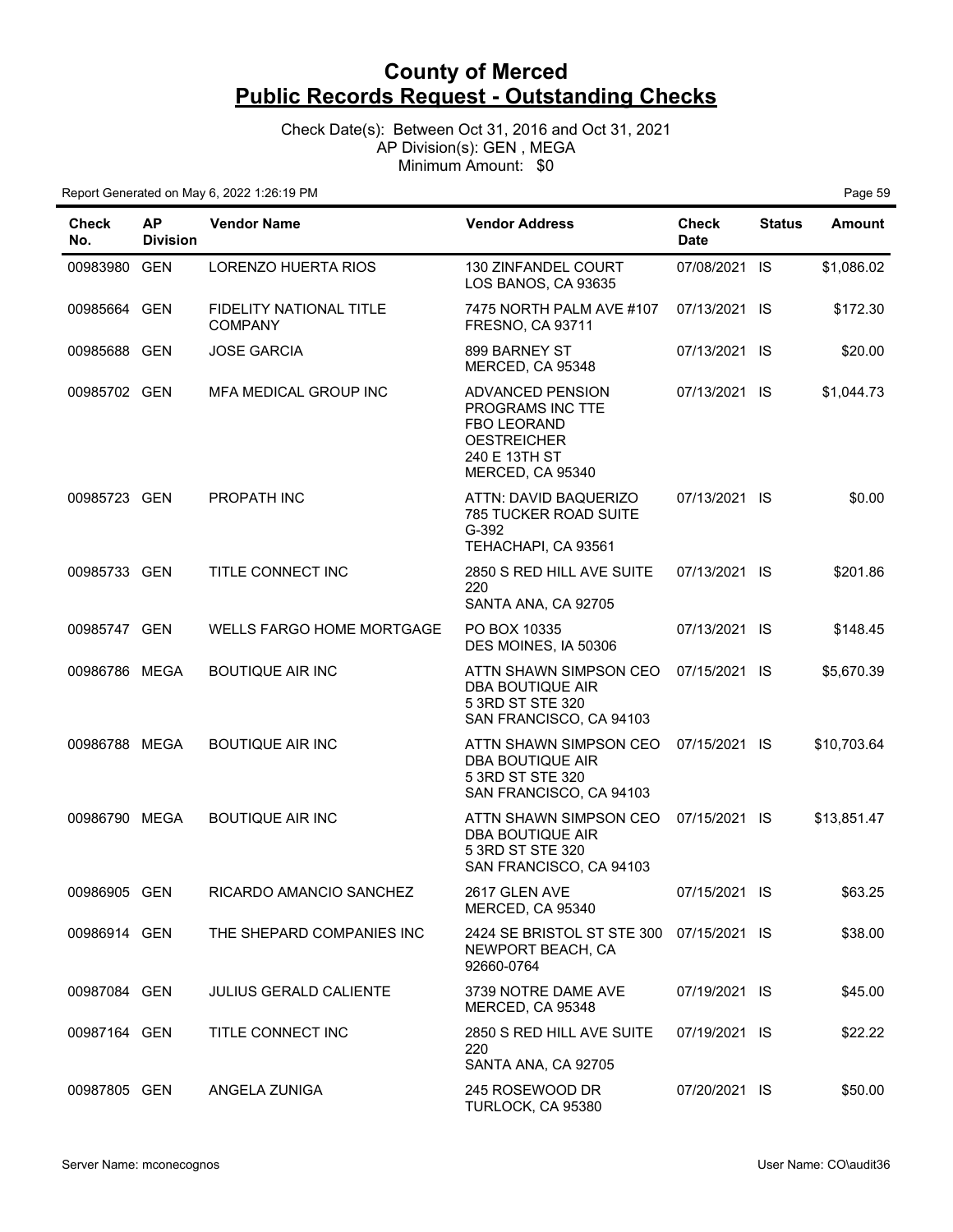Check Date(s): Between Oct 31, 2016 and Oct 31, 2021 AP Division(s): GEN , MEGA Minimum Amount: \$0

| <b>Check</b><br>No. | <b>AP</b><br><b>Division</b> | <b>Vendor Name</b>                                   | <b>Vendor Address</b>                                                                                                             | <b>Check</b><br><b>Date</b> | <b>Status</b> | <b>Amount</b> |
|---------------------|------------------------------|------------------------------------------------------|-----------------------------------------------------------------------------------------------------------------------------------|-----------------------------|---------------|---------------|
| 00989292 GEN        |                              | <b>JESUS CISNEROS</b>                                | 461 CARSON ST<br>PLANADA, CA 95365                                                                                                | 07/23/2021 IS               |               | \$100.00      |
| 00989377 GEN        |                              | THE SHEPARD COMPANIES INC                            | 2424 SE BRISTOL ST STE 300<br>NEWPORT BEACH, CA<br>92660-0764                                                                     | 07/23/2021 IS               |               | \$38.00       |
| 00989917 GEN        |                              | <b>COLLEEN MURRAY</b>                                | 2889 HERROD AVE<br>ATWATER, CA 95301                                                                                              | 07/27/2021 IS               |               | \$25.88       |
| 00991526 GEN        |                              | <b>RENEE L TERRY</b>                                 | 3151 MCKEE ROAD<br>MERCED, CA 95340                                                                                               | 07/28/2021 IS               |               | \$30.00       |
| 00994068 GEN        |                              | <b>SKEETER LAWRENCE</b>                              | 25078 AMERICAN AVENUE<br>HILMAR, CA 95324                                                                                         | 08/05/2021 IS               |               | \$10.00       |
| 00994093 GEN        |                              | Maria Galvan                                         | 7842 Shaffer Road<br>WINTON, CA 95388                                                                                             | 08/05/2021 IS               |               | \$112.00      |
| 00994240 MEGA       |                              | BORBA ROBERT M & LEOLA R<br><b>TRUSTEE</b>           | DBA BORBA FARMS<br>19 W GRANT RD<br>EL NIDO, CA 95317                                                                             | 08/06/2021 IS               |               | \$88.52       |
| 00994242 MEGA       |                              | BORBA ROBERT M & LEOLA R<br><b>TRUSTEE</b>           | <b>DBA BORBA FARMS</b><br>19 W GRANT RD<br>EL NIDO, CA 95317                                                                      | 08/06/2021 IS               |               | \$100.00      |
| 00994244 MEGA       |                              | BORBA ROBERT M & LEOLA R<br><b>TRUSTEE</b>           | DBA BORBA FARMS<br>19 W GRANT RD<br>EL NIDO, CA 95317                                                                             | 08/06/2021 IS               |               | \$111.76      |
| 00994280 MEGA       |                              | <b>WAL-MART REAL ESTATE</b><br><b>BUSINESS TRUST</b> | PROPERTY TAX DEPT # 0555<br>01-2039<br>DBA WAL-MART STORE<br>#2039 DIVISION-STORE<br>PO BOX 8050 MS 0555<br>BENTONVILLE, AR 72712 | 08/06/2021 IS               |               | \$863.86      |
| 00994492 MEGA       |                              | <b>JOHNSTON DOROTHY J</b>                            | 15339 BLOSS AVE<br><b>DELHI, CA 95315</b>                                                                                         | 08/09/2021 IS               |               | \$156.33      |
| 00997032 GEN        |                              | <b>HUMBERTO NAVA</b>                                 | <b>1359 SILHOUETTE CT</b><br>MERCED, CA 95340                                                                                     | 08/17/2021 IS               |               | \$34.50       |
| 00997110 GEN        |                              | A & S MANUFACTURING &<br><b>WELDING INC</b>          | DBA: S & A MANUFACTURING 08/18/2021 IS<br>7211 N PACIFIC AVE<br>LIVINGSTON, CA 95334                                              |                             |               | \$260.43      |
| 00997199 GEN        |                              | RAQUEL D ARIAS M.D.                                  | POD DIANA ELAINE RAMOS<br>4200 VIA MARISOL UNIT 660<br>LOS ANGELES, CA 90042                                                      | 08/18/2021 IS               |               | \$162.60      |
| 00997711 GEN        |                              | TY DACUYAN                                           | 2765 NASHUA ST<br>ATWATER, CA 95301                                                                                               | 08/19/2021 IS               |               | \$100.00      |
| 00997801 GEN        |                              | <b>IRMA DIAZ VALLES</b>                              | DBA: J G HARDWARE STORE<br>1634 ELGIN AVE<br>DOS PALOS, CA 93620                                                                  | 08/19/2021 IS               |               | \$37.03       |
| 00998681 GEN        |                              | <b>LACEY MUNSON</b>                                  | 2048 GROVE AVE<br>ATWATER, CA 95301                                                                                               | 08/24/2021 IS               |               | \$41.33       |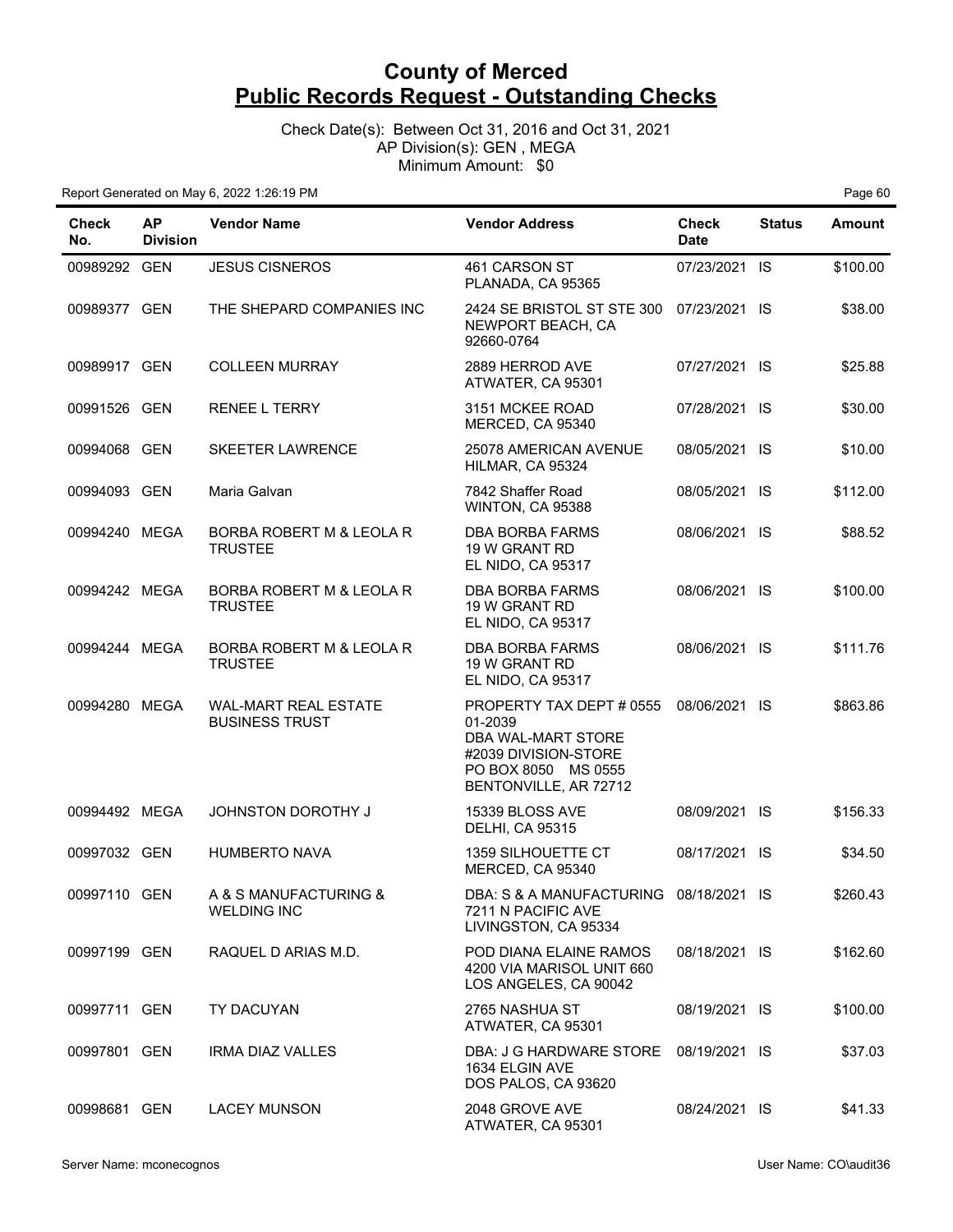Check Date(s): Between Oct 31, 2016 and Oct 31, 2021 AP Division(s): GEN , MEGA Minimum Amount: \$0

| Check<br>No.  | <b>AP</b><br><b>Division</b> | <b>Vendor Name</b>                                  | <b>Vendor Address</b>                                                                          | Check<br><b>Date</b> | <b>Status</b> | <b>Amount</b> |
|---------------|------------------------------|-----------------------------------------------------|------------------------------------------------------------------------------------------------|----------------------|---------------|---------------|
| 00998706 GEN  |                              | <b>GUADALUPE SOTO SANCHEZ</b>                       | 1260 W 11TH ST<br>MERCED, CA 95341                                                             | 08/24/2021 IS        |               | \$42.56       |
| 00998814 GEN  |                              | <b>ANTHONY GREEN</b>                                | 23 SUNSET CT<br>MERCED, CA 95340                                                               | 08/25/2021 IS        |               | \$140.00      |
| 00998893 GEN  |                              | <b>MAI KER VUE</b>                                  | 1278 DAYBREAK DR<br>MERCED, CA 95348                                                           | 08/25/2021 IS        |               | \$32.48       |
| 01001961 GEN  |                              | STATE WATER RESOURCES<br><b>CONTROL BOARD</b>       | <b>BLACK RASCAL CREEK</b><br>FLOOD CONTROL PROJECT<br>1685 E STREET<br><b>FRESNO, CA 93706</b> | 08/27/2021 IS        |               | \$2,066.00    |
| 01005364 MEGA |                              | AGUEDA EDUARDO L & ROBYN                            | 6400 S MITCHELL RD<br>TURLOCK, CA 95380                                                        | 09/09/2021 IS        |               | \$112.56      |
| 01005365 MEGA |                              | AGUEDA EDUARDO L & ROBYN                            | 6400 S MITCHELL RD<br>TURLOCK, CA 95380                                                        | 09/09/2021 IS        |               | \$291.36      |
| 01005366 MEGA |                              | AGUILAR SONIA OCHOA                                 | 1399 LAUREL AVE<br>ATWATER, CA 95301                                                           | 09/09/2021 IS        |               | \$41.78       |
| 01005446 MEGA |                              | HBA ENTERPRISES INC                                 | 1230 MARTIN LUTHER KING<br>JR WAY<br>MERCED, CA 95341                                          | 09/09/2021 IS        |               | \$43.46       |
| 01005447 MEGA |                              | HBA ENTERPRISES INC                                 | 1230 MARTIN LUTHER KING<br>JR WAY<br>MERCED, CA 95341                                          | 09/09/2021 IS        |               | \$305.38      |
| 01005453 MEGA |                              | HONG KONG CHINESE<br><b>RESTAURANT INC</b>          | 3556 G ST<br>MERCED, CA 95340                                                                  | 09/09/2021 IS        |               | \$24.84       |
| 01005484 MEGA |                              | MARTINEZ MADELINE SALLY                             | 832 W 11TH ST<br>MERCED, CA 95341                                                              | 09/09/2021 IS        |               | \$462.70      |
| 01005485 MEGA |                              | MCPLLC                                              | 3319 M ST<br>MERCED, CA 95348                                                                  | 09/09/2021 IS        |               | \$992.28      |
| 01005507 MEGA |                              | PETERS DAVID L ESTATE OF                            | <b>C/O CORY PETERS</b><br><b>ADMINISTRATOR</b><br>2688 RIDGEMONT DR<br><b>EUGENE, OR 97405</b> | 09/09/2021 IS        |               | \$77.66       |
| 01005518 MEGA |                              | RAZZARI TIMOTHY F & BILLIE K CO-<br><b>TRUSTEES</b> | 1234 AUTO CENTER DR<br>MERCED, CA 95340                                                        | 09/09/2021 IS        |               | \$44.26       |
| 01005526 MEGA |                              | <b>SILVA HORACIO</b>                                | 1438 VICTORIA AVE<br>ATWATER, CA 95301                                                         | 09/09/2021 IS        |               | \$24.86       |
| 01005527 MEGA |                              | <b>SILVA HORACIO</b>                                | 1438 VICTORIA AVE<br>ATWATER, CA 95301                                                         | 09/09/2021 IS        |               | \$1,045.30    |
| 01005535 MEGA |                              | SOTO FRANCISCO J & FERNANDEZ<br><b>LIZETTE P</b>    | 2808 5TH ST<br>ATWATER, CA 95301                                                               | 09/09/2021 IS        |               | \$32.82       |
| 01005552 MEGA |                              | VIERRA LLOYD J C & MELISSA C<br><b>TRUSTEE</b>      | 3630 KEATON RD<br>STEVINSON, CA 95374                                                          | 09/09/2021 IS        |               | \$17.60       |
| 01005553 MEGA |                              | VIERRA LLOYD J C & MELISSA C<br><b>TRUSTEE</b>      | 3630 KEATON RD<br>STEVINSON, CA 95374                                                          | 09/09/2021 IS        |               | \$70.76       |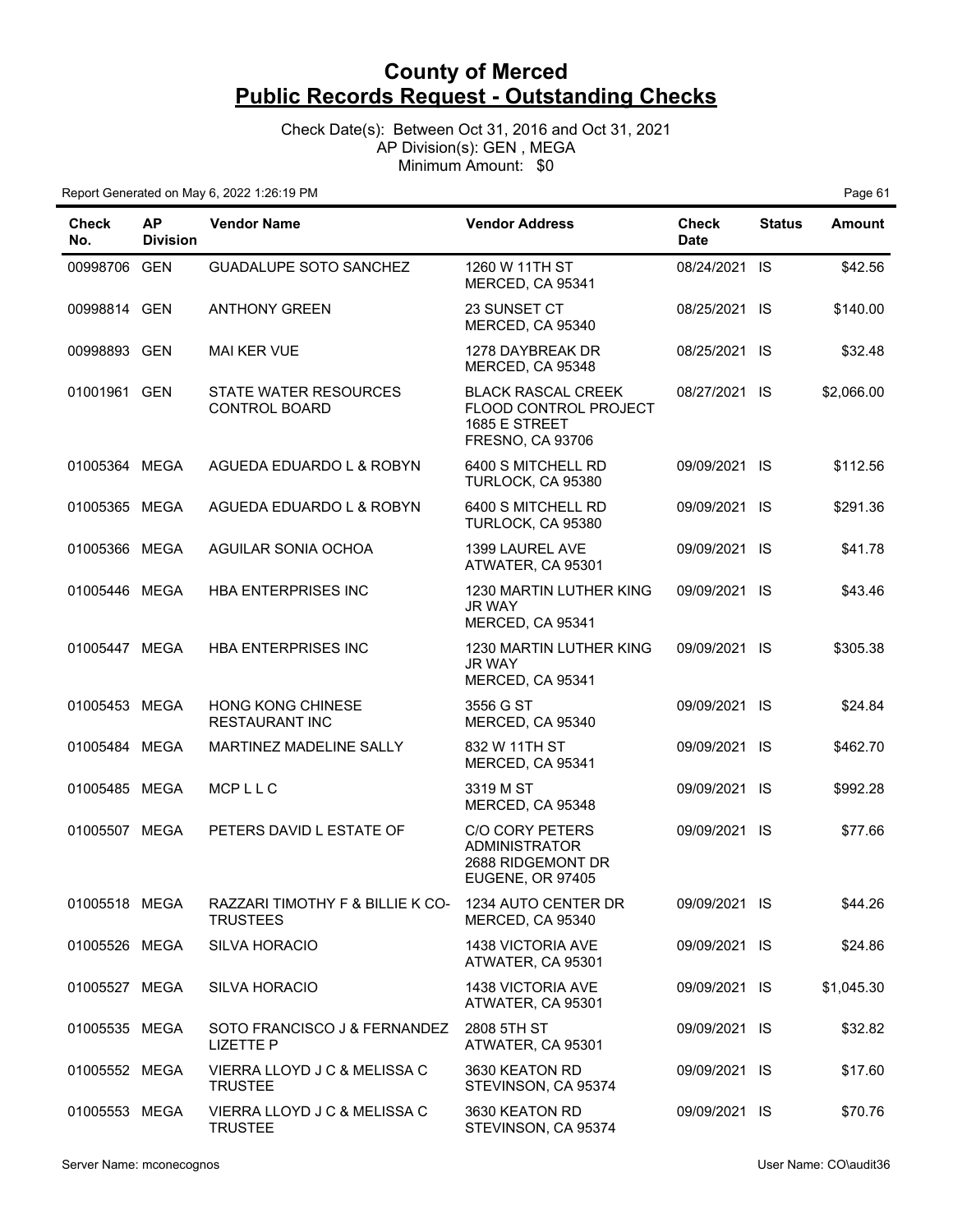Check Date(s): Between Oct 31, 2016 and Oct 31, 2021 AP Division(s): GEN , MEGA Minimum Amount: \$0

| Check<br>No. | <b>AP</b><br><b>Division</b> | <b>Vendor Name</b>                                   | <b>Vendor Address</b>                                                                                                                 | <b>Check</b><br><b>Date</b> | <b>Status</b> | <b>Amount</b> |
|--------------|------------------------------|------------------------------------------------------|---------------------------------------------------------------------------------------------------------------------------------------|-----------------------------|---------------|---------------|
| 01006645 GEN |                              | RHONDA COLE                                          | 5666 DARRAH RD<br>MARIPOSA, CA 95338                                                                                                  | 09/10/2021 IS               |               | \$2.49        |
| 01009461 GEN |                              | <b>KHRISTY GONZALEZ</b>                              | 2471 SEVENTH ST<br>ATWATER, CA 95301                                                                                                  | 09/14/2021 IS               |               | \$150.00      |
| 01009540 GEN |                              | ARUL KUMAR SHANMUGHAM                                | 1473 TREAT BLVD APT 1628<br>WALNUT CREEK, CA 94597                                                                                    | 09/14/2021 IS               |               | \$81.62       |
| 01009548 GEN |                              | <b>STATES TITLE</b>                                  | 3900 LENNANE DR STE 110<br>SACRAMENTO, CA 95834                                                                                       | 09/14/2021 IS               |               | \$285.06      |
| 01009549 GEN |                              | <b>STEWART TITLE</b>                                 | <b>GUARANTY COMPANY</b><br>500 N BROADWAY STE 900<br>SANTA BARBARA, CA 93102                                                          | 09/14/2021 IS               |               | \$36.99       |
| 01011177 GEN |                              | Rosina Hurtado                                       | 1810 Forrest Creek Ct.<br>ATWATER, CA 95301                                                                                           | 09/17/2021 IS               |               | \$38.46       |
| 01011305 GEN |                              | DANNY DASILVA                                        | 1190 KENWOOD AVE APT 2<br>TURLOCK, CA 95380                                                                                           | 09/20/2021 IS               |               | \$100.00      |
| 01011377 GEN |                              | SECRETARY FOR CALIFORNIA<br>ENVIRONMENTAL PROTECTION | <b>DBA: CALIFORNIA</b><br><b>ENVIRONMENTAL</b><br><b>PROTECTION</b><br>(CAL-EPA)<br>1001 I STREET, 20TH FLOOR<br>SACRAMENTO, CA 95814 | 09/20/2021 IS               |               | \$278.34      |
| 01011378 GEN |                              | SECRETARY FOR CALIFORNIA<br>ENVIRONMENTAL PROTECTION | <b>DBA: CALIFORNIA</b><br><b>ENVIRONMENTAL</b><br><b>PROTECTION</b><br>(CAL-EPA)<br>1001 I STREET, 20TH FLOOR<br>SACRAMENTO, CA 95814 | 09/20/2021 IS               |               | \$3,843.91    |
| 01011379 GEN |                              | SECRETARY FOR CALIFORNIA<br>ENVIRONMENTAL PROTECTION | <b>DBA: CALIFORNIA</b><br><b>ENVIRONMENTAL</b><br><b>PROTECTION</b><br>(CAL-EPA)<br>1001 I STREET, 20TH FLOOR<br>SACRAMENTO, CA 95814 | 09/20/2021 IS               |               | \$1,598.38    |
| 01011380 GEN |                              | SECRETARY FOR CALIFORNIA<br>ENVIRONMENTAL PROTECTION | <b>DBA: CALIFORNIA</b><br><b>ENVIRONMENTAL</b><br><b>PROTECTION</b><br>(CAL-EPA)<br>1001 I STREET, 20TH FLOOR<br>SACRAMENTO, CA 95814 | 09/20/2021 IS               |               | \$29.66       |
| 01016239 GEN |                              | <b>VIRGINIA ALLEN</b>                                | 1150 N MCDOWELL BVLD<br><b>UNIT 750066</b><br>PETALUMA, CA 94975                                                                      | 09/27/2021 IS               |               | \$38.75       |
| 01016251 GEN |                              | <b>CHICAGO TITLE</b>                                 | 7010 N PALM AVE<br><b>FRESNO, CA 93650</b>                                                                                            | 09/27/2021 IS               |               | \$86.53       |
| 01016261 GEN |                              | OSCAR AND ELIA G GALINDO<br><b>ALVAREZ</b>           | 18326 REYNOLDS AVE<br>DOS PALOS, CA 93620                                                                                             | 09/27/2021 IS               |               | \$10.17       |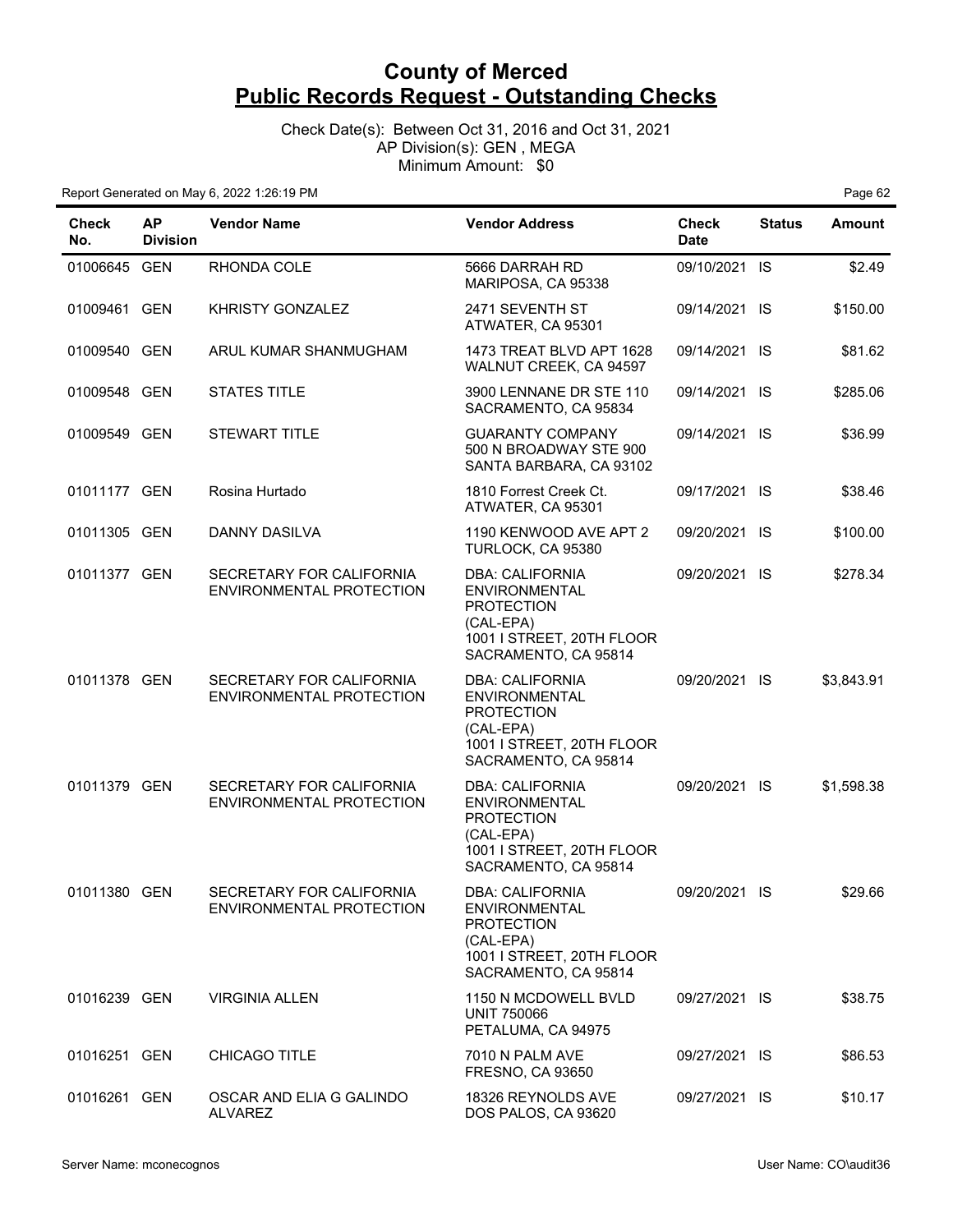Check Date(s): Between Oct 31, 2016 and Oct 31, 2021 AP Division(s): GEN , MEGA Minimum Amount: \$0

| <b>Check</b><br>No. | <b>AP</b><br><b>Division</b> | <b>Vendor Name</b>                                 | <b>Vendor Address</b>                                          | <b>Check</b><br><b>Date</b> | <b>Status</b> | <b>Amount</b> |
|---------------------|------------------------------|----------------------------------------------------|----------------------------------------------------------------|-----------------------------|---------------|---------------|
| 01016895 GEN        |                              | <b>HECTOR VARGAS OR MAYTE</b><br><b>VARGAS</b>     | <b>1447 PARTRIDGE DR</b><br>MERCED, CA 95340                   | 09/29/2021 IS               |               | \$50.00       |
| 01016912 GEN        |                              | LAURA DE SANTIAGO                                  | 5465 FRESNO RD<br>LE GRAND, CA 95333                           | 09/29/2021 IS               |               | \$12.00       |
| 01017792 GEN        |                              | KIRK LANFORD                                       | 654 STANFORD CT.<br>MERCED, CA 95348                           | 10/01/2021 IS               |               | \$27.50       |
| 01017793 GEN        |                              | NICKIE LOPEZ                                       | 3144 G ST STE 1235-374<br>MERCED, CA 95340                     | 10/01/2021 IS               |               | \$100.00      |
| 01019025 MEGA       |                              | ALCORDO MELISSA                                    | 36 VILLAGE RD APT 407<br>MIDDLETON, MA 01949                   | 10/05/2021 IS               |               | \$50.16       |
| 01019042 MEGA       |                              | HAIDARIAN HUSSAIN MOHAMMED<br><b>TRUSTEE</b>       | 11957 YOUNGSTOWN RD<br>TURLOCK, CA 95380                       | 10/05/2021 IS               |               | \$21.38       |
| 01019043 MEGA       |                              | HAIDARIAN HUSSAIN MOHAMMED<br><b>TRUSTEE</b>       | 11957 YOUNGSTOWN RD<br>TURLOCK, CA 95380                       | 10/05/2021 IS               |               | \$108.56      |
| 01019055 MEGA       |                              | SAMRAN KARUN SINGH & SAMRAN<br><b>ARJUN SINGH</b>  | C/O SOHAN SAMRAN<br>24341 AVENUE 14<br>MADERA, CA 93637        | 10/05/2021 IS               |               | \$3.72        |
| 01019056 MEGA       |                              | SAMRAN KARUN SINGH & SAMRAN<br><b>ARJUN SINGH</b>  | <b>C/O SOHAN SAMRAN</b><br>24341 AVENUE 14<br>MADERA, CA 93637 | 10/05/2021 IS               |               | \$6.38        |
| 01019141 GEN        |                              | PLACER TITLE COMPANY                               | 2995 R ST STE 103<br>MERCED, CA 95348                          | 10/05/2021 IS               |               | \$416.68      |
| 01019142 GEN        |                              | PLACER TITLE COMPANY                               | 2995 R ST STE 103<br>MERCED, CA 95348                          | 10/05/2021 IS               |               | \$207.36      |
| 01019143 GEN        |                              | PLACER TITLE COMPANY                               | 2995 R ST STE 103<br>MERCED, CA 95348                          | 10/05/2021 IS               |               | \$59.06       |
| 01019155 GEN        |                              | ROBERTA SILVA                                      | 2500 N HWY 59 SPC 225<br>MERCED, CA 95348                      | 10/05/2021 IS               |               | \$10.76       |
| 01019156 GEN        |                              | SMITH SHARON ELIZABETH AND<br><b>MUMBY GREGORY</b> | 19596 CENTER AVE<br>DOS PALOS, CA 93620                        | 10/05/2021 IS               |               | \$26.24       |
| 01020527 GEN        |                              | MICHAEL DOMINGUE                                   | 3439 CARRIE CT<br>ATWATER, CA 95301                            | 10/08/2021 IS               |               | \$105.00      |
| 01020581 GEN        |                              | MICHAEL HARTWELL OR NICOLASA<br><b>R HARTWELL</b>  | 445 SUTTER ST<br>PLANADA, CA 95365                             | 10/08/2021 IS               |               | \$100.00      |
| 01022590 GEN        |                              | MICHAEL DOMINGUE                                   | 3439 CARRIE CT<br>ATWATER, CA 95301                            | 10/15/2021 IS               |               | \$72.25       |
| 01024485 GEN        |                              | THOMAS E COLE                                      | 4143 W KELLEY AVE<br><b>FRESNO, CA 93722</b>                   | 10/21/2021 IS               |               | \$3,000.00    |
| 01024750 GEN        |                              | AYLEEN ESCAMILLA                                   | 1326 TIDE DR<br>ATWATER, CA 95301                              | 10/22/2021 IS               |               | \$187.50      |
| 01025407 GEN        |                              | ARSENIO LAND LEVELING INC                          | 14397 N STATE HIGHWAY 59<br>MERCED, CA 95348                   | 10/26/2021 IS               |               | \$25.68       |